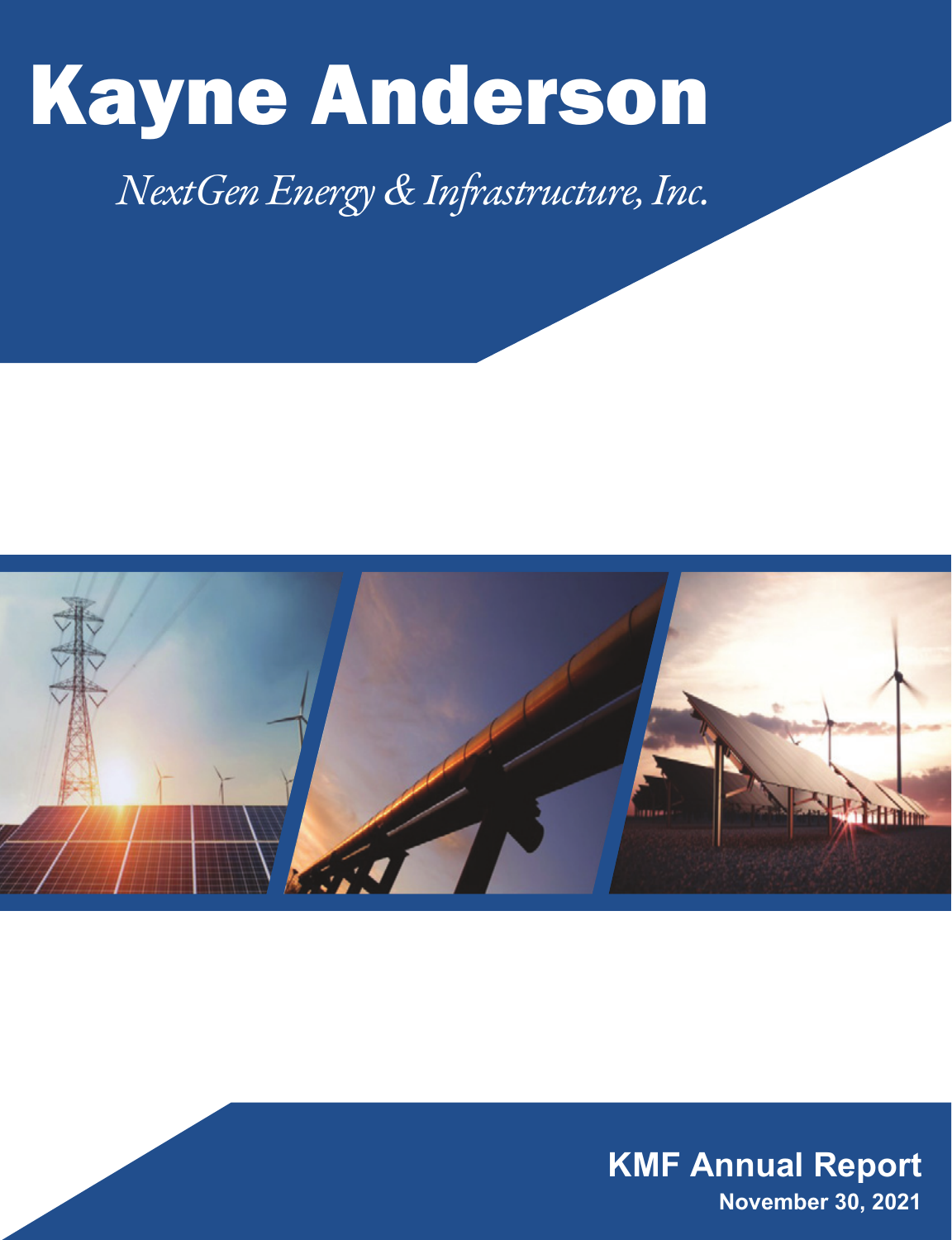#### **CONTENTS**

|                                                                                        | Page |
|----------------------------------------------------------------------------------------|------|
| Adoption of an Optional Delivery Method for Shareholder Reports (Rule 30e-3 Notice)    | 1    |
| Disclosure Pursuant to Rule 8b-16 under the Investment Company Act of 1940, as amended | 1    |
|                                                                                        | 2    |
|                                                                                        | 7    |
|                                                                                        | 8    |
|                                                                                        | 13   |
|                                                                                        | 17   |
|                                                                                        | 18   |
| Statement of Changes in Net Assets Applicable to Common Stockholders                   | 19   |
|                                                                                        | 20   |
|                                                                                        | 21   |
|                                                                                        | 25   |
|                                                                                        | 44   |
|                                                                                        | 46   |
|                                                                                        | 47   |
|                                                                                        | 78   |
|                                                                                        | 82   |
|                                                                                        | 85   |
|                                                                                        | 86   |

**CAUTIONARY NOTE REGARDING FORWARD-LOOKING STATEMENTS:** This report of Kayne Anderson NextGen Energy & Infrastructure, Inc. (the "Fund") contains "forward-looking statements" as defined under the U.S. federal securities laws. Generally, the words "believe," "expect," "intend," "estimate," "anticipate," "project," "will" and similar expressions identify forward-looking statements, which generally are not historical in nature. Forward-looking statements are subject to certain risks and uncertainties that could cause actual results to materially differ from the Fund's historical experience and its present expectations or projections indicated in any forward-looking statement. These risks include, but are not limited to, changes in economic and political conditions; regulatory and legal changes; energy industry risk; leverage risk; valuation risk; interest rate risk; tax risk; and other risks discussed in the Fund's filings with the Securities and Exchange Commission ("SEC"). You should not place undue reliance on forward-looking statements, which speak only as of the date they are made. The Fund undertakes no obligation to publicly update or revise any forwardlooking statements made herein. There is no assurance that the Fund's investment objectives will be attained.

All investments in securities involve risks, including the possible loss of principal. The value of an investment in the Fund could be volatile, and you could suffer losses of some or a substantial portion of the amount invested. The Fund's concentration of investments in energy infrastructure companies subjects it to the risks of the energy sector, including the risks of declines in energy and commodity prices, decreases in energy demand, adverse weather conditions, natural or other disasters, changes in government regulation, and changes in tax laws. Leverage creates risks that may adversely affect return, including the likelihood of greater volatility of net asset value and market price of common shares and fluctuations in distribution rates, which increases a stockholder's risk of loss.

Performance data quoted in this report represent past performance and are for the stated time period only. Past performance is not a guarantee of future results. Current performance may be lower or higher than that shown based on market fluctuations from the end of the reported period.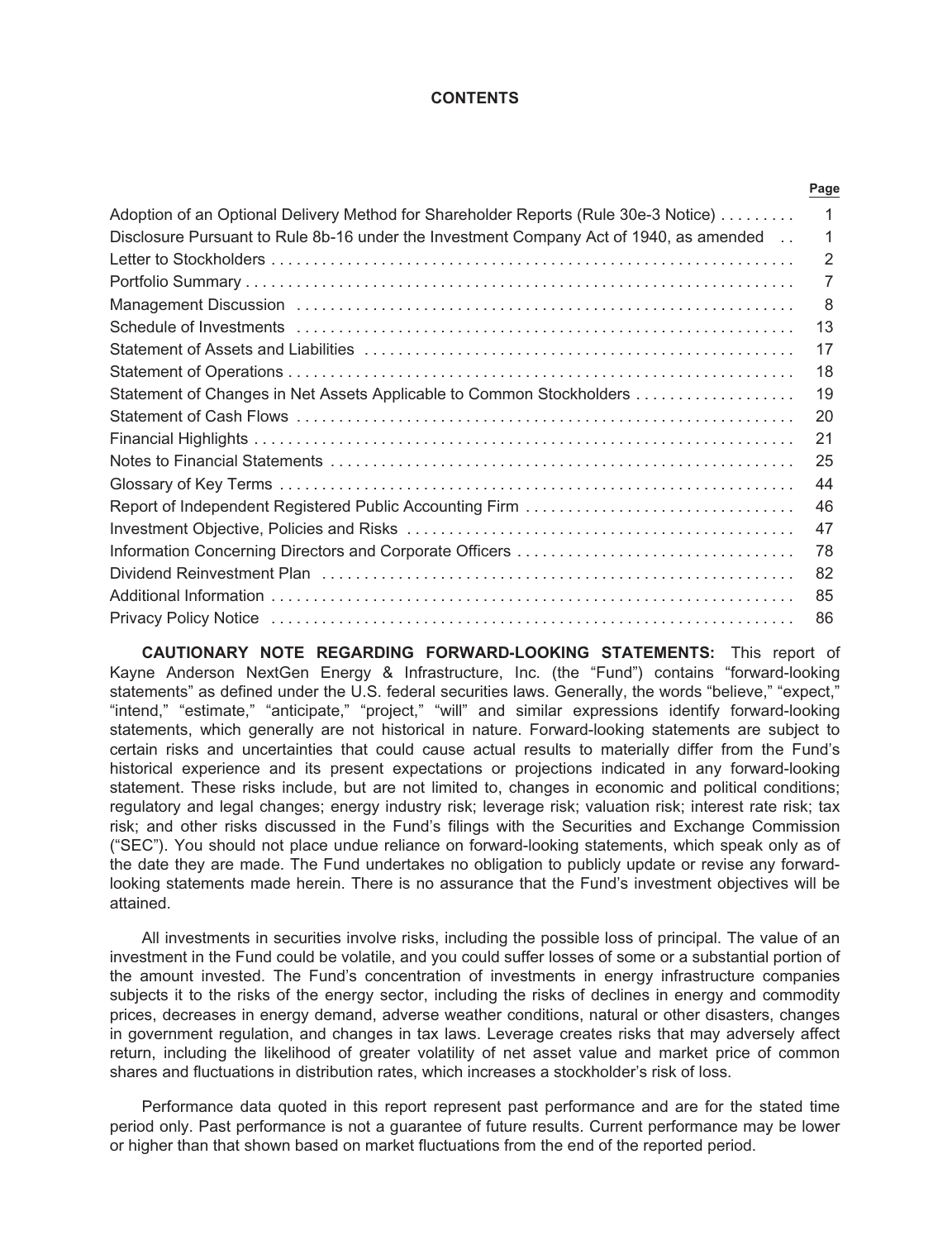# **KAYNE ANDERSON NEXTGEN ENERGY & INFRASTRUCTURE, INC. ADOPTION OF AN OPTIONAL DELIVERY METHOD FOR SHAREHOLDER REPORTS**

#### <span id="page-2-0"></span>**Rule 30e-3 Notice**

Paper copies of Kayne Anderson NextGen Energy & Infrastructure, Inc.'s (the "Fund") annual and semi-annual shareholder reports are no longer being sent by mail, unless you specifically request paper copies of the reports. Instead, the reports will be made available on the Fund's website (www.kaynefunds.com), and you will be notified by mail each time a report is posted and provided with a website link to access the report.

You may elect to receive paper copies of shareholder reports and other communications from the Fund anytime by contacting your financial intermediary (such as a broker-dealer or bank) or, if you are a direct investor, by calling the Fund at 1-877-657-3863. Your election to receive reports in paper will apply to all funds held in your account if you invest through your financial intermediary or all funds held directly with KA Fund Advisors, LLC.

# <span id="page-2-1"></span>**Rule 8b-16 Disclosure**

Rule 8b-16 under the Investment Company Act of 1940, as amended, requires that we disclose certain information to stockholders in our annual report. That disclosure is included in this report as follows: (1) information about our dividend investment plan is included on pages 82-84), (2) information about our investment objectives and policies is included on pages 47-48, and (3) information regarding the principal risk factors associated with investment in the Fund is included on pages 48-77. During the fiscal year ended November 30, 2021, there were no changes to our charter or by-laws that were not approved by stockholders that delay or prevent a change of control, nor were there changes to persons who are primarily responsible for the day-to-day management of the Fund's investment portfolio.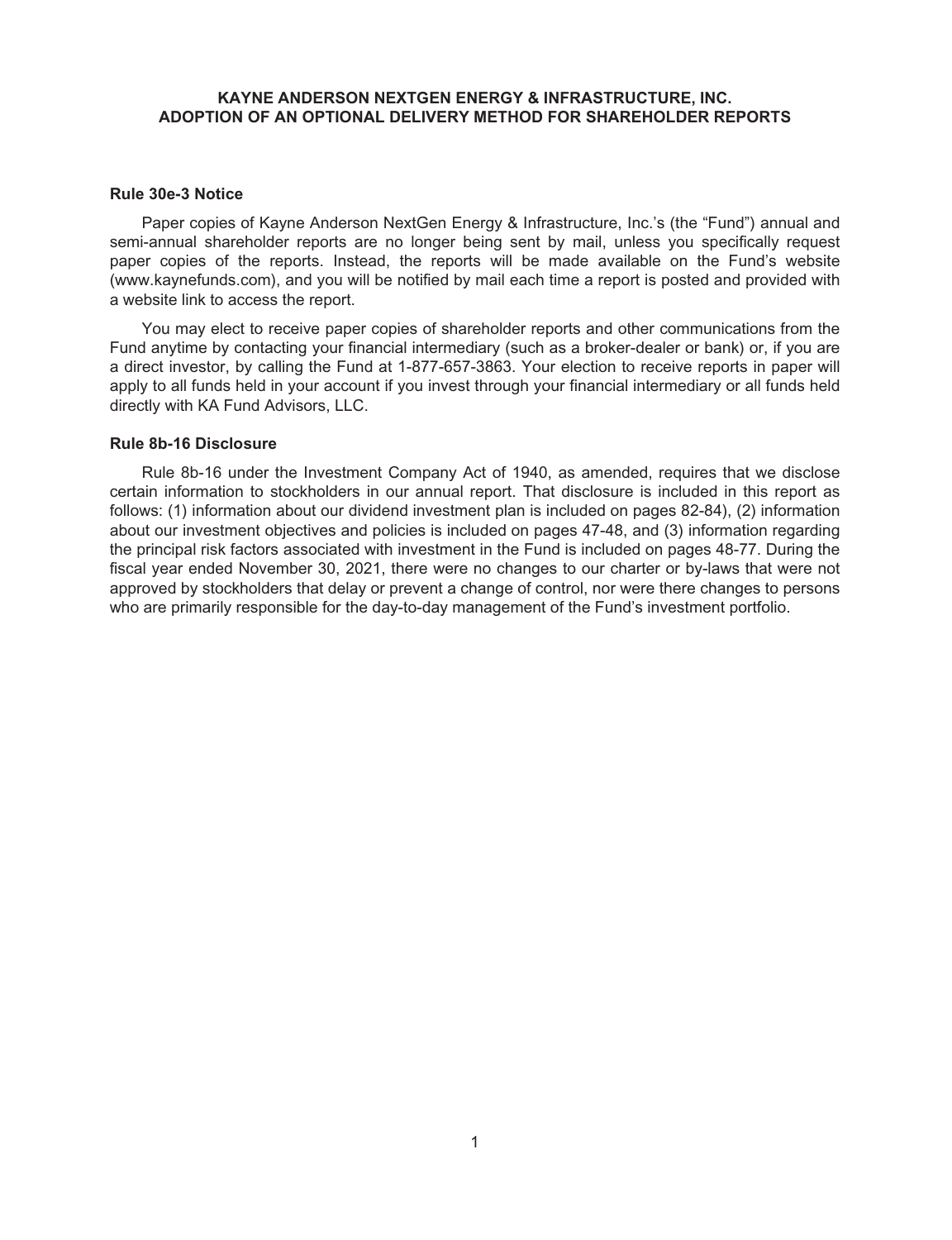<span id="page-3-0"></span>December 22, 2021

Dear Fellow Stockholders:

Season's greetings and best wishes for the New Year. We hope that you and your families have been able to remain safe and healthy during this pandemic. We remain hopeful the worst is behind us in the United States, but we acknowledge that the global battle against COVID-19 is far from over.

As economic activity recovered in 2021, demand for energy-related commodities also rebounded, which set the stage for a strong rally in energy infrastructure equities. KMF participated in this recovery, generating exceptional returns over the last 12 months. While our outlook for the new year is optimistic, there will almost undoubtedly be challenges in 2022 — be it from new COVID variants, the knock-on effects of this pandemic on the global economy, or other factors. We believe KMF is wellpositioned to withstand periods of heightened market volatility with its diversified portfolio of investments and leverage that is intentionally lower than pre-pandemic levels.

Over the past few years, we've transformed KMF's portfolio to focus on the next generation of energy infrastructure companies. We find these "NextGen" companies particularly attractive because they are participating in, or benefiting from, the transition of our global energy system away from traditional carbon-based fuels to a more sustainable mix of lower carbon fuels and renewable energy sources. This is commonly referred to as the "Energy Transition," and we expect this megatrend will be KMF's primary investment thesis for quite some time. Notwithstanding our conviction on the merits of this push to reduce emissions of carbon dioxide and other greenhouse gasses, the spikes in energy prices and shortages in commodities experienced during 2021 serve as a powerful reminder that fossil fuels will play an essential role in satisfying global energy demand for decades to come. For that reason, KMF also has meaningful equity exposure to high-quality, midstream companies — a sector that is undervalued in our opinion.(1)

This letter is designed to provide a concise summary of KMF's performance, portfolio, and outlook. We hope that you find it insightful; in addition, we highly encourage investors to visit our website (kaynefunds.com/kmf) for additional information about the Fund and its investments. For example, we recently posted a podcast that discusses many of the topics covered in this letter in greater detail.

#### **Why Invest in KMF?**

Before reviewing KMF's results during fiscal 2021, we wanted to answer the following question: why invest in KMF? In our opinion, KMF — with its thematic focus on NextGen companies, tax-efficient structure, and permanent capital base — is a very attractive vehicle for investors seeking exposure to the Energy Transition via the infrastructure sector. We believe the Energy Transition investment thesis is compelling for many reasons, including:

- There is a growing global consensus on the need to reduce greenhouse gas emissions;
- Countries are creating powerful incentives to invest in renewable energy and emissions reduction technologies;
- New infrastructure investments are needed to facilitate the displacement of higher carbon fuels with natural gas and liquefied natural gas ("LNG"), which is a critical component of the Energy Transition; and
- Investments supporting the deployment of carbon capture, hydrogen, renewable natural gas, and renewable diesel are in the early stages of accelerating.

Footnotes can be found on page 6.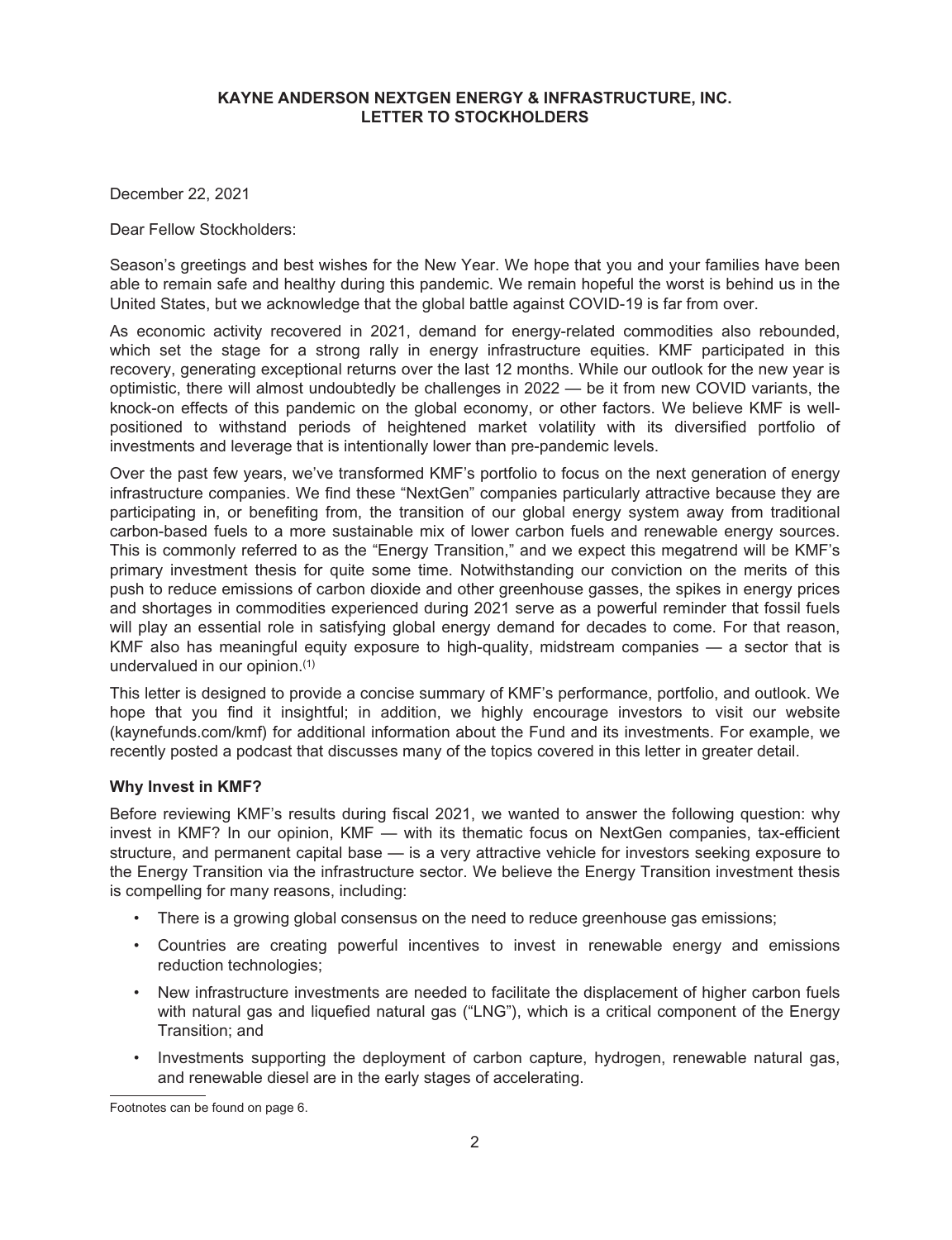We believe energy infrastructure is an attractive asset class for the following reasons:

- Energy infrastructure is critical to the global economy;
- Global demand for energy is expected to steadily increase over the next several decades driven primarily by growth in developing economies; and
- Energy infrastructure companies have stable cash flows, operate businesses with high barriers to entry, and, in many cases, have contractual protections to higher levels of inflation.

#### **Performance Review**

KMF generated a total Net Asset Return of 33.7% in fiscal 2021.<sup>(2)</sup> We were pleased with this performance given KMF's mix of investments in the energy infrastructure industry, and it was a solid recovery after the challenges experienced during fiscal 2020. KMF outperformed its Composite Energy Infrastructure Index benchmark by 1190 basis points in fiscal 2021.<sup>(3)</sup> As you can see in the table below, midstream companies were the best performing energy infrastructure subsector in 2021, while renewable infrastructure and U.S. utilities generated more modest returns. The podcast referenced earlier in this letter provides more detail on the factors driving performance for each energy infrastructure subsector.

#### **Comparison of Returns in Fiscal 2021**

| KMF Net Asset Return <sup>(2)</sup>                      | 33.7%   |
|----------------------------------------------------------|---------|
| KMF Composite Energy Infrastructure Index <sup>(4)</sup> | 21.8%   |
| Midstream $(5)$                                          | 37.6%   |
| Renewable Infrastructure <sup>(6)</sup>                  | $5.1\%$ |
| $U.S.$ Utilities <sup><math>(7)</math></sup>             | $8.0\%$ |

KMF's Market Return, which is based on stock price performance rather than Net Asset Value, was 45.1% for fiscal 2021.(8) This exceeded our Net Asset Return as our stock price traded at an 18.9% discount to NAV at fiscal year-end compared to a 25.2% discount at the beginning of the year. We are pleased to see our discount contract over the last 12 months, but it remains at a wider-than-normal level. While we believe investors have begun to appreciate the changes we announced last summer to KMF's distribution philosophy, we believe they have yet to give KMF full credit for its higher distribution rate. In our opinion, the most effective way to have a sustainable impact on the Fund's stock price discount to its NAV is for KMF to pay an attractive distribution and generate consistent returns. We delivered on these objectives during fiscal 2021, and our team is working hard to build on last year's success.

#### **Portfolio**

Over the last few years, we have transformed KMF's portfolio to focus on the Energy Transition thesis. Today, KMF's portfolio is a diversified mix of infrastructure investments in four areas of the energy industry: renewable infrastructure, U.S. utilities, natural gas & LNG infrastructure and traditional midstream.

Footnotes can be found on page 6.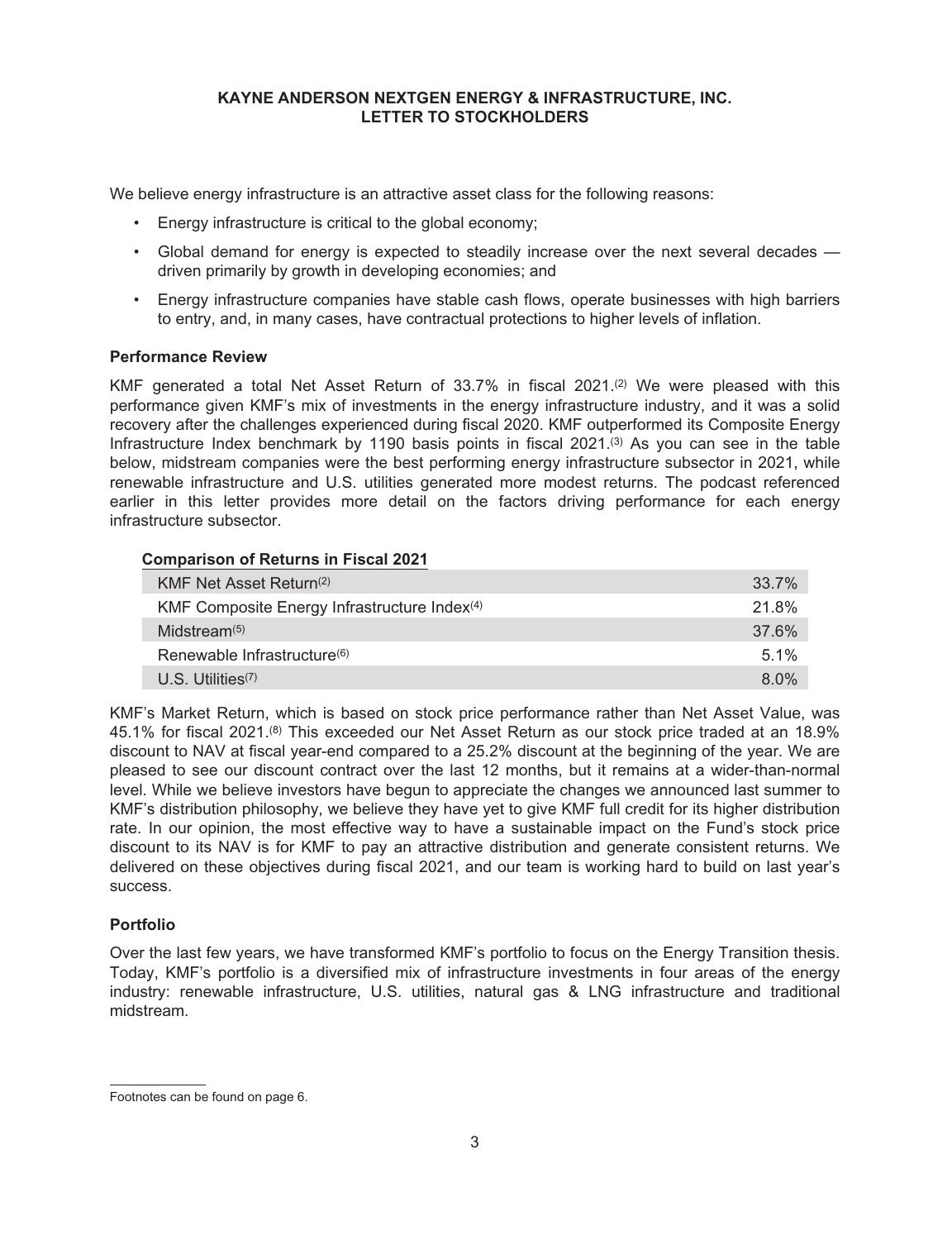

The transition in our portfolio is apparent in the chart above. At the end of fiscal 2021, combined investments in NextGen companies, which includes most of our investments in the renewable infrastructure, U.S. utilities and natural gas & LNG infrastructure sectors, represents 61% of the portfolio.<sup>(10)</sup> This is slightly below the target provided in our summer 2020 strategic update (65%) and compares to only 21% exposure to NextGen companies as of the end of fiscal 2018. For fiscal 2022, the subsector weightings in KMF's Composite Energy Infrastructure Index are unchanged versus our weightings during 2021. However, we will likely rotate more of our traditional midstream investments into natural gas & LNG infrastructure during fiscal 2022, which will increase KMF's exposure to NextGen companies. Looking beyond 2022, we expect our target allocations for U.S. utilities and renewable infrastructure to increase as the global Energy Transition progresses. Notwithstanding these directional targets, the Fund's investment objective provides us the flexibility to invest in the most attractive areas within the energy infrastructure industry. Our goal is to generate attractive risk-adjusted returns, and we do not believe rigid portfolio allocation guidelines are in stockholders' best interests.

#### **Distributions**

We understand how important distributions are to our investors, and one of our most important longterm goals is to provide investors with an attractive distribution. We believe that the returns generated by our portfolio companies will accrue to us through a more balanced combination of dividends and capital appreciation compared to historical periods — when most of KMF's holdings employed a high dividend payout model. Midstream companies, in particular, have pivoted to a lower payout model where free cash flow (in excess of dividends and capital expenditures) is used primarily to buy back stock or reduce debt. Renewable infrastructure companies also tend to pay lower dividends as cash flow is used to fund growth. Utilities, which often fund their growth projects with external financing, typically pay dividends based on a target payout ratio of earnings. Recognizing the fundamental change in the character of KMF's expected portfolio returns alongside our desire to pay KMF's

Footnotes can be found on page 6.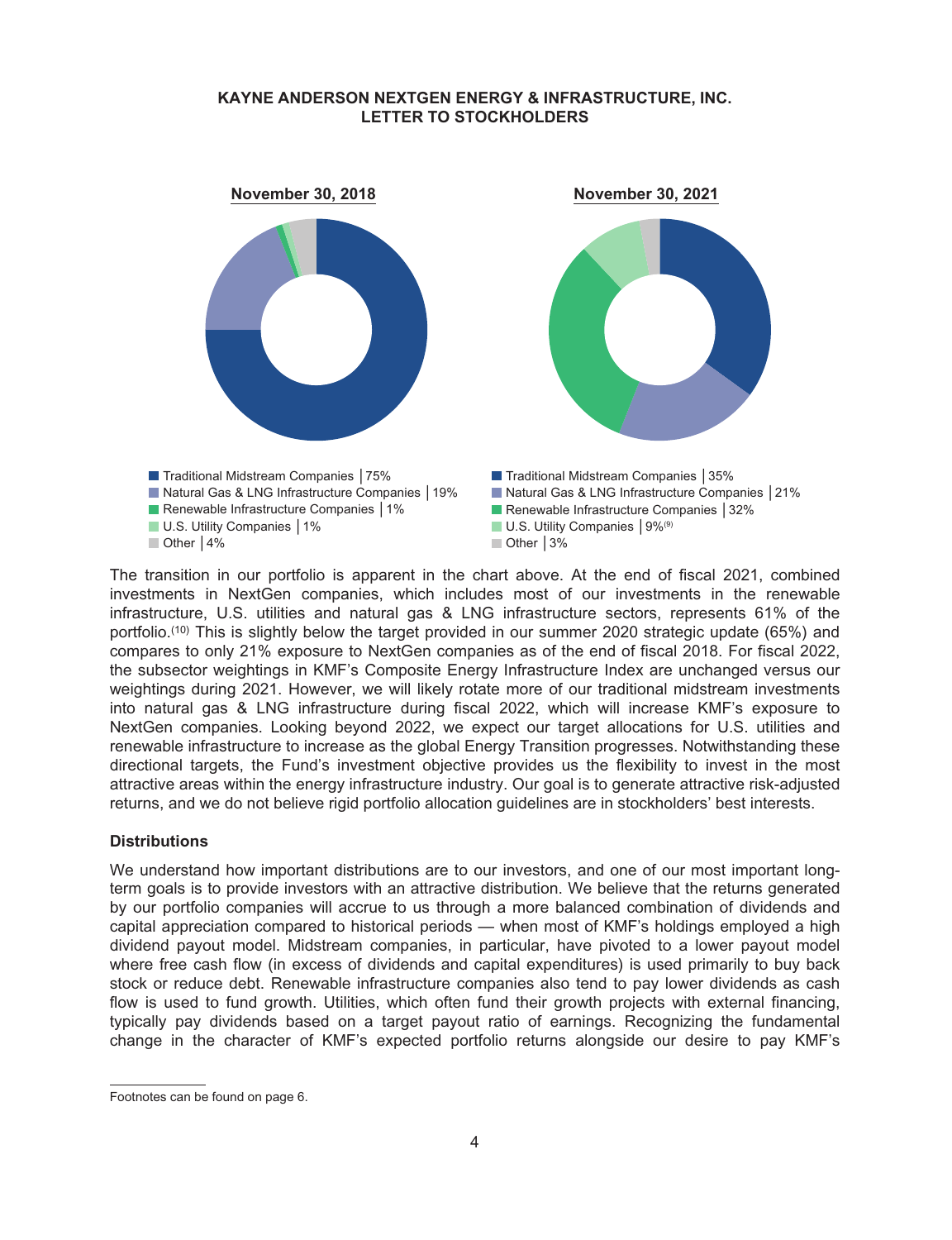shareholders an attractive distribution, we announced an increase in KMF's quarterly distribution to 14¢ per share (a 56% increase) in June 2021. We believe this distribution is sustainable based on our outlook and is consistent with our philosophy of considering the income we receive from our investments and capital appreciation in the portfolio in determining KMF's distribution.

# **Outlook**

As nations across the globe dedicate significant resources to tackle climate change, we are extremely bullish about the prospects for investing in infrastructure supporting the Energy Transition. The tailwinds supporting growth in lower carbon fuels, renewables, electrification, and technologies to reduce emissions are undeniable and gaining momentum. These initiatives support multi-decade growth profiles for our renewable infrastructure and utility investments. Incentives in the proposed Build Back Better plan are one powerful example. Commitments by countries at the recent COP26 Conference are another good example. Yet, despite these initiatives, we are also pragmatic about how quickly the world can pivot. A transition to a low carbon (or "net zero") energy system will take multiple decades, and in the interim, fossil fuels help provide stability and redundancy that is critical to a society reliant on energy in its day-to-day activities. Natural gas and LNG will play a particularly important longterm role in our view. For those reasons, we remain bullish about the prospects and longevity of midstream infrastructure.

As we look into 2022, the fundamentals in the energy markets are very constructive. Global energy demand has recovered to near pre-COVID levels and is set to grow consistently over the next decade. This bodes well for our investments in the midstream sector. The backdrop for our renewable infrastructure and utility holdings is also very robust. We continue to see record development of new renewable assets and solid guidance updates for 2022 from companies in KMF's portfolio. Looking beyond next year, growth in renewable infrastructure and increased electrification will support these companies' growth profiles for the next 10-20 years — we believe both sectors are in the early stages of a period of outsized investment and growth. Given the current income, growth, and capital appreciation potential of KMF's holdings, our team is particularly excited about the Fund's total return prospects.

We have little doubt that the next ten years will bring meaningful changes in the energy infrastructure industry, but our diverse team of industry experts is well-positioned to capitalize on these opportunities. We appreciate your investment in the Fund and look forward to executing on our investment objective of achieving a high level of total returns with an emphasis on making quarterly cash distributions. Please do not hesitate to contact us with any questions or comments.

Sincerely,

Jan Bar

James C. Baker, Jr.

Chairman of the Board President and Chief Executive Officer

Footnotes can be found on page 6.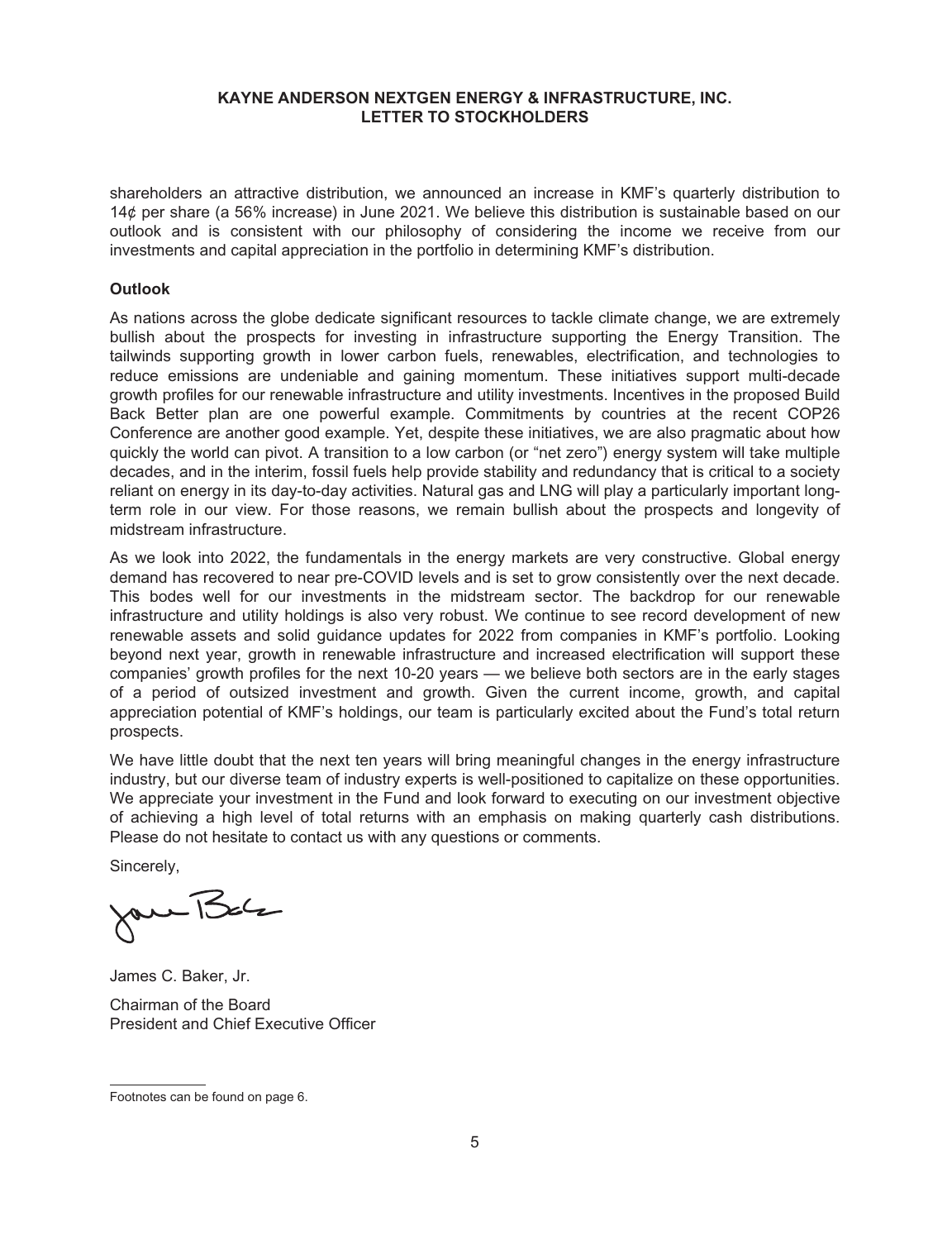- (5) The benchmark for the midstream sector is the Alerian Midstream Energy Total Return Index (AMNAX).
- (6) The benchmark for the renewable infrastructure sector is a composite total return for 39 domestic and international renewable infrastructure and utility companies (calculated on a market-cap weighted basis with individual constituents capped at a 10% weighting).
- (7) The benchmark for the U.S. utilities sector is the Utilities Select Sector SPDR (XLU), which is an exchange-traded fund ("ETF") linked to the Utilities Select Sector Index (IXU), a sub-set of the S&P 500.
- (8) Market Return is defined as the change in share price plus cash distributions paid during the period (assuming reinvestment through our dividend reinvestment program).
- (9) Excludes Engie (reclassified as Other) and Public Power Corp (reclassified as renewable infrastructure); includes TransAlta Corporation.
- (10) We consider NextGen companies to be energy companies and infrastructure companies that are meaningfully participating in, or benefiting from, the Energy Transition. For these purposes, we include renewable infrastructure companies, natural gas & LNG infrastructure companies, and certain utility companies.

<sup>(1)</sup> Whenever we reference "midstream companies," the "midstream sector," or the "midstream industry" in this letter, it includes both traditional midstream companies and natural gas & LNG infrastructure companies. Traditional midstream companies are defined as midstream companies that own and/or operate midstream assets related to crude oil, refined products, natural gas liquids, or water. Natural gas & LNG infrastructure companies are defined as midstream companies that primarily own and/or operate midstream assets related to natural gas and liquefied natural gas.

<sup>(2)</sup> Net Asset Return is defined as the change in net asset value per share plus cash distributions paid during the period (assuming reinvestment through our dividend reinvestment plan).

<sup>(3)</sup> Based on the difference between the Fund's Net Asset Return and the total return of KMF's Composite Energy Infrastructure Index.

<sup>(4)</sup> KMF's Composite Energy Infrastructure Index is comprised of a 50% weighting to the midstream sector, a 35% weighting to the renewable infrastructure sector, and a 15% weighting to the U.S. utility sector. Returns for each period are total returns (assuming reinvestment of dividends). The sub-sector allocations for this composite index were established by Kayne Anderson at the beginning of fiscal 2021 and are expected to change on an annual basis based on the estimated sub-sector allocations of the Fund's assets during that year.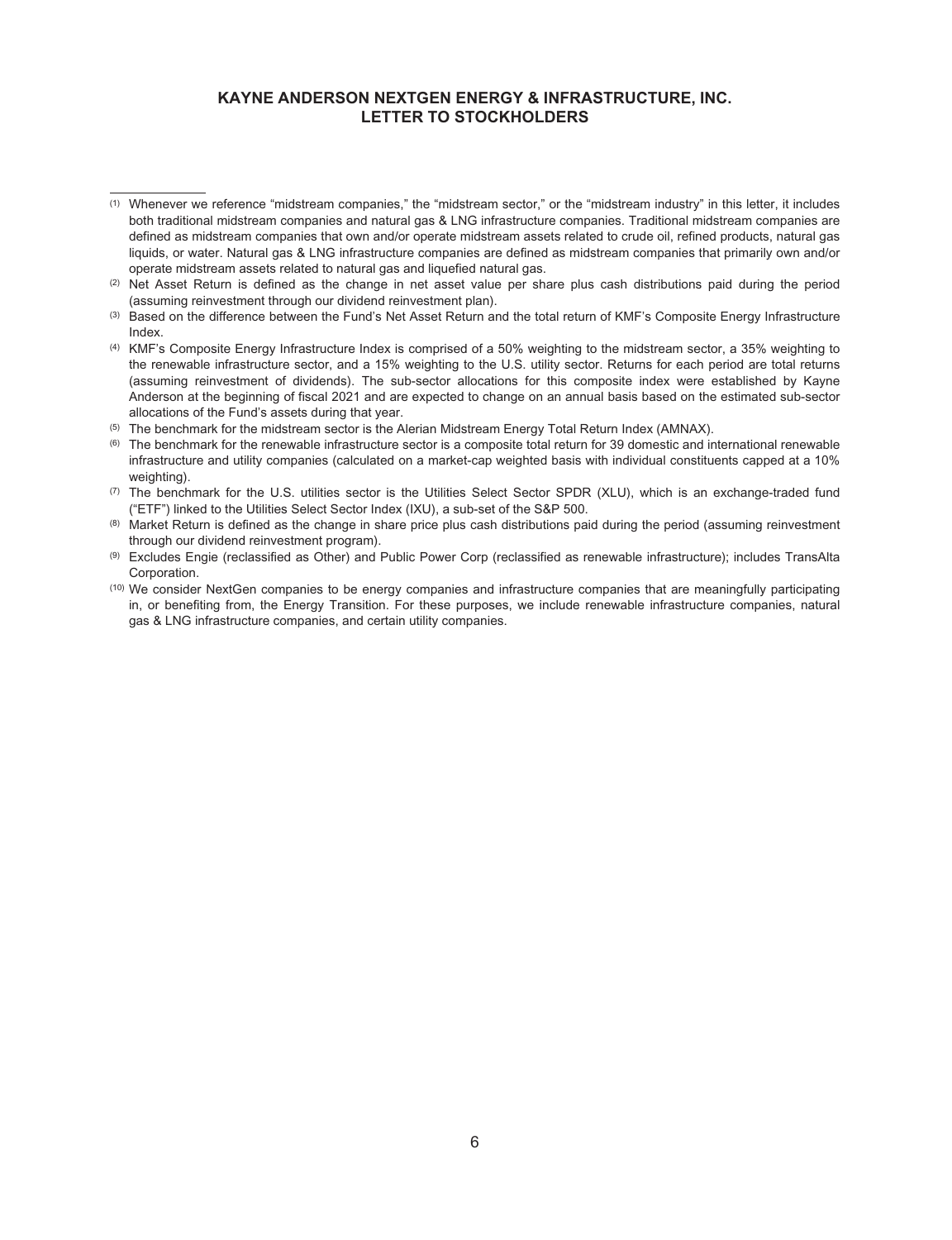# **KAYNE ANDERSON NEXTGEN ENERGY & INFRASTRUCTURE, INC. PORTFOLIO SUMMARY (UNAUDITED)**

<span id="page-8-0"></span>

#### **Portfolio of Long-Term Investments by Category(1)**

|                                                      |                                          | <b>Percent of Long Term</b><br>Investments as of<br>November 30, |      |
|------------------------------------------------------|------------------------------------------|------------------------------------------------------------------|------|
| <b>Holding</b>                                       | Category <sup>(1)</sup>                  | 2021                                                             | 2020 |
| 1. Enterprise Products Partners L.P. <sup>(2)</sup>  | Midstream Company                        | 6.2%                                                             | 5.0% |
| 2. Targa Resources Corp.                             | Midstream Company                        | 5.7                                                              | 5.4  |
| The Williams Companies, Inc.                         | Natural Gas & LNG Infrastructure Company | 5.2                                                              | 6.3  |
| Cheniere Energy, Inc.                                | Natural Gas & LNG Infrastructure Company | 4.7                                                              | 1.8  |
| 5. MPLXLP                                            | Midstream Company                        | 4.6                                                              | 2.6  |
| 6. Brookfield Renewable Partners L.P. <sup>(3)</sup> | Renewable Infrastructure Company         | 3.9                                                              | 7.2  |
| 7. Energy Transfer LP                                | Midstream Company                        | 3.9                                                              | 1.7  |
| <b>TC Energy Corporation</b>                         | Natural Gas & LNG Infrastructure Company | 3.6                                                              | 3.1  |
| Atlantica Sustainable Infrastructure plc             | Renewable Infrastructure Company         | 3.2                                                              | 4.0  |
| Kinder Morgan, Inc.                                  | Natural Gas & LNG Infrastructure Company | 3.1                                                              | 3.7  |
|                                                      |                                          |                                                                  |      |

#### **Top 10 Holdings by Issuer**

(1) See Glossary of Key Terms for definitions.

(2) Includes our ownership of common and preferred units.

(3) Includes ownership of Brookfield Renewable Partners, L.P. ("BEP") and Brookfield Renewable Corporation ("BEPC").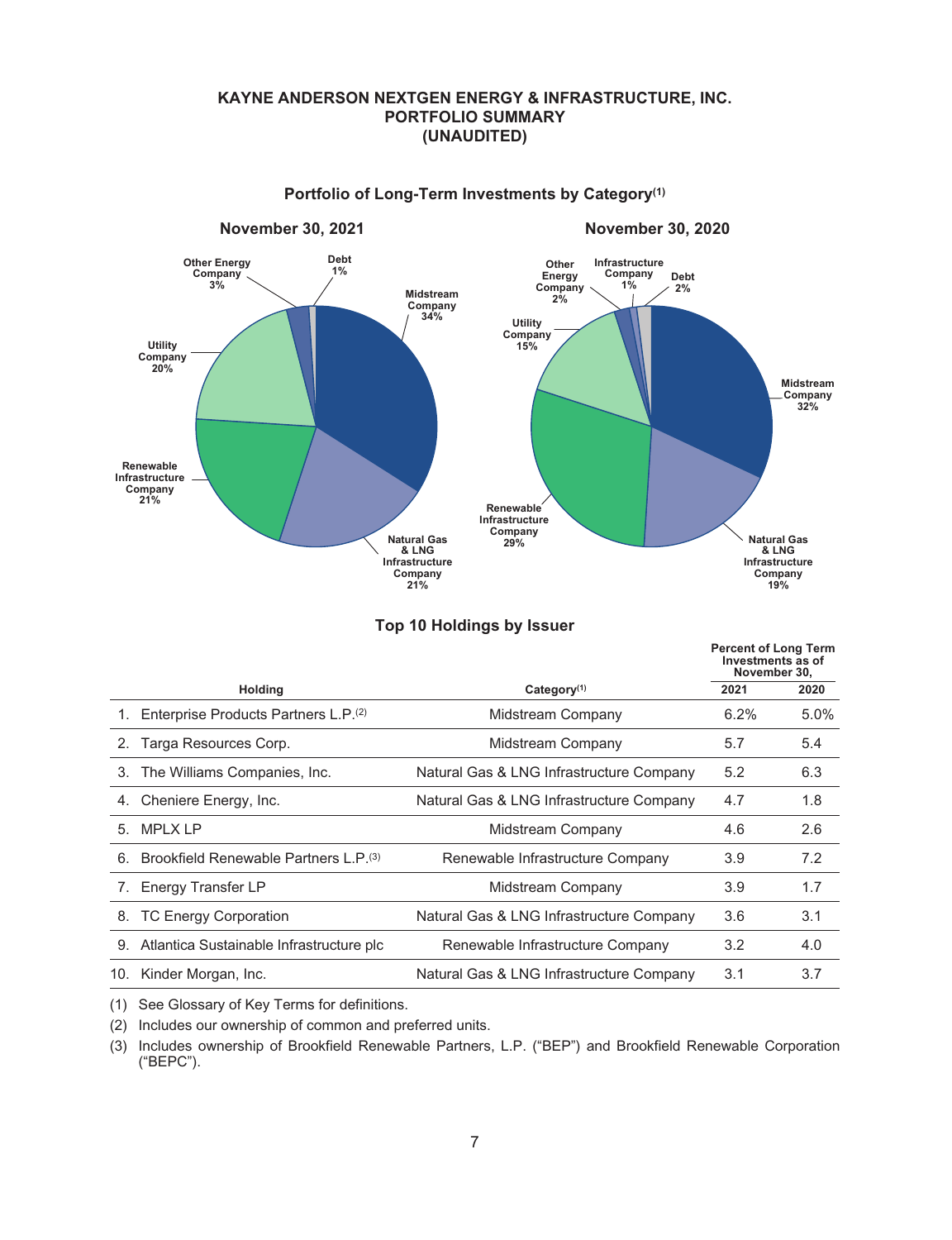#### <span id="page-9-0"></span>**Fund Overview**

Kayne Anderson NextGen Energy & Infrastructure, Inc. (the "Fund" or "KMF") is a non-diversified, closed-end fund that commenced operations in November 2010. Our investment objective is to provide a high level of total return with an emphasis on making cash distributions to our stockholders. We seek to achieve that investment objective by investing at least 80% of our total assets in the securities of Energy Companies and Infrastructure Companies. We expect to invest the majority of our assets in securities of "NextGen" companies which we define as Energy Companies and Infrastructure Companies that are meaningfully participating in, or benefitting from, the Energy Transition. Please see the Glossary of Key Terms for a description of these investment categories and for the meaning of capitalized terms not otherwise defined herein.

As of November 30, 2021, we had total assets of \$576 million, net assets applicable to our common stockholders of \$415 million (net asset value of \$8.79 per share), and 47.2 million shares of common stock outstanding. As of November 30, 2021, we held \$566 million in equity investments and \$6 million in debt investments.

#### **Results of Operations — For the Three Months Ended November 30, 2021**

*Investment Income.* Investment income totaled \$2.8 million for the quarter and consisted primarily of net dividends and distributions and interest income on our investments. We received \$6.6 million of dividends and distributions, of which \$3.7 million was treated as return of capital and \$0.2 million was treated as distributions in excess of cost basis. Interest income was \$0.1 million.

*Operating Expenses.* Operating expenses totaled \$3.4 million, including \$1.8 million of investment management fees, \$1.0 million of interest expense, \$0.3 million of preferred stock distributions and \$0.3 million of other operating expenses. Interest expense includes \$0.1 million of non-cash amortization of debt issuance costs. Preferred stock distributions include less than \$0.1 million of non-cash amortization.

*Net Investment Loss.* Our net investment loss totaled \$0.6 million.

*Net Realized Gains.* We had net realized gains of \$8.2 million, which includes \$0.2 million of net realized gains from option activity, \$2.8 million of realized gains on forward currency contracts and \$0.1 million of realized gains on foreign currency transactions.

*Net Change in Unrealized Gains.* We had a decrease in unrealized gains of \$0.1 million, which includes \$0.01 million of net unrealized losses from option activity and \$1.2 million of unrealized losses on forward currency contracts.

*Net Increase in Net Assets Resulting from Operations.* As a result of the above, we had a net increase in net assets resulting from operations of \$7.5 million.

#### **Results of Operations — For the Fiscal Year Ended November 30, 2021**

*Investment Income.* Investment income totaled \$12.5 million for the year and consisted primarily of net dividends and distributions and interest income on our investments. We received \$25.8 million of dividends and distributions, of which \$13.3 million was treated as return of capital and \$0.6 million was treated as distributions in excess of cost basis. Return of capital was increased by \$0.1 million due to 2020 tax reporting information that we received in fiscal 2021. Interest income was \$0.6 million.

*Operating Expenses*. Operating expenses totaled \$13.3 million, including \$6.7 million of investment management fees, \$3.9 million of interest expense, \$1.2 million of preferred stock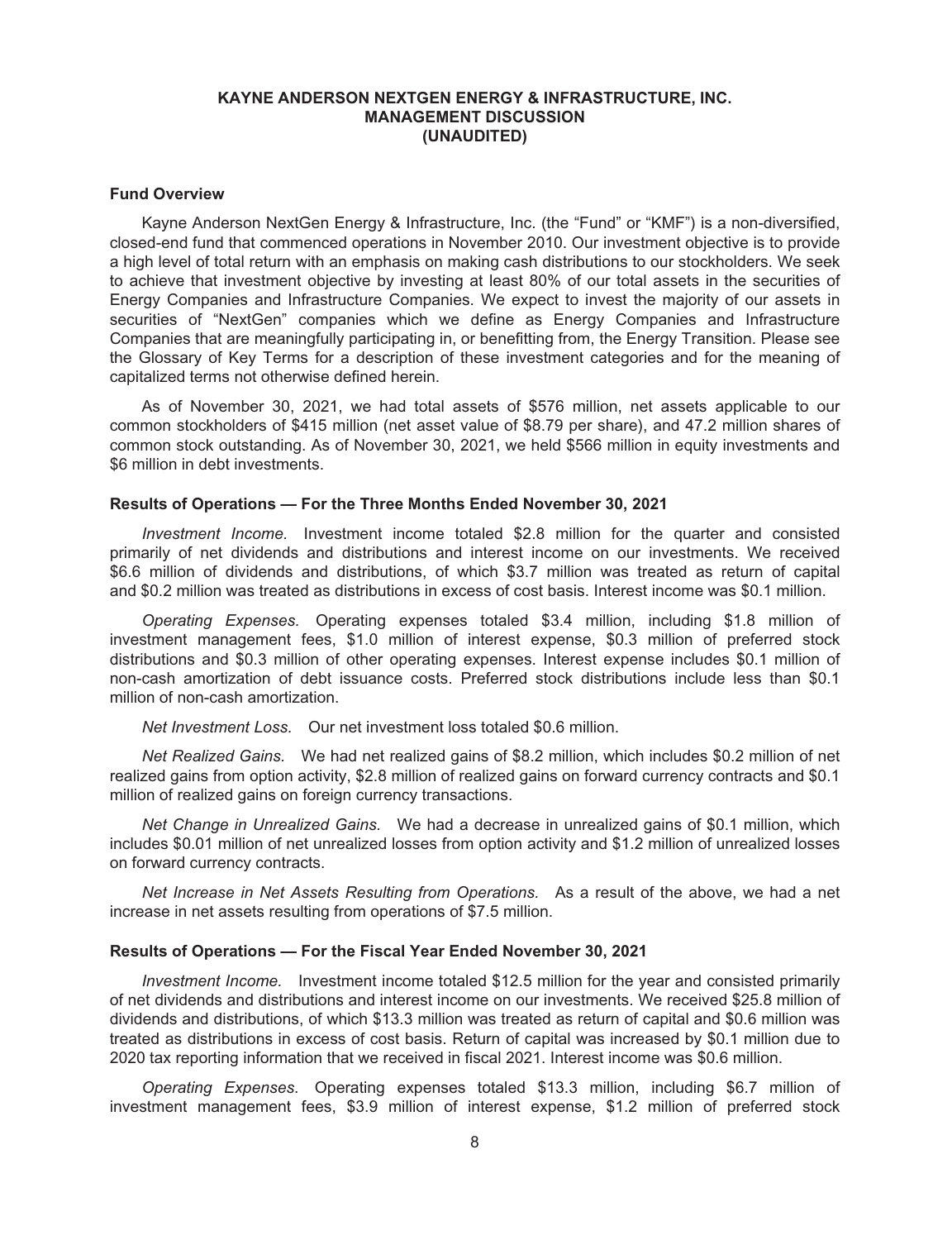distributions and \$1.5 million of other operating expenses. Interest expense includes \$0.4 million of non-cash amortization of debt issuance costs. Preferred stock distributions include \$0.2 million of non-cash amortization.

*Net Investment Loss.* Our net investment loss totaled \$0.8 million.

*Net Realized Gains.* We had net realized gains of \$22.2 million, which includes \$0.5 million of net realized gains from option activity, \$2.8 million of realized gains on forward currency contracts and \$0.1 million of realized gains on foreign currency transactions.

*Net Change in Unrealized Gains.* We had unrealized gains of \$83.9 million, which includes \$0.4 million of unrealized losses on forward currency contracts.

*Net Increase in Net Assets Resulting from Operations.* As a result of the above, we had a net increase in net assets resulting from operations of \$105.3 million.

#### **Management Discussion of Fund Performance**

See Letter to Stockholders for a more fulsome discussion of the Fund's performance during the fiscal year ended November 30, 2021.

The below graph illustrates the hypothetical growth of \$10,000 based upon the performance of the Fund's common share price ("KMF Market Price") and net asset value per share price ("KMF NAV") for the 10-year period ended November 30, 2021 as compared to the Alerian MLP Index ("AMZ").



#### **Growth of Hypothetical \$10,000 Investment**

(1) KMF Market Price and NAV return assume that distributions have been reinvested at actual prices pursuant to the Fund's dividend reinvestment plan. Return reflects the deduction of management fees and expenses but does not reflect transaction fees or broker commissions.

Performance data quoted represents past performance and is no guarantee of future results. Current performance may be lower or higher than that shown based on market fluctuations from the end of the reported period.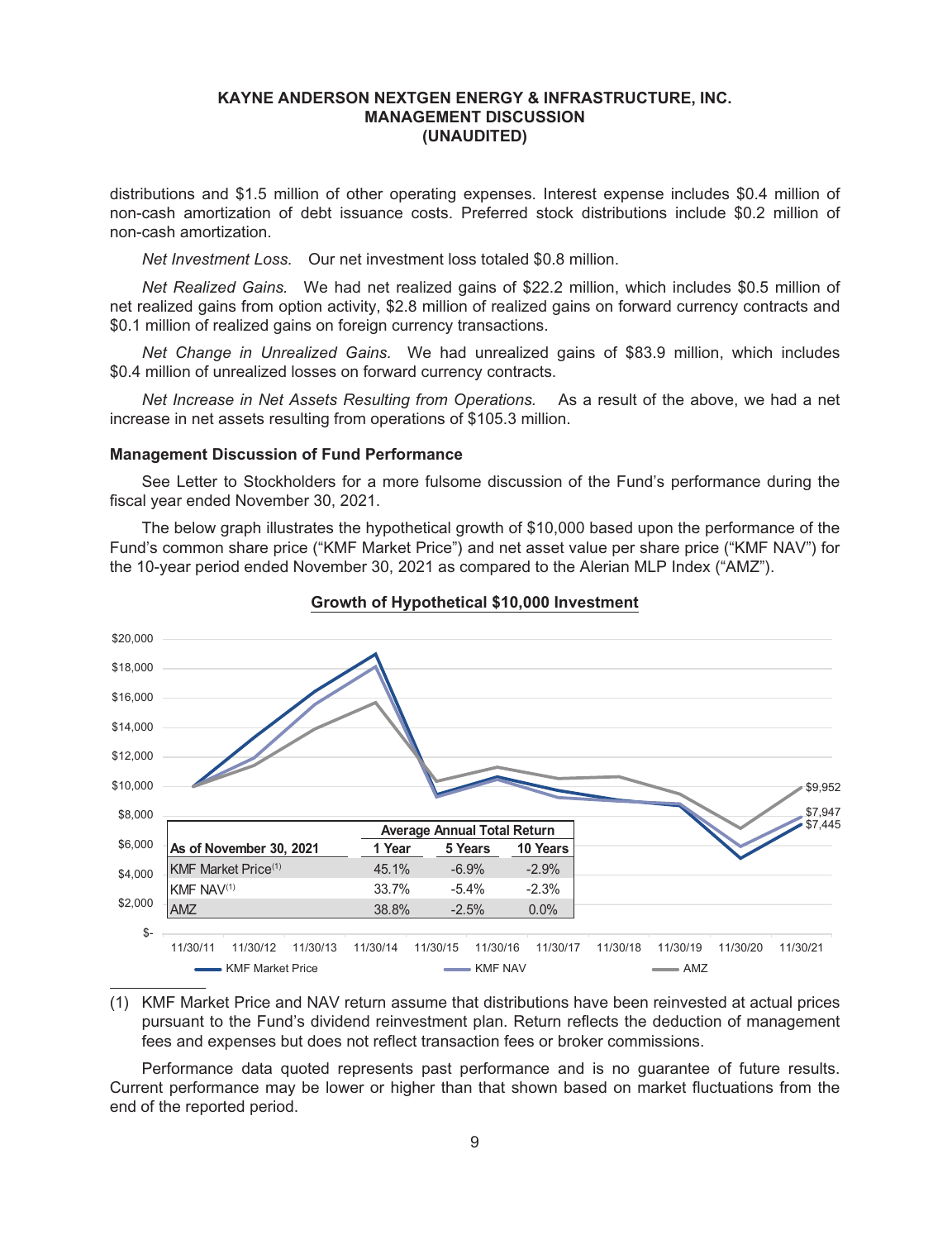The table and graph do not reflect any deduction for taxes that a shareholder may pay on distributions or the disposition of Fund shares. Index performance is shown for illustrative purposes only and does not reflect any fees, expenses or sales charges. It is not possible to invest directly in an index.

The AMZ is an index of energy infrastructure Master Limited Partnerships (MLPs). The AMZ is a capped, float-adjusted, capitalization-weighted index, whose constituents earn the majority of their cash flow from midstream activities involving energy commodities.

#### **Distributions to Common Stockholders**

On December 16, 2021, KMF declared a quarterly distribution of \$0.14 per common share for the fourth quarter, which was paid on January 11, 2022. Payment of future distributions is subject to Board of Directors approval, as well as meeting the covenants on our debt agreements and terms of our preferred stock.

Net distributable income ("NDI") is the amount of income received by us from our portfolio investments less operating expenses, subject to certain adjustments as described below. NDI is one of several items considered by our Board of Directors in setting our distribution to common stockholders. Other factors taken into consideration by our Board of Directors include realized and unrealized gains and expected returns for portfolio investments. For instance, we expect earnings growth and/or excess free cash flows generated by our holdings will enhance shareholder value and, in turn, result in appreciation in our portfolio investments. Taking this into consideration when setting our distribution gives us an effective way to pass along these benefits to our stockholders.

NDI is not a financial measure under the accounting principles generally accepted in the United States of America ("GAAP"). Refer to the Reconciliation of NDI to GAAP section below for a reconciliation of this measure to our results reported under GAAP.

For the purposes of calculating NDI, income from portfolio investments includes (a) cash dividends and distributions, (b) paid-in-kind dividends received (*i.e*., stock dividends), (c) interest income from debt securities and commitment fees from private investments in public equity ("PIPE investments") and (d) net premiums received from the sale of covered calls.

For the purposes of calculating NDI, operating expenses include (a) investment management fees paid to our investment adviser, (b) other expenses (mostly comprised of fees paid to other service providers), (c) accrual for estimated excise taxes (if any) and (d) interest expense and preferred stock distributions.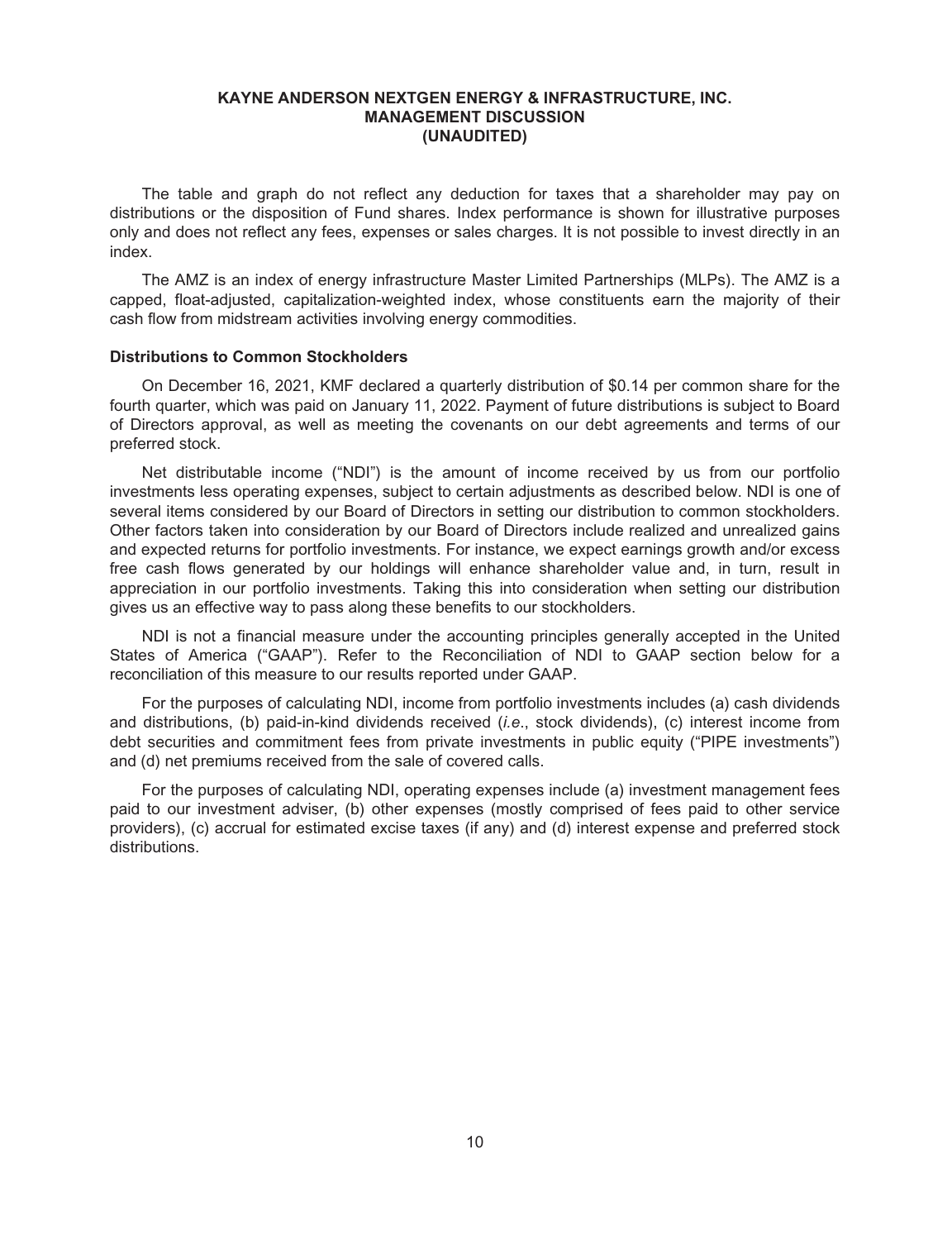#### **Net Distributable Income (NDI)**

(amounts in millions, except for per share amounts)

|                                                      | <b>Three Months</b><br>Ended<br>November 30.<br>2021 | <b>Fiscal Year</b><br><b>Ended</b><br>November 30.<br>2021 |
|------------------------------------------------------|------------------------------------------------------|------------------------------------------------------------|
| Distributions and Other Income from Investments      |                                                      |                                                            |
|                                                      | \$.<br>6.6                                           | \$25.8                                                     |
|                                                      | 0.1                                                  | 0.6                                                        |
| Net Premiums Received from Call Options Written      | 0.2                                                  | 0.7                                                        |
| Total Distributions and Other Income from Investment | 6.9                                                  | 27.1                                                       |
| <b>Expenses</b>                                      |                                                      |                                                            |
|                                                      | (1.8)                                                | (6.7)                                                      |
|                                                      | (0.3)                                                | (1.5)                                                      |
|                                                      | (0.9)                                                | (3.5)                                                      |
|                                                      | (0.3)                                                | (0.9)                                                      |
|                                                      | \$3.6                                                | \$14.5                                                     |
|                                                      | 47.2                                                 | 472                                                        |
| NDI per Weighted Share Outstanding                   | \$0.077                                              | \$0.306                                                    |

# **Reconciliation of NDI to GAAP**

The difference between distributions and other income from investments in the NDI calculation and total investment income as reported in our Statement of Operations is reconciled as follows:

- A significant portion of the cash distributions received from our investments is characterized as return of capital. For GAAP purposes, return of capital distributions are excluded from investment income, whereas the NDI calculation includes the return of capital portion of such distributions.
- GAAP recognizes distributions received from our investments that exceed the cost basis of our securities to be realized gains and are therefore excluded from investment income, whereas the NDI calculation includes these distributions.
- NDI includes the value of paid-in-kind dividends and distributions whereas such amounts are not included as investment income for GAAP purposes, but rather are recorded as unrealized gains upon receipt.
- NDI includes commitment fees from PIPE investments, whereas such amounts are generally not included in investment income for GAAP purposes, but rather are recorded as a reduction to the cost of the investment.
- We may sell covered call option contracts to generate income or to reduce our ownership of certain securities that we hold. In some cases, we are able to repurchase these call option contracts at a price less than the call premium that we received, thereby generating a profit. The premium we receive from selling call options, less (i) the amount that we pay to repurchase such call option contracts and (ii) the amount by which the market price of an underlying security is above the strike price at the time a new call option is written (if any), is included in NDI. For GAAP purposes, premiums received from call option contracts sold are not included in investment income. See Note 2 — Significant Accounting Policies for a full discussion of the GAAP treatment of option contracts.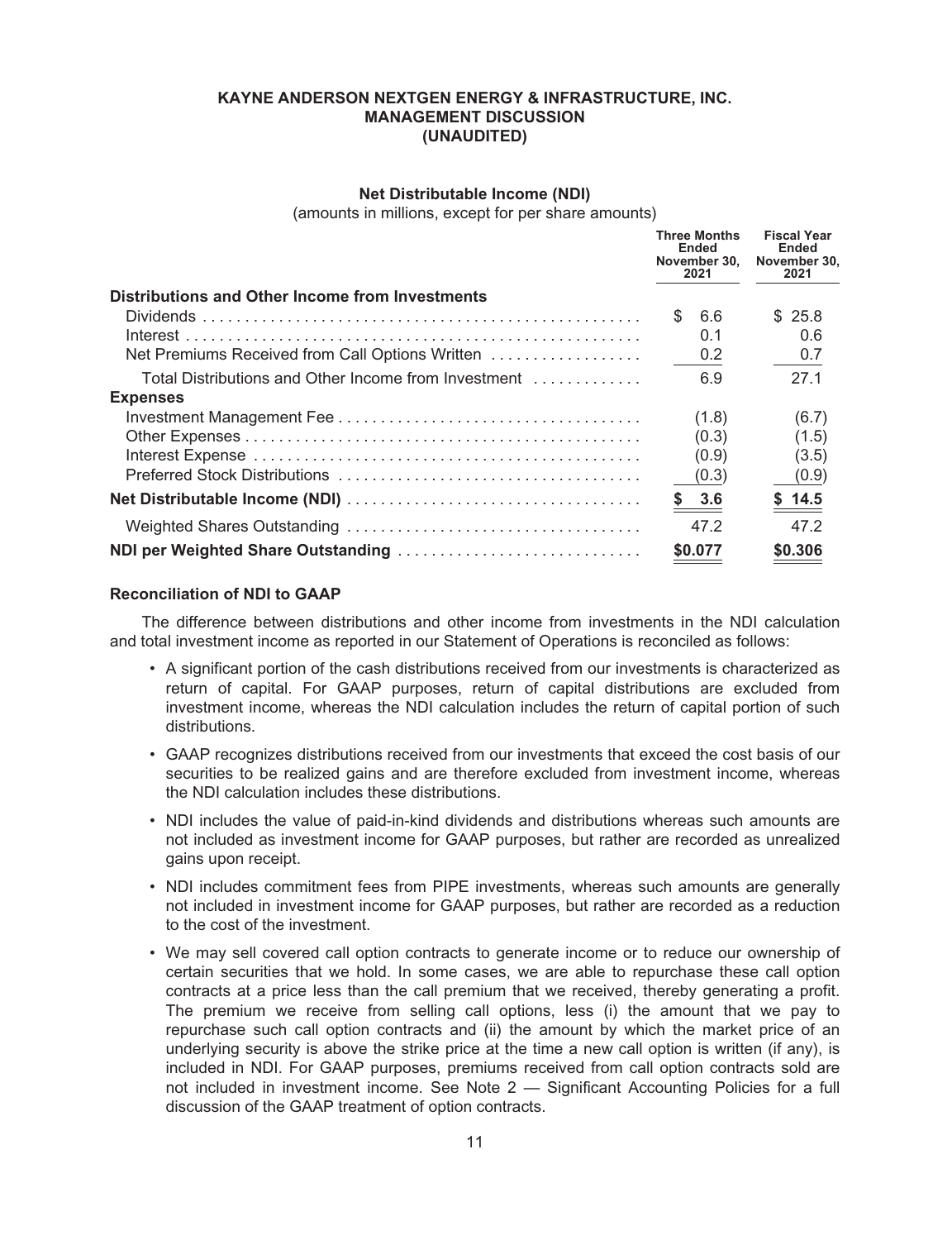The treatment of expenses included in NDI also differs from what is reported in the Statement of Operations as follows:

- The non-cash amortization or write-offs of capitalized debt issuance costs and preferred stock offering costs related to our financings is included in interest expense and distributions on preferred stock for GAAP purposes, but is excluded from our calculation of NDI.
- NDI also includes recurring payments (or receipts) on interest rate swap contracts or the amortization of termination payments on interest rate swap contracts entered into in anticipation of an offering of senior unsecured notes ("Notes") and mandatory redeemable preferred stock ("MRP Shares"). The termination payments on interest rate swap contracts are amortized over the term of the Notes or MRP Shares issued. For GAAP purposes, these amounts are included in the realized gains/losses section of the Statement of Operations in the period in which the termination payments were incurred.
- Under GAAP, excise taxes are accrued when probable and estimable. For NDI, we exclude excise tax that is unrelated to the current fiscal period.

#### **Liquidity and Capital Resources**

At November 30, 2021, we had total leverage outstanding of \$159 million, which represented 28% of total assets. Our current policy is to utilize leverage in an amount that represents approximately 25% to 30% of our total assets. Total leverage was comprised of \$85 million of Notes, \$41 million of MRP Shares and \$33 million of borrowings outstanding under our unsecured revolving credit facility (the "Credit Facility"). At such date, we had \$1 million of cash. As of January 21, 2022, we had \$34 million borrowings outstanding under our Credit Facility and we had \$2 million of cash.

Our Credit Facility has a total commitment of \$50 million and matures on February 25, 2022. The interest rate on borrowings under the Credit Facility may vary between LIBOR plus 1.30% and LIBOR plus 2.15%, depending on our asset coverage ratios. We pay a fee of 0.20% per annum on any unused amounts of the Credit Facility. We expect to renew this facility in February 2022.

Our unsecured revolving credit facility with Sumitomo Mitsui Banking Corporation ("Bank Facility") has a total commitment of \$20 million. The Bank Facility has a three-year term, maturing August 6, 2024. Borrowings under the Bank Facility will bear interest at a rate of 1-month LIBOR plus 1.35%. The Fund will pay a commitment fee of 0.20% per annum on any unused amounts of the Bank Facility. As of November 30, 2021, we did not have any borrowings under the Bank Facility.

At November 30, 2021, we had \$85 million of Notes outstanding that mature between 2022 and 2025 and we had \$41 million of MRP Shares outstanding that are subject to mandatory redemption in 2024 and 2026. We expect to have sufficient borrowing capacity on our Credit Facility to refinance the \$4 million of Notes that mature in fiscal 2022.

At November 30, 2021, our asset coverage ratios under the Investment Company Act of 1940, as amended ("1940 Act"), were 488% for debt and 361% for total leverage (debt plus preferred stock). We target asset coverage ratios that give us ability to withstand declines in the market value of the securities we hold before breaching the financial covenants in our leverage. These targets are dependent on market conditions as well as certain other factors and may vary from time to time. Currently, we are targeting asset coverage ratios that provide approximately 30% to 40% of cushion relative to our financial covenants (i.e., market values could decline by approximately this amount before our asset coverage ratios would be equal to our financial covenants).

As of November 30, 2021, our total leverage consisted 67% of fixed rate obligations and 33% of floating rate obligations. At such date, the weighted average interest/dividend rate on our total leverage was 2.91%.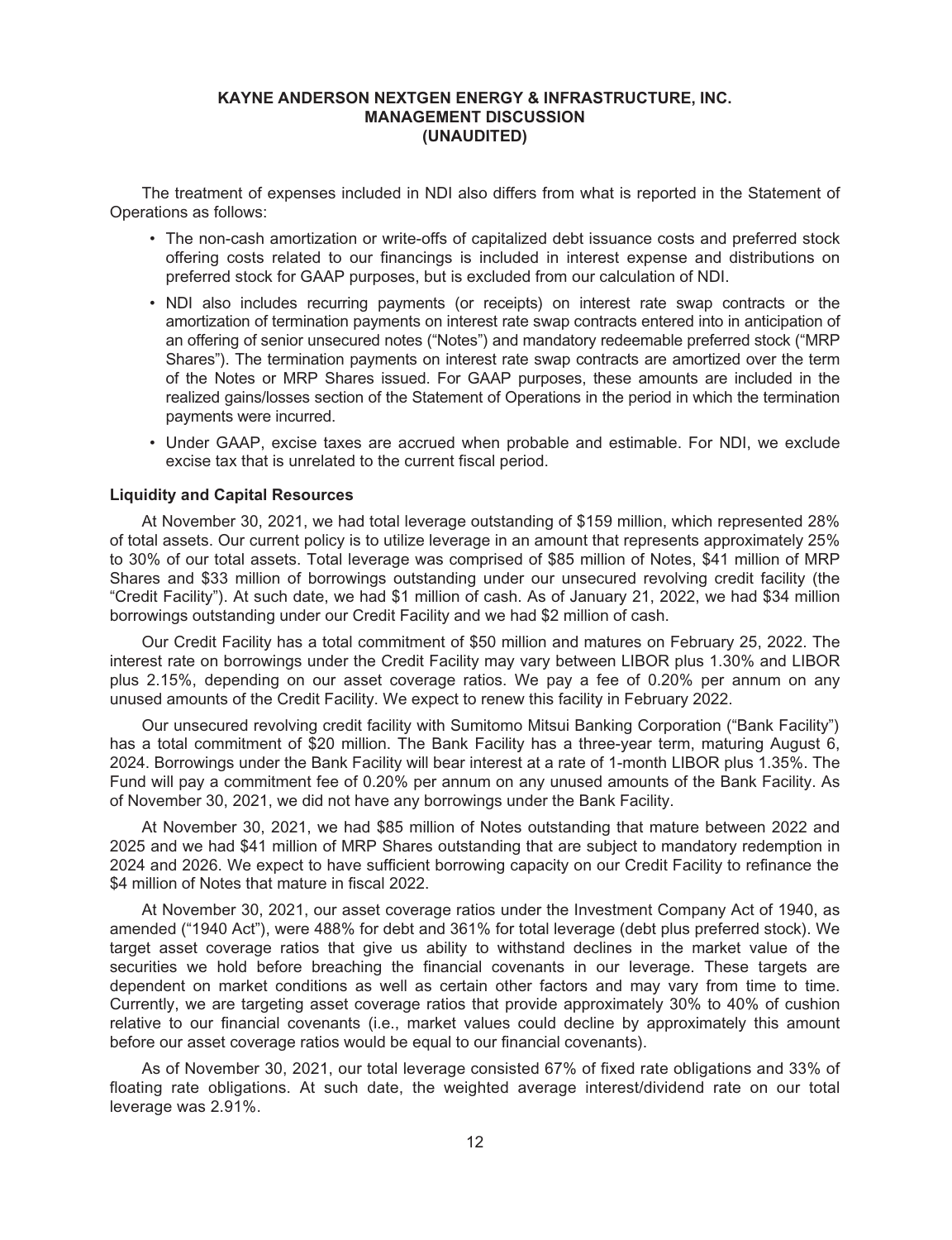<span id="page-14-0"></span>

| <b>Description</b>                                                  | No. of<br><b>Shares/Units</b> | Value       |
|---------------------------------------------------------------------|-------------------------------|-------------|
| Long-Term Investments - 138.0%                                      |                               |             |
| Equity Investments <sup>(1)</sup> - 136.4%                          |                               |             |
| Midstream Company(2) $-46.6\%$                                      |                               |             |
|                                                                     | 333                           | \$<br>4,829 |
|                                                                     | 348                           | 13,062      |
|                                                                     | 2,632                         | 22,159      |
|                                                                     | 755                           | 16,139      |
| Enterprise Products Partners L.P. - Convertible Preferred           |                               |             |
|                                                                     | 18                            | 19,454      |
|                                                                     | 179                           | 8,283       |
|                                                                     | 891                           | 26,101      |
|                                                                     | 269                           | 16,113      |
|                                                                     | 468                           | 13,864      |
|                                                                     | 922                           | 9,217       |
| Plains GP Holdings, L.P. - Plains AAP, L.P. (6)(9)(10)(11)          | 690                           | 6,896       |
|                                                                     | 424                           | 4,515       |
|                                                                     | 629                           | 32,497      |
|                                                                     |                               | 193,129     |
|                                                                     |                               |             |
| Renewable Infrastructure Company <sup>(2)(12)</sup> - 29.3%         | 479                           | 18,362      |
| Brookfield Renewable Partners L.P. <sup>(4)</sup>                   | 412                           | 14,960      |
|                                                                     |                               | 7,464       |
|                                                                     | 202<br>231                    | 7,963       |
|                                                                     | 137                           | 5,116       |
| Corporacion Acciona Energias Renovables, S.A. <sup>(4)(13)</sup>    |                               |             |
|                                                                     | 175                           | 6.044       |
|                                                                     | 61                            | 1,576       |
|                                                                     | 231                           | 16,184      |
|                                                                     | 29                            | 909         |
|                                                                     | 460                           | 6.824       |
|                                                                     | 204                           | 17,350      |
|                                                                     | 308                           | 9,212       |
|                                                                     | 32                            | 4,063       |
|                                                                     | 63                            | 840         |
|                                                                     | 309                           | 4,725       |
|                                                                     |                               | 121,592     |
| Natural Gas & LNG Infrastructure Company <sup>(2)(12)</sup> - 28.8% |                               |             |
|                                                                     | 259                           | 27,114      |
|                                                                     | 160                           | 6,766       |
|                                                                     | 355                           | 16,266      |
| Equitrans Midstream Corporation                                     | 163                           | 1,566       |
|                                                                     | 1,143                         | 17,676      |
|                                                                     | 438                           | 20,560      |
|                                                                     | 1,101                         | 29,488      |
|                                                                     |                               | 119,436     |
|                                                                     |                               |             |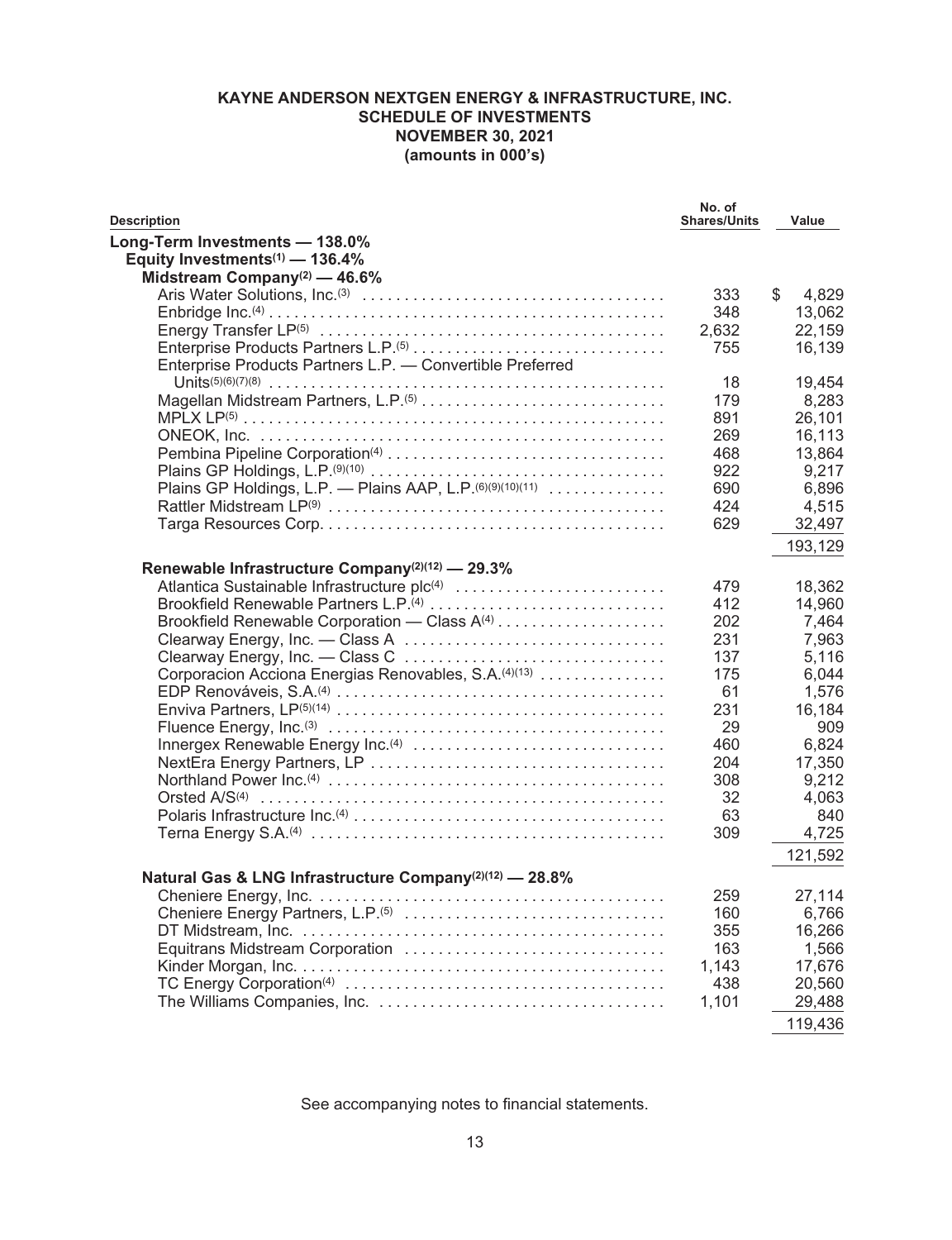| <b>Description</b>                                        | No. of<br><b>Shares/Units</b> | Value          |
|-----------------------------------------------------------|-------------------------------|----------------|
| Utility Company <sup>(2)</sup> - 28.1%                    |                               |                |
|                                                           | 94                            | \$<br>2,227    |
| Algonquin Power & Utilities Corp.(4)(12)                  | 437                           | 5,913          |
| Algonquin Power & Utilities Corp. - Convertible Preferred |                               |                |
|                                                           | 93                            | 4,139          |
|                                                           | 99                            | 4,991          |
|                                                           | 87                            | 6,216          |
|                                                           | 86                            | 8,372          |
| EDP - Energias de Portugal, S.A. <sup>(4)(12)</sup>       | 1,352                         | 7,407          |
|                                                           | 837                           | 6,335          |
|                                                           | 225                           | 3,253          |
|                                                           | 56                            | 3,570          |
|                                                           | 80                            | 6,565          |
|                                                           | 249                           | 2,790          |
|                                                           | 156                           | 13,572         |
|                                                           | 712                           | 7,593          |
|                                                           | 51                            | 1,974          |
|                                                           | 61                            | 7,264          |
|                                                           | 283<br>157                    | 5,818<br>3,659 |
|                                                           | 824                           | 8,376          |
|                                                           | 106                           | 6,749          |
|                                                           |                               |                |
|                                                           |                               | 116,783        |
| Other Energy Company <sup>(2)</sup> - 3.6%                |                               |                |
|                                                           | 116                           | 8,010          |
|                                                           | 153                           | 7,036          |
|                                                           |                               |                |
|                                                           |                               | 15,046         |
| Total Equity Investments (Cost - \$522,623)               |                               | 565,986        |
| Interest<br><b>Maturity</b>                               | <b>Principal</b>              |                |
| Rate<br>Date                                              | Amount                        |                |
| Debt Investments - 1.6%                                   |                               |                |
| Midstream Company <sup>(2)</sup> - 1.6%                   |                               |                |
| Buckeye Partners, L.P. (Cost - \$5,728)  6.375% 1/22/78   | \$7,301                       | 6,425          |
| Total Long-Term Investments - 138.0% (Cost - \$528,351)   |                               | 572,411        |
|                                                           |                               | (117, 515)     |
| Mandatory Redeemable Preferred Stock at Liquidation Value |                               | (41, 491)      |
|                                                           |                               | 1,439          |
|                                                           |                               |                |
| Net Assets Applicable to Common Stockholders              |                               | \$414,844      |

(1) Unless otherwise noted, equity investments are common units/common shares.

(2) Refer to the Glossary of Key Terms for the definitions.

(3) Security is non-income producing.

(4) Foreign security.

(5) Securities are treated as a qualified publicly-traded partnership for regulated investment company ("RIC") qualification purposes. To qualify as a RIC for tax purposes, the Fund may directly invest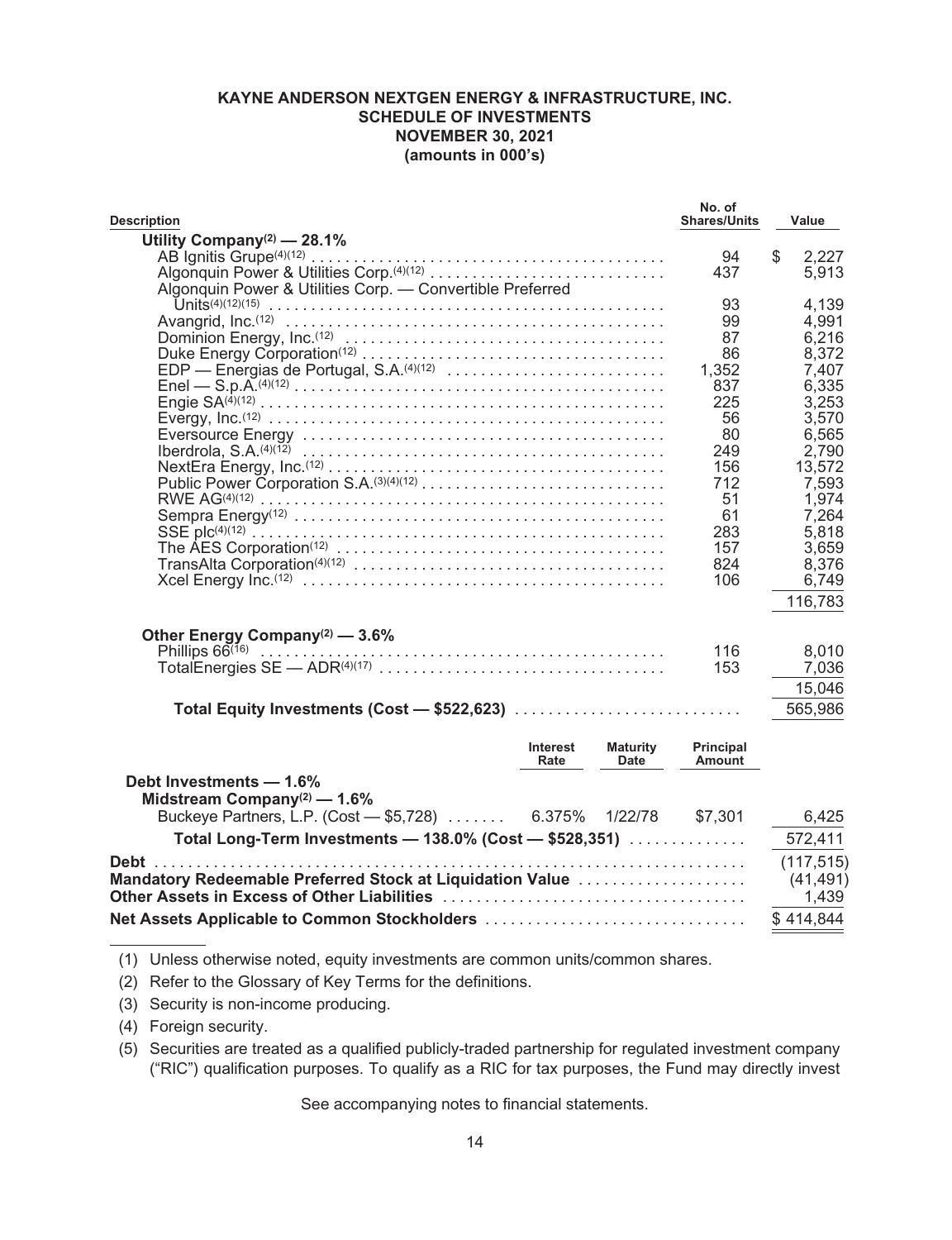up to 25% of its total assets in equity and debt securities of entities treated as qualified publiclytraded partnerships. The Fund had 20.0% of its total assets invested in qualified publicly-traded partnerships at November 30, 2021. It is the Fund's intention to be treated as a RIC for tax purposes.

- (6) The Fund's ability to sell this security is subject to certain legal or contractual restrictions. As of November 30, 2021, the aggregate value of restricted securities held by the Fund was \$26,350 (4.6% of total assets), which included \$6,896 of Level 2 securities and \$19,454 of Level 3 securities. See Note 7 - Restricted Securities.
- (7) Fair valued on a recurring basis using significant unobservable inputs (Level 3). See Notes 2 and 3 in Notes to Financial Statements.
- (8) The Enterprise Products Partners, L.P. ("EPD") Series A Cumulative Convertible Preferred Units ("EPD Convertible Preferred Units") are senior to the common units in terms of liquidation preference and priority of distributions, and pay a distribution of 7.25% per annum. The EPD Convertible Preferred Units are convertible into EPD common units at any time after September 29, 2025 at the liquidation preference amount divided by 92.5% of the 5-day volume weighted average price of the EPD's common units at such time.
- (9) This company is structured like an MLP, but is not treated as a qualified publicly-traded partnership for RIC qualification purposes.
- (10) The Fund believes that it is an affiliate of Plains AAP, L.P. ("PAGP-AAP") and Plains GP Holdings, L.P. ("PAGP"). See Note 5 — Agreements and Affiliations.
- (11) The Fund's ownership of PAGP-AAP is exchangeable on a one-for-one basis into either PAGP shares or Plains All American Pipeline, L.P. ("PAA") units at the Fund's option. The Fund values its PAGP-AAP investment on an "as exchanged" basis based on the higher public market value of either PAGP or PAA. As of November 30, 2021, the Fund's PAGP-AAP investment is valued at PAGP's closing price. See Note 7 — Restricted Securities.
- (12) For the purposes of the Fund's investment policies, it considers NextGen companies to be Energy Companies and Infrastructure Companies that are meaningfully participating in, or benefitting from, the Energy Transition. For these purposes we include Renewable Infrastructure Companies, Natural Gas & LNG Infrastructure Companies and certain Utility Companies.
- (13) Security is not currently paying cash distributions but is expected to pay cash distributions within the next 12 months.
- (14) On October 15, 2021, Enviva Partners, LP announced its intention to convert from a master limited partnership to a corporation to be named Enviva Inc. The conversion was completed on December 31, 2021.
- (15) The Algonquin Power & Utilities Corp. Convertible Preferred Units ("AQNU") consists of a 1/20, or 5%, undivided beneficial interest in a \$1,000 principal amount remarketable senior note of Algonquin Power & Utilities Corp. ("AQN") due June 15, 2026, and a contract to purchase AQN common shares on June 15, 2024 based on a reference price determined by the volumeweighted average AQN common share price over the preceding 20 day trading period. AQNU pays quarterly distributions at a rate of 7.75% per annum.
- (16) On October 27, 2021, Phillips 66 ("PSX") and Phillips 66 Partners LP ("PSXP") announced that they entered into a definitive agreement for PSX to acquire all of the publicly held common units of PSXP not already owned. The agreement is expected to close in the first quarter of 2022.
- (17) ADR American Depositary Receipt.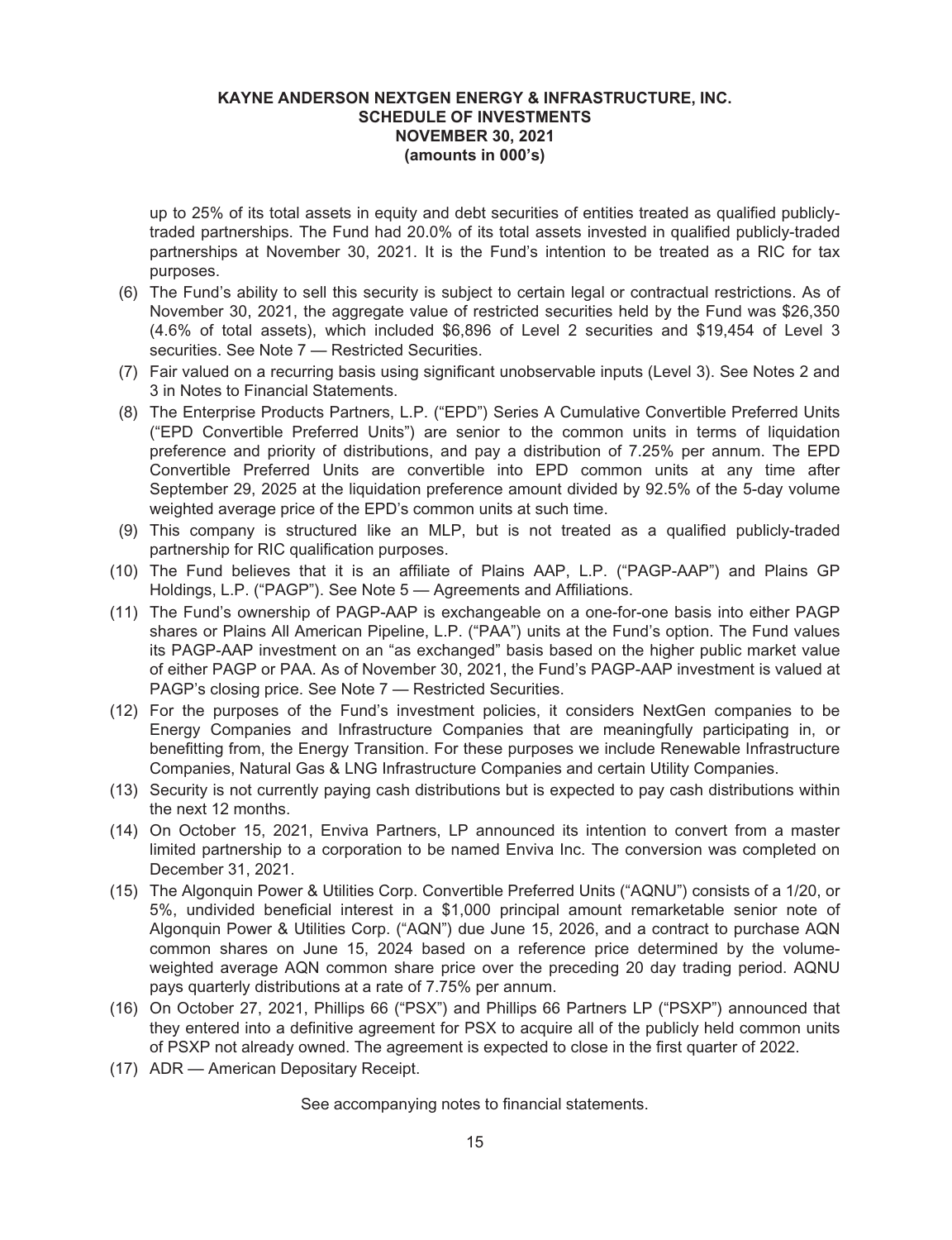At November 30, 2021, the Fund's geographic allocation was as follows:

| <b>Geographic Location</b> | % of Long-Term<br>Investments |
|----------------------------|-------------------------------|
|                            |                               |
|                            | 18.4%                         |
|                            | 13.8%                         |

# **Schedule of Outstanding Forward Currency Contracts**

| <b>Settlement</b><br>$Date^{(1)}$       | <b>Currency to be</b><br>delivered |            | Value (USD) | Currency to be<br>received |            | Value (USD) | <b>Unrealized</b><br>Appreciation<br>(Depreciation) $(2)$ |
|-----------------------------------------|------------------------------------|------------|-------------|----------------------------|------------|-------------|-----------------------------------------------------------|
| 5/31/2022                               | 34.853                             | <b>EUR</b> | \$39,705    | 39.342                     | <b>USD</b> | \$39,342    | \$(363)                                                   |
| 5/31/2022                               | 29,584                             | CAD        | 23,157      | 23,158                     | <b>USD</b> | 23,158      |                                                           |
| 5/31/2022                               | 3,986                              | <b>GBP</b> | 5.302       | 5.294                      | <b>USD</b> | 5.294       | (8)                                                       |
| 5/31/2022                               | 24,614                             | <b>DKK</b> | 3,773       | 3,745                      | USD        | 3,745       | (28)                                                      |
| <b>Total Forward Currency Contracts</b> |                                    |            | \$71,937    |                            |            | \$71,539    | \$(398)                                                   |

CAD – Canadian Dollar DKK – Danish Krone EUR – Euro GBP – British Pound Sterling USD – U.S. Dollar

- (1) Bannockburn Global Forex, LLC is the counterparty for all outstanding forward currency contracts held by the Fund as of November 30, 2021.
- (2) Unrealized appreciation is a receivable and unrealized depreciation is a payable.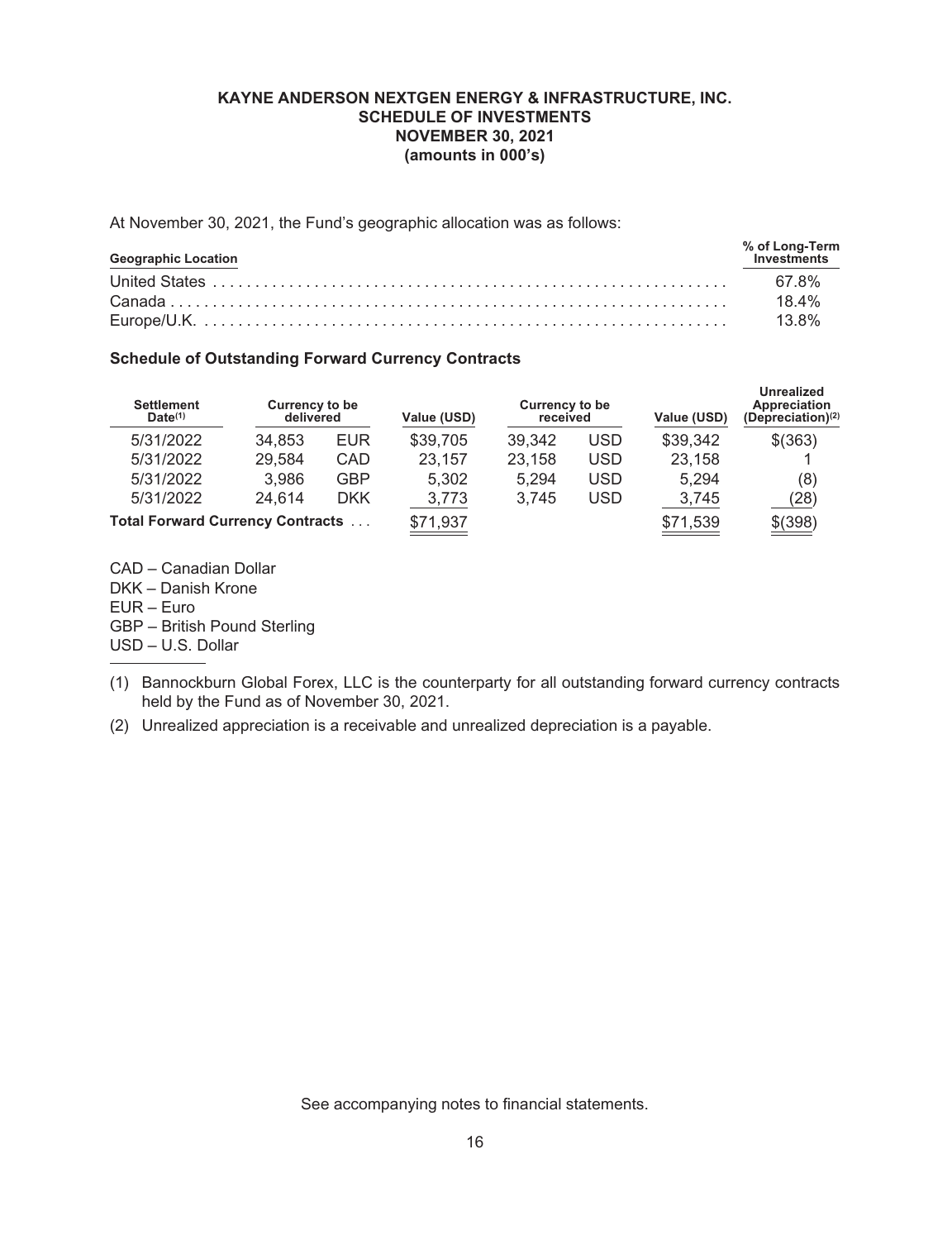# **KAYNE ANDERSON NEXTGEN ENERGY & INFRASTRUCTURE, INC. STATEMENT OF ASSETS AND LIABILITIES NOVEMBER 30, 2021 (amounts in 000's, except share and per share amounts)**

# <span id="page-18-0"></span>**ASSETS**

| Investments, at fair value:                                                          |            |
|--------------------------------------------------------------------------------------|------------|
|                                                                                      | \$556,298  |
|                                                                                      | 16,113     |
|                                                                                      | 1,149      |
|                                                                                      | 268        |
|                                                                                      | 1          |
| Interest, dividends and distributions receivable (Cost - \$1,330)                    | 1,326      |
| Deferred credit facility offering costs and other assets                             | 389        |
|                                                                                      | 575,544    |
| <b>LIABILITIES</b>                                                                   |            |
|                                                                                      | 11         |
|                                                                                      | 603        |
|                                                                                      | 56         |
|                                                                                      | 399        |
|                                                                                      | 1,511      |
|                                                                                      | 33,000     |
|                                                                                      | 84,515     |
|                                                                                      | (221)      |
| Mandatory redeemable preferred stock, \$25.00 liquidation value per share (1,659,657 | 41,491     |
| Unamortized mandatory redeemable preferred stock issuance costs                      | (665)      |
|                                                                                      | 160,700    |
| NET ASSETS APPLICABLE TO COMMON STOCKHOLDERS                                         | \$414,844  |
| NET ASSETS APPLICABLE TO COMMON STOCKHOLDERS CONSIST OF                              |            |
| Common stock, \$0.001 par value                                                      |            |
| (47,197,462 shares issued and outstanding, 198, 340, 343 shares authorized)          | 47<br>S.   |
|                                                                                      | 794,639    |
|                                                                                      | (379,842)  |
|                                                                                      | \$414,844  |
|                                                                                      | 8.79<br>\$ |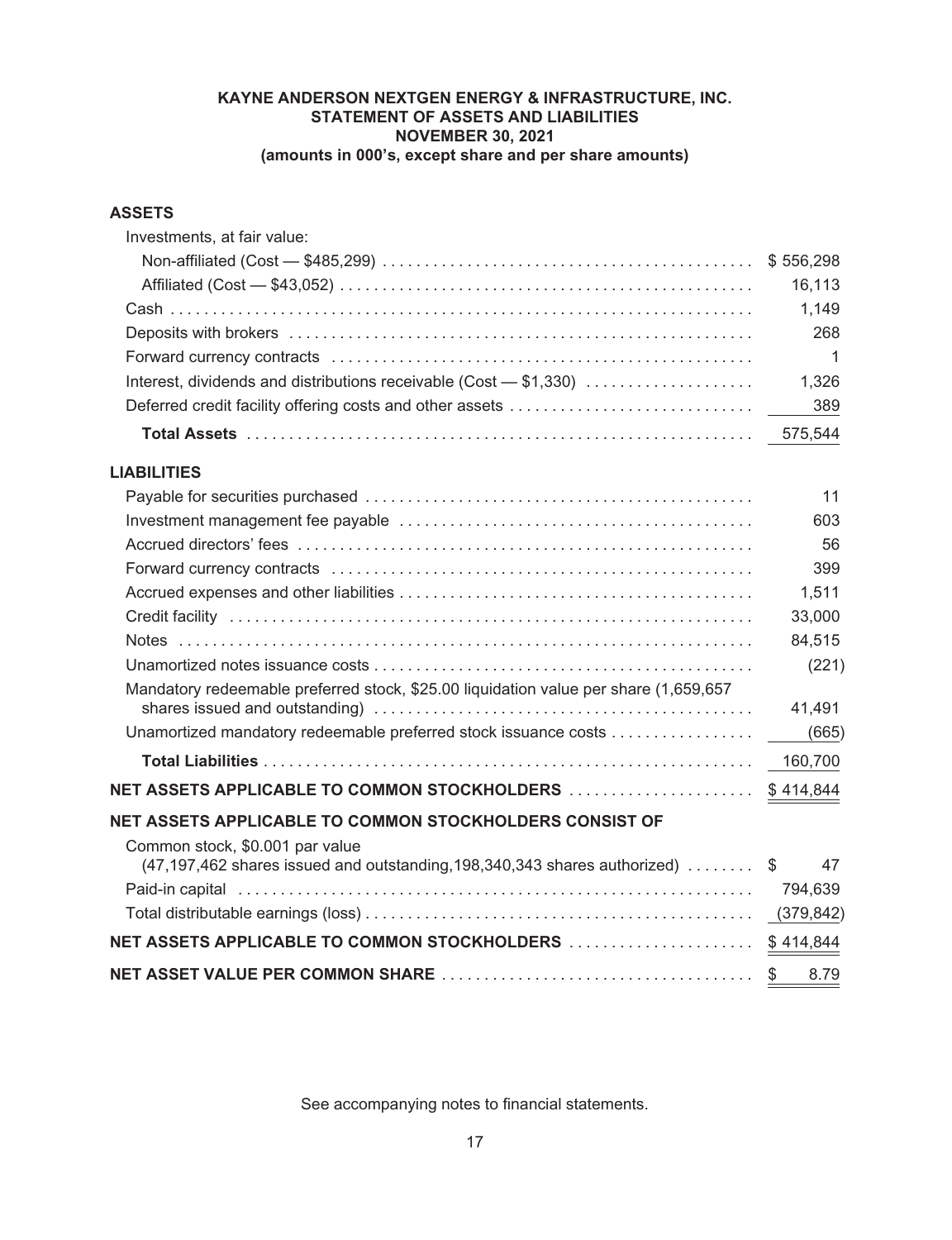# **KAYNE ANDERSON NEXTGEN ENERGY & INFRASTRUCTURE, INC. STATEMENT OF OPERATIONS FOR THE FISCAL YEAR ENDED NOVEMBER 30, 2021 (amounts in 000's)**

# <span id="page-19-0"></span>**INVESTMENT INCOME**

| <b>Income</b>                                                                                                                                                                                                                  |                    |
|--------------------------------------------------------------------------------------------------------------------------------------------------------------------------------------------------------------------------------|--------------------|
| Dividends and distributions:                                                                                                                                                                                                   |                    |
|                                                                                                                                                                                                                                | \$24,710<br>1,078  |
| Total dividends and distributions (after foreign taxes withheld of \$982)                                                                                                                                                      | 25,788             |
|                                                                                                                                                                                                                                | (13, 339)<br>(584) |
|                                                                                                                                                                                                                                | 11,865<br>591      |
| Total Investment Income (and the content of the content of the content of the content of the content of the content of the content of the content of the content of the content of the content of the content of the content o | 12,456             |
| <b>Expenses</b>                                                                                                                                                                                                                |                    |
|                                                                                                                                                                                                                                | 6,717              |
|                                                                                                                                                                                                                                | 358                |
|                                                                                                                                                                                                                                | 262                |
|                                                                                                                                                                                                                                | 258                |
|                                                                                                                                                                                                                                | 162                |
|                                                                                                                                                                                                                                | 141                |
|                                                                                                                                                                                                                                | 57<br>222          |
|                                                                                                                                                                                                                                |                    |
| Total Expenses - before interest expense and preferred distributions<br>Interest expense including amortization of offering costs<br>Distributions on mandatory redeemable preferred stock including amortization of           | 8,177<br>3,951     |
|                                                                                                                                                                                                                                | 1,157              |
|                                                                                                                                                                                                                                |                    |
|                                                                                                                                                                                                                                | 13,285             |
|                                                                                                                                                                                                                                | (829)              |
| <b>REALIZED AND UNREALIZED GAINS (LOSSES)</b>                                                                                                                                                                                  |                    |
| <b>Net Realized Gains (Losses)</b>                                                                                                                                                                                             |                    |
|                                                                                                                                                                                                                                | 18,926<br>2,779    |
|                                                                                                                                                                                                                                | 66                 |
|                                                                                                                                                                                                                                | 503                |
|                                                                                                                                                                                                                                | 22,274             |
|                                                                                                                                                                                                                                |                    |
| <b>Net Change in Unrealized Gains (Losses)</b>                                                                                                                                                                                 |                    |
|                                                                                                                                                                                                                                | 80,615<br>3,674    |
|                                                                                                                                                                                                                                | (398)              |
|                                                                                                                                                                                                                                | (8)                |
|                                                                                                                                                                                                                                | 83,883             |
|                                                                                                                                                                                                                                |                    |
|                                                                                                                                                                                                                                | 106,157            |
| NET INCREASE IN NET ASSETS APPLICABLE TO COMMON STOCKHOLDERS                                                                                                                                                                   | \$105,328          |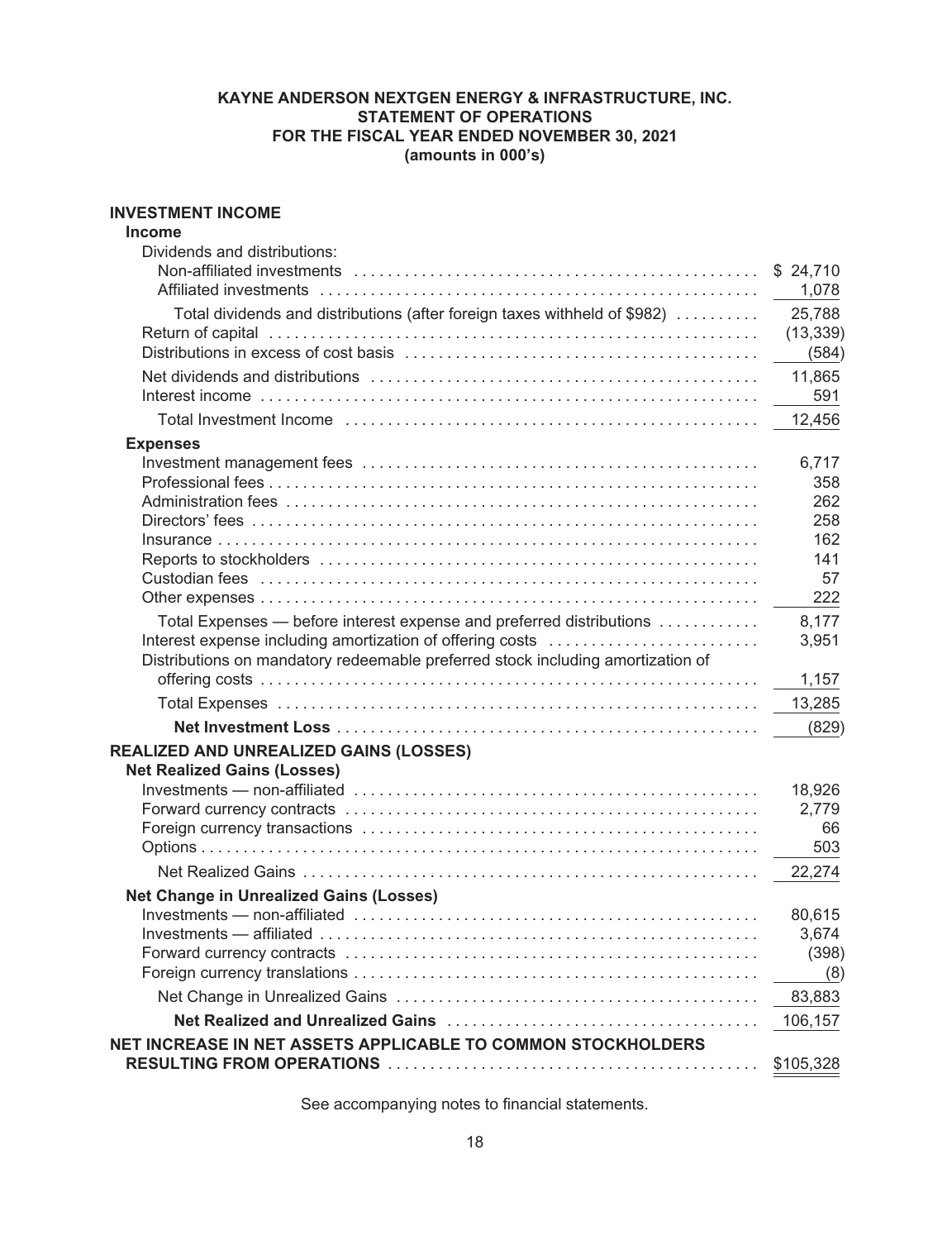# **KAYNE ANDERSON NEXTGEN ENERGY & INFRASTRUCTURE, INC. STATEMENT OF CHANGES IN NET ASSETS APPLICABLE TO COMMON STOCKHOLDERS (amounts in 000's, except share amounts)**

<span id="page-20-0"></span>

|                                                                 | For the Fiscal Year<br>Ended November 30, |                      |
|-----------------------------------------------------------------|-------------------------------------------|----------------------|
|                                                                 | 2021                                      | 2020                 |
| <b>OPERATIONS</b>                                               |                                           |                      |
|                                                                 | S.                                        | $(829)$ \$ $(7,134)$ |
|                                                                 | 22.274                                    | (167, 744)           |
|                                                                 | 83,883                                    | (5, 197)             |
| Net Increase (Decrease) in Net Assets Resulting from Operations | 105,328                                   | (180, 075)           |
| DIVIDENDS AND DISTRIBUTIONS TO COMMON STOCKHOLDERS(1)(2)        |                                           |                      |
| <b>Dividends</b>                                                | (144)                                     | (22, 129)            |
|                                                                 | (21, 567)                                 | (526)                |
|                                                                 |                                           | (22, 655)            |
| Total Increase (Decrease) in Net Assets Applicable to Common    |                                           |                      |
|                                                                 | 83,617                                    | (202, 730)           |
| <b>NET ASSETS APPLICABLE TO COMMON STOCKHOLDERS</b>             |                                           |                      |
|                                                                 | 331,227                                   | 533,957              |
|                                                                 | \$414,844                                 | \$331,227            |

(1) Distributions on the Fund's mandatory redeemable preferred stock ("MRP Shares") are treated as an operating expense under GAAP and are included in the calculation of net investment loss. See Note 2 — Significant Accounting Policies.

(2) Distributions paid to common stockholders for the fiscal years ended November 30, 2021 and 2020 were characterized as either dividends (a portion of which was eligible to be treated as qualified dividend income) or distributions (return of capital). This characterization is based on the Fund's earnings and profits.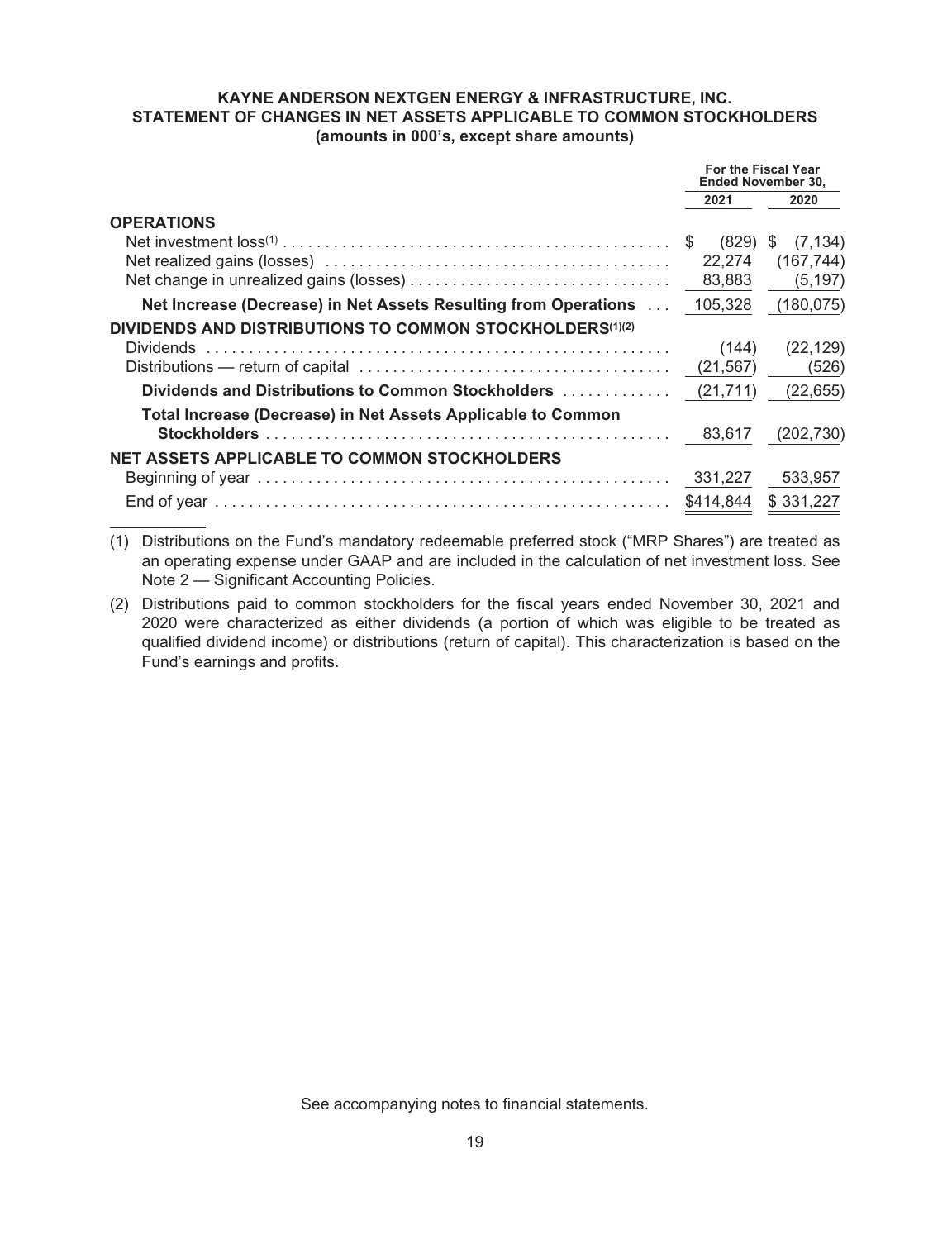# **KAYNE ANDERSON NEXTGEN ENERGY & INFRASTRUCTURE, INC. STATEMENT OF CASH FLOWS FOR THE FISCAL YEAR ENDED NOVEMBER 30, 2021 (amounts in 000's)**

# <span id="page-21-0"></span>**CASH FLOWS FROM OPERATING ACTIVITIES**

| Net increase in net assets resulting from operations                                                                       | \$105,328   |
|----------------------------------------------------------------------------------------------------------------------------|-------------|
| Adjustments to reconcile net increase in net assets resulting from operations to net cash<br>used in operating activities: |             |
|                                                                                                                            | 13,339      |
|                                                                                                                            | 584         |
| Net realized gains (excluding foreign currency transactions)                                                               | (19, 429)   |
| Net change in unrealized gains (excluding foreign currency translations)                                                   | (84, 289)   |
| Net change in unrealized losses from forward currency contracts                                                            | 398         |
|                                                                                                                            | (19)        |
|                                                                                                                            | (191, 895)  |
|                                                                                                                            | 440         |
| Amortization of mandatory redeemable preferred stock offering costs                                                        | 209         |
|                                                                                                                            | 157,871     |
|                                                                                                                            | (21)        |
| Decrease in interest, dividends and distributions receivable                                                               | 177         |
|                                                                                                                            | (23)        |
| Decrease in payable for securities purchased                                                                               | (1,987)     |
| Increase in investment management fee payable                                                                              | 174         |
|                                                                                                                            | (21)        |
| Decrease in accrued expenses and other liabilities                                                                         | (65)        |
|                                                                                                                            | (19, 229)   |
| <b>CASH FLOWS FROM FINANCING ACTIVITIES</b>                                                                                |             |
|                                                                                                                            | 29,000      |
| Redemption of mandatory redeemable preferred stock                                                                         | (18,051)    |
| Proceeds from mandatiry redeemable preferred stock                                                                         | 32,000      |
| Costs associated with offering/redemption of mandatory redeemable preferred                                                | (649)       |
| Costs associated with renewal of credit facility                                                                           | (369)       |
| Cash distributions paid to common stockholders                                                                             | (21, 711)   |
|                                                                                                                            | 20,220      |
|                                                                                                                            | 991         |
|                                                                                                                            | 158         |
|                                                                                                                            | 1,149<br>\$ |
|                                                                                                                            |             |

Supplemental disclosure of cash flow information:

During the fiscal year ended November 30, 2021, interest paid related to debt obligations was \$3,508.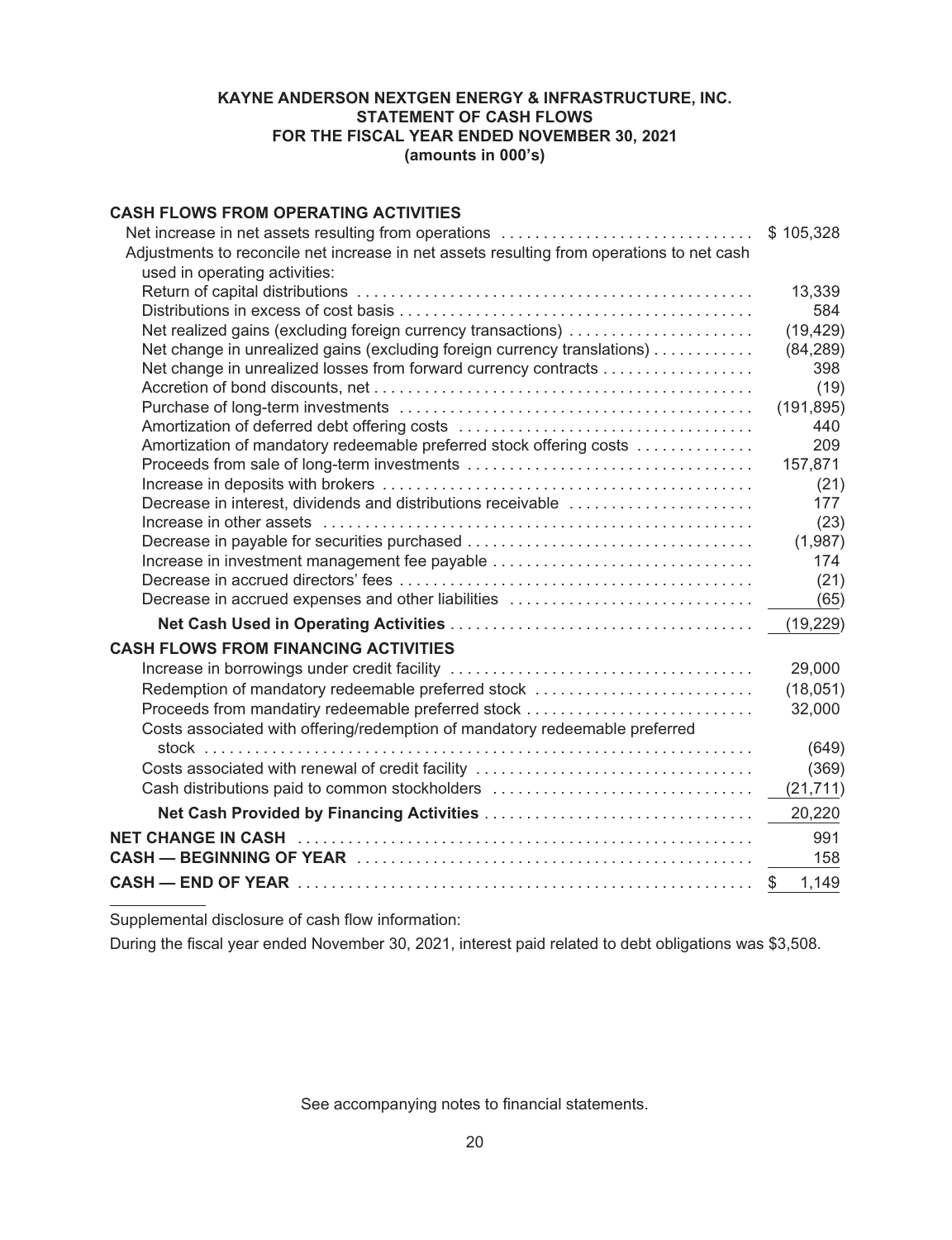# **KAYNE ANDERSON NEXTGEN ENERGY & INFRASTRUCTURE, INC. FINANCIAL HIGHLIGHTS**

# **(amounts in 000's, except share and per share amounts)**

<span id="page-22-0"></span>

|                                                                                                                                                                                                                                                                                      | For the Fiscal Year Ended November 30,              |          |                                                      |                |                                                           |                                                     |
|--------------------------------------------------------------------------------------------------------------------------------------------------------------------------------------------------------------------------------------------------------------------------------------|-----------------------------------------------------|----------|------------------------------------------------------|----------------|-----------------------------------------------------------|-----------------------------------------------------|
|                                                                                                                                                                                                                                                                                      | 2021                                                |          | 2020                                                 |                | 2019                                                      | 2018                                                |
| Per Share of Common Stock(1)<br>Net asset value, beginning of period \$<br>Net investment income $(\text{loss})^{(2)}$<br>Net realized and unrealized gains (losses)                                                                                                                 | $7.02 \text{ } $$<br>(0.01)<br>2.24                 |          | 11.31<br>(0.15)<br>(3.66)                            | S              | $12.57$ \$<br>(0.10)<br>(0.29)                            | 14.15<br>(0.18)<br>(0.19)                           |
| Total income (loss) from operations                                                                                                                                                                                                                                                  | 2.23                                                |          | (3.81)                                               |                | (0.39)                                                    | (0.37)                                              |
| Common dividends — dividend income <sup>(3)</sup> $\ldots$ ,,,,,,,,,<br>Common distributions — long-term capital gains $(3)$<br>Common distributions — return of capital <sup>(3)</sup> $\ldots \ldots \ldots$                                                                       | $\overline{\phantom{0}}$<br>(0.46)                  |          | (0.47)<br>(0.01)                                     |                | (0.93)                                                    | (0.10)<br>(1.10)                                    |
| Total dividends and distributions - common                                                                                                                                                                                                                                           | (0.46)                                              |          | (0.48)                                               |                | (0.93)                                                    | (1.20)                                              |
| Offering expenses associated with the issuance of<br>Effect of shares issued in reinvestment of distributions<br>Effect of issuance of common stock<br>Effect of common stock repurchased                                                                                            |                                                     |          |                                                      |                | 0.06                                                      | $(0.01)^{(5)}$                                      |
| Net asset value, end of period \$                                                                                                                                                                                                                                                    | 8.79                                                | \$       | 7.02                                                 | \$             | 11.31<br>\$                                               | 12.57                                               |
| Market value per share of common stock, end of                                                                                                                                                                                                                                       | 7.13                                                | \$       | 5.25                                                 | \$             | 9.65<br>\$                                                | 10.96                                               |
| Total investment return based on common stock<br>Total investment return based on net asset value <sup>(7)</sup><br>Supplemental Data and Ratios <sup>(8)</sup><br>Net assets applicable to common stockholders, end of                                                              | 45.1%<br>33.7%                                      |          | $(41.0)\%$<br>$(32.7)\%$                             |                | $(4.2)\%$<br>$(2.1)\%$                                    | (6.7)%<br>(2.6)%                                    |
| Ratio of expenses to average net assets                                                                                                                                                                                                                                              | 414,844 \$                                          |          | 331,227 \$                                           |                | 533,957 \$                                                | 614,603                                             |
| Management fees <sup>(9)</sup>                                                                                                                                                                                                                                                       | 1.7%<br>0.4                                         |          | 1.9%<br>0.4                                          |                | 1.8%<br>0.3                                               | 1.8%<br>0.4                                         |
| Subtotal<br>Interest expense and distributions on mandatory<br>redeemable preferred stock <sup>(2)</sup>                                                                                                                                                                             | 2.1<br>1.3                                          |          | 2.3<br>3.2                                           |                | 2.1<br>1.9                                                | 2.2<br>1.8                                          |
| Management fee waiver<br>Excise taxes                                                                                                                                                                                                                                                |                                                     |          |                                                      |                |                                                           |                                                     |
| Total expenses                                                                                                                                                                                                                                                                       | 3.4%                                                |          | 5.5%                                                 |                | 4.0%                                                      | 4.0%                                                |
| Ratio of net investment income (loss) to average net<br>$assets^{(2)} \ldots \ldots \ldots \ldots \ldots \ldots \ldots \ldots \ldots \ldots \ldots \ldots$<br>Net increase (decrease) in net assets applicable to                                                                    | (0.2)%                                              |          | $(2.0)\%$                                            |                | (0.8)%                                                    | $(1.1)\%$                                           |
| common stockholders resulting from operations to<br>average net assets<br>Notes outstanding, end of period <sup>(10)</sup> \$<br>Credit facility outstanding, end of period(10) \$<br>Term loan outstanding, end of period $(10)$ \$<br>Mandatory redeemable preferred stock, end of | 26.8%<br>29.7%<br>392,637 \$<br>84,515<br>33,000 \$ | \$<br>\$ | $(50.7)\%$<br>51.8%<br>354,957 \$<br>84,515<br>4,000 | \$<br>\$<br>\$ | (2.7)%<br>30.0%<br>604,030 \$<br>200,923 \$<br>— \$<br>\$ | $(16.1)\%$<br>21.9%<br>420,605<br>200,923<br>24,000 |
| Average shares of common stock outstanding<br>Asset coverage of total debt <sup>(11)</sup>                                                                                                                                                                                           | 41,491 \$<br>47,197,462<br>488.3%                   |          | 27,542 \$<br>47,197,462<br>505.3%                    |                | 75,000 \$<br>47,903,748<br>403.1%                         | 75,000<br>30,639,065<br>406.6%                      |
| Asset coverage of total leverage (debt and preferred                                                                                                                                                                                                                                 | 360.9%                                              |          | 385.4%                                               |                | 293.5%                                                    | 304.9%                                              |
| Average amount of borrowings per share of common<br>stock during the period <sup>(1)</sup> \$                                                                                                                                                                                        | $2.40$ \$                                           |          | $2.67$ \$                                            |                | 4.25 \$                                                   | 4.39                                                |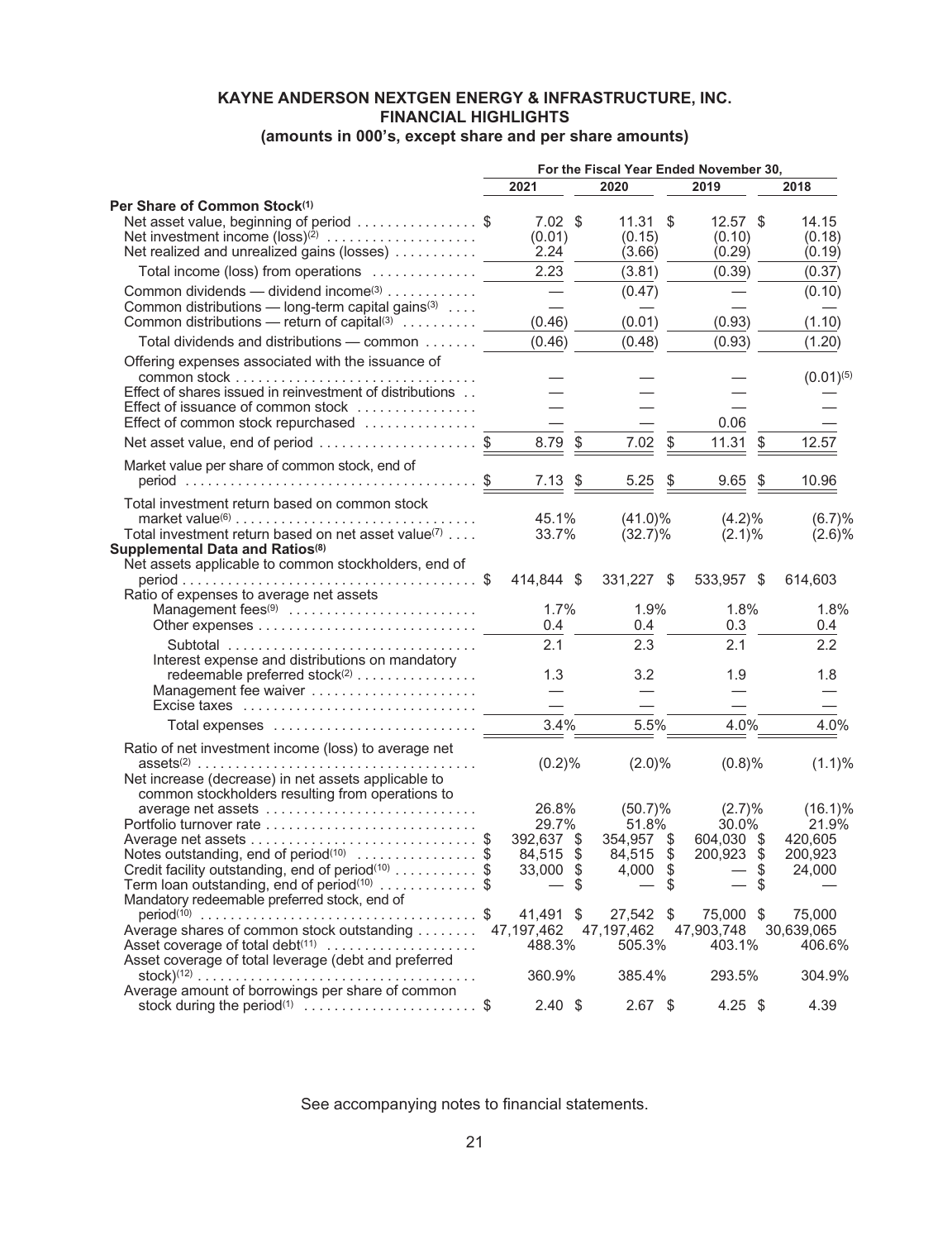# **KAYNE ANDERSON NEXTGEN ENERGY & INFRASTRUCTURE, INC. FINANCIAL HIGHLIGHTS**

# **(amounts in 000's, except share and per share amounts)**

|                                                                                                                                                                                                        | For the Fiscal Year Ended November 30, |                                              |              |                                                 |                                |
|--------------------------------------------------------------------------------------------------------------------------------------------------------------------------------------------------------|----------------------------------------|----------------------------------------------|--------------|-------------------------------------------------|--------------------------------|
|                                                                                                                                                                                                        |                                        | 2017                                         |              | 2016                                            | 2015                           |
| Per Share of Common Stock(1)<br>Net asset value, beginning of period \$<br>Net realized and unrealized gains (losses)                                                                                  |                                        | 17.41 \$<br>0.14<br>(2.10)                   |              | 17.56 \$<br>(0.07)<br>1.43                      | 39.51<br>0.30<br>(18.42)       |
|                                                                                                                                                                                                        |                                        | (1.96)                                       |              | 1.36                                            | (18.12)                        |
| Common dividends — dividend income <sup>(3)</sup><br>Common distributions — long-term capital gains <sup>(3)</sup> $\ldots$                                                                            |                                        | (0.03)<br>$\overline{\phantom{m}}$<br>(1.27) |              | (1.50)                                          | (1.68)<br>(2.14)               |
| Total dividends and distributions - common                                                                                                                                                             |                                        | (1.30)                                       |              | (1.50)                                          | $(3.82)^{(4)}$                 |
| Offering expenses associated with the issuance of common                                                                                                                                               |                                        |                                              |              |                                                 |                                |
| Effect of shares issued in reinvestment of distributions<br>Effect of issuance of common stock                                                                                                         |                                        |                                              |              | (0.01)                                          | (0.01)                         |
| Net asset value, end of period \$                                                                                                                                                                      |                                        | 14.15                                        | -\$          | $17.41$ \$                                      | 17.56                          |
| Market value per share of common stock, end of period \$                                                                                                                                               |                                        | 12.88 \$                                     |              | 15.33 \$                                        | 15.46                          |
| Total investment return based on common stock market value <sup>(6)</sup><br>Total investment return based on net asset value(7) $\dots\dots\dots\dots$<br>Supplemental Data and Ratios <sup>(8)</sup> |                                        | $(8.7)\%$<br>$(11.7)\%$                      |              | 12.7%<br>12.7%                                  | $(50.2)\%$<br>$(48.7)\%$       |
| Net assets applicable to common stockholders, end of period  \$<br>Ratio of expenses to average net assets                                                                                             |                                        | 311,843 \$                                   |              | 383,557 \$                                      | 380,478                        |
|                                                                                                                                                                                                        |                                        | 1.7%<br>0.4                                  |              | 1.8%<br>0.5                                     | 1.9%<br>0.2                    |
| Interest expense and distributions on mandatory redeemable                                                                                                                                             |                                        | 2.1                                          |              | 2.3                                             | 2.1                            |
| Management fee waiver                                                                                                                                                                                  |                                        | 1.7                                          |              | 3.8<br>$\overline{\phantom{0}}$                 | 2.5                            |
|                                                                                                                                                                                                        |                                        |                                              |              |                                                 | 0.4                            |
|                                                                                                                                                                                                        |                                        | 3.8%                                         |              | 6.1%                                            | 5.0%                           |
| Ratio of net investment income (loss) to average net assets <sup>(2)</sup><br>Net increase (decrease) in net assets applicable to common                                                               |                                        | $0.9\%$                                      |              | $(0.5)\%$                                       | 1.0%                           |
| stockholders resulting from operations to average net assets                                                                                                                                           |                                        | $(11.9)\%$<br>25.5%<br>360,869 \$            |              | 10.3%<br>48.2%<br>314,015 \$                    | $(58.3)\%$<br>45.3%<br>672,534 |
| Notes outstanding, end of period <sup>(10)</sup> \$<br>Credit facility outstanding, end of period <sup>(10)</sup> \$                                                                                   |                                        | 91,000 \$                                    | $\ddot{\$}$  | 91,000 \$<br>$-$ \$                             | 185,000                        |
| Term loan outstanding, end of period <sup>(10)</sup> \$<br>Mandatory redeemable preferred stock, end of period(10)  \$<br>Average shares of common stock outstanding                                   |                                        | 35,000 \$<br>22,034,170                      | $\mathbb{S}$ | 27,000 \$<br>35,000 \$<br>21,975,582 21,657,943 | 70,000                         |
| Asset coverage of total leverage (debt and preferred stock) <sup>(12)</sup><br>Average amount of borrowings per share of common stock during the                                                       |                                        | 481.1%<br>347.5%                             |              | 454.7%<br>350.7%                                | 343.5%<br>249.2%               |
|                                                                                                                                                                                                        |                                        | $5.16$ \$                                    |              | 4.86 \$                                         | 11.16                          |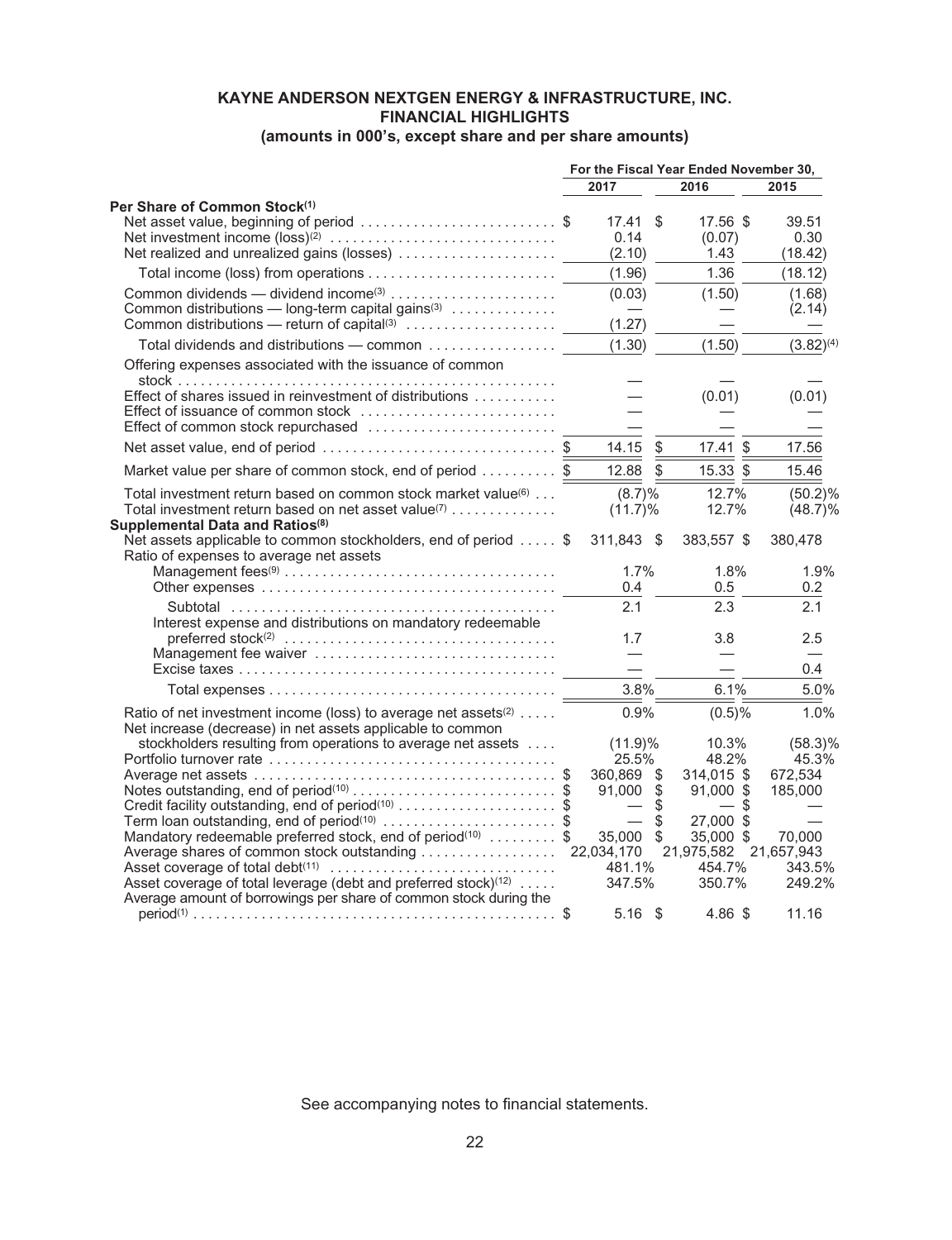# **KAYNE ANDERSON NEXTGEN ENERGY & INFRASTRUCTURE, INC. FINANCIAL HIGHLIGHTS (amounts in 000's, except share and per share amounts)**

|                                                                                                                                                          |                                              |               | For the Fiscal Year Ended November 30, |    |                       |
|----------------------------------------------------------------------------------------------------------------------------------------------------------|----------------------------------------------|---------------|----------------------------------------|----|-----------------------|
|                                                                                                                                                          | 2014                                         |               | 2013                                   |    | 2012                  |
| Per Share of Common Stock(1)<br>Net asset value, beginning of period \$                                                                                  | 35.75<br>(0.01)                              | \$            | 29.01<br>(0.06)<br>8.61                | \$ | 25.94<br>0.17<br>4.64 |
|                                                                                                                                                          | 5.61                                         |               |                                        |    |                       |
|                                                                                                                                                          | 5.60                                         |               | 8.55                                   |    | 4.81                  |
| Common distributions — long-term capital gains <sup>(3)</sup><br>Common distributions — return of capital <sup>(3)</sup>                                 | (1.57)<br>(0.34)<br>$\overline{\phantom{0}}$ |               | (1.15)<br>(0.66)                       |    | (1.30)<br>(0.41)      |
| Total dividends and distributions - common                                                                                                               | (1.91)                                       |               | (1.81)                                 |    | (1.71)                |
| Offering expenses associated with the issuance of common                                                                                                 |                                              |               |                                        |    |                       |
| Effect of shares issued in reinvestment of distributions<br>Effect of issuance of common stock                                                           | (0.02)                                       |               |                                        |    | (0.03)                |
| Effect of common stock repurchased                                                                                                                       | 0.09                                         |               |                                        |    |                       |
| Net asset value, end of period \$                                                                                                                        | 39.51                                        | \$            | 35.75                                  | \$ | 29.01                 |
| Market value per share of common stock, end of period \$                                                                                                 | 35.82                                        | \$            | 32.71                                  | S. | 28.04                 |
| Total investment return based on common stock market value <sup>(6)</sup><br>Total investment return based on net asset value <sup>(7)</sup>             | 15.3%<br>16.4%                               |               | 23.5%<br>30.5%                         |    | 33.3%<br>19.4%        |
| Supplemental Data and Ratios <sup>(8)</sup><br>Net assets applicable to common stockholders, end of period \$<br>Ratio of expenses to average net assets | 854,257                                      | \$            | 788,057                                |    | \$635,226             |
|                                                                                                                                                          | 1.7%<br>0.2                                  |               | 1.8%<br>0.2                            |    | 1.7%<br>0.3           |
| Interest expense and distributions on mandatory redeemable                                                                                               | 1.9                                          |               | 2.0                                    |    | 2.0                   |
|                                                                                                                                                          | 1.7                                          |               | 1.8                                    |    | 1.8                   |
|                                                                                                                                                          |                                              |               |                                        |    |                       |
|                                                                                                                                                          |                                              |               | 0.1                                    |    |                       |
|                                                                                                                                                          | 3.6%                                         |               | 3.9%                                   |    | 3.8%                  |
| Ratio of net investment income (loss) to average net assets <sup>(2)</sup><br>Net increase (decrease) in net assets applicable to common                 | $(0.0)\%$                                    |               | (0.2)%                                 |    | 0.6%                  |
| stockholders resulting from operations to average net assets                                                                                             | 14.0%                                        |               | 25.9%                                  |    | 16.8%                 |
|                                                                                                                                                          | 45.3%                                        |               | 49.1%                                  |    | 67.6%                 |
|                                                                                                                                                          | 887,585                                      | \$            | 726,248                                |    | \$620,902             |
| Notes outstanding, end of period <sup>(10)</sup> \$                                                                                                      | 235,000                                      | \$            | 205,000                                |    | \$165,000             |
| Credit facility outstanding, end of period(10) \$                                                                                                        |                                              | \$            | 50,000                                 |    | \$48,000              |
| Term loan outstanding, end of period <sup>(10)</sup> \$                                                                                                  | 46,000                                       | \$            |                                        | \$ |                       |
| Mandatory redeemable preferred stock, end of period(10)  \$                                                                                              | 105,000                                      | \$            | 65,000                                 |    | \$65,000              |
| Average shares of common stock outstanding                                                                                                               | 21,897,671                                   |               | 21,969,288                             |    | 21,794,596            |
| Asset coverage of total leverage (debt and preferred stock) <sup>(12)</sup><br>Average amount of borrowings per share of common stock during the         | 441.4%<br>321.3%                             |               | 434.5%<br>346.3%                       |    | 428.7%<br>328.5%      |
|                                                                                                                                                          | 12.84                                        | $\frac{1}{2}$ | 10.51                                  | \$ | 8.85                  |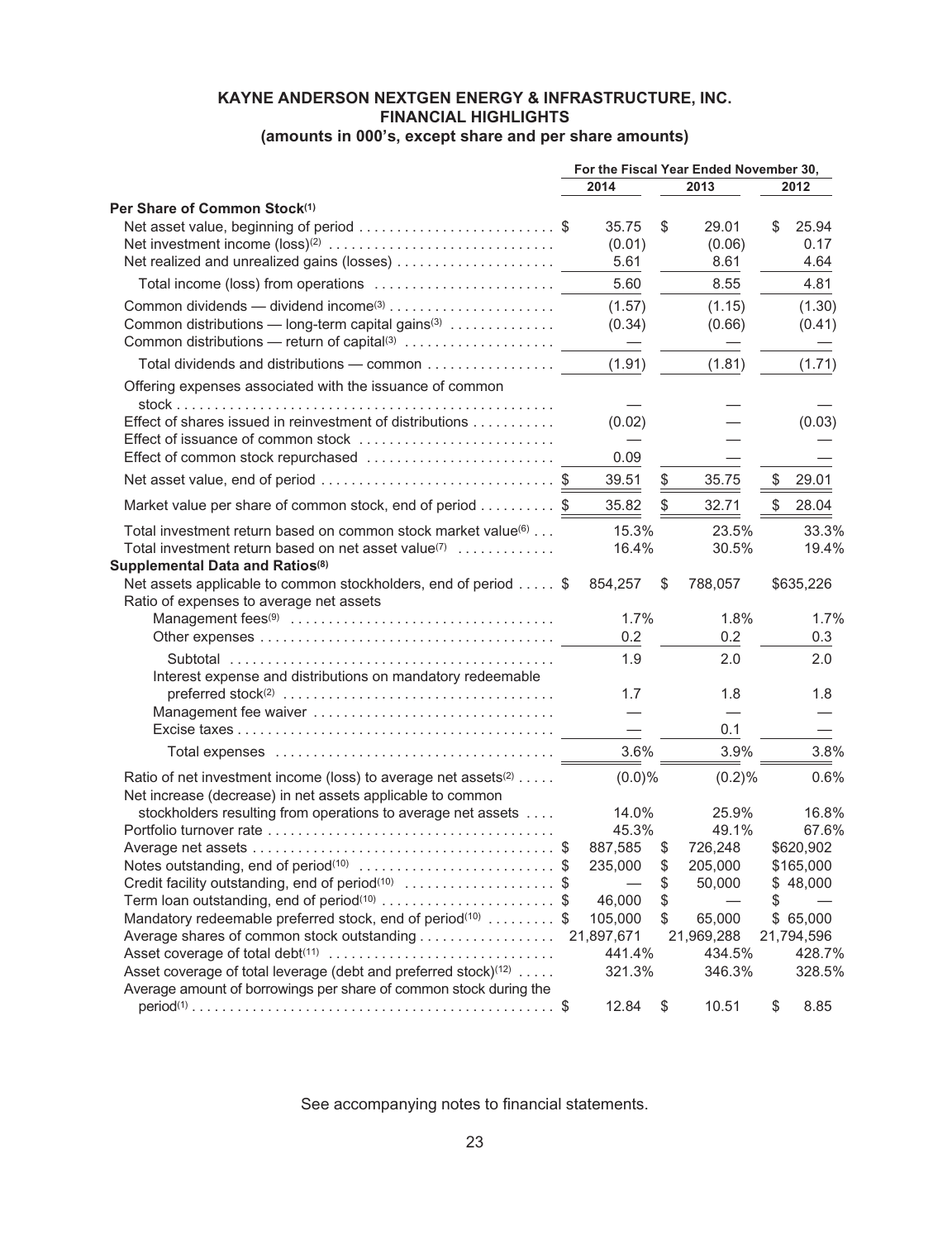# **KAYNE ANDERSON NEXTGEN ENERGY & INFRASTRUCTURE, INC. FINANCIAL HIGHLIGHTS (amounts in 000's, except share and per share amounts)**

- (1) Based on average shares of common stock outstanding.
- (2) Distributions on the Fund's MRP Shares are treated as an operating expense under GAAP and are included in the calculation of net investment income (loss). See Note  $2 -$  Significant Accounting Policies.
- (3) The information presented for each period is a characterization of the total distributions paid to the common stockholders as either dividend income (a portion of which was eligible to be treated as qualified dividend income) or distributions (long-term capital gains or return of capital) and is based on the Fund's earnings and profits.
- (4) Includes special distribution of \$1.80 per share paid in July 2015.
- (5) Represents offering costs incurred in connection with the merger of Kayne Anderson Energy Total Return Fund, Inc.
- (6) Total investment return based on market value is calculated assuming a purchase of common stock at the market price on the first day and a sale at the current market price on the last day of the period reported. The calculation also assumes reinvestment of distributions at actual prices pursuant to the Fund's dividend reinvestment plan.
- (7) Total investment return based on net asset value is calculated assuming a purchase of common stock at the net asset value on the first day and a sale at the net asset value on the last day of the period reported. The calculation also assumes reinvestment of distributions at actual prices pursuant to the Fund's dividend reinvestment plan.
- (8) Unless otherwise noted, ratios are annualized.
- (9) Ratio reflects total management fee before waiver, if any.
- (10) Principal/liquidation value.
- (11) Calculated pursuant to section 18(a)(1)(A) of the 1940 Act. Represents the value of total assets less all liabilities not represented by Notes (principal value) or any other senior securities representing indebtedness and MRP Shares (liquidation value) divided by the aggregate amount of Notes and any other senior securities representing indebtedness. Under the 1940 Act, the Fund may not declare or make any distribution on its common stock nor can it incur additional indebtedness if at the time of such declaration or incurrence its asset coverage with respect to senior securities representing indebtedness would be less than 300%.
- (12) Calculated pursuant to section 18(a)(2)(A) of the 1940 Act. Represents the value of total assets less all liabilities not represented by Notes (principal value), any other senior securities representing indebtedness and MRP Shares divided by the aggregate amount of Notes, any other senior securities representing indebtedness and MRP Shares (liquidation value). Under the 1940 Act, the Fund may not declare or make any distribution on its common stock nor can it issue additional preferred stock if at the time of such declaration or issuance, its asset coverage with respect to all senior securities would be less than 200%. In addition to the limitations under the 1940 Act, the Fund, under the terms of its MRP Shares, would not be able to declare or pay any distributions on its common stock if such declaration would cause its asset coverage with respect to all senior securities to be less than 225%.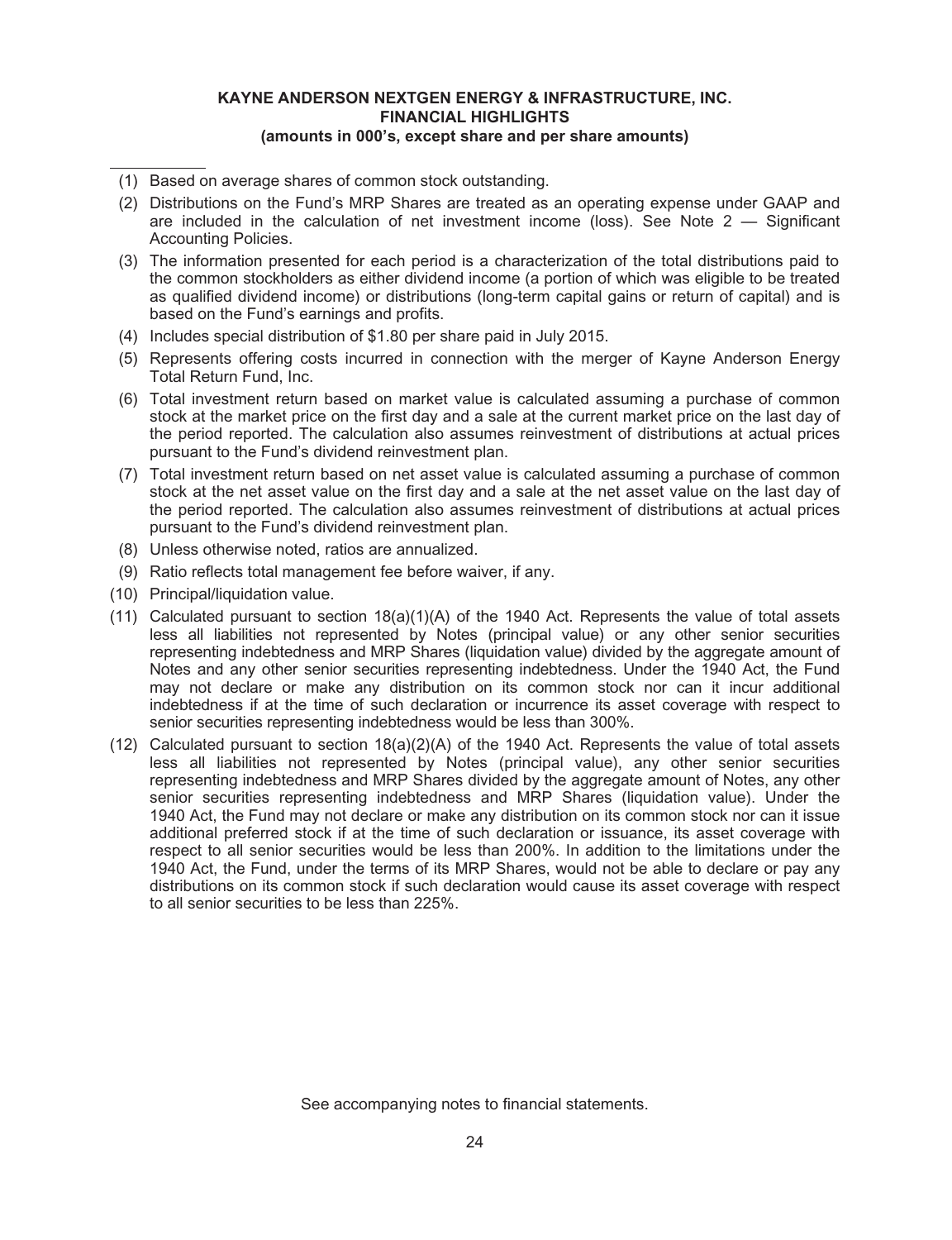#### <span id="page-26-0"></span>**1. Organization**

Kayne Anderson NextGen Energy & Infrastructure, Inc. (the "Fund" or "KMF") is a Maryland corporation and commenced operations on November 24, 2010. The Fund is registered under the Investment Company Act of 1940, as amended (the "1940 Act"), as a non-diversified, closed-end investment management company. The Fund's investment objective is to provide a high level of return with an emphasis on making cash distributions to its stockholders. The Fund seeks to achieve that investment objective by investing at least 80% of its total assets in the securities of Energy Companies and Infrastructure Companies. The Fund expects to invest the majority of its assets in "NextGen" companies, defined as Energy Companies and Infrastructure Companies that are meaningfully participating in, or benefitting from, the Energy Transition. See Glossary of Key Terms. The Fund's shares of common stock are listed on the New York Stock Exchange, Inc. ("NYSE") under the symbol "KMF." For more information about the Fund's investment objective, policies and principal risks, see Investment Objective, Policies and Risks.

#### **2. Significant Accounting Policies**

The following is a summary of the significant accounting policies that the Fund uses to prepare its financial statements in accordance with accounting principles generally accepted in the United States of America ("GAAP"). The Fund is an investment company and follows accounting and reporting guidance of the Financial Accounting Standards Board ("FASB") Accounting Standards Codification (ASC) Topic 946 — "Financial Services — Investment Companies."

A. *Use of Estimates* — The preparation of financial statements in conformity with GAAP requires management to make estimates and assumptions that affect the reported amount of assets and liabilities and disclosure of contingent assets and liabilities as of the date of the financial statements and the reported amounts of income and expenses during the period. Actual results could differ materially from those estimates.

B. *Cash and Cash Equivalents* — Cash and cash equivalents include short-term, liquid investments with an original maturity of three months or less and include money market fund accounts.

C. *Calculation of Net Asset Value* — The Fund determines its net asset value on a daily basis and reports its net asset value on its website. Net asset value is computed by dividing the value of the Fund's assets (including accrued interest and distributions), less all of its liabilities (including accrued expenses, distributions payable and any indebtedness) and the liquidation value of any outstanding preferred stock, by the total number of common shares outstanding.

D. *Investment Valuation* — Readily marketable portfolio securities listed on any exchange (including a foreign exchange) other than the NASDAQ Stock Market, Inc. ("NASDAQ") are valued, except as indicated below, at the last sale price on the business day as of which such value is being determined. If there has been no sale on such day, the securities are valued at the mean of the most recent bid and ask prices on such day. Securities admitted to trade on the NASDAQ are valued at the NASDAQ official closing price. Portfolio securities traded on more than one securities exchange are valued at the last sale price on the business day as of which such value is being determined at the close of the exchange representing the principal market for such securities. The value of foreign securities traded outside of the Americas may be adjusted to reflect events occurring after a foreign exchange closes that may affect the value of the foreign security. In such cases, these foreign securities are valued by an independent pricing service and are categorized as a Level 2 security for purposes of the fair value hierarchy. See Note 3 — Fair Value.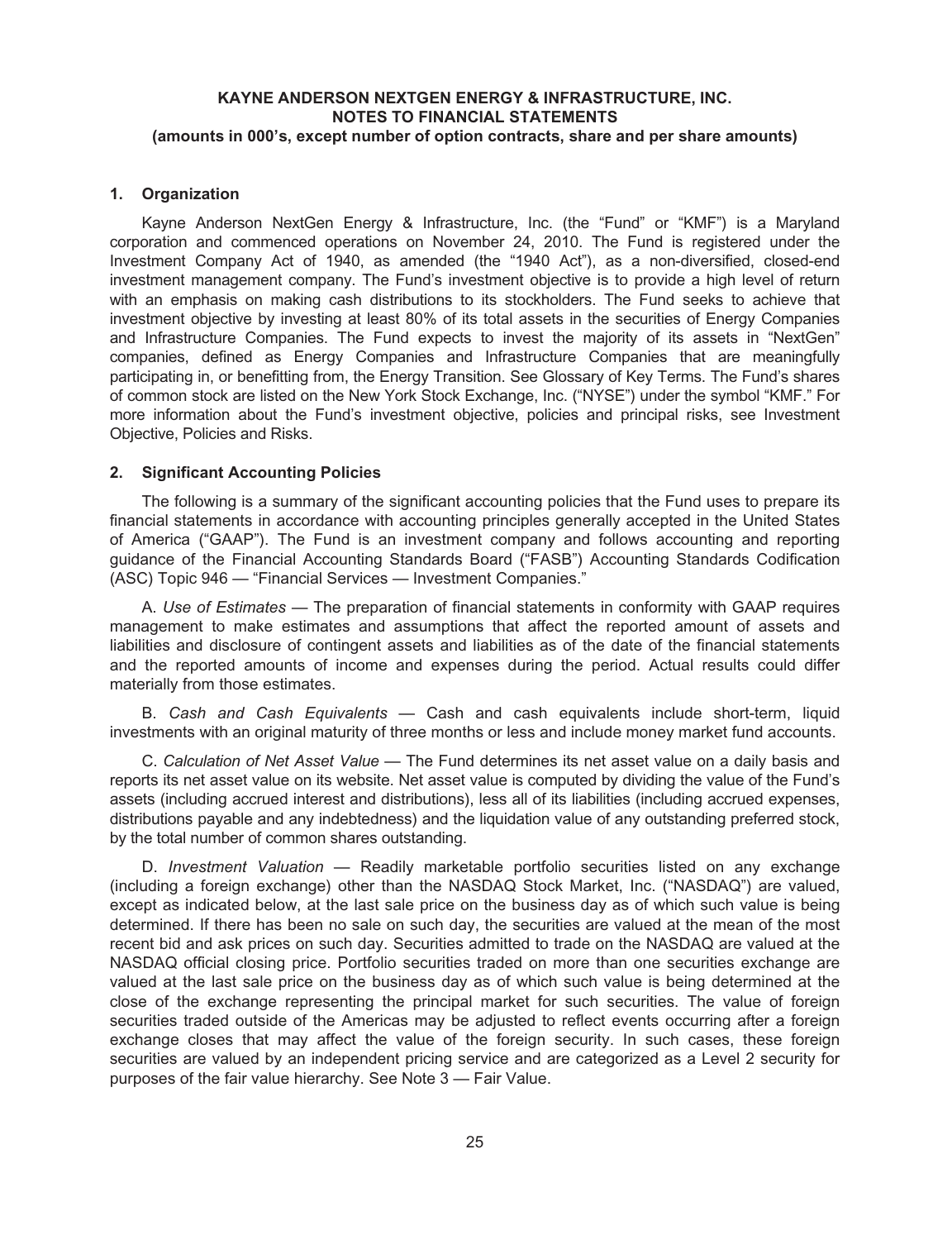Equity securities traded in the over-the-counter market, but excluding securities admitted to trading on the NASDAQ, are valued at the closing bid prices. Debt securities that are considered bonds are valued by using the bid price provided by an independent pricing service or, if such prices are not available or in the judgment of KA Fund Advisors, LLC ("KAFA") such prices are stale or do not represent fair value, by an independent broker. For debt securities that are considered bank loans, the fair market value is determined by using the bid price provided by the agent or syndicate bank or principal market maker. When price quotes for securities are not available, or such prices are stale or do not represent fair value in the judgment of KAFA, fair market value will be determined using the Fund's valuation process for securities that are privately issued or otherwise restricted as to resale.

Exchange-traded options and futures contracts are valued at the last sales price at the close of trading in the market where such contracts are principally traded or, if there was no sale on the applicable exchange on such day, at the mean between the quoted bid and ask price as of the close of such exchange.

Forward currency contracts maturing in two or fewer days are valued at the spot rate. Forward currency contracts maturing in three days or more are valued at the midpoint prices using an "interpolation" methodology that incorporates foreign-exchange prices obtained from an approved pricing service for standard forward-settlement periods, such as one month, three months, six months and one year. These securities are categorized in Level 2 of the fair value hierarchy. See Note 3 — Fair Value.

The Fund may hold securities that are privately issued or otherwise restricted as to resale. For these securities, as well as any security for which (a) reliable market quotations are not available in the judgment of KAFA, or (b) the independent pricing service or independent broker does not provide prices or provides a price that in the judgment of KAFA is stale or does not represent fair value, each shall be valued in a manner that most fairly reflects fair value of the security on the valuation date. Unless otherwise determined by the Board of Directors, the following valuation process is used for such securities:

- *Investment Team Valuation.* The applicable investments are valued by senior professionals of KAFA who are responsible for the portfolio investments. The investments will be valued monthly, with new investments valued at the time such investment was made.
- *Investment Team Valuation Documentation.* Preliminary valuation conclusions will be determined by senior management of KAFA. Such valuations and supporting documentation are submitted to the Valuation Committee (a committee of the Fund's Board of Directors) and the Board of Directors on a quarterly basis.
- *Valuation Committee.* The Valuation Committee meets to consider the valuations submitted by KAFA at the end of each quarter. Between meetings of the Valuation Committee, a senior officer of KAFA is authorized to make valuation determinations. All valuation determinations of the Valuation Committee are subject to ratification by the Board of Directors at its next regular meeting.
- *Valuation Firm.* Quarterly, a third-party valuation firm engaged by the Board of Directors reviews the valuation methodologies and calculations employed for these securities, unless the aggregate fair value of such security is less than 0.1% of total assets.
- *Board of Directors Determination.* The Board of Directors meets quarterly to consider the valuations provided by KAFA and the Valuation Committee and ratify valuations for the applicable securities. The Board of Directors considers the report provided by the third-party valuation firm in reviewing and determining in good faith the fair value of the applicable portfolio securities.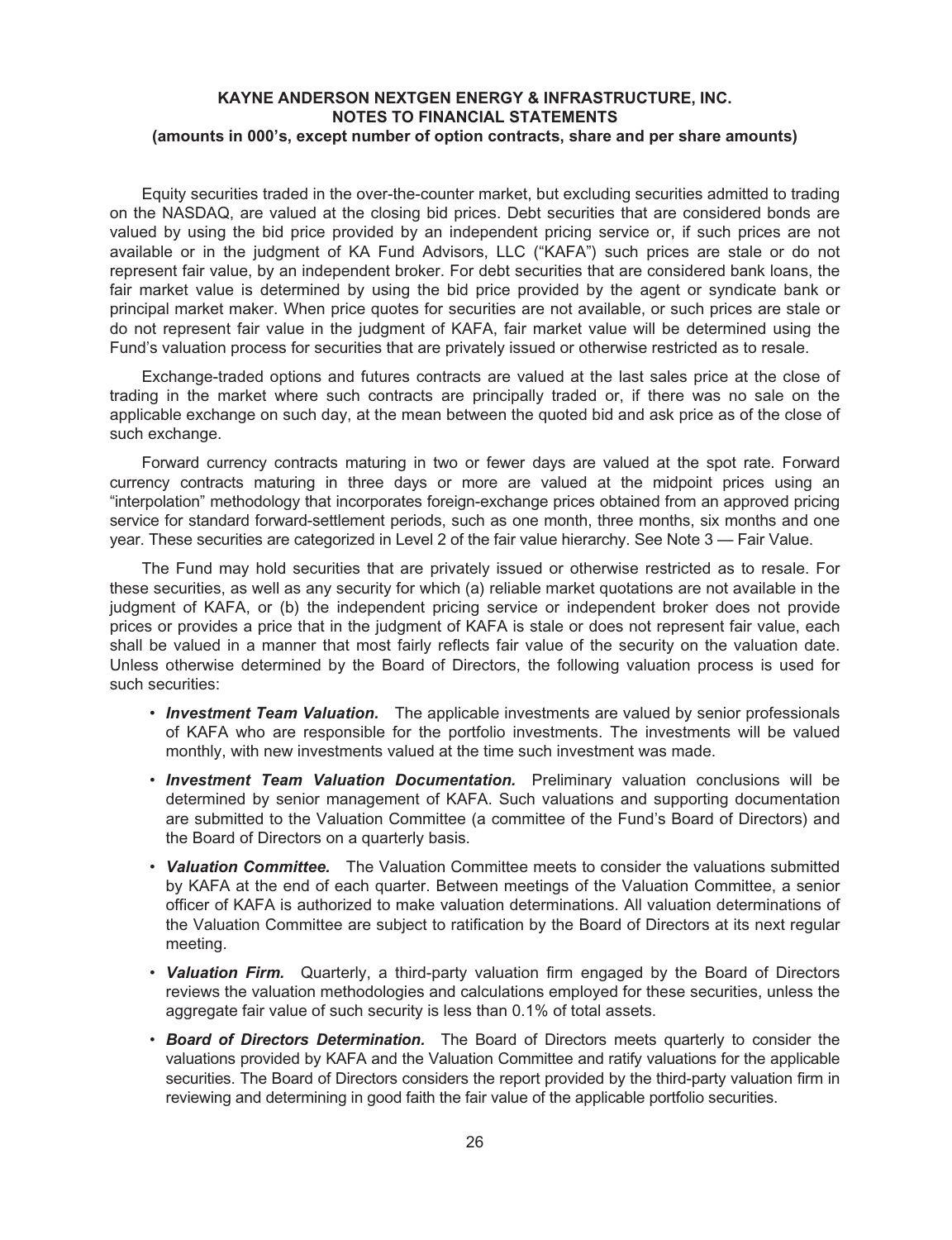As of November 30, 2021, the Fund held 4.7% of its net assets applicable to common stockholders (3.4% of total assets) in securities that were fair valued pursuant to the procedures adopted by the Board of Directors (Level 3 securities). The aggregate fair value of these securities at November 30, 2021 was \$19,454. See Note 3 — Fair Value and Note 7 — Restricted Securities.

E. *Derivative Financial Instruments* — The Fund may utilize derivative financial instruments in its operations.

*Interest rate swap contracts.* The Fund may use hedging techniques such as interest rate swaps to mitigate potential interest rate risk on a portion of the Fund's leverage. Such interest rate swaps would principally be used to protect the Fund against higher costs on its leverage resulting from increases in interest rates. The Fund does not hedge any interest rate risk associated with portfolio holdings. Interest rate transactions the Fund may use for hedging purposes may expose it to certain risks that differ from the risks associated with its portfolio holdings. A decline in interest rates may result in a decline in the value of the swap contracts, which, everything else being held constant, would result in a decline in the net assets of the Fund. In addition, if the counterparty to an interest rate swap defaults, the Fund would not be able to use the anticipated net receipts under the interest rate swap to offset its cost of financial leverage.

Interest rate swap contracts are recorded at fair value with changes in value during the reporting period, and amounts accrued under the agreements, included as unrealized gains or losses in the Statement of Operations. Monthly cash settlements under the terms of the interest rate swap agreements or termination payments are recorded as realized gains or losses in the Statement of Operations. The Fund generally values its interest rate swap contracts based on dealer quotations, if available, or by discounting the future cash flows from the stated terms of the interest rate swap agreement by using interest rates currently available in the market. See Note 8 — Derivative Financial Instruments.

*Option contracts.* The Fund is also exposed to financial market risks including changes in the valuations of its investment portfolio. The Fund may purchase or write (sell) call options. A call option on a security is a contract that gives the holder of the option, in return for a premium, the right to buy from the writer of the option the security underlying the option at a specified exercise price at any time during the term of the option.

The Fund would realize a gain on a purchased call option if, during the option period, the value of such securities exceeded the sum of the exercise price, the premium paid and transaction costs; otherwise the Fund would realize either no gain or a loss on the purchased call option. The Fund may also purchase put option contracts. If a purchased put option is exercised, the premium paid increases the cost basis of the securities sold by the Fund.

The Fund may also write (sell) call options with the purpose of generating realized gains or reducing its ownership of certain securities. If the Fund writes a call option on a security, the Fund has the obligation upon exercise of the option to deliver the underlying security upon payment of the exercise price. The Fund will only write call options on securities that the Fund holds in its portfolio (*i.e.*, covered calls).

When the Fund writes a call option, an amount equal to the premium received by the Fund is recorded as a liability and is subsequently adjusted to the current fair value of the option written. Premiums received from writing options that expire unexercised are treated by the Fund on the expiration date as realized gains from investments. If the Fund repurchases a written call option prior to its exercise, the difference between the premium received and the amount paid to repurchase the option is treated as a realized gain or loss. If a call option is exercised, the premium is added to the proceeds from the sale of the underlying security in determining whether the Fund has realized a gain or loss. The Fund, as the writer of an option, bears the market risk of an unfavorable change in the price of the security underlying the written option. See Note 8 — Derivative Financial Instruments.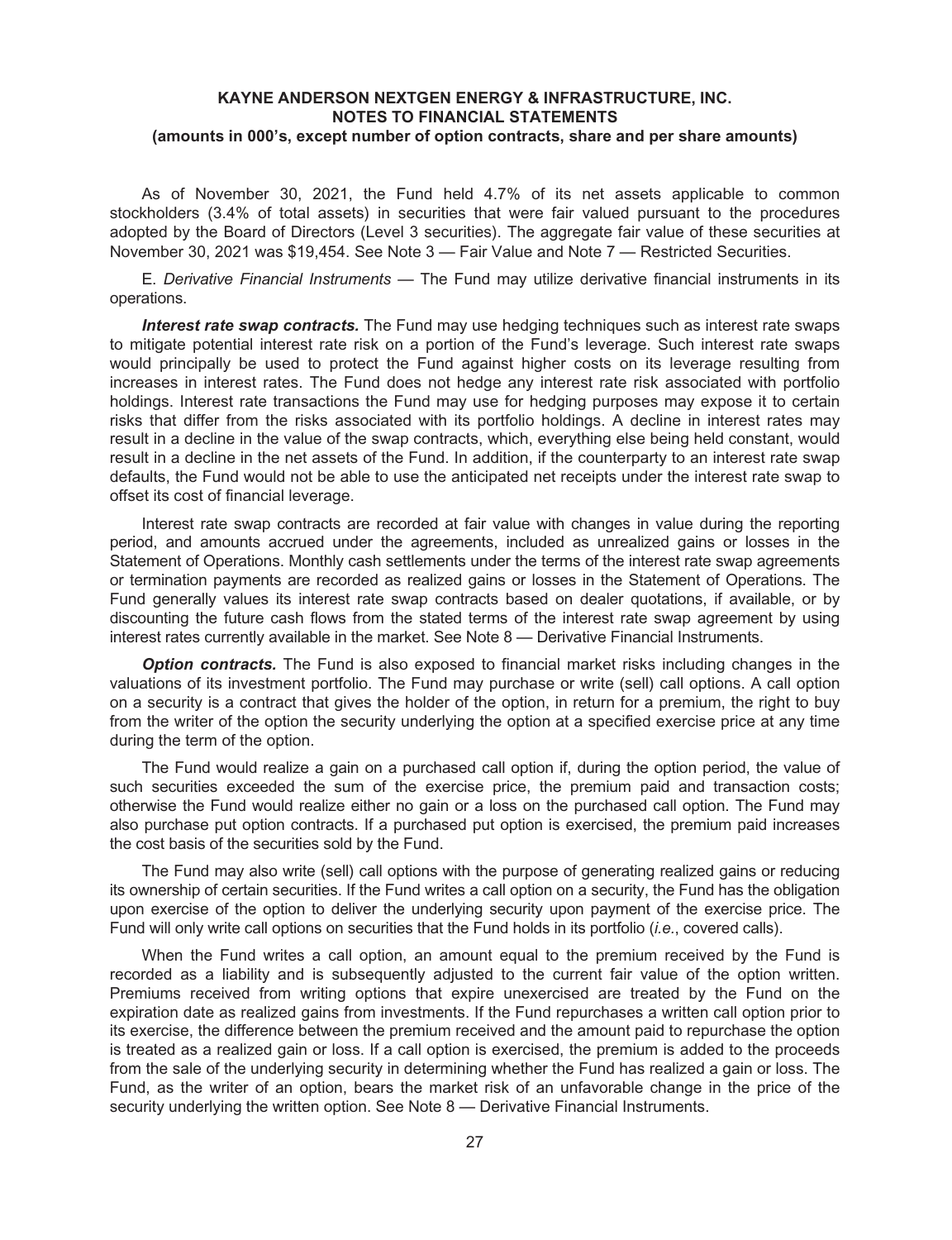*Forward currency contracts.* The Fund is subject to foreign currency rate risk in the normal course of pursuing its investment objectives. The Fund utilizes forward contracts for foreign currency hedging purposes or volatility management purposes.

When entering into a forward currency contract, the Fund agrees to receive or deliver a fixed quantity of foreign currency for an agreed upon price on an agreed future date. These contracts are valued at each portfolio valuation date, and unrealized appreciation or depreciation is recorded as the difference between the contractual exchange rates and the forward exchange rates as of each valuation date applied to the notional amount of each contract. A realized gain or loss is recorded at the time the forward contract expires. The value of the forward currency contracts is included in the Statements of Assets and Liabilities. Realized gains and losses and change in unrealized appreciation and depreciation are included in the Statements of Operations. For details on valuation, see Note 2 — Significant Accounting Policies — Investment Valuation.

The Fund expects to hedge a significant portion of its foreign currency rate risk but may have forward currency contracts that exceed or are less than the amount of foreign currency risk on any given date. The use of forward currency contracts does not eliminate fluctuations in the underlying prices of the Fund's investment securities. The use of forward currency contracts involves the risk that anticipated currency movements will not be accurately predicted. A forward currency contract would limit the risk of loss due to a decline in the value of a particular currency; however, it would also limit any potential gain that might result should the value of the currency increase instead of decrease. Credit risk may arise as a result of the failure of the counterparty to comply with the terms of the contract. These contracts may involve market risk in excess of the net receivable or payable reflected on the Statement of Assets and Liabilities. See Note 8 — Derivative Financial Instruments.

F. *Security Transactions* — Security transactions are accounted for on the date the securities are purchased or sold (trade date). Realized gains and losses are calculated using the specific identification cost basis method for GAAP purposes. For tax purposes, the Fund utilizes the average cost method to compute the adjusted tax cost basis of its PTP securities.

G. *Return of Capital Estimates —* Dividends and distributions received from the Fund's investments generally are comprised of income and return of capital. At the time such dividends and distributions are received, the Fund estimates the amount of such payments that is considered investment income and the amount that is considered a return of capital. The Fund estimates the return of capital portion of dividends and distributions received from its investments based on historical information available and on other information provided by certain investments. Return of capital estimates are adjusted to actual in the subsequent fiscal year when final tax reporting information related to the Fund's investments is received.

The return of capital portion of the distributions is a reduction to investment income that results in an equivalent reduction in the cost basis of the associated investments and increases net realized gains (losses) and net change in unrealized gains (losses). If the distributions received by the Fund exceed its cost basis (*i.e.* its cost basis has been reduced to zero), the distributions are treated as realized gains.

The Fund includes all distributions received on its Statement of Operations and reduces its investment income by (i) the estimated return of capital and (ii) the distributions in excess of cost basis, if any. Distributions received that were in excess of cost basis were treated as realized gains.

In accordance with GAAP, the return of capital cost basis reductions for the Fund's investments are limited to the total amount of the cash distributions received from such investments.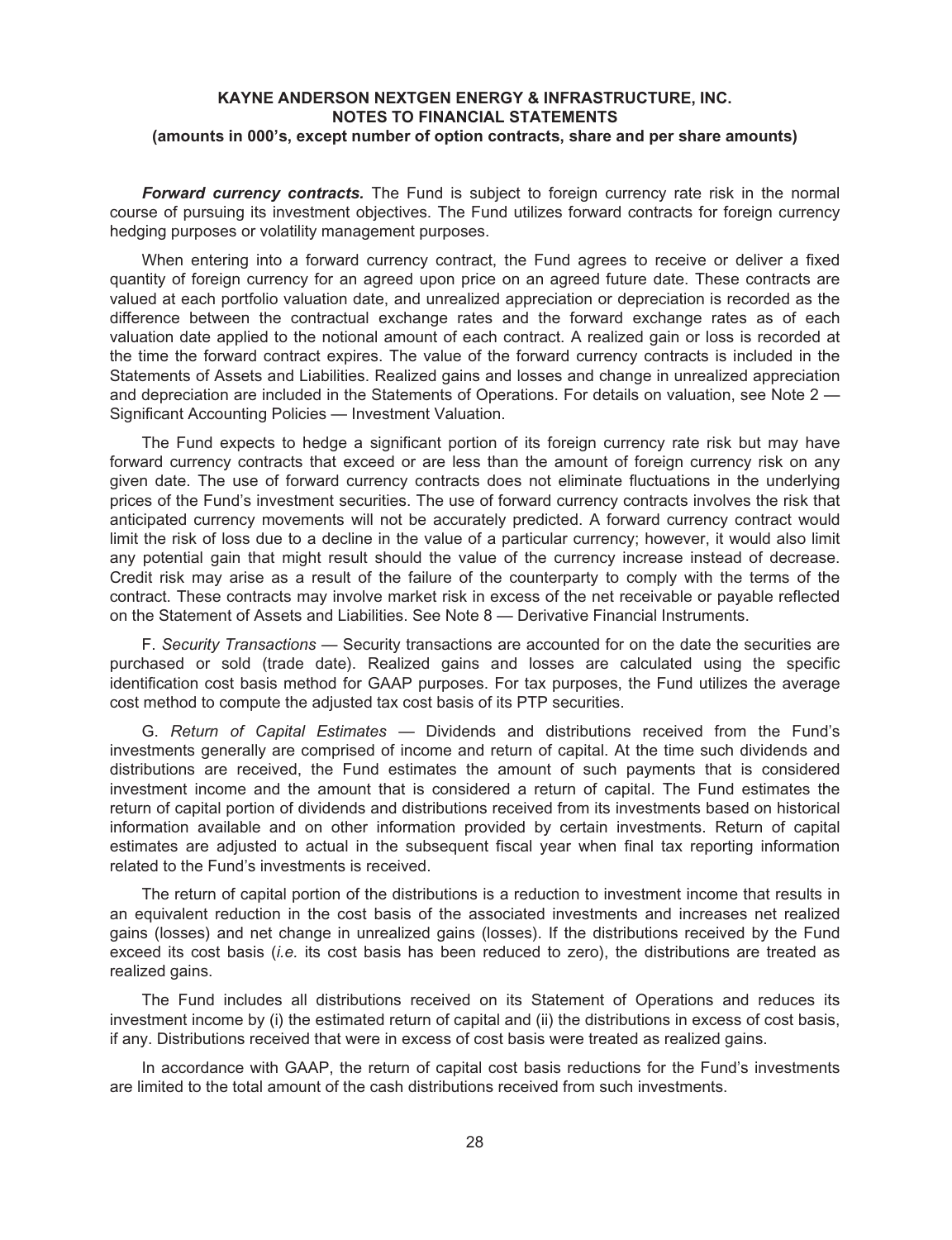The following table sets forth the Fund's estimated return of capital portion of the dividends and distributions received from its investments.

|                                                                                   | For the<br><b>Fiscal Year</b><br><b>Ended</b><br>November 30,<br>2021 |
|-----------------------------------------------------------------------------------|-----------------------------------------------------------------------|
| Dividends and distributions (before foreign taxes withheld of \$982 and excluding | \$26,186                                                              |
| Dividends and distributions — % return of capital                                 | 51%                                                                   |
| Return of capital — attributable to net realized gains (losses)                   | \$1,040                                                               |
| Return of capital — attributable to net change in unrealized gains (losses)       | 12,299                                                                |
|                                                                                   | \$13,339                                                              |

For the fiscal year ended November 30, 2021, the Fund estimated the return of capital portion of dividends and distributions received to be \$13,271 (51%). During the fiscal year ended November 30, 2021, the Fund increased its return of capital estimate for the year by \$68 due to 2020 tax reporting information received by the Fund in fiscal 2021. As a result, the return of capital percentage for the fiscal year ended November 30, 2021 was 51%. In addition, for the fiscal year ended November 30, 2021, the Fund estimated the cash distributions received that were in excess of cost basis to be \$584.

H. *Investment Income* — The Fund records dividends and distributions on the ex-dividend date. Interest income is recognized on the accrual basis, including amortization of premiums and accretion of discounts. When investing in securities with paid-in-kind interest, the Fund will accrue interest income during the life of the security even though it will not be receiving cash as the interest is accrued. To the extent that interest income to be received is not expected to be realized, a reserve against income is established.

Many of the debt securities that the Fund holds were purchased at a discount or premium to the par value of the security. The non-cash accretion of a discount to par value increases interest income while the non-cash amortization of a premium to par value decreases interest income. The accretion of a discount and amortization of a premium are based on the effective interest method. The amount of these non-cash adjustments can be found in the Fund's Statement of Cash Flows. The non-cash accretion of a discount increases the cost basis of the debt security, which results in an offsetting unrealized loss. The non-cash amortization of a premium decreases the cost basis of the debt security, which results in an offsetting unrealized gain. To the extent that par value is not expected to be realized, the Fund discontinues accruing the non-cash accretion of the discount to par value of the debt security.

The Fund may receive paid-in-kind and non-cash dividends and distributions in the form of additional units or shares from its investments. For paid-in-kind dividends, the additional units are not reflected in investment income during the period received, but are recorded as unrealized gains upon receipt. Noncash distributions are reflected in investment income because the Fund has the option to receive its distribution in cash or in additional shares or units of the security. During the fiscal year ended November 30, 2021, the Fund did not receive any paid-in-kind dividends or non-cash distributions.

I. *Distributions to Stockholders* — Distributions to common stockholders are recorded on the ex-dividend date. Distributions to holders of MRP Shares are accrued on a daily basis. As required by the Distinguishing Liabilities from Equity topic of the FASB Accounting Standards Codification (ASC 480), the Fund includes the accrued distributions on its MRP Shares as an operating expense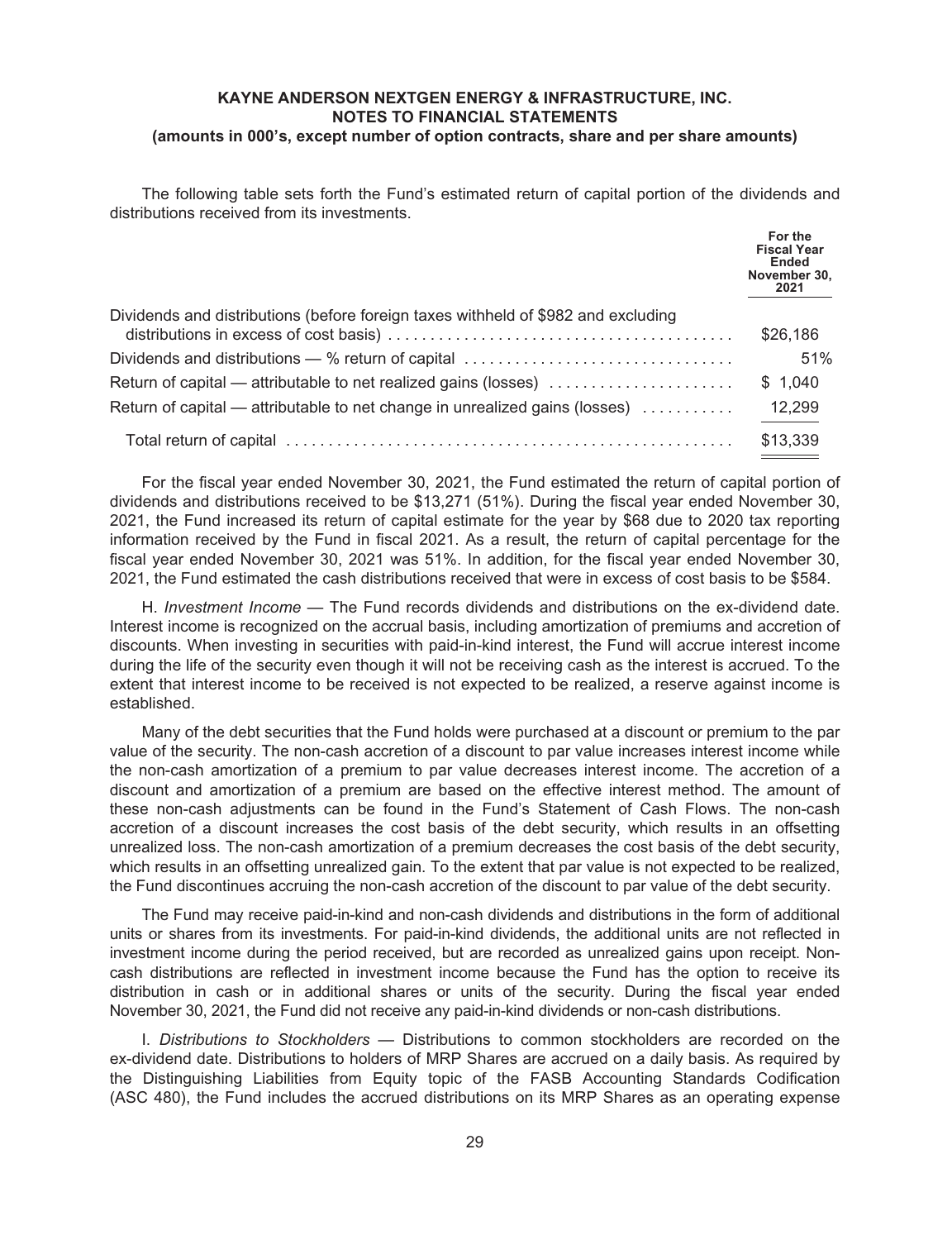due to the fixed term of this obligation. For tax purposes the payments made to the holders of the Fund's MRP Shares are treated as dividends or distributions.

The characterization of the distributions paid to holders of MRP Shares and common stock as either dividend income (eligible to be treated as qualified dividend income) or distributions (long-term capital gains or return of capital) is determined after the end of the fiscal year based on the Fund's actual earnings and profits and may differ from preliminary estimates.

J. *Partnership Accounting Policy* — The Fund records its pro-rata share of the income (loss) to the extent of distributions it has received, allocated from the underlying partnerships and adjusts the cost basis of the underlying partnerships accordingly. These amounts are included in the Fund's Statement of Operations.

K. *Taxes* — It is the Fund's intention to continue to be treated as and to qualify each year for special tax treatment afforded a regulated investment company ("RIC") under Subchapter M of the Internal Revenue Code of 1986, as amended (the "Code"). As long as the Fund meets certain requirements that govern its sources of income, diversification of assets and timely distribution of earnings to stockholders, the Fund will not be subject to U.S. federal income tax.

The Fund must pay distributions equal to 90% of its investment company taxable income (ordinary income and short-term capital gains) to qualify as a RIC and it must distribute all of its taxable income (ordinary income, short-term capital gains and long-term capital gains) to avoid federal income taxes. The Fund will be subject to federal income tax on any undistributed portion of income. For purposes of the distribution test, the Fund may elect to treat as paid on the last day of its taxable year all or part of any distributions that are declared after the end of its taxable year if such distributions are declared on or before the due date of its tax return, including any extensions (September 15th). See Note 6 — Taxes.

All RICs are subject to a non-deductible 4% excise tax on income that is not distributed on a timely basis in accordance with the calendar year distribution requirements. To avoid the tax, the Fund must distribute during each calendar year an amount at least equal to the sum of (i) 98% of its ordinary income for the calendar year, (ii) 98.2% of its net capital gains for the one-year period ending on November 30, the last day of our taxable year, and (iii) undistributed amounts from previous years on which the Fund paid no U.S. federal income tax. A distribution will be treated as paid during the calendar year if it is paid during the calendar year or declared by the Fund in October, November or December, payable to stockholders of record on a date during such months and paid by the Fund during January of the following year. Any such distributions paid during January of the following year will be deemed to be received by stockholders on December 31 of the year the distributions are declared, rather than when the distributions are actually received.

The Fund will be liable for the excise tax on the amount by which it does not meet the distribution requirement and will accrue an excise tax liability at the time that the liability is estimable and probable.

The Fund may be subject to withholding taxes on foreign-sourced income and accrues such taxes when the related income is earned.

The Accounting for Uncertainty in Income Taxes Topic of the FASB Accounting Standards Codification (ASC 740) defines the threshold for recognizing the benefits of tax-return positions in the financial statements as "more-likely-than-not" to be sustained by the taxing authority and requires measurement of a tax position meeting the more-likely-than-not criterion, based on the largest benefit that is more than 50% likely to be realized.

The Fund utilizes the average cost method to compute the adjusted tax cost basis of its PTP securities.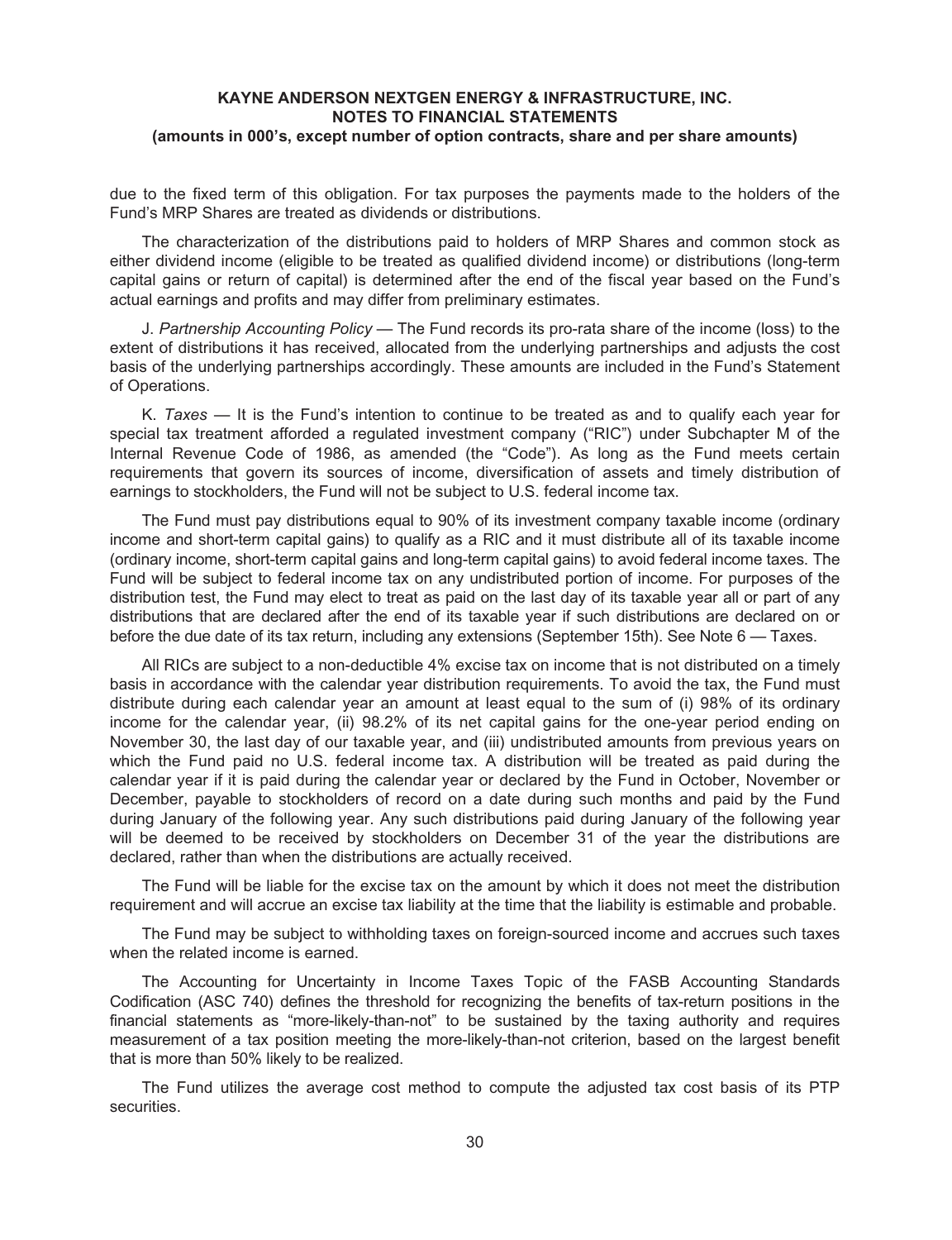The Fund's policy is to classify interest and penalties associated with underpayment of federal and state income taxes, if any, as income tax expense on its Statement of Operations. Tax years subsequent to fiscal year 2017 remain open and subject to examination by federal and state tax authorities.

L. *Foreign Currency Translations* — The books and records of the Fund are maintained in U.S. dollars. Foreign currency amounts are translated into U.S. dollars on the following basis: (i) market value of investment securities, assets and liabilities at the rate of exchange as of the valuation date; and (ii) purchases and sales of investment securities, income and expenses at the relevant rates of exchange prevailing on the respective dates of such transactions.

The Fund does not isolate that portion of gains and losses on investments in equity and debt securities which is due to changes in the foreign exchange rates from that which is due to changes in market prices of equity and debt securities. Accordingly, realized and unrealized foreign currency gains and losses with respect to such securities are included in the reported net realized and unrealized gains and losses on investment transactions balances.

Net realized foreign exchange gains or losses represent gains and losses from transactions in foreign currencies and foreign currency contracts, foreign exchange gains or losses realized between the trade date and settlement date on security transactions, and the difference between the amounts of interest and dividends recorded on the Fund's books and the U.S. dollar equivalent of such amounts on the payment date.

Net unrealized foreign exchange gains or losses represent the difference between the cost of assets and liabilities (other than investments) recorded on the Fund's books from the value of the assets and liabilities (other than investments) on the valuation date.

M. *Indemnifications* — Under the Fund's organizational documents, its officers and directors are indemnified against certain liabilities arising out of the performance of their duties to the Fund. In addition, in the normal course of business, the Fund enters into contracts that provide general indemnification to other parties. The Fund's maximum exposure under these arrangements is unknown, as this would involve future claims that may be made against the Fund that have not yet occurred, and may not occur. However, the Fund has not had prior claims or losses pursuant to these contracts and expects the risk of loss to be remote.

N. *Offering and Debt Issuance Costs* — Offering costs incurred by the Fund related to the issuance of its common stock reduce additional paid-in-capital when the stock is issued. Costs incurred by the Fund related to the issuance of its debt (revolving credit facility, term loan or notes) or its preferred stock are capitalized and amortized over the period the debt or preferred stock is outstanding.

The Fund has classified the costs incurred to issue its notes and preferred stock as a deduction from the carrying value on the Statement of Assets and Liabilities. For the purpose of calculating the Fund's asset coverage ratios pursuant to the 1940 Act, deferred issuance costs are not deducted from the carrying value of debt or preferred stock.

#### **3. Fair Value**

The Fair Value Measurement Topic of the FASB Accounting Standards Codification (ASC 820) defines fair value as the price at which an orderly transaction to sell an asset or to transfer a liability would take place between market participants under current market conditions at the measurement date. As required by ASC 820, the Fund has performed an analysis of all assets and liabilities measured at fair value to determine the significance and character of all inputs to their fair value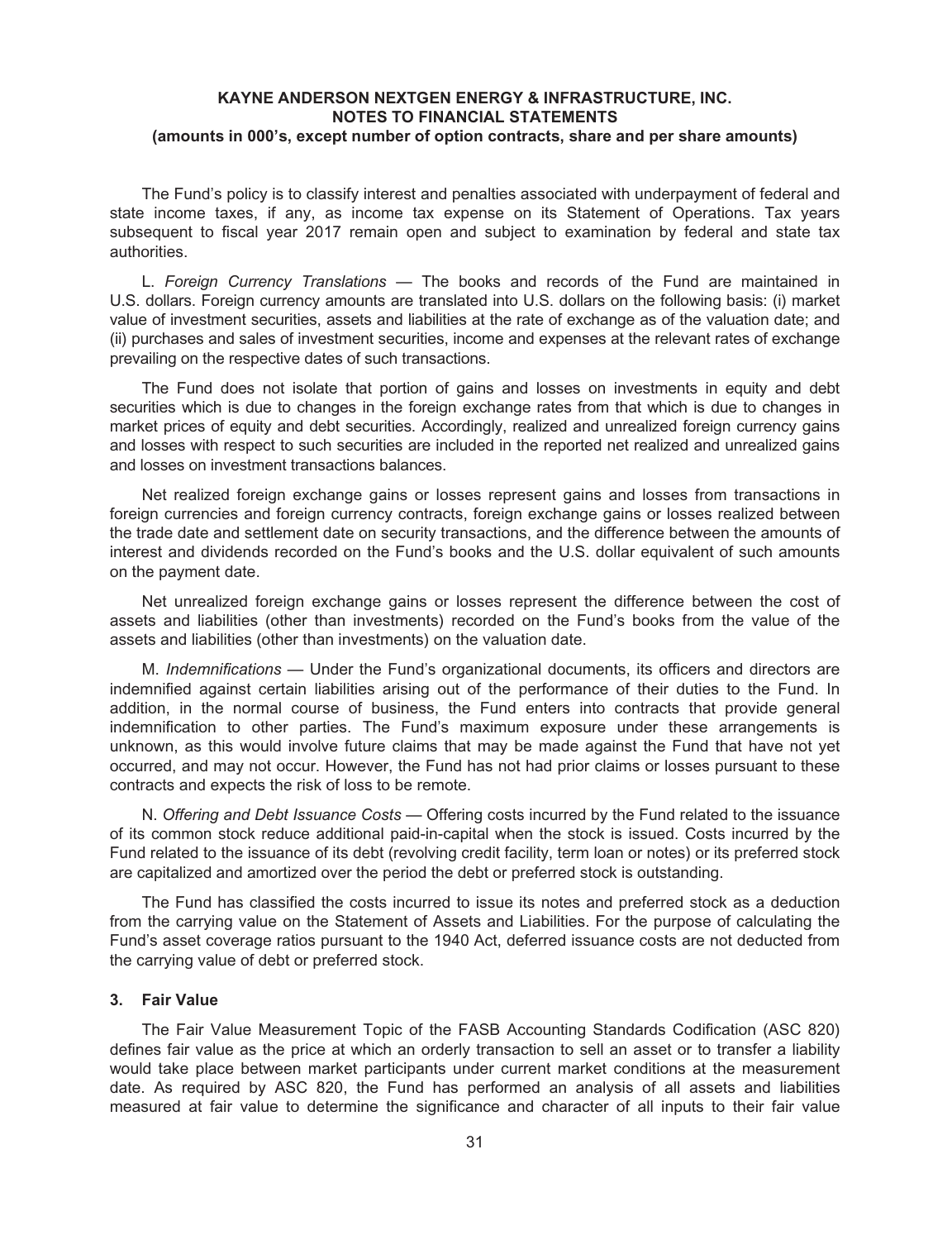determination. Inputs are the assumptions, along with considerations of risk, that a market participant would use to value an asset or a liability. In general, observable inputs are based on market data that is readily available, regularly distributed and verifiable that the Fund obtains from independent, thirdparty sources. Unobservable inputs are developed by the Fund based on its own assumptions of how market participants would value an asset or a liability.

The fair value hierarchy prioritizes the inputs to valuation techniques used to measure fair value into the following three broad categories.

- *Level 1* Valuations based on quoted unadjusted prices for identical instruments in active markets traded on a national exchange to which the Fund has access at the date of measurement.
- *Level 2* Valuations based on quoted prices for similar instruments in active markets; quoted prices for identical or similar instruments in markets that are not active; and model-derived valuations in which all significant inputs and significant value drivers are observable in active markets. Level 2 inputs are those in markets for which there are few transactions, the prices are not current, little public information exists or instances where prices vary substantially over time or among brokered market makers.
- *Level 3* Model derived valuations in which one or more significant inputs or significant value drivers are unobservable. Unobservable inputs are those inputs that reflect the Fund's own assumptions that market participants would use to price the asset or liability based on the best available information.

The following table presents the Fund's assets and liabilities measured at fair value on a recurring basis at November 30, 2021, and the Fund presents these assets and liabilities by security type and description on its Schedule of Investments and Schedule of Outstanding Forward Currency Contracts. Note that the valuation levels below are not necessarily an indication of the risk or liquidity associated with the underlying investment.

|                                  | Total     | <b>Quoted Prices in</b><br><b>Active Markets</b><br>(Level 1) | <b>Prices with Other</b><br><b>Observable Inputs</b><br>(Level 2) | Unobservable<br>Inputs<br>(Level 3) |
|----------------------------------|-----------|---------------------------------------------------------------|-------------------------------------------------------------------|-------------------------------------|
| <b>Assets at Fair Value</b>      |           |                                                               |                                                                   |                                     |
| Equity investments               | \$565,986 | \$499,468                                                     | $$47,064^{(1)}$                                                   | \$19,454                            |
|                                  | 6,425     |                                                               | 6,425                                                             |                                     |
| Forward currency contracts       |           |                                                               | 1(2)                                                              |                                     |
| Total assets at fair value       | \$572,412 | \$499,468                                                     | \$53,490                                                          | \$19,454                            |
| <b>Liabilities at Fair Value</b> |           |                                                               |                                                                   |                                     |
| Forward currency contracts \$    | 399       |                                                               | $399^{(2)}$                                                       | S                                   |

(1) As of November 30, 2021, this amount represents (a) the value of the Fund's foreign securities that were priced by an independent pricing service (see Note 2 — Significant Accounting Policies for the investment valuation of foreign securities) and (b) the value of the Fund's investment in Plains AAP, L.P. ("PAGP-AAP").

(2) These forward currency contracts are valued at the unrealized appreciation (depreciation) on the instrument.

As of November 30, 2021, the Fund had Notes outstanding with aggregate principal amount of \$84,515 and 1,659,657 shares of MRP Shares outstanding with a total liquidation value of \$41,491. The Notes and MRP Shares were issued in private placements to institutional investors and are not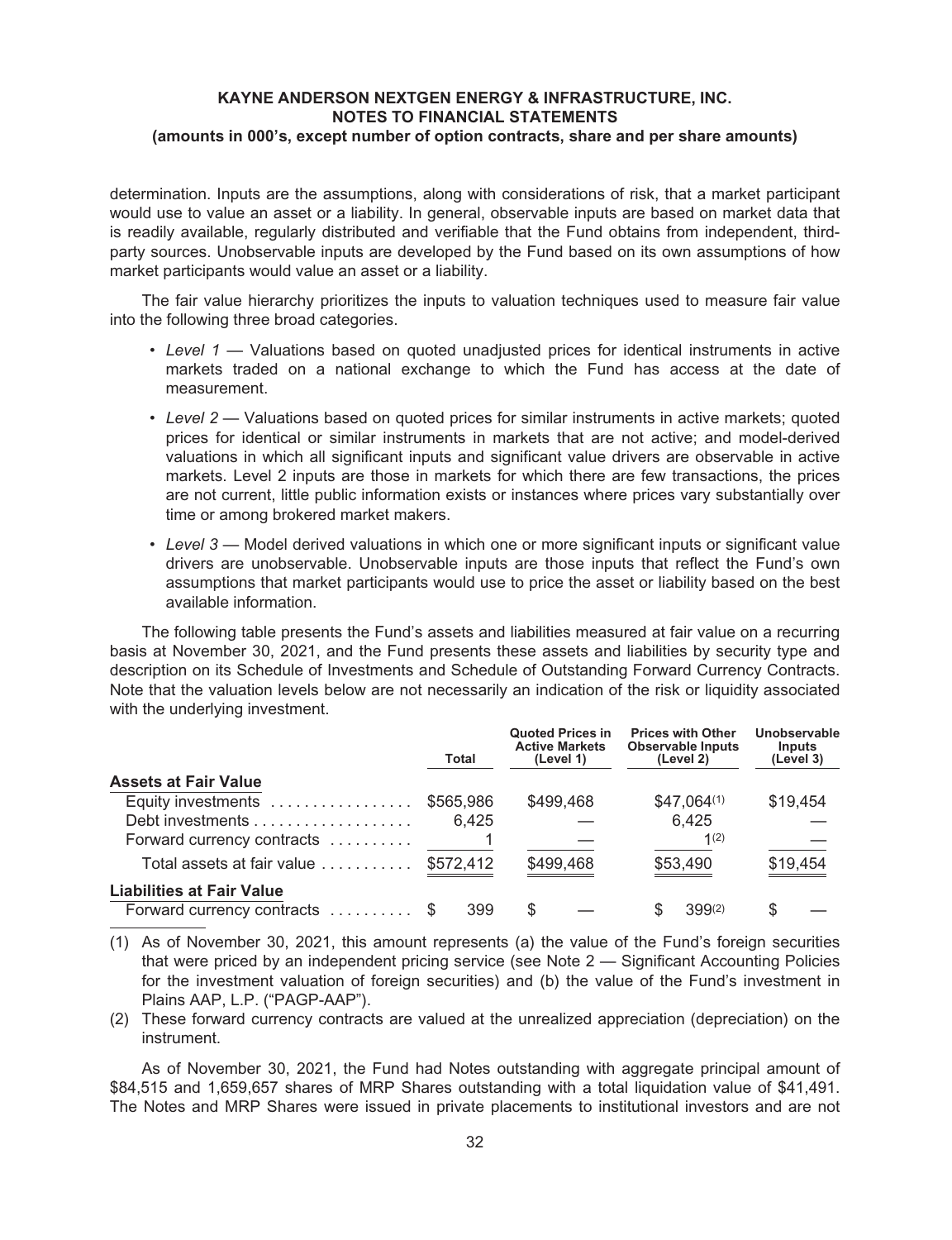listed on any exchange or automated quotation system. See Note  $11 -$  Notes and Note  $12 -$ Preferred Stock. As a result, the Fund categorizes the Notes and MRP Shares as Level 3 securities and determines the fair value of these instruments based on estimated market yields and credit spreads for comparable instruments with similar maturity, terms and structure.

The Fund records the Notes and MRP Shares on its Statement of Assets and Liabilities at principal amount or liquidation value. As of November 30, 2021, the estimated fair values of these leverage instruments are as follows.

| Security | <b>Principal Amount/</b><br>Liquidation Value Fair Value |          |
|----------|----------------------------------------------------------|----------|
|          | \$84.515                                                 | \$88.400 |
|          | \$41.491                                                 | \$41.900 |

The following table presents the Fund's assets measured at fair value on a recurring basis using significant unobservable inputs (Level 3) for the fiscal year ended November 30, 2021.

|                                                                                              | Equity<br>Investments |
|----------------------------------------------------------------------------------------------|-----------------------|
|                                                                                              | \$17,394              |
|                                                                                              | 5,137                 |
|                                                                                              |                       |
|                                                                                              |                       |
|                                                                                              | - 64                  |
|                                                                                              |                       |
|                                                                                              | \$19,454              |
| Net change in unrealized gain (loss) of investments still held at November 30, 2021 \$ 1,512 |                       |

The purchase of \$5,137 relates to the Fund's investment in Enterprise Products Partners L.P. — Convertible Preferred Units, that was made in March of 2021.

Sales of \$4,955 relate to the Fund's investment in Equitrans Midstream Corporation ("ETRN") Convertible Preferred Shares. In connection with these sales, the Fund realized a gain of \$64. This realized gain is included on the Fund's Statement of Operations — Net Realized Gains (Losses).

The \$1,814 of unrealized gains (net) relates to investments that were held during the period. The Fund includes these unrealized gains and losses on the Statement of Operations — Net Change in Unrealized Gains (Losses).

#### **Valuation Techniques and Unobservable Inputs**

Unless otherwise determined by the Board of Directors, the Fund values its private investments in public equity ("PIPE") investments that will become publicly-tradeable (*e.g.,* through subsequent registration or expiration of a restriction on trading) based on the market value of the publicly-traded security less a discount. This discount is initially equal to the discount negotiated at the time the Fund agrees to a purchase price. To the extent that such securities become publicly traded within a time frame that may be reasonably determined, this discount will be amortized on a straight line basis over such estimated time frame.

The Fund owns cumulative convertible preferred units of Enterprise Products Partners L.P. ("EPD"). The convertible preferred units will be convertible by the holders into common units at any time after September 29, 2025 at a conversion rate calculated as the Liquidation Preference divided by 92.5% of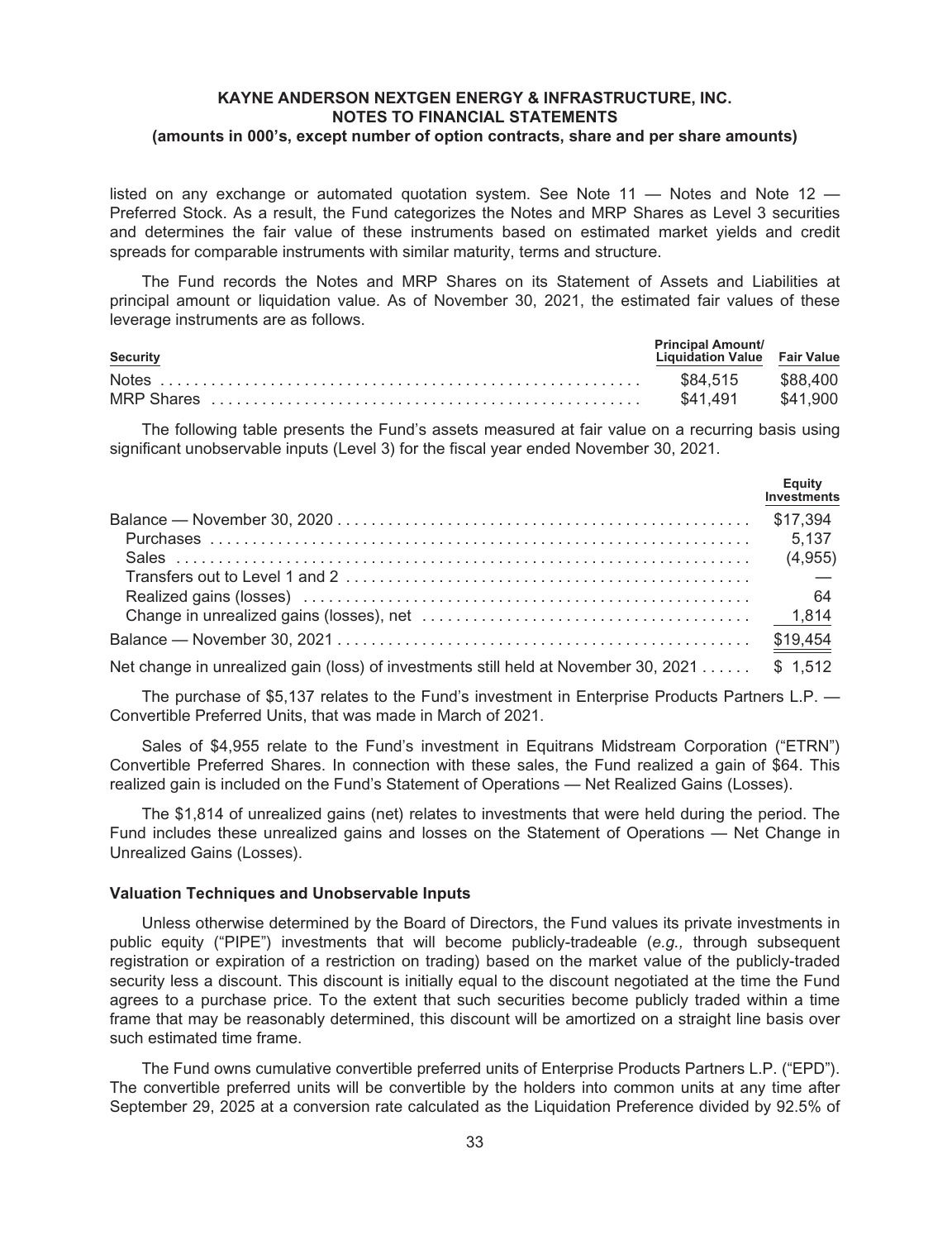the 5-day volume weighted average price of EPD's common units at the time of conversion. The convertible preferred units are redeemable at any time by EPD, at Redemption Prices ranging from 100% to 110% of Liquidation Preference based on the date of redemption. The convertible preferred units are senior to the underlying common units in terms of liquidation preference and priority of distributions. The Fund's Board of Directors has determined that it is appropriate to value these convertible preferred units using a discounted cash flow analysis under two different scenarios and calculate a probability weighted valuation based on these scenarios. Under the first scenario, the valuation assumes that the Fund holds the security until the fifth anniversary of the original issuance date (September 30, 2025) and assigns a 95% probability to this outcome. Under the second scenario, the valuation assumes the security is redeemed by EPD upon the next step-down in Redemption Price (September 30, 2022) and assigns a 5% probability to this outcome. To determine the appropriate discount rate for this analysis, the Fund estimates the credit spread for the convertible preferred units, which is based on (a) the credit spread of EPD's unsecured notes with a focus on its notes maturing February 2026 and (b) the credit spread of publicly traded preferred securities of similar investment grade issuers in the energy industry over their publicly traded notes. The Fund's ability to sell the preferred units prior to redemption is subject to certain restrictions. As such, the Fund applies a 5% illiquidity discount to be amortized over an assumed five-year holding period to September 30, 2025. If the resulting valuation implies a price higher than the current redemption price, the valuation is limited to the current redemption price plus unpaid distributions.

Due to the inherent uncertainty of determining the fair value of investments that do not have a readily available market value, the fair value of the Fund's investments may fluctuate from period to period. Additionally, the fair value of the Fund's investments may differ from the values that would have been used had a ready market existed for such investments and may differ materially from the values that the Fund may ultimately realize.

The following table summarizes the significant unobservable inputs that the Fund used to value its portfolio investments categorized as Level 3 as of November 30, 2021:

# **Quantitative Table for Valuation Techniques**

|                          |                   |                                 |                        | Range |      |         |
|--------------------------|-------------------|---------------------------------|------------------------|-------|------|---------|
| <b>Assets Fair Value</b> | <b>Fair Value</b> | <b>Valuation Technique</b>      | Unobservable Inputs    | Low   | Hiah | Average |
| <b>EPD</b>               | \$19.454          | - Discounted cash flow analysis | - Discount rate        | 2.5%  | 3.7% | 3.1%    |
| Convertible              |                   |                                 | - Illiquidity discount | 3.8%  | 3.8% | 3.8%    |
| <b>Preferred Units</b>   |                   |                                 |                        |       |      |         |

#### **4. Risk Considerations**

The Fund's investments are concentrated in the energy sector. A downturn in one or more industries within the energy sector, material declines in energy-related commodity prices, adverse political, legislative or regulatory developments or environmental, catastrophic or other events could have a larger impact on the Fund than on an investment company that does not concentrate in the energy sector. The performance of companies in the energy sector may lag the performance of other sectors or the broader market as a whole. The Fund also invests in securities of foreign issuers, predominantly those located in Canada and Europe. The value of those investments will fluctuate with market conditions, currency exchange rates and the economic and political climates of the foreign countries in which the issuers operate or are domiciled. Additionally, to the extent that the Fund invests a relatively high percentage of its assets in the securities of a limited number of issuers, the Fund may be more susceptible than a more widely diversified investment company to any single economic, political or regulatory occurrence.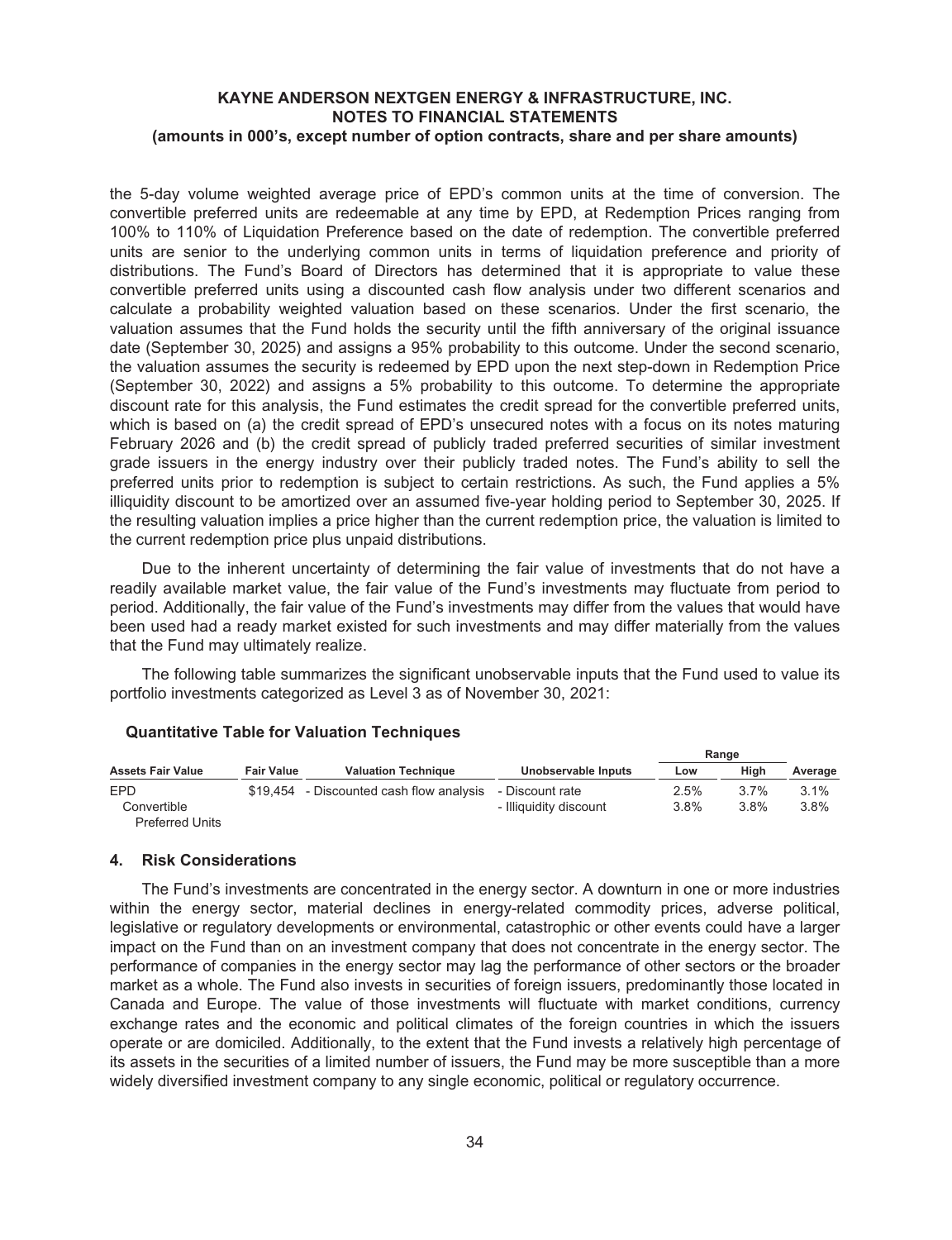The Fund may hedge against currency risk resulting from investing in securities valued in non-U.S. currencies. Currency hedging transactions in which the Fund may engage include buying or selling options or futures or entering into other foreign currency transactions including forward foreign currency contracts, currency swaps or options on currency and currency futures and other derivatives transactions. The use of hedging transactions may result in losses greater than if they had not been used, may require selling or purchasing portfolio securities at inopportune times or for prices other than current market values, may limit the amount of appreciation the Fund can realize on an investment, or may cause the Fund to hold on to a security that it might otherwise sell.

At November 30, 2021, the Fund had the following investment concentrations:

| Category | Percent of<br>Long-Term<br>Investments |
|----------|----------------------------------------|
|          |                                        |
|          |                                        |
|          |                                        |
|          |                                        |
|          |                                        |
|          | $6.2\%$                                |
|          | 4.6%                                   |

(1) Refer to the Glossary of Key Terms for the definition of Energy Companies and NextGen Companies.

The stock market has been subject to significant volatility over the last 21 months, which has increased the risks associated with an investment in the Fund. In particular the financial markets have been impacted by the outbreak of an infectious respiratory illness known as COVID-19. This coronavirus has resulted in international border closings, enhanced health screenings, expanded healthcare services and expenses, quarantines and other restrictions on business and personal activities, cancellations, disruptions to supply chains and consumer activity, as well as general public concern and uncertainty. The impact of this outbreak has negatively affected the worldwide economy, as well as the economies of individual countries, the financial health of individual companies and the market in general in significant and unforeseen ways.

Of particular relevance to an investment in the Fund, volatility in the energy markets, including volatility in demand for (and prices of) energy-related commodities as a result of the impact of COVID-19 on global economic activity, has significantly affected the performance of the energy sector, as well as the performance of the energy infrastructure companies in which the Fund invests. In addition, volatility in the energy markets may affect the ability of energy infrastructure companies to finance capital expenditures, manage liquidity needs, refinance debt maturities and to maintain dividends and distributions to investors due to a lack of access to capital. The future impact of COVID-19 is currently unknown and it may exacerbate other risks that apply to the Fund, including political, social and economic risks. Any such impact could adversely affect the Fund's performance and the performance of the securities in which the Fund invests and may lead to losses on your investment in the Fund. Other public health emergencies that may arise in the future could have similar or other unforeseen effects.

For more information about the principal risks of investing in the Fund see Investment Objective, Policies and Risks.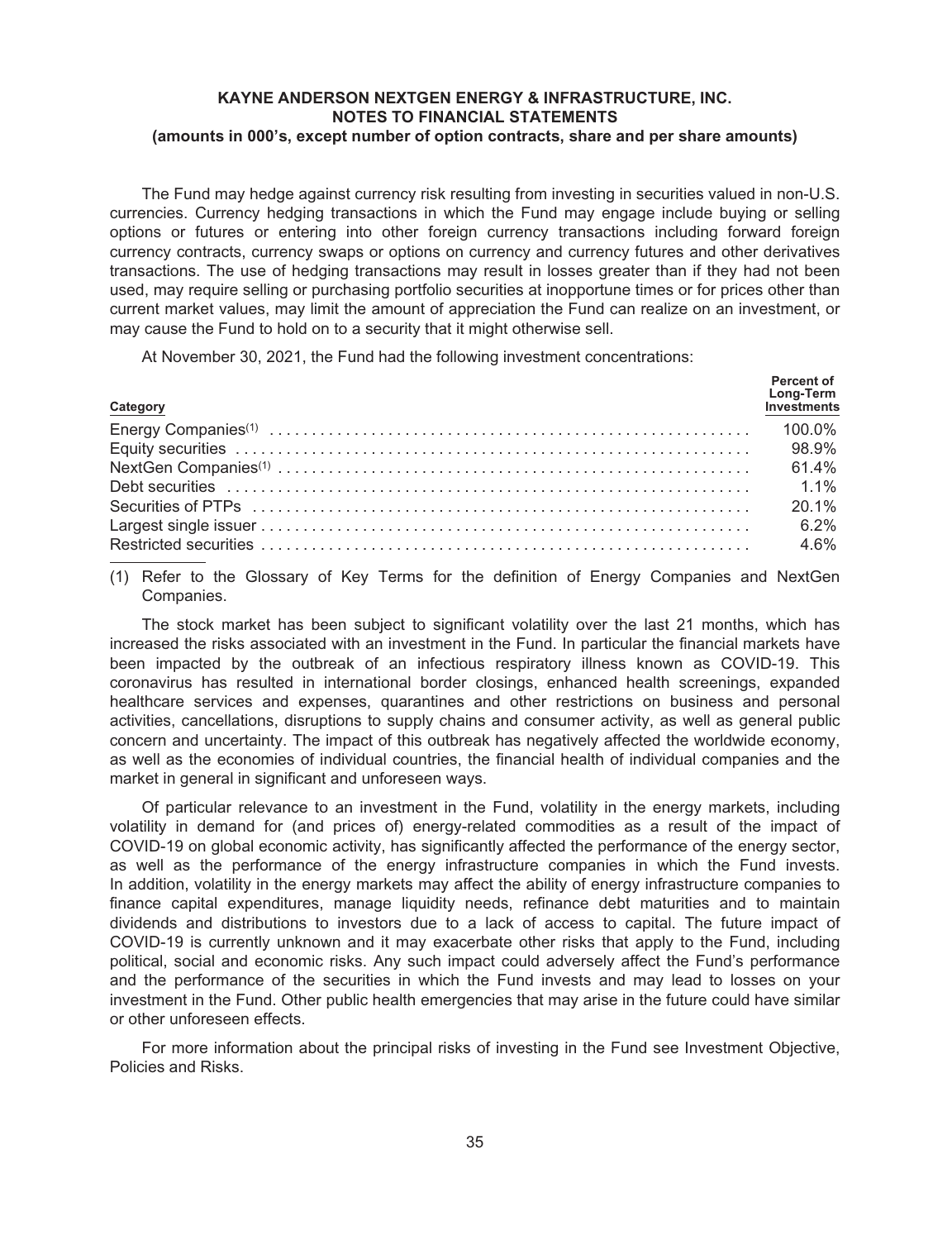#### **5. Agreements and Affiliations**

A. *Administration Agreement —* On August 1, 2018, the Fund entered into an amended administration and accounting agreement with Ultimus Fund Solutions, LLC ("Ultimus"). Pursuant to the agreement, Ultimus will continue to provide certain administrative and accounting services for the Fund. The agreement has an initial term of three years and automatic one-year renewals unless earlier terminated by either party as provided under the terms of the agreement.

B. *Investment Management Agreement —* The Fund has entered into an investment management agreement with KA Fund Advisors, LLC ("KAFA") under which KAFA, subject to the overall supervision of the Fund's Board of Directors, manages the day-to-day operations of, and provides investment advisory services to, the Fund. The investment management agreement has a current term through April 30, 2022 and may be renewed annually thereafter upon approval of the Fund's Board of Directors (including a majority of the Fund's directors who are not "interested persons" of the Fund, as such term is defined in the 1940 Act). For providing these services, KAFA receives an investment management fee from the Fund. For the fiscal year ended November 30, 2021, the Fund paid management fees at an annual rate of 1.25% of the average monthly total assets of the Fund.

For purposes of calculating the management fee, the "average total assets" for each monthly period are determined by averaging the total assets at the last business day of that month with the total assets at the last business day of the prior month. The total assets of the Fund shall be equal to its average monthly gross asset value (which includes assets attributable to the Fund's use of debt and preferred stock), minus the sum of the Fund's accrued and unpaid dividends and distributions on any outstanding common stock and accrued and unpaid dividends and distributions on any outstanding preferred stock and accrued liabilities (other than liabilities associated with borrowing or leverage by the Fund). Liabilities associated with borrowing or leverage include the principal amount of any debt issued by the Fund, the liquidation preference of any outstanding preferred stock, and other liabilities from other forms of borrowing or leverage such as short positions and put or call options held or written by the Fund.

C. *Portfolio Companies* — From time to time, the Fund may "control" or may be an "affiliate" of one or more of its portfolio companies, as each of these terms is defined in the 1940 Act. In general, under the 1940 Act, the Fund would be presumed to "control" a portfolio company if the Fund and its affiliates owned 25% or more of its outstanding voting securities and would be an "affiliate" of a portfolio company if the Fund and its affiliates owned 5% or more of its outstanding voting securities. The 1940 Act contains prohibitions and restrictions relating to transactions between investment companies and their affiliates (including the Fund's investment adviser), principal underwriters and affiliates of those affiliates or underwriters.

The Fund believes that there are several factors that determine whether or not a security should be considered a "voting security" in complex structures such as limited partnerships of the kind in which the Fund invests. The Fund also notes that the Securities and Exchange Commission (the "SEC") staff has issued guidance on the circumstances under which it would consider a limited partnership interest to constitute a voting security. Under most partnership agreements, the management of the partnership is vested in the general partner, and the limited partners, individually or collectively, have no rights to manage or influence management of the partnership through such activities as participating in the selection of the managers or the board of the limited partnership or the general partner. As a result, the Fund believes that many of the limited partnership interests in which it invests should not be considered voting securities. However, it is possible that the SEC staff may consider the limited partner interests the Fund holds in certain limited partnerships to be voting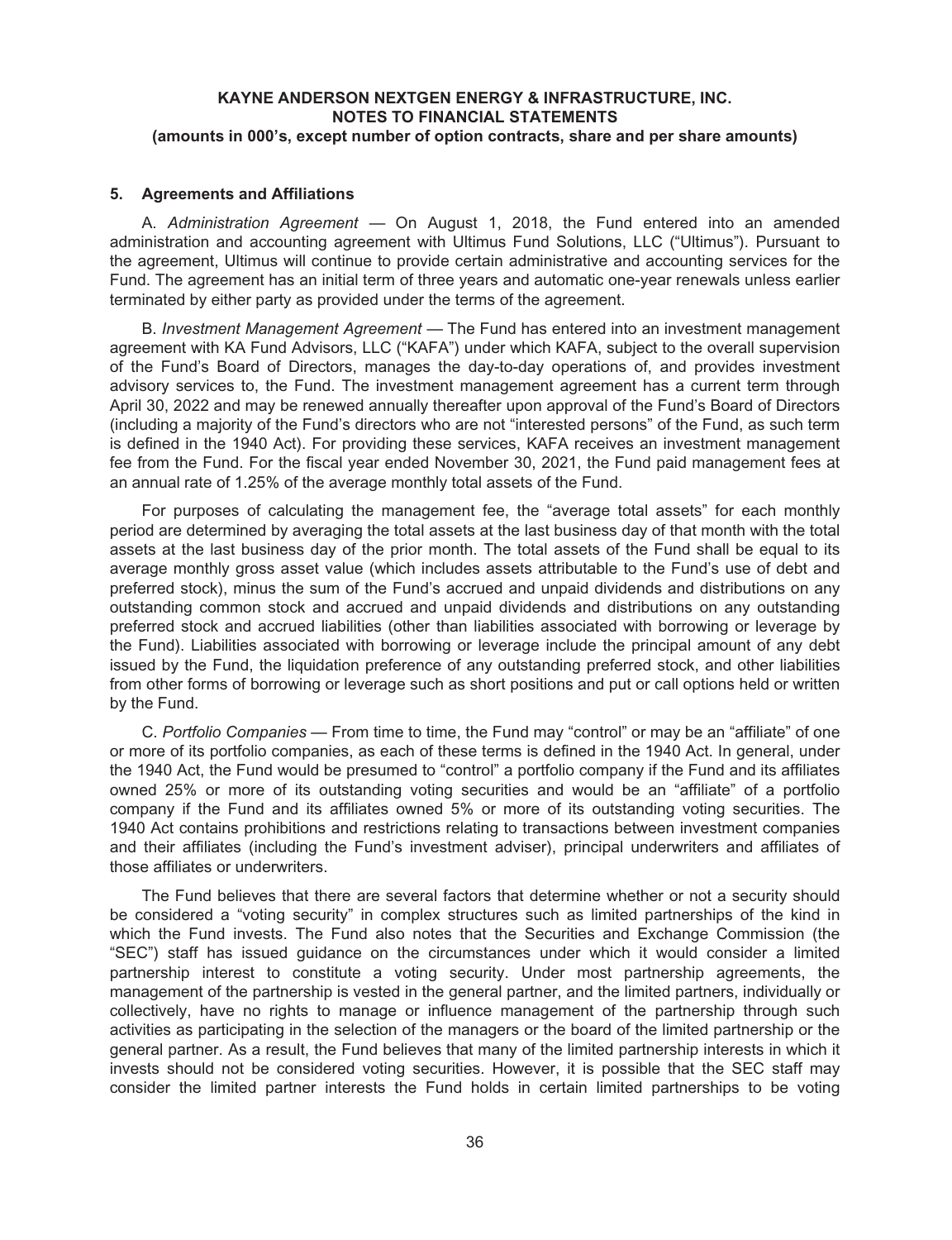securities. If such a determination were made, the Fund may be regarded as a person affiliated with and controlling the issuer(s) of those securities for purposes of Section 17 of the 1940 Act.

In making such a determination as to whether to treat any class of limited partnership interests the Fund holds as a voting security, the Fund considers, among other factors, whether or not the holders of such limited partnership interests have the right to elect the board of directors of the limited partnership or the general partner. If the holders of such limited partnership interests do not have the right to elect the board of directors, the Fund generally has not treated such security as a voting security. In other circumstances, based on the facts and circumstances of those partnership agreements, including the right to elect the directors of the general partner, the Fund has treated those securities as voting securities. If the Fund does not consider the security to be a voting security, it will not consider such partnership to be an "affiliate" unless the Fund and its affiliates own more than 25% of the outstanding securities of such partnership. Additionally, certain partnership agreements give common unitholders the right to elect the partnership's board of directors, but limit the amount of voting securities any limited partner can hold to no more than 4.9% of the partnership's outstanding voting securities (*i.e.*, any amounts held in excess of such limit by a limited partner do not have voting rights). In such instances, the Fund does not consider itself to be an affiliate if it owns more than 5% of such partnership's common units.

There is no assurance that the SEC staff will not consider that other limited partnership securities that the Fund owns and does not treat as voting securities are, in fact, voting securities for the purposes of Section 17 of the 1940 Act. If such determination were made, the Fund will be required to abide by the restrictions on "control" or "affiliate" transactions as proscribed in the 1940 Act. The Fund or any portfolio company that it controls, and its affiliates, may from time to time engage in certain of such joint transactions, purchases, sales and loans in reliance upon and in compliance with the conditions of certain exemptive rules promulgated by the SEC. The Fund cannot make assurances, however, that it would be able to satisfy the conditions of these rules with respect to any particular eligible transaction, or even if the Fund were allowed to engage in such a transaction, that the terms would be more or as favorable to the Fund or any company that it controls as those that could be obtained in an arm's length transaction. As a result of these prohibitions, restrictions may be imposed on the size of positions that may be taken for the Fund or on the type of investments that it could make.

*Plains AAP, L.P., and Plains GP Holdings, L.P. —* Kayne Anderson Capital Advisors, L.P. ("KACALP") is the managing member of KAFA. Members of senior management of KACALP and KAFA and various affiliated funds managed by KACALP own Plains GP Holdings L.P. ("PAGP") shares, Plains All American Pipeline, L.P. ("PAA") units and interests in Plains AAP, L.P. ("PAGP-AAP"). The Fund believes that it is an affiliate of PAA, PAGP and PAGP-AAP under the 1940 Act by virtue of the Fund's and other affiliated Kayne Anderson funds' ownership interest in PAGP and PAGP-AAP.

The following table summarizes the Fund's investments in affiliates as of and for the fiscal year ended November 30, 2021:

| Investment(1)                     | No. of<br>Shares/<br>Units $(2)$<br>(in 000's) | Value    | Dividends/<br><b>Distributions</b><br><b>Received</b> | <b>Net Realized</b><br>Gains (Losses) | Net Change in<br><b>Unrealized</b><br>Gains (Losses) |
|-----------------------------------|------------------------------------------------|----------|-------------------------------------------------------|---------------------------------------|------------------------------------------------------|
| Plains GP Holdings, L.P. - Plains |                                                |          | $$9,217$ $$582$                                       | $S-$                                  | \$1,802                                              |
|                                   | 690                                            | 6.896    | 496                                                   |                                       | 1,872                                                |
|                                   |                                                | \$16,113 | \$1,078                                               |                                       | \$3,674                                              |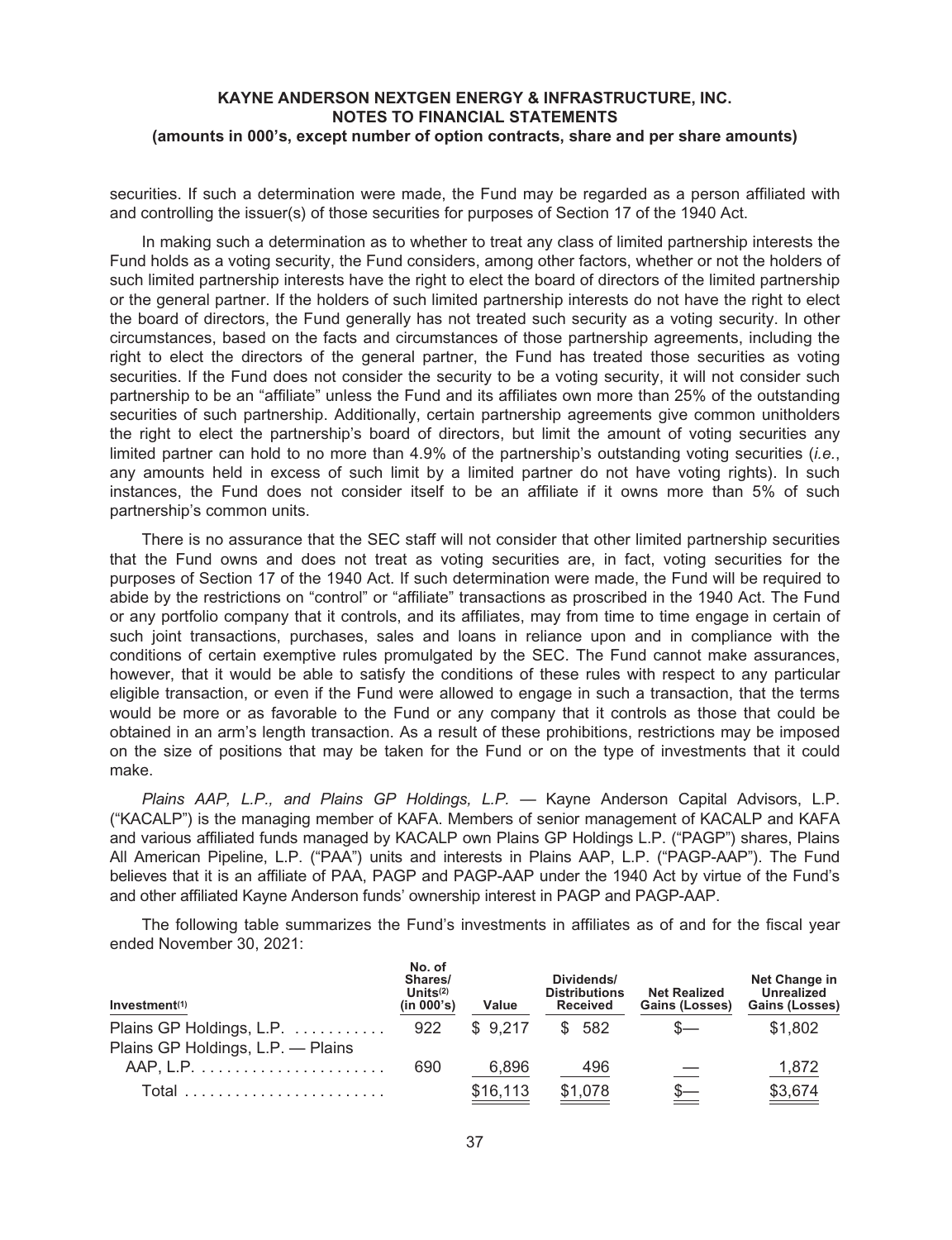## **6. Taxes**

It is the Fund's intention to continue to be treated as and to qualify as a RIC under Subchapter M of the Code and distribute all of its taxable income. Accordingly, no provision for federal income taxes is required in the financial statements. See Note 2 — Significant Accounting Policies.

Income and capital gain distributions made by RICs often differ from GAAP basis net investment income (loss) and net realized gains (losses). For the Fund, the principal reason for these differences is the return of capital treatment of dividends and distributions from PTPs and certain other of its investments. Net investment income and net realized gains for GAAP purposes may differ from taxable income for federal income tax purposes.

As of November 30, 2021, the principal temporary differences between income for GAAP purposes and taxable income were (a) realized losses that were recognized for GAAP purposes, but disallowed for tax purposes due to wash sale rules; (b) disallowed partnership losses related to the Fund's PTP investments; and (c) other basis adjustments in the Fund's PTPs and other investments.

During the fiscal year ended November 30, 2021, the Fund reclassified \$162 from total distributable earnings (loss) to paid in capital primarily due to distributions in excess of taxable income and the permanent differences between GAAP and tax treatment of the amortization of offering costs for MRP Shares.

The tax basis of the components of distributable earnings can differ from the amounts reflected in the Statement of Assets and Liabilities due to temporary differences between the carrying amounts of assets and liabilities for financial reporting purposes and the amounts used for income tax purposes. At November 30, 2021, the Fund did not have any undistributed ordinary income or long-term capital gains. The following table sets forth the components of accumulated income or deficit for the Fund.

| As of<br>November 30,<br>2021 |
|-------------------------------|
|                               |
|                               |
|                               |

Under the Regulated Investment Company Modernization Act of 2010, any net capital losses recognized after December 31, 2010 may be carried forward indefinitely, and their character is retained as short-term and/or long-term losses.

On August 6, 2018, KMF completed its merger with KYE. The merger qualified as a tax-free reorganization under Section 368(a) of the Internal Revenue Code. At the time of the merger, \$130,791 of capital loss carryforwards were subject to limitations under Section 382 of the Internal Revenue Code ("Section 382"). Regulations under Section 382 limit the amount of capital gains that can be offset by the Fund's capital loss carryforward to \$8,533, annually, until all of the Fund's loss carryforwards are fully utilized. As of November 30, 2021, the Fund had approximately \$64,000 of capital loss carryforwards subject to limitations under Section 382.

<sup>(1)</sup> See Schedule of Investments for investment classifications.

<sup>(2)</sup> During the fiscal year ended November 30, 2021, the Fund purchased 227 units of PAGP. During the fiscal year ended November 30, 2021, there were no purchases of PAGP-AAP and no sales of any affiliates.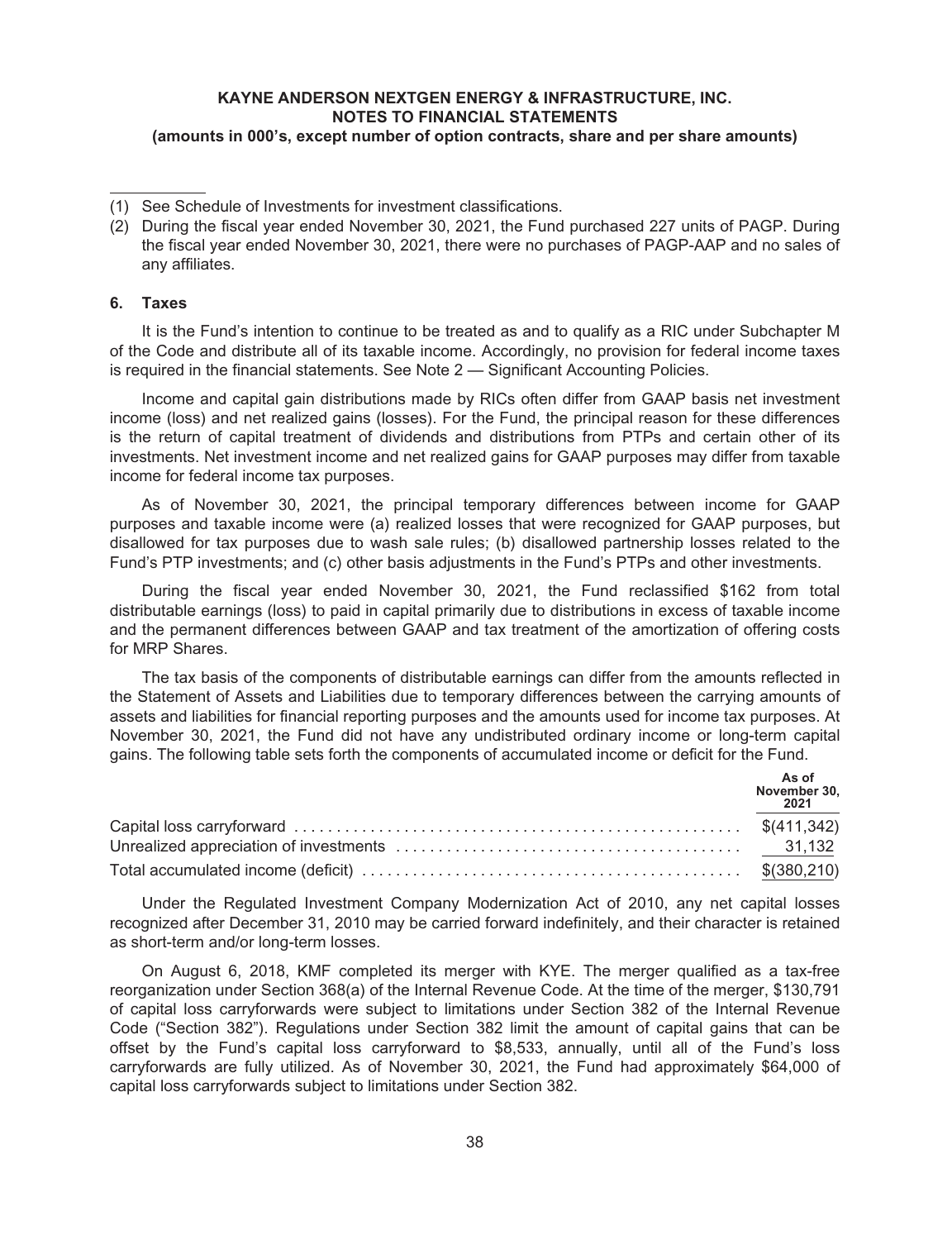For the fiscal year ended November 30, 2021, the tax character of the total \$21,711 distributions paid to common stockholders was \$144 of dividend income and \$21,567 of return of capital. The tax character of the total \$948 distributions paid to holders of MRP shares was dividend income.

For purposes of determining the tax character of the dividends/distributions to investors, the amounts in excess of the Fund's earnings and profits for federal income tax purposes are treated as a return of capital. Earnings and profits differ from taxable income due principally to adjustments related to the Fund's investments in PTPs.

At November 30, 2021, the cost basis of investments for federal income tax purposes was \$540,874. At November 30, 2021, gross unrealized appreciation and depreciation of investments and options, if any, for federal income tax purposes were as follows:

| Gross unrealized appreciation of investments (including options, if any) \$100,934                                                                                             |        |
|--------------------------------------------------------------------------------------------------------------------------------------------------------------------------------|--------|
|                                                                                                                                                                                |        |
| Net unrealized appreciation of investments before forward currency contracts and foreign<br>Unrealized depreciation on forward currency contracts and foreign currency related | 31,537 |
|                                                                                                                                                                                |        |
|                                                                                                                                                                                |        |

# **7. Restricted Securities**

From time to time, the Fund's ability to sell certain of its investments is subject to certain legal or contractual restrictions. For instance, private investments that are not registered under the Securities Act of 1933, as amended (the "Securities Act"), cannot be offered for public sale in a non-exempt transaction without first being registered. In other cases, certain of the Fund's investments have restrictions such as lock-up agreements that preclude the Fund from offering these securities for public sale.

At November 30, 2021, the Fund held the following restricted investments:

| Investment                                                      | Acquisition<br>Date | Type of<br><b>Restriction</b> | Number of<br>Units.<br><b>Principal (\$) Cost Basis</b><br>(in 000s) | (GAAP)            | Fair<br>Value   | <b>Fair Value</b><br><b>Per Unit</b> |                 | <b>Percent Percent</b><br>of Net of Total<br>Assets Assets |
|-----------------------------------------------------------------|---------------------|-------------------------------|----------------------------------------------------------------------|-------------------|-----------------|--------------------------------------|-----------------|------------------------------------------------------------|
| <b>Level 2 Investments</b>                                      |                     |                               |                                                                      |                   |                 |                                      |                 |                                                            |
| Equity Investments                                              |                     |                               |                                                                      |                   |                 |                                      |                 |                                                            |
| Plains GP Holdings, L.P. - Plains<br>$AAP, L.P.$ <sup>(1)</sup> | (2)                 | (3)                           | 690                                                                  | \$                | 853 \$ 6.896 \$ |                                      | 10.00 1.7% 1.2% |                                                            |
| Level 3 Investments $(4)$                                       |                     |                               |                                                                      |                   |                 |                                      |                 |                                                            |
| Equity Investments                                              |                     |                               |                                                                      |                   |                 |                                      |                 |                                                            |
| Enterprise Products Partners L.P.                               |                     |                               |                                                                      |                   |                 |                                      |                 |                                                            |
| Convertible Preferred Units  9/30/20                            |                     | (5)                           | 18                                                                   |                   |                 | \$17,524 \$19,454 \$1,103.02         | 4.7%            | 3.4%                                                       |
| Total of all restricted investments                             |                     |                               |                                                                      | \$18,377 \$26,350 |                 |                                      | 6.4%            | 4.6%                                                       |

<sup>(1)</sup> The Fund values its investment in Plains AAP, L.P. ("PAGP-AAP") on an "as exchanged" basis based on the higher public market value of either Plains GP Holdings, L.P. ("PAGP") or Plains All American Pipeline, L.P. ("PAA"). As of November 30, 2021, the Fund's PAGP-AAP investment is valued at PAGP's closing price. See Note 3 — Fair Value.

- (2) Security was acquired at various dates in current and/or prior fiscal years.
- (3) The Fund's investment in PAGP-AAP is exchangeable on a one-for-one basis into either PAGP shares or PAA units at the Fund's option. Upon exchange, the PAGP shares or PAA units will be freely tradable.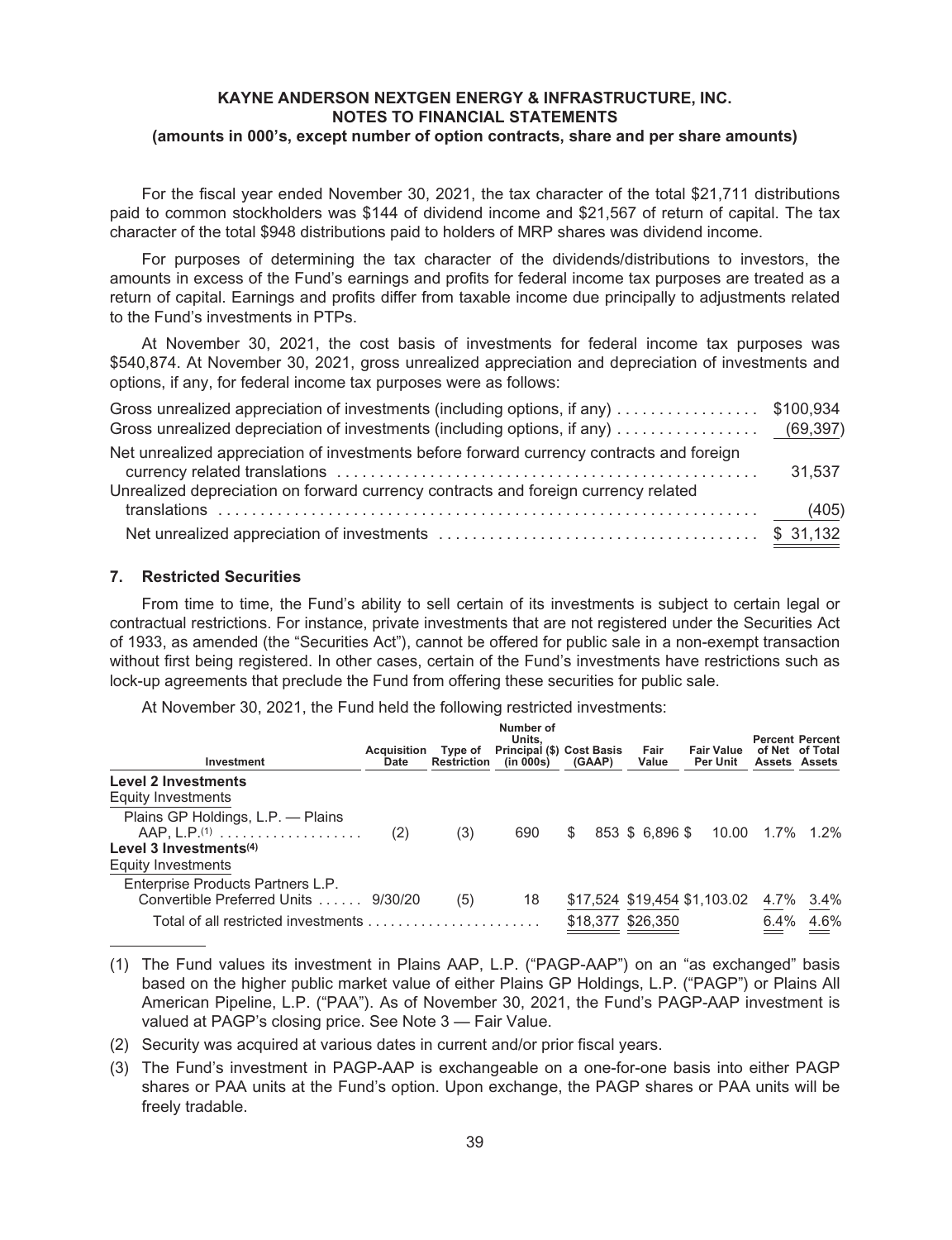- (4) Securities are valued using inputs reflecting the Fund's own assumptions as more fully described in Note 2 — Significant Accounting Policies and Note 3 — Fair Value.
- (5) Unregistered or restricted security of a publicly-traded company.

#### **8. Derivative Financial Instruments**

As required by the Derivatives and Hedging Topic of the FASB Accounting Standards Codification (ASC 815), the following are the derivative instruments and hedging activities of the Fund. See Note 2 — Significant Accounting Policies.

*Option Contracts* — Based on the notional amount, the Fund has written a monthly average of \$5,976 of call options during the fiscal year ended November 30, 2021.

*Interest Rate Swap Contracts* — As of November 30, 2021, the Fund did not have any interest rate swap contracts outstanding.

*Forward Currency Contracts* — During the fiscal year ended November 30, 2021, the Fund had average ending monthly forward currency contract values to buy and sell of \$67,064 and \$66,457, respectively.

The following table sets forth the fair value of the Fund's derivative instruments on the Statement of Assets and Liabilities:

| Derivatives Not Accounted for as<br><b>Hedging Instruments</b> | <b>Statement of Assets and Liabilities</b><br>Location | <b>Fair Value as of</b><br><b>November 30, 2021</b> |  |  |
|----------------------------------------------------------------|--------------------------------------------------------|-----------------------------------------------------|--|--|
| Forward currency contracts                                     | Forward currency contracts                             | $\sqrt{3}$ 1                                        |  |  |
| Forward currency contracts                                     | Forward currency contracts                             | (399)                                               |  |  |

The following table sets forth the effect of the Fund's derivative instruments on the Statement of Operations:

|                                                                |                                                                   | <b>For the Fiscal Year Ended</b><br><b>November 30, 2021</b>                                     |                                                                                                             |  |  |
|----------------------------------------------------------------|-------------------------------------------------------------------|--------------------------------------------------------------------------------------------------|-------------------------------------------------------------------------------------------------------------|--|--|
| Derivatives Not Accounted for as<br><b>Hedging Instruments</b> | Location of Gains/(Losses) on<br>Derivatives Recognized in Income | <b>Net Realized</b><br>Gains/(Losses) on<br><b>Derivatives</b><br>Recognized in<br><b>Income</b> | Change in<br><b>Unrealized</b><br>Gains/(Losses) on<br><b>Derivatives</b><br>Recognized in<br><b>Income</b> |  |  |
| Forward currency contracts<br>Call options written             | Forward currency contracts                                        | \$2,779<br>503                                                                                   | \$(398)                                                                                                     |  |  |
|                                                                | Options                                                           | \$3,282                                                                                          | \$(398)                                                                                                     |  |  |

#### **9. Investment Transactions**

For the fiscal year ended November 30, 2021, the Fund purchased and sold securities in the amounts of \$191,895 and \$157,871 (excluding short-term investments and forward currency contracts).

## **10. Credit Facility**

As of November 30, 2021, the Fund had a \$50,000 unsecured revolving credit facility (the "Credit Facility") that matures on February 25, 2022. The interest rate on outstanding borrowings under the Credit Facility may vary between LIBOR plus 1.30% and LIBOR plus 2.15%, depending on the Fund's asset coverage ratios. The Fund pays a fee of 0.20% per annum on any unused amounts of the Credit Facility.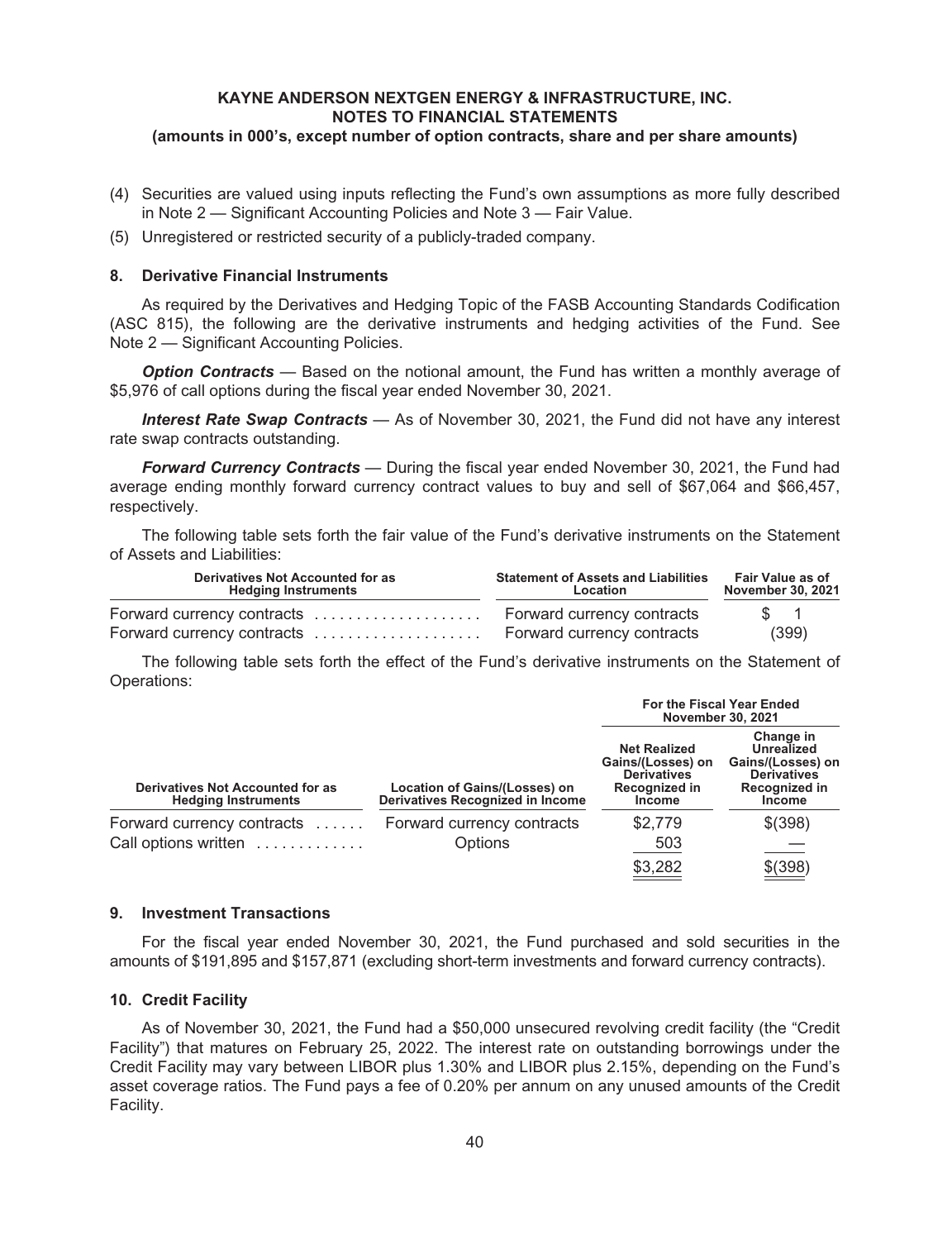For the fiscal year ended November 30, 2021, the average amount outstanding under the Credit Facility was \$28,860 with a weighted average rate of 1.45%. As of November 30, 2021, the Fund had \$33,000 outstanding under the Credit Facility at an interest rate of 1.43%.

On August 6, 2021, the Fund entered into a \$20,000 unsecured revolving credit facility ("Bank Facility") that matures on August 6, 2024. Borrowings under the Bank Facility will bear interest at a rate of 1-month LIBOR plus 1.35%. The Fund will pay a commitment fee of 0.20% per annum on any unused amounts of the Bank Facility. As of November 30, 2021, the Fund did not have any borrowings under the Bank Facility.

As of November 30, 2021, the Fund was in compliance with all financial and operational covenants required by the Credit Facility and Bank Facility. See Financial Highlights for the Fund's asset coverage ratios under the 1940 Act.

## **11. Notes**

At November 30, 2021, the Fund had \$84,515 aggregate principal amount of Notes outstanding. The table below sets forth a summary of the key terms of each series of Notes outstanding at November 30, 2021.

| <b>Series</b> | <b>Principal</b><br>Outstanding<br>November 30, 2021 | Unamortized<br><b>Issuance Costs</b> | <b>Estimated Fair</b><br>Value<br><b>November 30, 2021</b> | <b>Fixed</b><br><b>Interest</b><br>Rate | <b>Maturity</b> |
|---------------|------------------------------------------------------|--------------------------------------|------------------------------------------------------------|-----------------------------------------|-----------------|
| C             | \$4,424                                              | -3                                   | \$4,500                                                    | 4.00%                                   | 3/22/22         |
|               | 40,000                                               | 93                                   | 41,400                                                     | 3.34%                                   | 5/1/23          |
| н             | 21,856                                               | 54                                   | 22,900                                                     | 3.72%                                   | 8/8/23          |
|               | 18,235                                               | 71                                   | 19,600                                                     | 3.82%                                   | 8/8/25          |
|               | \$84,515                                             | $\frac{$221}{2}$                     | \$88,400                                                   |                                         |                 |

Holders of the Series C and D Notes are entitled to receive cash interest payments semi-annually (on March 3 and September 3) at the fixed rate. Holders of the Series H and I Notes are entitled to receive cash interest payments semi-annually (on February 13 and August 13) at the fixed rate. As of November 30, 2021, the weighted average interest rate on the outstanding Notes was 3.58%.

As of November 30, 2021, each series of Notes was rated "AAA" by KBRA. In the event the credit rating on any series of Notes falls below "A-", the interest rate on such series will increase by 1% during the period of time such series is rated below "A-". The Fund is required to maintain a current rating from one rating agency with respect to each series of Notes and is prohibited from having any rating of less than investment grade ("BBB-") with respect to each series of Notes.

The Notes were issued in private placement offerings to institutional investors and are not listed on any exchange or automated quotation system. The Notes contain various covenants related to other indebtedness, liens and limits on the Fund's overall leverage. Under the 1940 Act and the terms of the Notes, the Fund may not declare dividends or make other distributions on shares of its common stock or make purchases of such shares if, at any time of the declaration, distribution or purchase, asset coverage with respect to senior securities representing indebtedness (including the Notes) would be less than 300%.

The Notes are redeemable in certain circumstances at the option of the Fund. The Notes are also subject to a mandatory redemption to the extent needed to satisfy certain requirements if the Fund fails to meet an asset coverage ratio required by law and is not able to cure the coverage deficiency by the applicable deadline.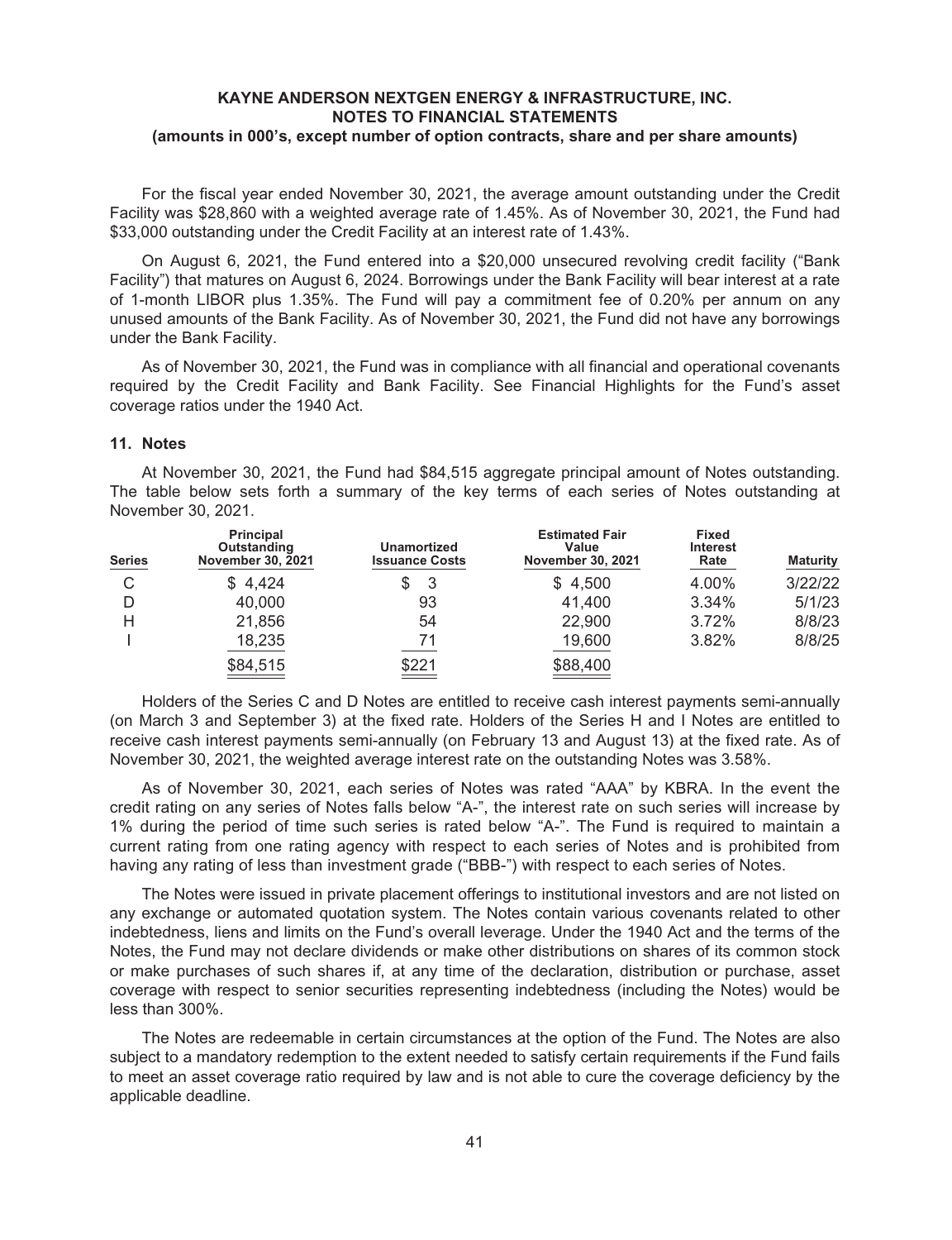The Notes are unsecured obligations of the Fund and, upon liquidation, dissolution or winding up of the Fund, will rank: (1) senior to all of the Fund's outstanding preferred shares; (2) senior to all of the Fund's outstanding common shares; (3) on a parity with any unsecured creditors of the Fund and any unsecured senior securities representing indebtedness of the Fund; and (4) junior to any secured creditors of the Fund.

At November 30, 2021, the Fund was in compliance with all covenants under the Notes agreements.

#### **12. Preferred Stock**

At November 30, 2021, the Fund had 1,659,657 shares of MRP Shares outstanding, with a total liquidation value of \$41,491 (\$25.00 per share). During the fiscal year ended November 30, 2021, the Fund issued \$32,000 of MRP Shares and redeemed \$18,051 of MRP Shares.

The table below sets forth a summary of the issuances, redemptions and the key terms of each series of MRP Shares outstanding at November 30, 2021.

| <b>Series</b> | Liquidation<br>Value<br>November 30,<br>2020 | Value<br><b>Issued</b> | <b>Liquidation Liquidation</b><br>Value<br>Redeemed | Liquidation<br>Value<br>November 30.<br>2021 | Unamortized<br><b>Issuance</b><br>Costs | <b>Estimated</b><br><b>Fair Value</b><br>November 30.<br>2021 | Rate                    | Mandatory<br><b>Redemption</b><br>Date |
|---------------|----------------------------------------------|------------------------|-----------------------------------------------------|----------------------------------------------|-----------------------------------------|---------------------------------------------------------------|-------------------------|----------------------------------------|
| F             | 5.354<br>S.                                  | \$                     | $-$ \$ (5,354)                                      | S                                            |                                         |                                                               | 4.06%                   | 7/30/21                                |
| G             | 12.697                                       |                        | (12,697)                                            |                                              |                                         |                                                               | 3.36%                   | 9/7/21                                 |
| Н             | 9.491                                        |                        |                                                     | 9.491                                        | 110                                     | 9.900                                                         | 4.07%                   | 12/1/24                                |
|               |                                              | 20,000                 |                                                     | 20,000                                       | 325                                     | 20.100                                                        | 3-month LIBOR + 175 bps | 6/1/26                                 |
| J             |                                              | 12.000                 |                                                     | 12.000                                       | 230                                     | 11,900                                                        | 2.44%                   | 9/1/26                                 |
|               | \$27,542                                     | \$32,000               | \$(18,051)                                          | \$41.491                                     | \$665                                   | \$41,900                                                      |                         |                                        |

Holders of the MRP Shares are entitled to receive cumulative cash dividend payments on the first business day following each quarterly period (February 28, May 31, August 31 and November 30).

As of November 30, 2021, each series of MRP Shares was rated "A+" by KBRA.

The dividend rate on the Fund's MRP Shares can increase further if the credit rating is downgraded below "A" (as determined by the lowest credit rating assigned). Further, the annual dividend rate for all series of MRP Shares will increase by 4.0% if no ratings are maintained, and the annual dividend rate will increase by 5.0% if the Fund fails to make a dividend or certain other payments.

The MRP Shares rank senior to all of the Fund's outstanding common shares and on parity with any other preferred stock. The MRP Shares are redeemable in certain circumstances at the option of the Fund and are also subject to a mandatory redemption if the Fund fails to meet a total leverage (debt and preferred stock) asset coverage ratio of 225%.

Under the terms of the MRP Shares, the Fund may not declare dividends or make other distributions on shares of its common stock or make purchases of such shares if, at any time of the declaration, distribution or purchase, asset coverage with respect to total leverage would be less than 225%.

The holders of the MRP Shares have one vote per share and will vote together with the holders of common stock as a single class except on matters affecting only the holders of MRP Shares or the holders of common stock. The holders of the MRP Shares, voting separately as a single class, have the right to elect at least two directors of the Fund.

At November 30, 2021, the Fund was in compliance with the asset coverage requirements of its MRP Shares.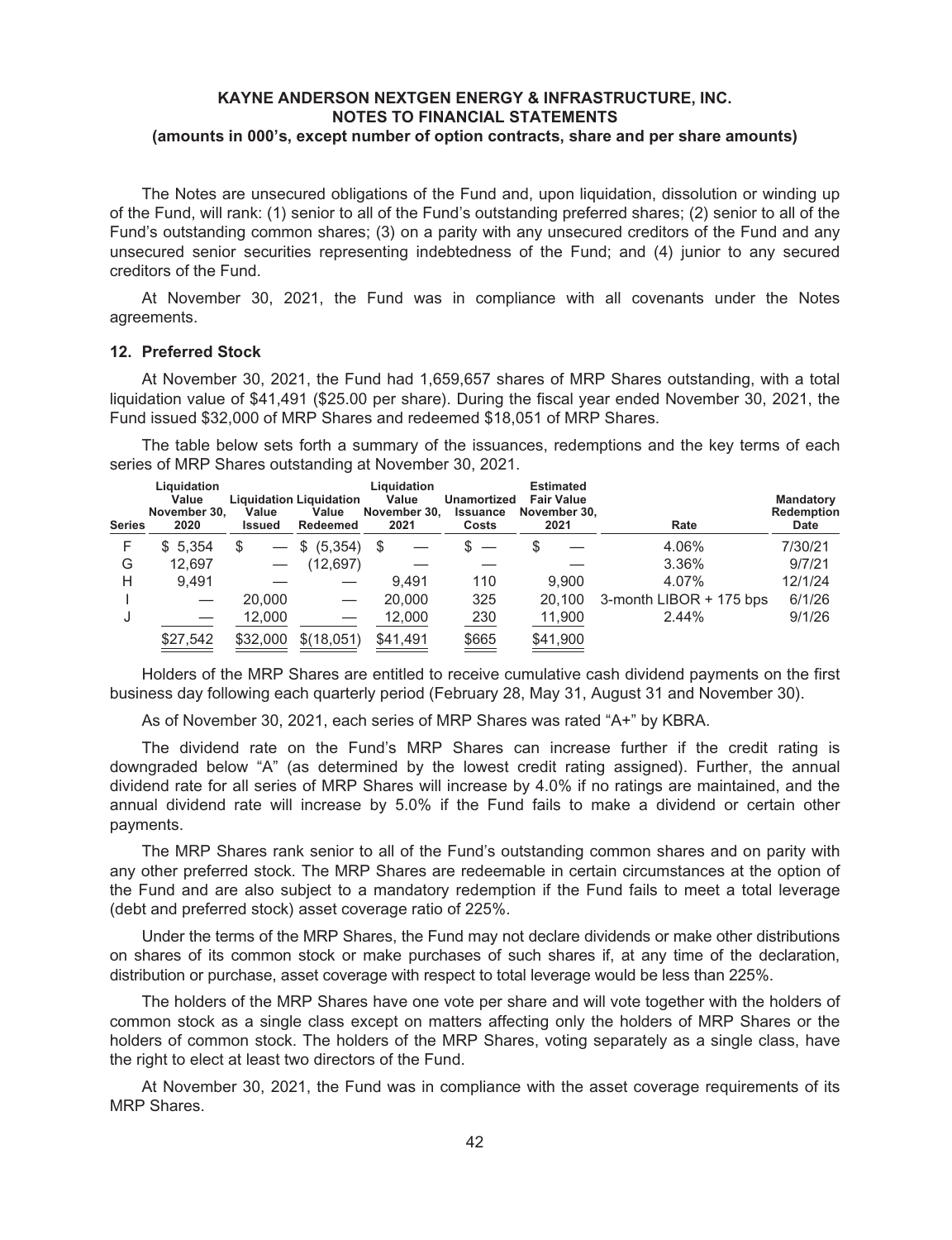## **13. Common Stock**

At November 30, 2021, the Fund had 198,340,343 shares of common stock authorized and 47,197,462 shares outstanding. As of November 30, 2021, KAFA owned 4,000 shares of the Fund. During the fiscal years ended November 30, 2021 and November 30, 2020, there were no common stock transactions.

#### **14. Subsequent Events**

On December 16, 2021, the Fund declared a quarterly distribution of \$0.14 per common share for the fourth quarter. The total distribution of \$6,608 was paid January 11, 2022. Of this total, pursuant to the Fund's dividend reinvestment plan, \$309 was reinvested into the Fund through open market purchases of common stock.

The Fund has performed an evaluation of subsequent events through the date the financial statements were issued and has determined that no additional items require recognition or disclosure.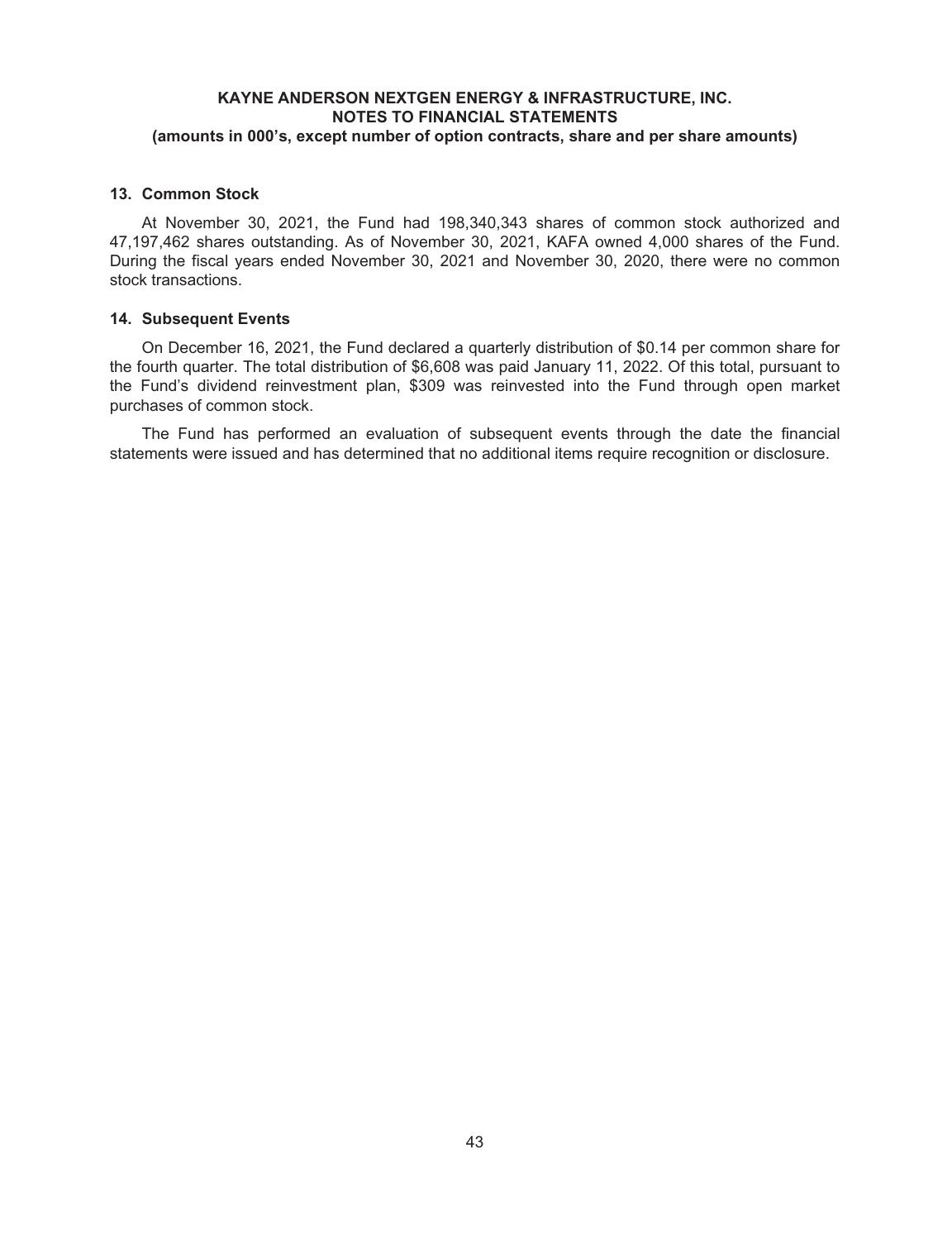## **KAYNE ANDERSON NEXTGEN ENERGY & INFRASTRUCTURE, INC. GLOSSARY OF KEY TERMS (UNAUDITED)**

This glossary contains definitions of certain key terms, as they are used in our investment policies and as described in this report. These definitions may not correspond to standard sector definitions.

*"Energy Assets"* means Energy Infrastructure Assets and other assets that are used in the energy sector, including assets used in exploring, developing, producing, generating, transporting, transmitting, storing, gathering, processing, fractionating, refining, distributing, mining or marketing of natural gas, natural gas liquids, crude oil, refined products, coal, electricity or water.

*"Energy Companies"* means companies that own and/or operate Energy Assets or provide energyrelated services. For purposes of this definition, this includes companies that (i) derive at least 50% of their revenues or operating income from operating Energy Assets or providing services for the operation of such assets or (ii) have Energy Assets that represent the majority of their assets.

*"Energy Infrastructure Assets"* means (a) Midstream Assets, (b) Renewable Infrastructure Assets and (c) Utility Assets.

*"Energy Infrastructure Companies"* consists of (a) Midstream Companies, (b) Renewable Infrastructure Companies and (c) Utility Companies.

*"Energy Transition"* is used to describe the energy sector's transition to a more sustainable mix of lower carbon and renewable energy sources that results in reduced emissions of carbon dioxide and other greenhouse gases over the next 20 to 30 years.

*"Infrastructure Assets"* consists of (i) Energy Infrastructure Assets, (ii) assets used to provide communications services, including cable television, satellite, microwave, radio, telephone and other communications media or (iii) assets used to provide transportation services, including toll roads, airports, railroads or marine ports or (iv) assets used to provide water services, including water treatment, storage and transportation.

*"Infrastructure Companies*" consists of (a) Energy Infrastructure Companies and (b) other companies that own and operate Infrastructure Assets. For the purposes of this definition, this includes companies that (i) derive at least 50% of their revenues or operating income from operating Infrastructure Assets or providing services for the operation of such assets or (ii) have Infrastructure Assets that represent the majority of their assets.

*"Qualified Publicly Traded Partnerships"* or "PTPs" means limited partnerships and limited liability companies that are publicly traded and are treated as partnerships for federal income tax purposes.

*"Midstream Assets"* means assets used in energy logistics, including, but not limited to, assets used in transporting, storing, gathering, processing, fractionating, distributing, or marketing of natural gas, natural gas liquids, crude oil, refined products or water produced in conjunction with such activities.

*"Midstream Companies"* means companies that own and operate Midstream Assets. Such companies may be structured as PTPs or taxed as corporations. For purposes of this definition, this includes companies that (i) derive at least 50% of their revenue or operating income from operating Midstream Assets or providing services for the operation of such assets or (ii) have Midstream Assets that represent the majority of their assets.

*"Natural Gas & LNG Infrastructure Companies"* means Midstream Companies that primarily own and/or operate Midstream Assets related to natural gas or liquefied natural gas.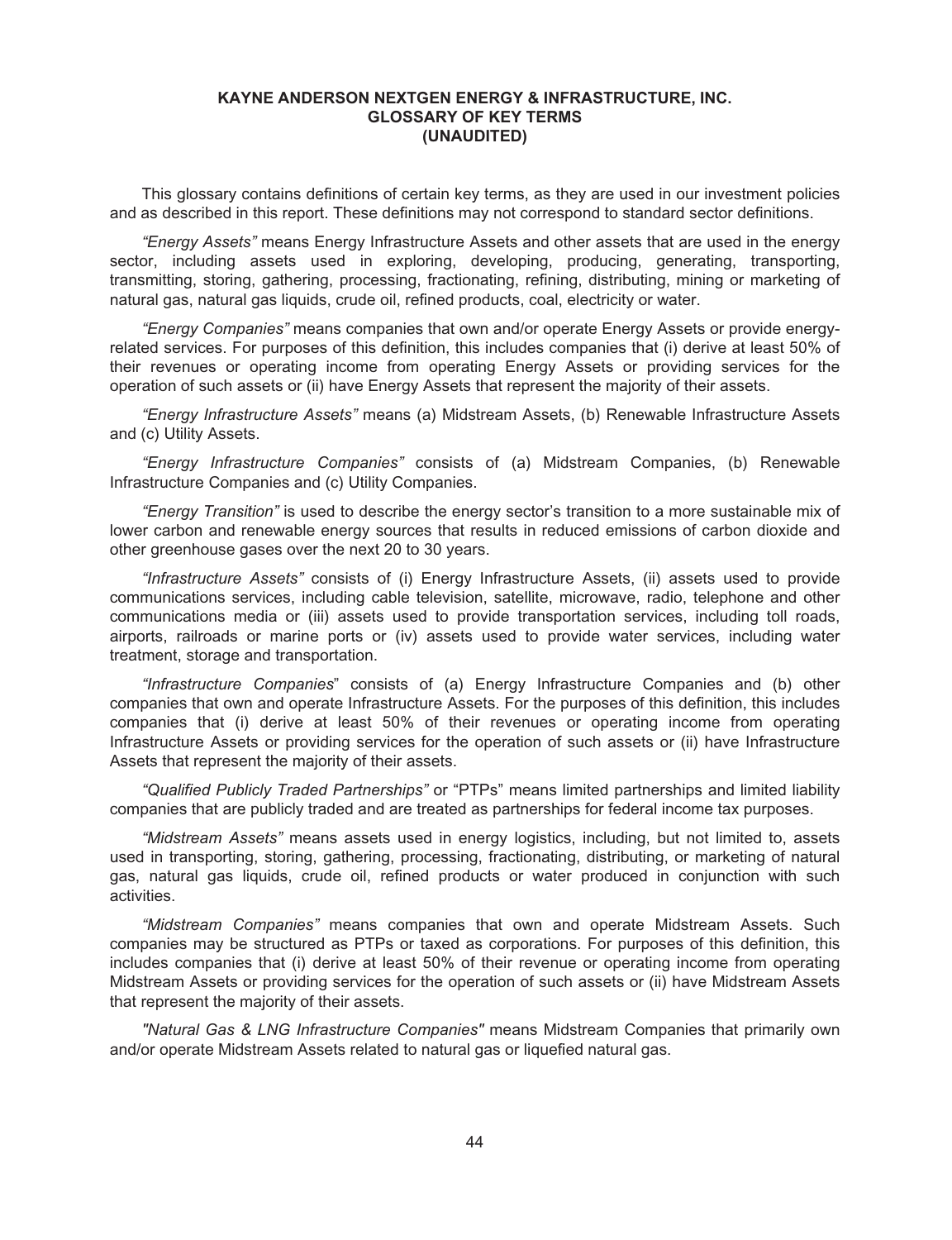## **KAYNE ANDERSON NEXTGEN ENERGY & INFRASTRUCTURE, INC. GLOSSARY OF KEY TERMS (UNAUDITED)**

*"NextGen Companies"* are Energy Companies and Infrastructure Companies that are meaningfully participating in, or benefitting from, the Energy Transition based on our Advisor's assessment of each company's business.

*"Other Energy Companies"* means Energy Companies, excluding Energy Infrastructure Companies.

*"Renewable Infrastructure Assets"* means assets used in the generation, production, distribution, transportation, transmission, storage and marketing of energy including, but not limited to, electricity or steam from renewable sources such as solar, wind, flowing water (hydroelectric power), geothermal, biomass and hydrogen.

*"Renewable Infrastructure Companies"* means companies that own and/or operate Renewable Infrastructure Assets. Such companies may be structured as PTPs or taxed as corporations. For purposes of this definition, this includes companies that (i) derive at least 50% of their revenues or operating income from operating Renewable Infrastructure Assets or providing services for the operation of such assets or (ii) have Renewable Infrastructure Assets that represent the majority of their assets.

*"Utility Assets"* means assets, other than Renewable Infrastructure Assets, that are used in the generation, production, distribution, transportation, transmission, storage and marketing of energy, including, but not limited to, electricity, natural gas and steam.

*"Utility Companies"* means companies that own and/or operate Utility Assets. For purposes of this definition, this includes companies that (i) derive at least 50% of their revenues or operating income from operating Utility Assets or providing services for the operation of such assets or (ii) have Utility Assets that represent the majority of their assets.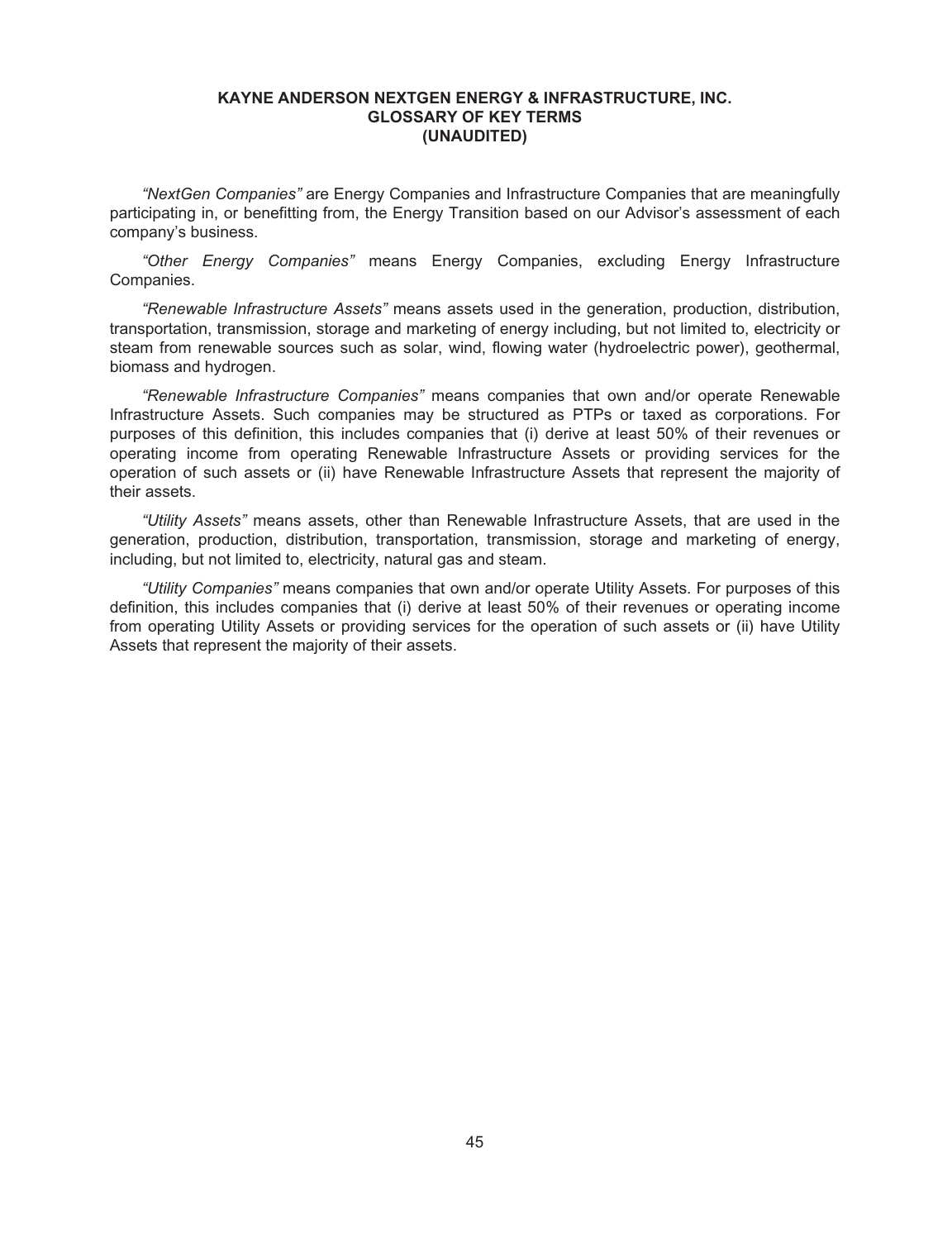# **REPORT OF INDEPENDENT REGISTERED PUBLIC ACCOUNTING FIRM**

To the Board of Directors and Stockholders of Kayne Anderson NextGen Energy & Infrastructure, Inc.

### *Opinion on the Financial Statements*

We have audited the accompanying statement of assets and liabilities, including the schedule of investments, of Kayne Anderson NextGen Energy & Infrastructure, Inc. (the "Fund") as of November 30, 2021, the related statements of operations and cash flows for the year ended November 30, 2021, the statement of changes in net assets applicable to common stockholders for each of the two years in the period ended November 30, 2021, including the related notes, and the financial highlights for each of the ten years in the period ended November 30, 2021 (collectively referred to as the "financial statements"). In our opinion, the financial statements present fairly, in all material respects, the financial position of the Fund as of November 30, 2021, the results of its operations and its cash flows for the year then ended, the changes in its net assets for each of the two years in the period ended November 30, 2021 and the financial highlights for each of the ten years in the period ended November 30, 2021 in conformity with accounting principles generally accepted in the United States of America.

## *Basis for Opinion*

These financial statements are the responsibility of the Fund's management. Our responsibility is to express an opinion on the Fund's financial statements based on our audits. We are a public accounting firm registered with the Public Company Accounting Oversight Board (United States) (PCAOB) and are required to be independent with respect to the Fund in accordance with the U.S. federal securities laws and the applicable rules and regulations of the Securities and Exchange Commission and the PCAOB.

We conducted our audits of these financial statements in accordance with the standards of the PCAOB. Those standards require that we plan and perform the audit to obtain reasonable assurance about whether the financial statements are free of material misstatement, whether due to error or fraud.

Our audits included performing procedures to assess the risks of material misstatement of the financial statements, whether due to error or fraud, and performing procedures that respond to those risks. Such procedures included examining, on a test basis, evidence regarding the amounts and disclosures in the financial statements. Our audits also included evaluating the accounting principles used and significant estimates made by management, as well as evaluating the overall presentation of the financial statements. Our procedures included confirmation of securities owned as of November 30, 2021 by correspondence with the custodian, issuer, transfer agent and brokers. We believe that our audits provide a reasonable basis for our opinion.

/s/PricewaterhouseCoopers LLP Los Angeles, CA January 28, 2022

We have served as the auditor of one or more investment companies in the Kayne Anderson Funds Family since 2004.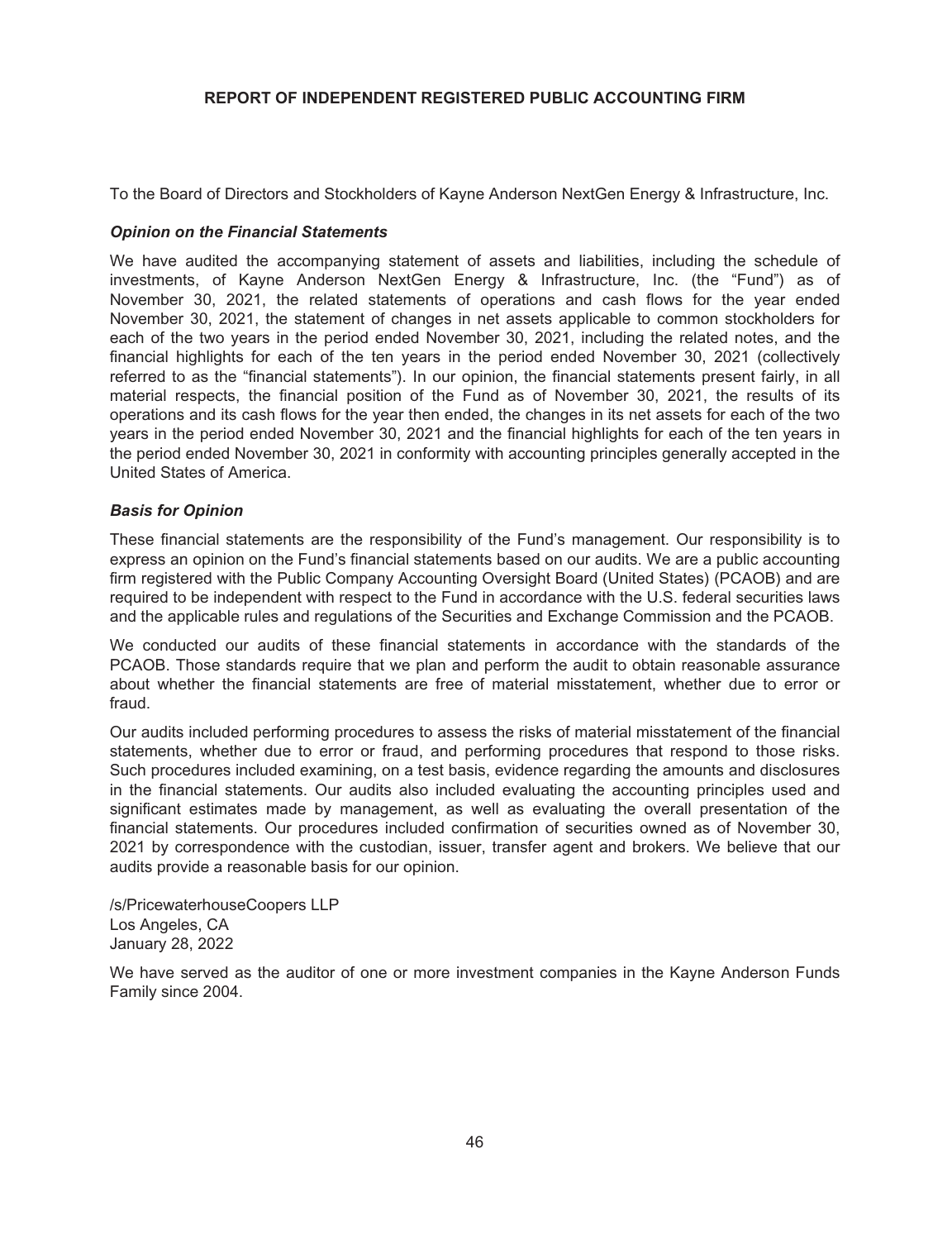## **Investment Objective and Policies**

*References to "we" "us" "our" or "the Fund" in this section are references to KMF. See Glossary of Key Terms for definitions of capitalized terms.*

Our investment objective is to provide a high level of total return with an emphasis on making cash distributions to stockholders. Our investment objective is considered a fundamental policy and therefore may not be changed without the approval of the holders of a "majority of the outstanding" voting securities, as such term is defined under the 1940 Act. When used with respect to our voting securities, a "majority of the outstanding" voting securities means (i) 67% or more of the shares present at a meeting, if the holders of more than 50% of the shares are present or represented by proxy, or (ii) more than 50% of the shares, whichever is less. There can be no assurance that we will achieve our investment objective.

Our non-fundamental investment policies may be changed by the Board of Directors without the approval of the holders of a "majority of the outstanding" voting securities, provided that the holders of such voting securities receive at least 60 days' prior written notice of any change. The following are our non-fundamental investment policies, under normal market conditions:

- We will invest at least 80% of our total assets in securities of Energy Companies and Infrastructure Companies.
- We will invest in equity securities (e.g., common equity and preferred equity) and convertible securities of Energy Companies and Infrastructure Companies.
- We expect to invest the majority of our assets in securities of "NextGen" companies, which we define as Energy Companies and Infrastructure Companies that are meaningfully participating in, or benefitting from, the Energy Transition based on our Advisor's assessment of each company's business.
- We may invest up to but not more than 50% of our total assets in unregistered or otherwise restricted securities. For purposes of this limitation, "restricted securities" include (i) registered securities of public companies subject to a lock-up period, (ii) unregistered securities of public companies with registration rights, (iii) unregistered securities of public companies that become freely tradable with the passage of time, or (iv) securities of privately held companies. However, no more than 5% of our total assets may be invested in equity securities of privately held companies. For purposes of the foregoing, a registered security subject to such lock-up period will no longer be considered a "restricted security" upon expiration of the lock-up period, an unregistered security of any public company with registration rights will no longer be considered a "restricted security" when such securities become registered, and an unregistered security of a public company that becomes freely tradable with the passage of time will no longer be considered a "restricted security" upon the elapse of the requisite time period.
- We may invest up to but not more than 30% of our total assets in debt securities, including below-investment-grade debt securities (commonly referred to as "junk bonds" or "high yield bonds"). Up to but not more than 10% of our total assets may be invested in unrated debt securities or below-investment-grade debt securities that are rated less than "B-" (or an equivalent rating) by a nationally recognized ratings agency (a "Ratings Agency"). The balance of such debt investments may be invested in securities which are rated at least "B-" (or an equivalent rating) by a Ratings Agency or, if such securities are unrated, are determined by KAFA to be of comparable quality based on a Ratings Agency's corporate ratings for the issuers of such securities or ratings of other securities issued by such issuers. For the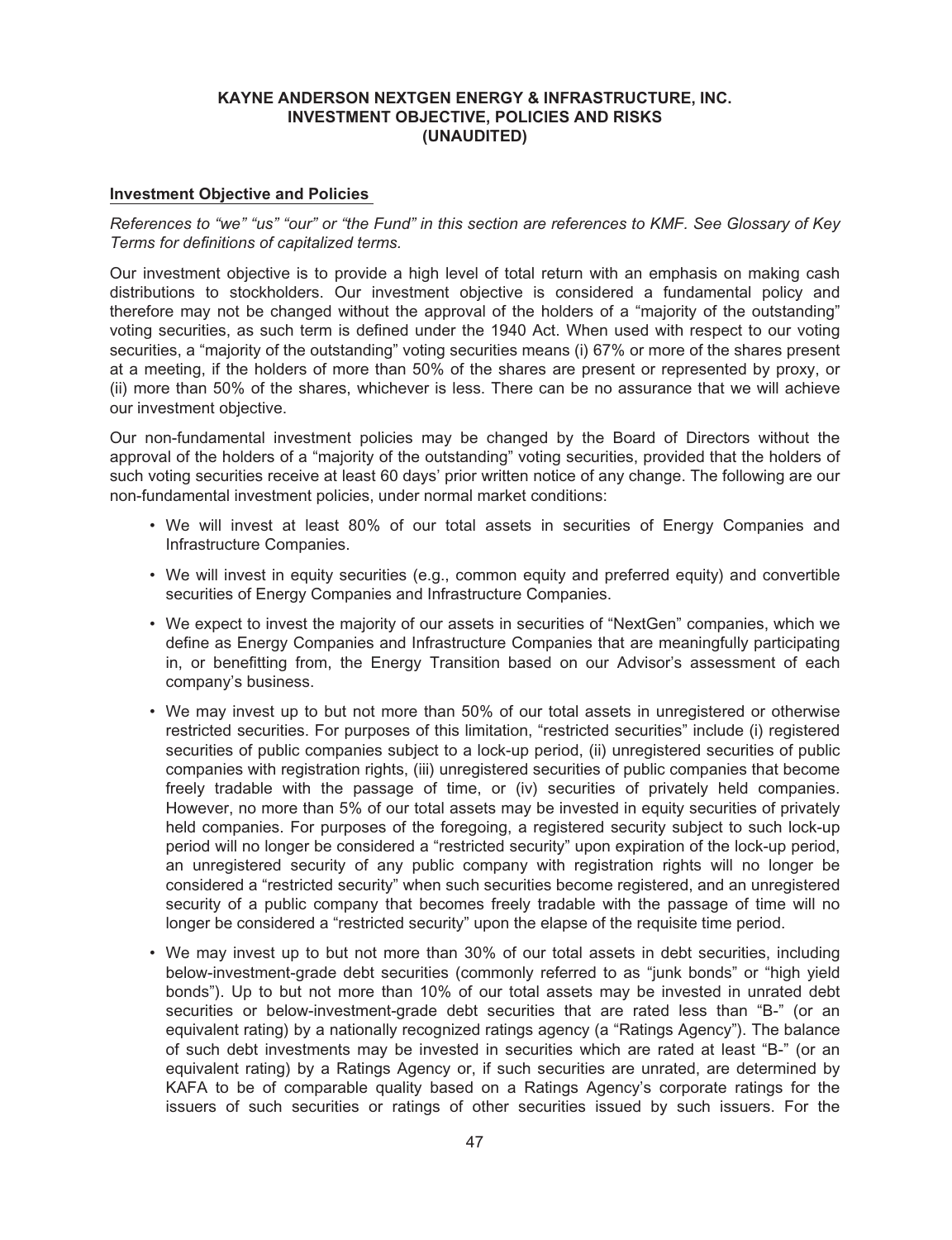purposes of determining if an investment satisfies this test, we will look to the highest credit rating on such debt investment. The debt securities in which we invest may have varying maturities which will generally not exceed 30 years.

- We may directly invest up to but not more than 25% (or such higher amount as permitted by any applicable tax diversification rules) of our total assets in equity or debt securities of Qualified Publicly Traded Partnerships (the "25% PTP test"). We may exceed the 25% PTP test one or more days during a fiscal quarter but we will meet such test at fiscal quarter end.
- We may invest up to 15% of our total assets in any single issuer.
- We generally will seek to enhance our total returns through the use of our debt securities, revolving credit facility and other borrowings, and our preferred stock (collectively, "Leverage Instruments"). Our policy is to utilize Leverage Instruments in an amount that represents approximately 25% to 30% of our total assets (our "target leverage levels"). However, based on market conditions at the time, we may use Leverage Instruments in amounts that represent greater than our target leverage levels to the extent permitted by the 1940 Act.

Unless otherwise stated, all investment restrictions apply at the time of purchase and we will not be required to reduce a position due solely to market value fluctuations. However, although we may not be required to sell securities due to subsequent changes in value, if such changes cause us to have invested less than 80% of our total assets in securities of Energy Companies and Infrastructure Companies, we will be required to make future purchases of securities in a manner so as to bring us into compliance with this investment policy.

We will invest primarily in companies located in North America, but we may invest in companies located anywhere in the world. We will invest in companies of any market capitalization.

## **Principal Risks**

As with all closed-end funds, it is possible to lose money on an investment in the Fund. An investment in the Fund is not a deposit of any bank and is not guaranteed, endorsed or insured by any financial institution, government authority or the Federal Deposit Insurance Corporation (FDIC). Each risk summarized below is considered a "principal risk" of investing in the Fund, regardless of the order in which it appears.

#### *Investment and Market Risk*

An investment in our common stock is subject to investment risk, including the possible loss of the entire amount that you invest. Your investment in our common stock represents an indirect investment in Energy Companies and Infrastructure Companies and other securities owned by us, which will generally be traded on a national securities exchange or in the over-the-counter markets. An investment in our common stock is not intended to constitute a complete investment program and should not be viewed as such. The value of these publicly traded securities, like other market investments, may move up or down, sometimes rapidly and unpredictably. The value of the securities in which we invest may affect the value of our common stock. Your common stock at any point in time may be worth less than your original investment, even after taking into account the reinvestment of our distributions. We are primarily a long-term investment vehicle and should not be used for short-term trading.

## *Energy Infrastructure Company Risk*

Our concentration in the energy infrastructure sector may present more risk than if we were broadly diversified over multiple sectors of the economy. Energy Infrastructure Companies, including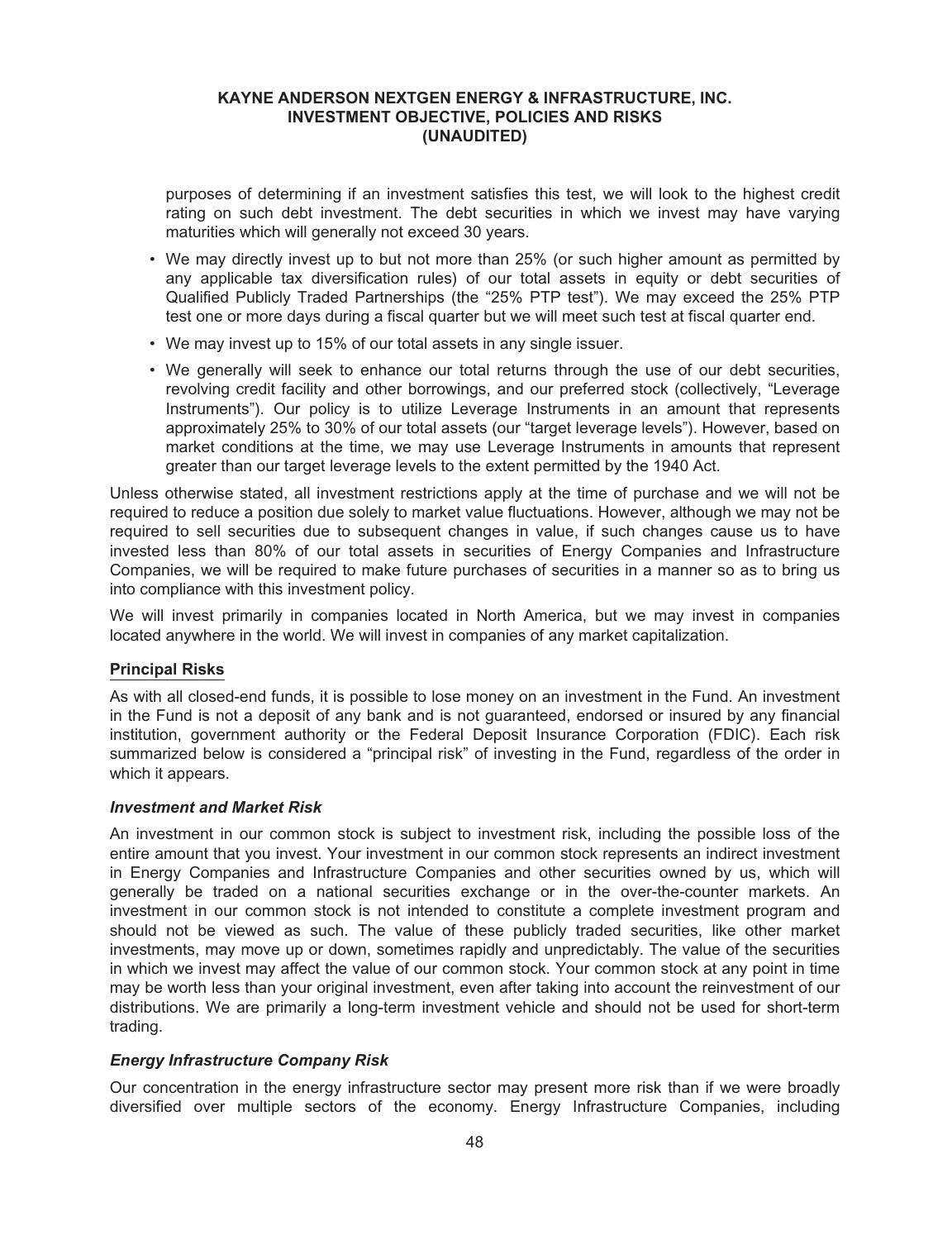Midstream Energy Companies, Renewable Infrastructure Companies and Utility Companies, are subject to risks specific to the energy and energy-related industries. See the Glossary of Key Terms for descriptions of these capitalized terms.

### *Energy Sector Risk*

The revenues of Energy Infrastructure Companies, including many Midstream Energy Companies and Utilities, are often dependent upon the volumes of oil, natural gas, refined products, natural gas liquids or water produced by Energy Companies and/or consumed by customers of these commodities, and could be adversely affected by reductions in the supply of, or demand for, such energy commodities. The adverse impact of these events could lead to a material reduction in the earnings of Energy Infrastructure Companies and a substantial reduction (or elimination) of distributions paid to equity holders, and could result in a decline in (i) the equity values of the affected Energy Infrastructure Companies and/or (ii) our net distributable income. The volume of energy commodities produced and the volume of energy commodities available for transportation, storage, processing or distribution could be negatively affected by a variety of factors, including, among others, depletion of resources, depressed commodity prices, access to capital for companies engaged in exploration and production, catastrophic or extreme weather events, labor relations, increased environmental or other governmental regulation (including policies designed to reduce carbon emissions and/or address climate change), limitations on leasing of additional federal lands or the issuance of permits for oil and gas drilling, equipment malfunctions and maintenance difficulties, volumes of imports or exports, international politics, policies of the *Organization of the Petroleum Exporting Countries* ("OPEC"), and increased competition from alternative energy sources. A decline in demand for energy commodities could result from factors such as adverse economic conditions, increased taxation, increased environmental or other governmental regulation (including policies designed to reduce carbon emissions and/or address climate change), catastrophic events, extreme weather events, pandemics, increased fuel economy, increased energy conservation or use of alternative energy sources, legislation intended to promote the use of alternative energy sources, or increased commodity prices.

#### *Power Sector Risk*

The revenues of Energy Infrastructure Companies, including many Utility Companies and Renewable Infrastructure Companies, are often dependent upon the availability of electric power and/or the consumption of electric power and could be adversely affected by reductions in the supply of, or demand for, such power. The adverse impact of these events could lead to a material reduction in the earnings of Energy Infrastructure Companies and a substantial reduction (or elimination) of dividends paid to equity holders, and could result in a decline in (i) the equity values of the affected Energy Infrastructure Companies and/or (ii) our net distributable income. The production or availability of electric power could be negatively affected by a variety of factors, including depressed power prices, high prices for commodities used in the generation of power, lower than expected wind, solar or hydro power resources, catastrophic or extreme weather events, labor relations, increased environmental or other governmental regulation (including policies designed to reduce carbon emissions and/or address climate change), equipment malfunctions, transmission grid disruptions and maintenance difficulties. A decline in demand for power could result from factors such as increased power prices, adverse economic conditions, increased taxation, increased governmental regulation, catastrophic events, extreme weather events, equipment malfunctions, transmission grid disruptions and maintenance difficulties.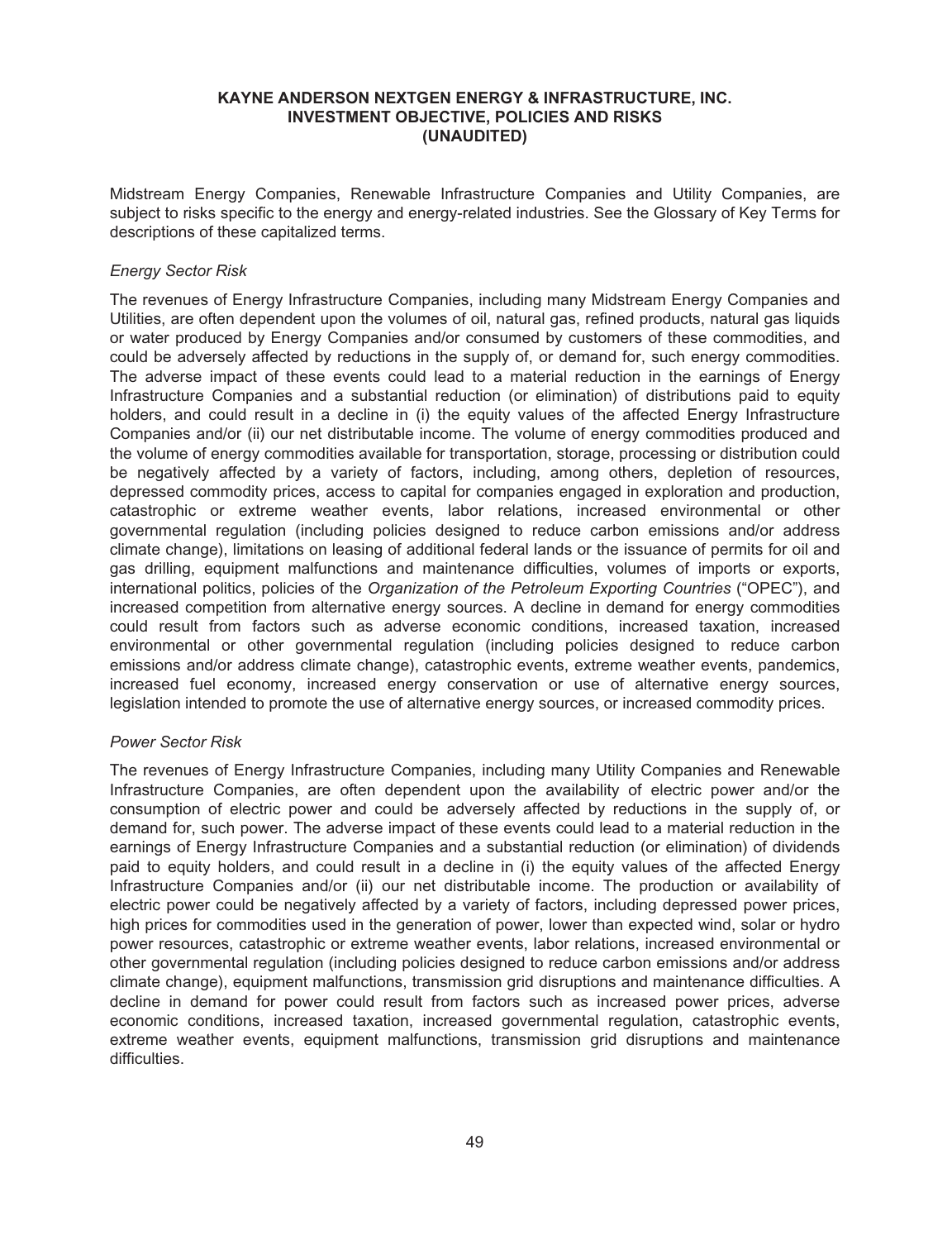### *Commodity Pricing Risk*

The operations and financial performance of Energy Infrastructure Companies may be directly affected by energy commodity or power prices, especially those companies that (i) produce energy commodities or power, (ii) consume energy commodities or power in their operations, or (iii) receive payments for services that are based on energy commodity or power prices. Such impact may be a result of changes in the price for such commodity or a result of changes in the price of one commodity relative to the price of another commodity (for example, the price of natural gas relative to the price of natural gas liquids). Commodity prices fluctuate for several reasons, including changes in market and economic conditions, the impact of weather on demand, levels of domestic and international production, policies implemented by producer groups such as OPEC, energy conservation, domestic and foreign governmental regulation and taxation and the availability of local, intrastate and interstate transportation systems. Volatility of commodity prices may also make it more difficult for Energy Infrastructure Companies to raise capital to the extent the market perceives that their performance may be directly or indirectly tied to commodity prices, and such difficulty raising capital could adversely impact the financial condition of these companies and their ability to maintain or grow cash distributions or dividends to their equity holders. In addition to the volatility of commodity prices, extremely high commodity prices may drive further energy conservation efforts or incentivize substitution in favor of other energy sources, which may adversely affect the performance of Energy Infrastructure Companies.

#### *Regulatory Risk*

Energy Infrastructure Companies are subject to significant national, state and local government regulation in virtually every aspect of their operations, including (i) how facilities are constructed, maintained and operated, (ii) how services are provided, (iii) environmental and safety controls, and, in some cases (iv) the prices they may charge for the products and services they provide. Such regulation can change rapidly or over time in both scope and intensity and may vary significantly across countries, states, and local jurisdictions. Various governmental authorities have the power to enforce compliance with these regulations and the permits issued under them. Working with national, state, and local governments to plan, site, and install energy infrastructure in compliance with such regulations can be complex, time-consuming, and costly. Violations of such regulations may subject companies to administrative, civil and criminal penalties, including civil fines, injunctions or both. Stricter laws, regulations or enforcement policies could be enacted in the future which would likely increase compliance costs and may adversely affect the financial performance of Energy Infrastructure Companies. Additionally, government authorities, such as the Federal Energy Regulatory Commission ("FERC") and state authorities regulate the rates charged for services of many Energy Infrastructure Companies. Those authorities can change the regulations and, as a result, materially reduce the rates charged for these services, which may adversely affect the financial performance of Energy Infrastructure Companies.

Emissions of greenhouse gases, including gases associated with oil and gas production such as carbon dioxide, methane and nitrous oxide among others contribute to a warming of the earth's atmosphere and other adverse environmental effects, commonly referred to as "climate change." To protect against climate change, most of the worlds' governments, including the federal government of the United States and several states, are committed to taking action to substantially reduce emissions of greenhouse gases. The adoption and implementation of federal, state or local limits on greenhouse gas emissions from Energy Infrastructure Companies could result in significant costs to reduce emissions of greenhouse gases associated with their operations or could adversely affect the supply of, or demand for, electric power, crude oil, natural gas, natural gas liquids or other hydrocarbon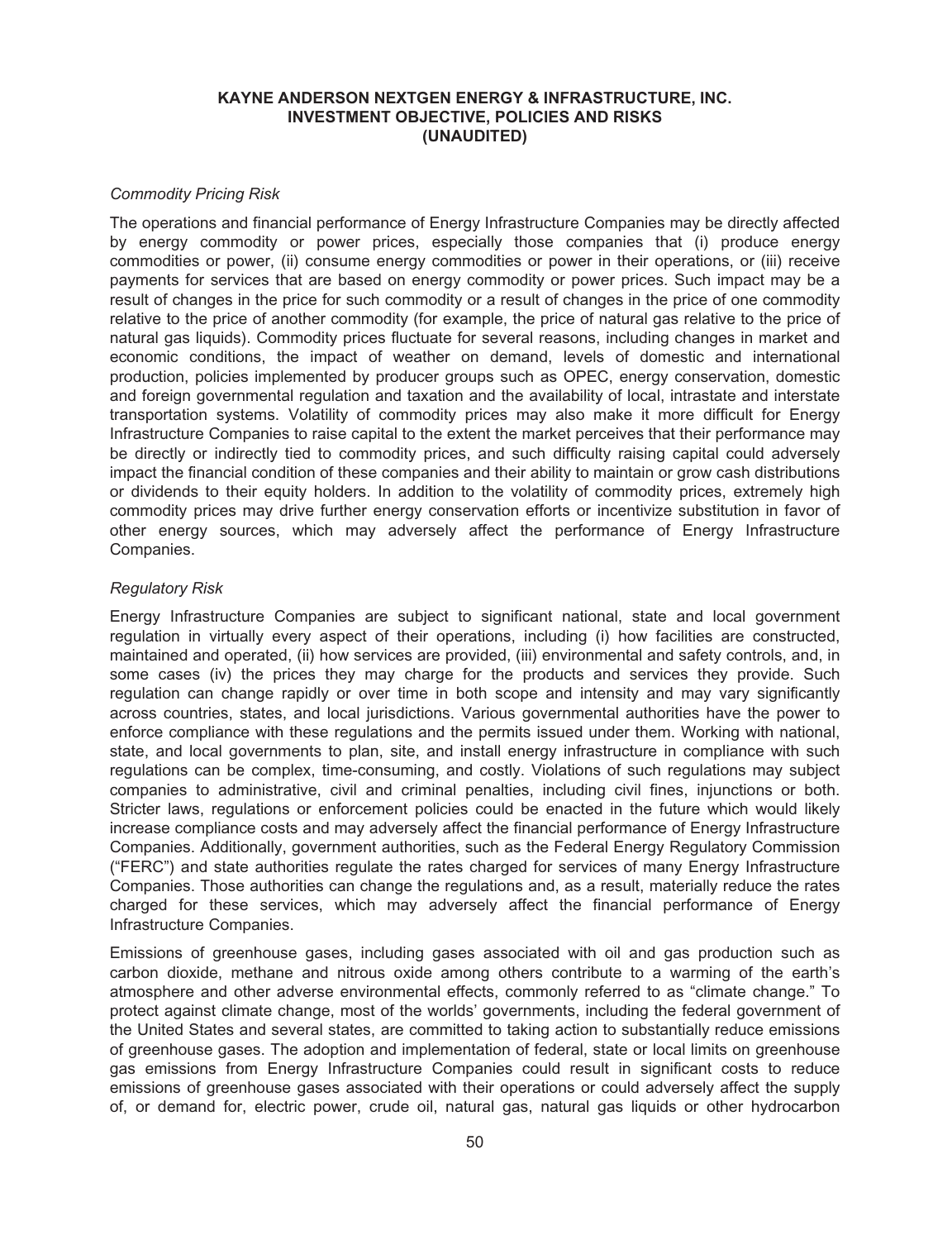products, which in turn could reduce production of those commodities. As a result, greenhouse gas emissions legislation or regulation could have a material adverse impact on the financial performance of Energy Infrastructure Companies.

There is an inherent risk that Energy Infrastructure Companies may incur material environmental costs and liabilities due to the nature of their businesses and the substances they handle. For example, an accidental release from a pipeline could subject the owner of such pipeline to substantial liabilities for environmental cleanup and restoration costs, claims made by neighboring landowners and other third parties for personal injury and property damage, and fines or penalties for related violations of environmental laws or regulations. Energy Infrastructure Companies can be liable for hazardous substance releases under certain environmental statutes, including the Resource Conservation and Recovery Act, the Comprehensive Environmental Response, Compensation, and Liability Act, the federal Oil Pollution Act and analogous state laws and regulations. These laws impose strict, joint and several liability for costs required to clean up and restore sites where Energy Infrastructure Companies have releases hazardous substances. Moreover, the possibility exists that stricter laws, regulations or enforcement policies could significantly increase the compliance costs of Energy Infrastructure Companies. Similarly, the implementation of more stringent environmental requirements could significantly increase the cost for any remediation that may become necessary. Energy Infrastructure Companies may not be able to recover these costs from insurance or recover these costs in the rates they charge customers.

## *Catastrophic Event Risk*

Energy Infrastructure Companies are subject to many dangers inherent in the production, exploration, management, transportation, processing and distribution of natural gas, natural gas liquids, crude oil, refined products, water or electric power. These dangers include leaks, fires, explosions, train wrecks, damage to facilities and equipment resulting from natural disasters — including floods, freezes and hurricanes — inadvertent damage to facilities and equipment and terrorist acts, including cyberattacks. The U.S. government has issued warnings that energy assets, specifically domestic energy infrastructure such as pipelines or power transmission girds, may be targeted in future terrorist attacks. These dangers give rise to risks of substantial losses as a result of loss or destruction of reserves; damage to or destruction of property, facilities and equipment; pollution and environmental damage; and personal injury or loss of life. Any occurrence of such catastrophic events could bring about a limitation, suspension or discontinuation of the operations of certain assets owned by such Energy Infrastructure Company.

## *Midstream Energy Companies Risk*

Midstream Energy Companies are a subset of Energy Infrastructure Companies and, as such, are subject to the risks described above under Energy Infrastructure Company Risks.

## *Regulatory Risk*

In the last several years, several pipeline projects have experienced significant delays related to difficulties in obtaining the necessary permits to proceed with construction (or some phase of construction). These delays have raised concerns about the ability of Midstream Energy Companies to place such projects in service and their ability to get the necessary financing to complete such projects. Furthermore, it has become much more common for opponents of energy infrastructure development to utilize the courts, media campaigns and political activism to attempt to stop, or delay as much as possible, these projects. Significant delays could result in a material increase in the cost of developing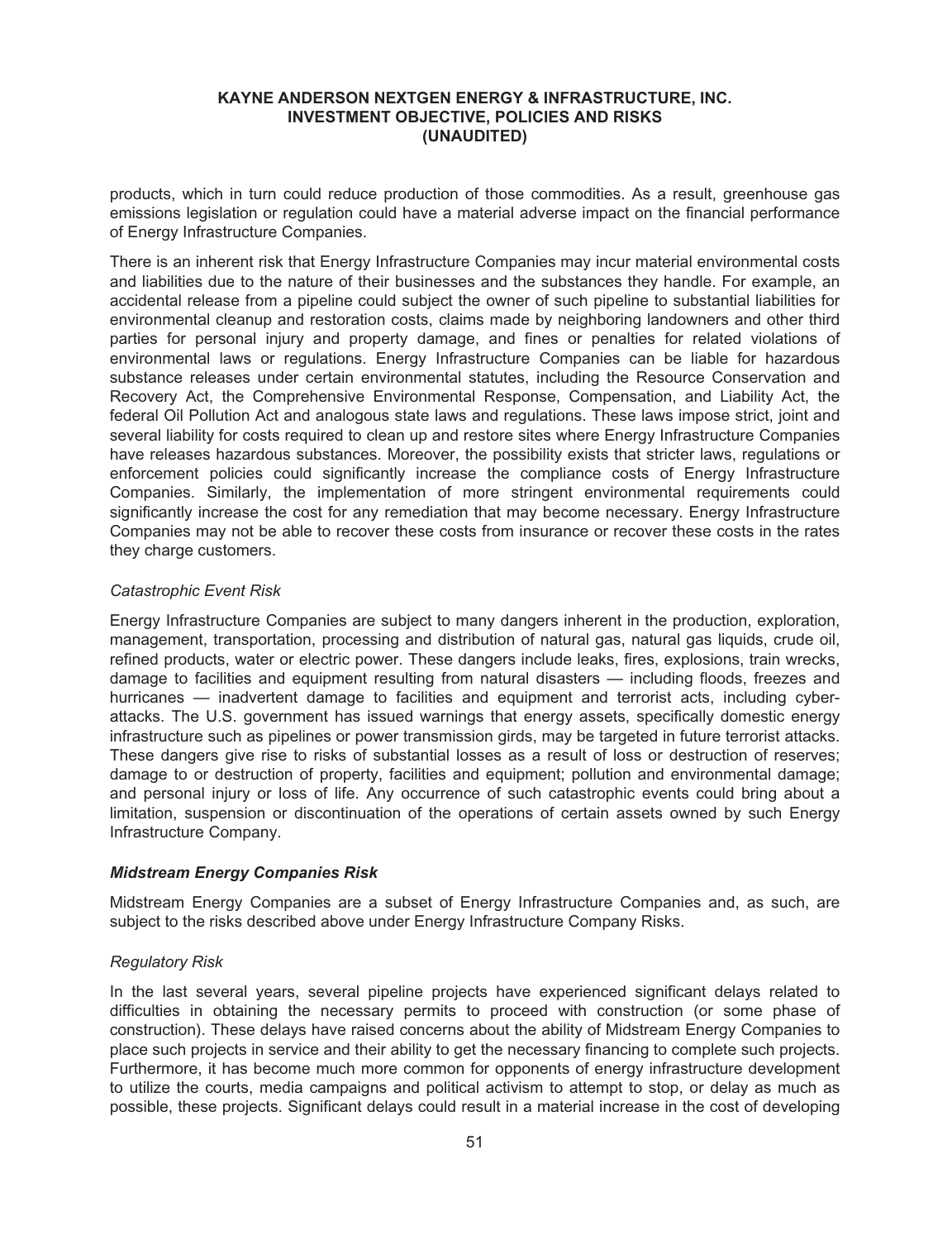these projects and could result in Midstream Energy Companies developing such projects failing to generate the expected return on investment or, if the project does not go forward, realizing a financial loss, either of which would adversely affect the results of operations and financial performance of the affected Energy Infrastructure Companies.

Natural gas transmission pipeline systems, crude oil transportation pipeline systems, and certain classes of storage facilities and related assets owned by Energy Infrastructure Companies are subject to regulation by the FERC. The regulators have authority to regulate natural gas pipeline transmission and crude oil pipeline transportation services, including: the rates charged for the services, terms and conditions of service, certification and construction of new facilities, the extension or abandonment of services and facilities, the maintenance of accounts and records, the acquisition and disposition of facilities, the initiation and discontinuation of services, and various other matters. Action by the FERC could adversely affect the ability of Energy Infrastructure Companies to establish or charge rates that would cover future increase in their costs, such as additional costs related to environmental matters including any climate change regulation, or even to continue to collect rates that cover current costs, including a reasonable rate of return. It could also become more common for regulatory agencies (such as FERC) to include the impact of carbon emissions from energy infrastructure assets as a consideration in granting permits for the construction or operation of such assets. This could result in costly delays in obtaining permits, requirements to spend additional capital to limit carbon emissions or denial of required permits to operate existing or proposed energy infrastructure assets. Any such change could have an adverse impact on the financial condition, results of operations, or cash flows of Energy Infrastructure Companies.

Over the past several years, governmental agencies have imposed more stringent protections governing hydraulic fracturing and the disposal of wastewater associated with hydraulic fracturing, processes that are critical to the recovery of economic amounts of oil, natural gas and natural gas liquids by Energy Companies. Wastewater is a byproduct of hydraulic fracturing and production and, to the extent it is not recycled, must be disposed. Some research links the disposal of wastewater to increased earthquake activity in some oil and natural gas producing regions, and legislation and regulations have been proposed in states like Oklahoma and Colorado to limit or prohibit further underground wastewater disposal in seismically sensitive regions. While we are not able to predict the likelihood that similar regulations will be adopted in other regions, additional restrictions on hydraulic fracturing, wastewater disposal or any other activity necessary for the production of oil, natural gas or natural gas liquids could result in a reduction in production of those commodities. Midstream Energy Companies have spent (and continue to spend) significant amounts of capital building pipelines, processing, treating and storage assets to facilitate the development of oil and gas reserves and such reductions in production could have an adverse impact on the financial performance of Midstream Energy Companies.

#### *Upstream Exploration and Production Risk*

Energy reserves naturally deplete as they are produced over time, and to maintain or grow their revenues, companies engaged in the production of natural gas, natural gas liquids, crude oil and other energy commodities need to maintain or expand their reserves through exploration of new sources of supply, through the development of existing sources or through acquisitions. Energy Companies may be unsuccessful adding reserves and/or maintaining production levels for several reasons, including an inability to raise capital on favorable terms or the lack of sufficient cash flow to fund re-investment due to a material decline in commodity prices. The failure to cost-effectively acquire additional reserves sufficient to replace the natural decline in production may cause the financial performance of Energy Companies to be materially adversely affected. During recent industry downturns, including the 2020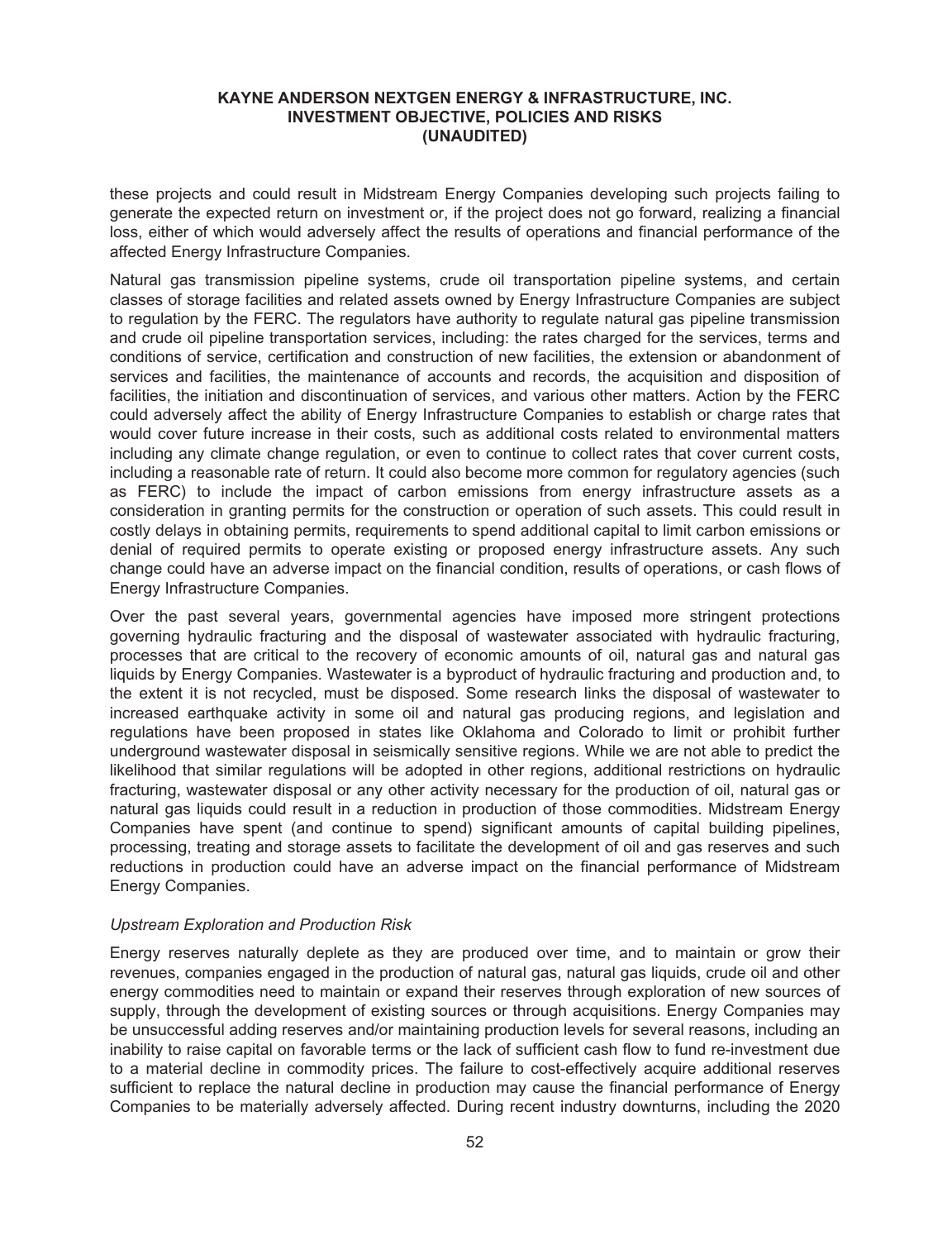downturn resulting from COVID-19's severe negative impact on global demand, many Energy Companies significantly reduced capital expenditures, leading to declines in U.S. production of natural gas and crude oil. Many Energy Companies were forced to monetize reserves or acreage to manage their balance sheets and maintain adequate liquidity levels. Some Energy Companies were forced to file for bankruptcy in an effort to restructure their balance sheets. These actions have had a negative impact on the operating results and financial performance for some Midstream Energy Companies engaged in the transportation, storage, distribution and processing of production from such Energy Companies.

Energy Companies engaged in the production of natural gas, natural gas liquids and crude oil estimate the quantities of their reserves. If reserve estimates prove to be inaccurate, these companies' reserves may be overstated, and no commercially productive amounts of such energy commodities may be discovered. Furthermore, drilling or other exploration activities, may be curtailed, delayed, or cancelled as a result of low commodity prices, unexpected conditions or miscalculations, title problems, pressure or irregularities in formations, equipment failures or accidents, adverse weather conditions, compliance with environmental and other governmental requirements and cost of, or shortages or delays in the availability of, drilling rigs and other exploration equipment. In addition, there are many operational risks and hazards associated with the development of the underlying properties, including natural disasters, blowouts, explosions, fires, leakage of such energy commodities, mechanical failures, cratering, and pollution. Midstream Energy Companies invest significant capital in assets to provide transportation, processing, treating, storage, and other services to facilitate production of these energy commodities and would be adversely impacted in the event reserves were significantly underestimated or were unable to be economically produced.

#### *Affiliated Party Risk*

Certain Midstream Energy Companies are dependent on their affiliates for a majority of their revenues. In some cases, those same affiliates are the majority owners and/or have effective control of the Midstream Energy Companies. Any failure by a Midstream Energy Company's affiliates to satisfy their payments or obligations would impact the Midstream Energy Company's revenues and cash flows and ability to make interest payments and distributions or dividends to their equity holders. Controlling affiliates of Midstream Energy Companies may also enter into M&A transactions or attempt to effect changes in commercial contracts that could be adverse to the Midstream Energy Company.

#### *Contract Rejection/Renegotiation Risk*

Midstream Energy Companies that operate midstream assets are also subject to the credit risk of their customers. For example, many Energy Companies that explore for and produce oil, natural gas and natural gas liquids filed for bankruptcy in the last several years as a result of the downturn in commodity prices and disruption in economic activity caused by the COVID-19 pandemic. During the bankruptcy process, the debtor Energy Company may be able to reject a contract that it has with a Midstream Energy Company that provides services for the debtor, which could include gathering, processing, treating, transportation or storage services. If a contract is successfully rejected during bankruptcy, the affected Midstream Energy Company will have an unsecured claim for damages but will likely only recover a portion of its claim for damages and may not recover anything at all. A debtor Energy Company may also threaten to reject a contract in an effort to force a renegotiation of the agreement on terms less favorable to its counterparty, the Midstream Energy Company. For these reasons, a Midstream Energy Company that provides services to an Energy Company that is in financial distress could experience a material adverse impact to its financial performance and results of operations.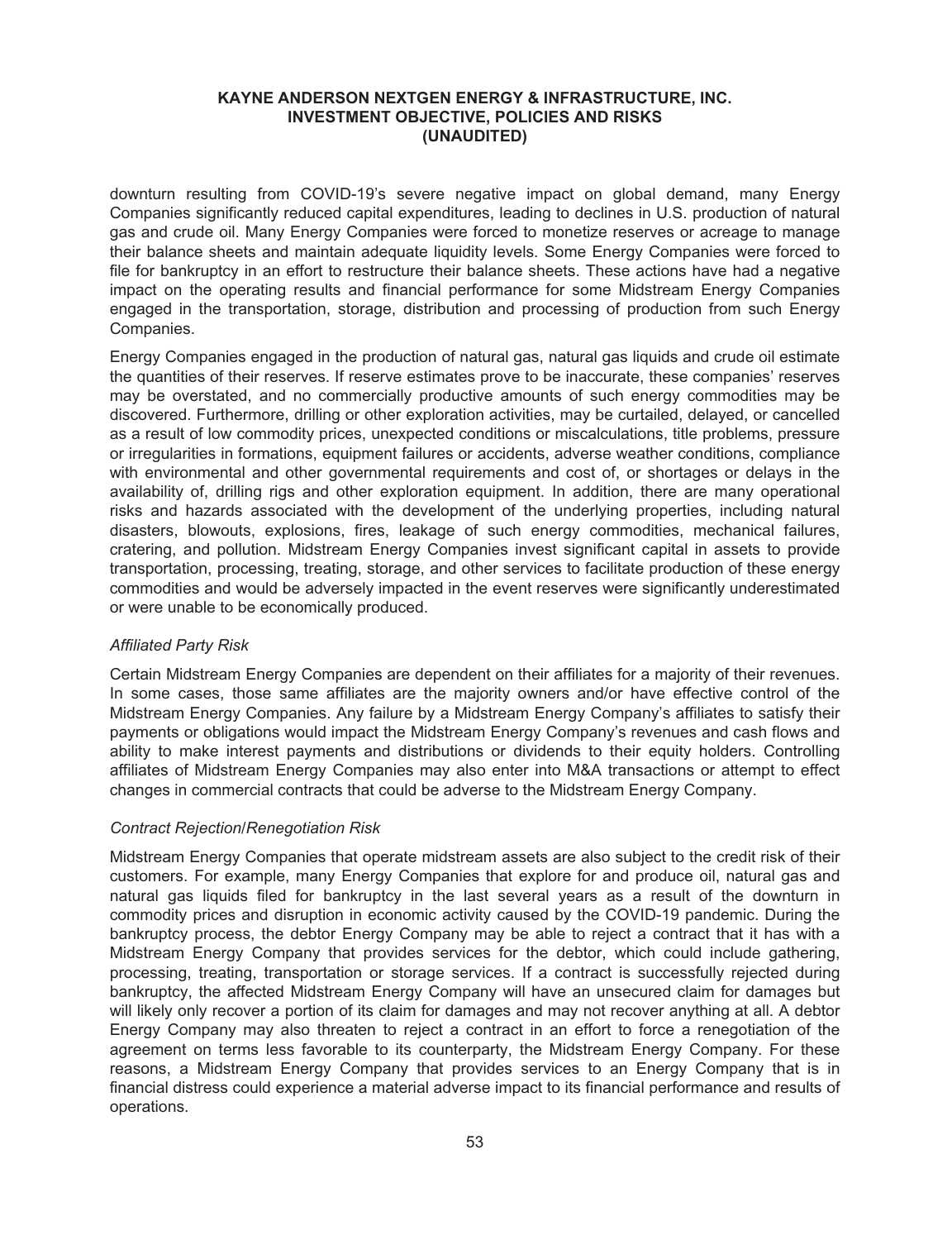#### *Renewable Infrastructure Companies Risk*

Renewable Infrastructure Companies are a subset of Energy Infrastructure Companies and, as such, are subject to the risks described above under Energy Infrastructure Company Risk. In addition, the future growth of Renewable Infrastructure Companies may be dependent upon on government policies that support renewable power generation and enhance the economic viability of owning renewable electric generation assets. Such policies can include renewable portfolio standard programs, which mandate that a specified percentage of electricity sales come from eligible sources of renewable energy, accelerated cost-recovery systems of depreciation and tax credits.

The electric power produced, and revenues generated by a renewable energy generation facility, including solar electric or wind energy, is highly dependent on suitable weather conditions. These assets may not be able to operate in extreme weather conditions, such as during a severe freeze. Furthermore, components used in the generation of renewable energy could be damaged by severe weather, such as hailstorms or tornadoes. In addition, replacement and spare parts for key components may be difficult or costly to acquire or may be unavailable. Unfavorable weather and atmospheric conditions could impair the effectiveness of assets or reduce their output beneath their rated capacity or require shutdown of key equipment, impeding operation of renewable assets. Actual climatic conditions at a facility site, particularly wind conditions, may not conform to the historical findings and, therefore, renewable energy facilities may not meet anticipated production levels or the rated capacity of the generation assets, which could adversely affect the business, financial condition and results of operations and cash flows of the Renewable Infrastructure Companies involved in the renewable energy industry.

A portion of revenues from investments in Renewable Infrastructure Assets will be tied, either directly or indirectly, to the wholesale market price for electricity in the markets served. Wholesale market electricity prices are impacted by a number of factors including: the price of fuel (for example, natural gas) that is used to generate electric power; the cost of and management of generation and the amount of excess generating capacity relative to load in a particular market; and conditions (such as extremely hot or cold weather) that impact electrical system demand. Owners of Renewable Infrastructure Assets may attempt to secure fixed prices for their power production through the use of financial hedges; but may not be able to deliver power to collect such fixed price, rendering those hedges ineffective or creating economic losses for Renewable Infrastructure Assets. In addition, there is uncertainty surrounding the trend in electricity demand growth. This volatility and uncertainty in power markets could have a material adverse effect on the assets, liabilities, financial condition, results of operations and cash flow of the companies in which we invest.

#### *Decreases in Subsidies and Changes in Regulations Risk*

Poor economic conditions could have an effect on government budgets and threaten the continuation of government subsidies such as regulated revenues, cash grants, U.S. federal income and state tax benefits or state renewables portfolio standards that benefit Renewable Infrastructure Companies. Such conditions may also lead to adverse changes in laws or regulations. The reduction or elimination of renewable generation targets, tariffs, subsidies or tax incentives or adverse changes in law could have a material adverse effect on the profitability of some existing projects. The availability and continuation of public policy support mechanisms will drive a significant part of the economics and viability of clean energy investments, and the curtailment or termination of such subsidies and incentives could adversely affect the feasibility and profitability of Renewable Infrastructure Assets and the growth plan of Renewable Infrastructure Companies. In addition, if the various domestic and international regulations that provide incentives for renewable energy change or expire in a manner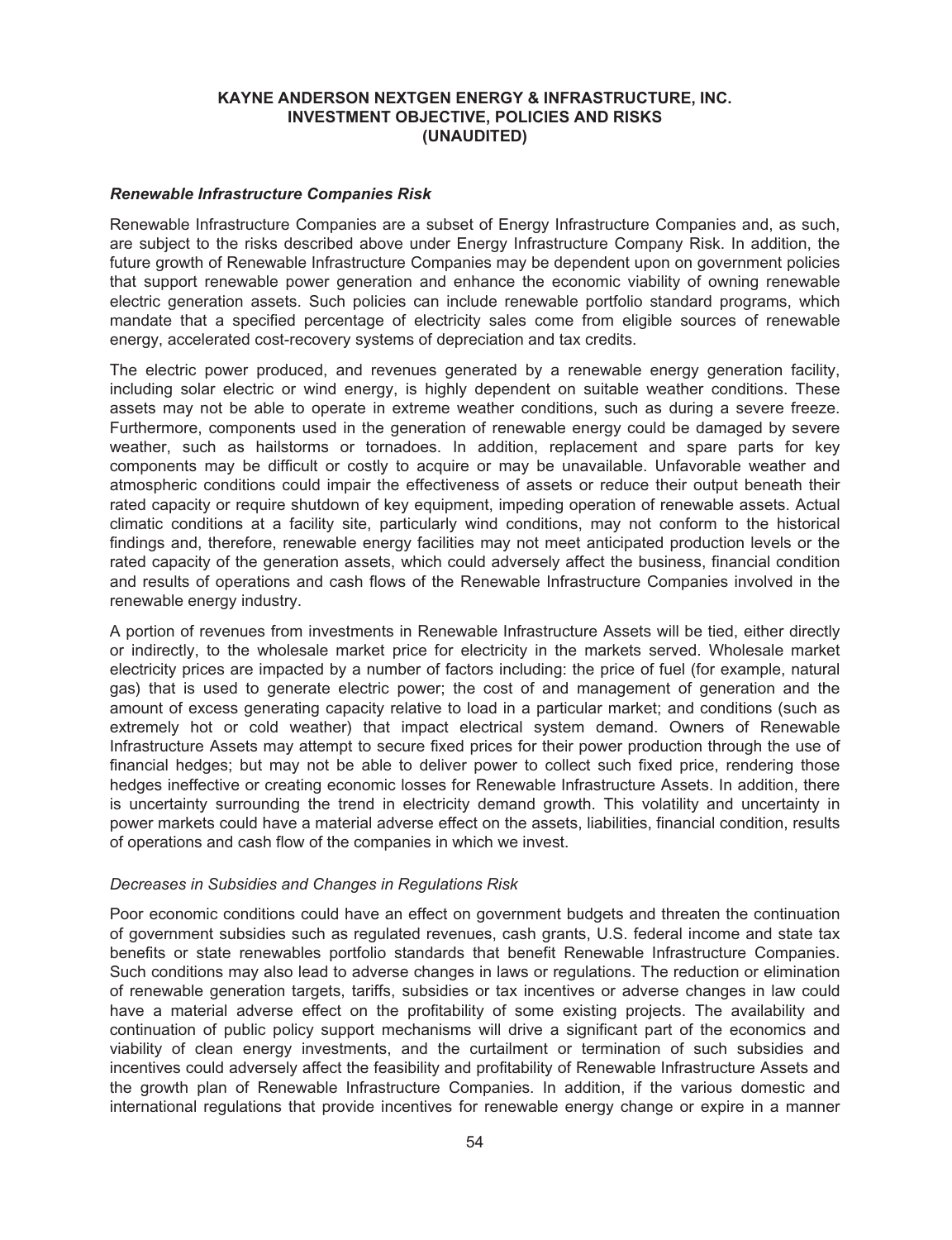that adversely impacts the market for Renewable Infrastructure Companies, the competitiveness of renewable energy generally and the economic value of new projects undertaken by Renewable Infrastructure Companies could be impacted.

Renewable Infrastructure Companies also rely in part on environmental and other regulations of industrial and local government activities, including regulations granting subsidies or mandating reductions in carbon or other greenhouse gas emissions and minimum biofuel content in fuel or use of energy from renewable sources. If the businesses to which such regulations relate were deregulated or if such subsidies or regulations were changed or weakened, the profitability of Renewable Infrastructure Companies could suffer.

## *Hydrology, Solar and Wind Changes Risk*

The revenues and cash flows generated by Renewable Infrastructure Assets are often correlated to the amount of electric power generated, which for some assets is dependent upon available water flows, solar conditions, wind conditions and weather conditions generally. Hydrology, solar, wind and weather conditions have natural variations from season to season and from year to year and may also change permanently because of climate change or other factors, and these changes could impact the profitability of Renewable Infrastructure Assets. A natural disaster could also impact water flows within the watersheds the Renewable Infrastructure Companies in which we invest operate. Wind energy is highly dependent on weather conditions and, in particular, on wind conditions.

## *Operational Disruption Risk*

Renewable Infrastructure Companies are exposed to risks in connection with disruptions of their operations, or to the operations of third parties on which they depend, which may be caused by technical breakdowns at power generation assets, resulting from aged or defective facility components, insufficient maintenance, failed repairs, power outages, adverse weather conditions, natural disasters, labor disputes, ill-intentioned acts or other accidents or incidents. These disruptions could result in shutdowns, delays or long-term decommissioning in production or distribution of energy. This may materially and adversely affect operations or financial condition and cause harm to the reputation of companies in which we invest.

## *Construction Risk*

Renewable Infrastructure Companies may invest in projects that are subject to construction risk and construction delays. The ability of these projects to generate revenues will often depend upon their successful completion of the construction and operation of generating assets. Any shortage, delay or component price change from the suppliers of equipment associated with renewable energy projects could result in construction or installation delays. There have been periods of industry-wide shortage of key components, including solar panels and wind turbines, in times of rapid industry growth. Delays in construction may also occur as a result of inclement weather, labor disruptions, technical complications or other reasons, and any resulting cost over-runs could negatively impact the income and market values of Renewable Infrastructure Companies.

In addition, recently imposed tariffs on imports to the United States could affect operating or construction costs for a number of companies in which we invest. The cost of new solar power generation projects could be more challenging as a result of increases in the cost of solar panels or tariffs on imported solar panels imposed by the U.S. government on imported solar cells and modules manufactured in China. If project developers purchase solar panels containing cells manufactured in China, the purchase price for renewable energy equipment and facilities may reflect the tariff penalties mentioned above.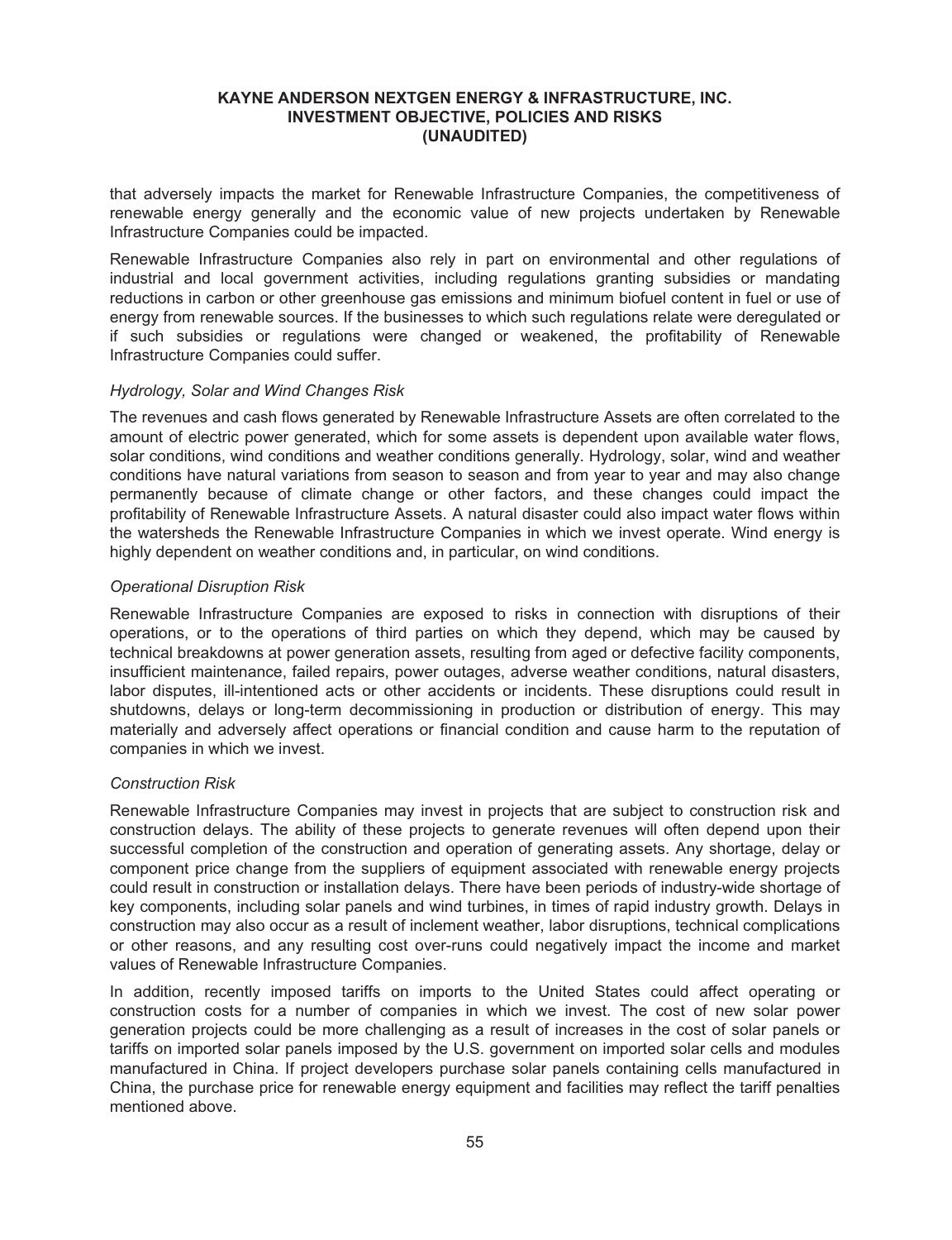### *Renewable Infrastructure Technology Risk*

Technology related to the production of renewable power and conventional power generation is continually advancing, resulting in a gradual decline in the cost of producing electricity. Renewable Infrastructure Companies may invest in and use newly developed, less proven, technologies in their development projects or in maintaining or enhancing their existing assets. There is no guarantee that such new technologies will perform as anticipated. The failure of a new technology to perform as anticipated may materially and adversely affect the profitability of a particular development project.

#### *Increasing Competition/Market Change Risks*

A significant portion of the electric power generation and transmission capacity sold by Renewable Infrastructure Assets is sold under long-term agreements with public utilities, industrial or commercial end-users or governmental entities. If, for any reason, any of the purchasers of power or transmission capacity under these agreements are unable or unwilling to fulfill their related contractual obligations or if they otherwise terminate such agreements prior to the expiration thereof, the business and financial condition of Renewable Infrastructure Companies could be materially and adversely affected. The power generation industry is characterized by intense competition, which may impact the ability of Renewable Infrastructure Companies to replace an expiring or terminated agreement with an agreement on equivalent terms and conditions, including at prices that permit operation of the related facility on a profitable basis, and as a result the affected facility may temporarily or permanently cease operations.

#### *Changes in Tariffs Risk*

The revenue that Renewable Infrastructure Assets generate from contracted concessions is often dependent on regulated tariffs or other long-term fixed rate arrangements. Under such concession agreements, a tariff structure is established, and Renewable Infrastructure Companies have limited or no possibility to independently raise tariffs beyond the established rates and indexation or adjustment mechanisms. Similarly, under a long-term power purchase agreement, Renewable Infrastructure Companies may be required to deliver power at a fixed rate for the contract period, with limited escalation rights. In addition, Renewable Infrastructure Companies may be unable to adjust tariffs or rates as a result of fluctuations in prices of raw materials, exchange rates, labor and subcontractor costs during the operating phase of these projects. Moreover, in some cases, if Renewable Infrastructure Assets fail to comply with certain pre-established conditions, the government or customer, as applicable, may reduce the tariffs or rates payable. In addition, during the life of a concession, the relevant government authority may unilaterally impose additional restrictions on tariff rates, subject to the regulatory frameworks applicable in each jurisdiction.

#### *Utility Companies Risk*

Utility Companies are a subset of Energy Infrastructure Companies and, as such, are subject to the risks described above under Energy Infrastructure Company Risk.

Other risks inherent in the utilities sector include a variety of factors that may adversely affect the business or operations of Utility Companies, including: high interest costs associated with capital construction and improvement programs; difficulty in raising adequate capital on reasonable terms in periods of high inflation and unsettled capital markets; governmental regulation of rates that the issuer can charge to customers; costs associated with compliance with, and adjusting to changes to, environmental and other regulations; the difficulty in obtaining an adequate return on invested capital or in financing large construction projects; effects of economic slowdowns and surplus capacity;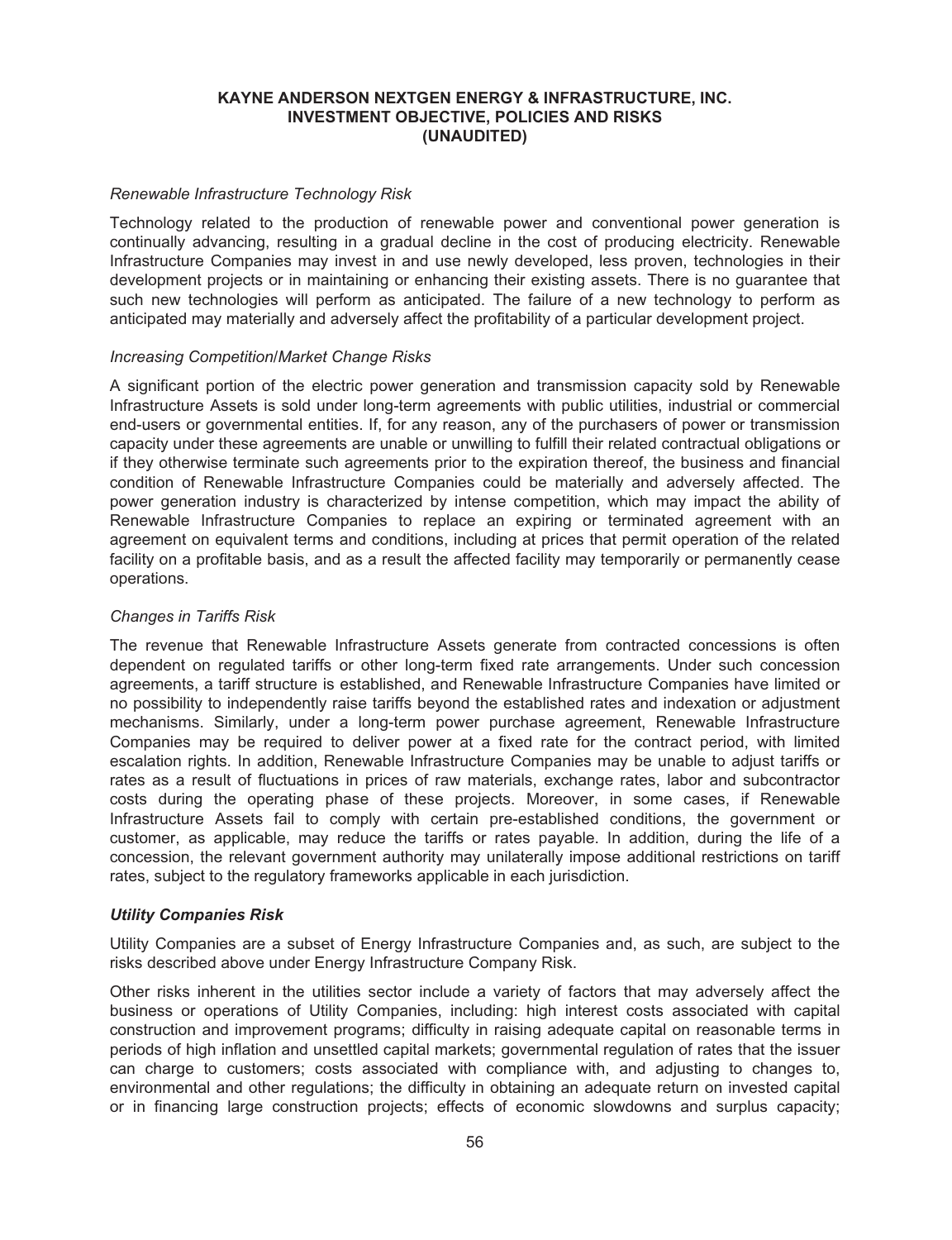increased competition from other providers of utilities services; costs associated with the reduced availability of certain types of fuel, occasionally reduced availability and high costs of natural gas for resale, and the effects of energy conservation policies.

Some Utility Companies also face risks associated with the effects of a national energy policy and lengthy delays, and greatly increased costs and other problems, associated with the design, construction, licensing, regulation and operation of nuclear facilities for electric generation, including, among other considerations: the problems associated with the use of radioactive materials and the disposal of radioactive wastes; technological innovations that may render existing plants, equipment or products obsolete; difficulty in obtaining regulatory approval of new technologies; lack of compatibility of telecommunications equipment; potential impacts of terrorist activities on the utilities industry and its customers; and the impact of natural or man-made disasters. Utility Companies may also be subject to regulation by various governmental authorities and may be affected by the imposition of special tariffs and changes in tax laws, regulatory policies and accounting standards.

Deregulation is subjecting Utility Companies to greater competition and may adversely affect profitability. As deregulation allows utilities to diversify outside of their original geographic regions and their traditional lines of business, Utility Companies may engage in riskier ventures. There is no assurance that regulatory authorities will, in the future, grant rate increases, or that such increases will be adequate to permit the payment of dividends on stocks issued by a Utility Company.

In many regions, including the United States, the Utility Industry is experiencing increasing competitive pressures, primarily in wholesale markets, as a result of consumer demand, technological advances, greater availability of natural gas with respect to electric utility companies and other factors. For example, FERC has implemented regulatory changes to increase access to the nationwide transmission grid by utility and non-utility purchasers and sellers of electricity. A number of countries, including the United States, are considering or have implemented methods to introduce and promote retail competition. Changes in regulation may result in consolidation among domestic utilities and the disaggregation of many vertically integrated utilities into separate generation, transmission and distribution businesses. As a result, additional significant competitors could become active in certain parts of the Utility Industry.

## *Risks of Investing in MLP Units*

In addition to the risks summarized herein, an investment in master limited partnership ("MLP") units involves certain risks, which differ from an investment in the securities of a corporation. Limited partners of MLPs, unlike investors in the securities of a corporation, have limited voting rights on matters affecting the partnership and generally have no rights to elect the directors of the general partner. In addition, conflicts of interest exist between limited partners and the general partner and the general partner does not generally have any duty to the limited partners beyond a "good faith" standard. For example, "simplification" transactions in which the incentive distribution rights are eliminated by either (i) a purchase of the outstanding MLP units by the general partner or (ii) by the purchase of the incentive distribution rights by the MLP. These simplification transactions present a conflict of interest between the general partner and the MLP and may be structured in a way that is unfavorable to the MLP. There are also certain tax risks associated with an investment in MLP units.

## **Tax Risks of Investing in Equity Securities of MLPs**

Our ability to meet our investment objective will depend, in part, on the level of taxable income and distributions and dividends we receive from the MLP securities in which we invest, a factor over which we have no control. The benefit we derive from our investment in MLPs is largely dependent on the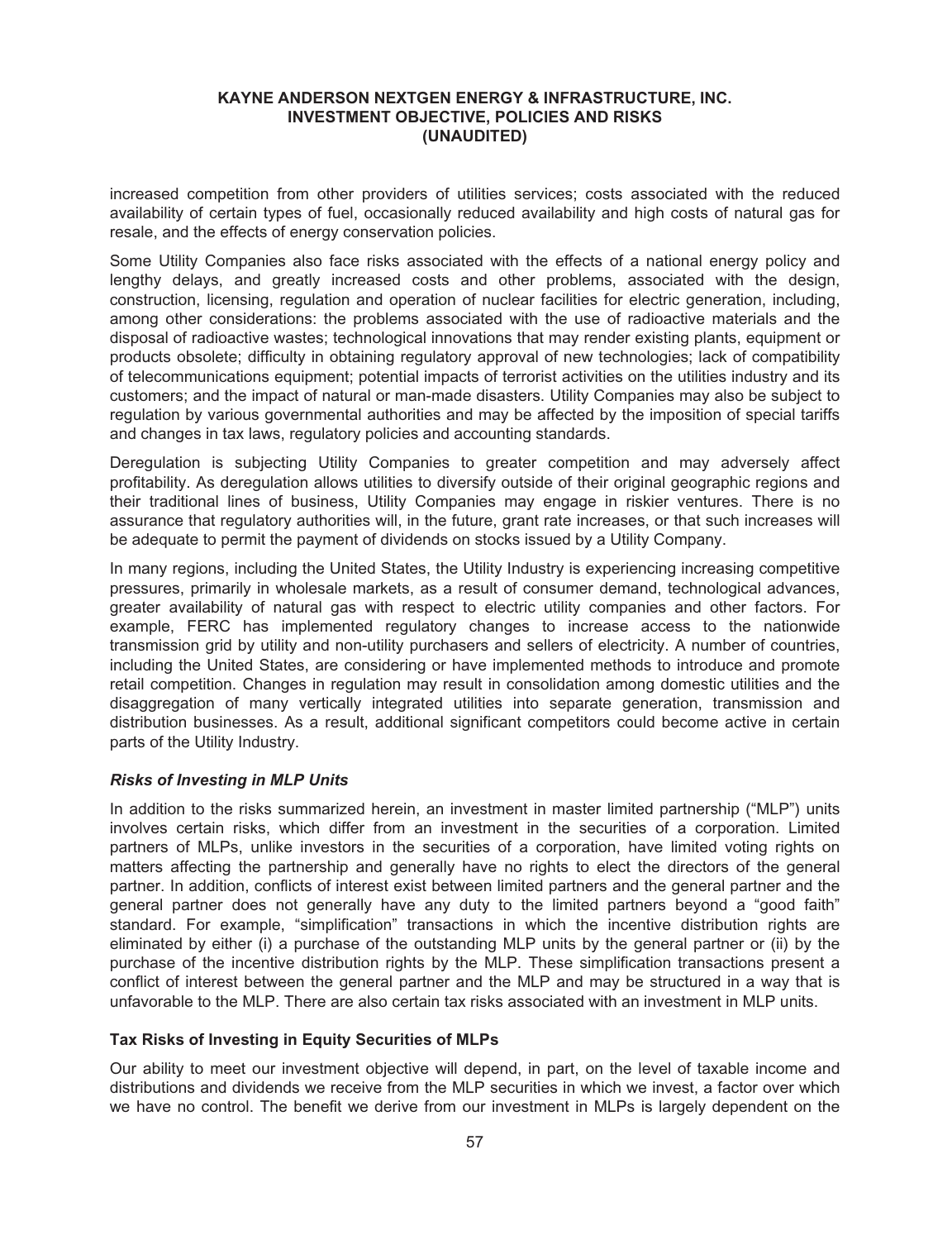MLPs being treated as partnerships and not as corporations for federal income tax purposes. As a partnership, an MLP has no tax liability at the entity level. If, as a result of a change in current law or a change in an MLP's business, an MLP were treated as a corporation for federal income tax purposes, such MLP would be obligated to pay federal income tax on its income at the corporate tax rate. If an MLP were classified as a corporation for federal income tax purposes, the amount of cash available for distribution by the MLP would likely be reduced and distributions received by us would also be reduced, which would reduce our net distributable income. Additionally, treatment of an MLP as a corporation for federal income tax purposes, or a transfer in ownership of MLP assets to corporations, would likely result in a reduction in the after-tax return to you.

## *Non-Diversification Risk*

We are a non-diversified, closed-end investment company under the 1940 Act. Although we may invest a relatively high percentage of our assets in a limited number of issuers, in order to qualify as a RIC for federal income tax purposes, we must diversify our holdings so that, at the end of each quarter of each taxable year (i) at least 50% of the value of our total assets is represented by cash and cash items, U.S. Government securities, the securities of other RICs and other securities, with such other securities limited for purposes of such calculation, in respect of any one issuer, to an amount not greater than 5% of the value of our total assets and not more than 10% of the outstanding voting securities of such issuer, and (ii) not more than 25% of the value of our total assets is invested in the securities of any one issuer (other than U.S. Government securities or the securities of other RICs), the securities (other than the securities of other RICs) of any two or more issuers that we control and that are determined to be engaged in the same business or similar or related trades or businesses, or the securities of one or more qualified publicly traded partnerships.

#### *Dependence on Limited Number of Customers and Suppliers*

Certain Energy Infrastructure Companies in which we may invest depend upon a limited number of customers for a majority of their revenue. Similarly, certain Energy Infrastructure Companies in which we may invest depend upon a limited number of suppliers of goods or services to continue their operations. The recent COVID-19 related downturn in the energy industry put significant pressure on a number of these customers and suppliers and caused many companies operating in the energy industry to file for bankruptcy. Any loss of any such customers or suppliers, including through bankruptcy, could materially adversely affect such Energy Infrastructure Companies' results of operation and cash flow, and their ability to make distributions or dividends to equity holders could therefore be materially adversely affected.

### *Capital Markets Risk*

Financial markets are volatile, and Energy Infrastructure Companies may not be able to obtain new debt or equity financing on attractive terms or at all. For example, the downturn in commodity prices and economic activity associated with the COVID-19 pandemic negatively impacted the ability of Energy Companies to raise capital, and equity capital in particular, at attractive levels, and these challenges remain even though crude oil and natural gas liquids prices have increased significantly since the lows of 2020. Downgrades of the debt of Energy Infrastructure Companies by rating agencies during times of distress could exacerbate this challenge. In addition, downgrades of the credit ratings of Energy Infrastructure Companies by ratings agencies may increase the cost of borrowing under the terms of an Energy Infrastructure Company's credit facility, and a downgrade from investment grade to below investment may cause an Energy Infrastructure Company to be required to post collateral (or additional collateral) by its contractual counterparties, which could reduce the amount of liquidity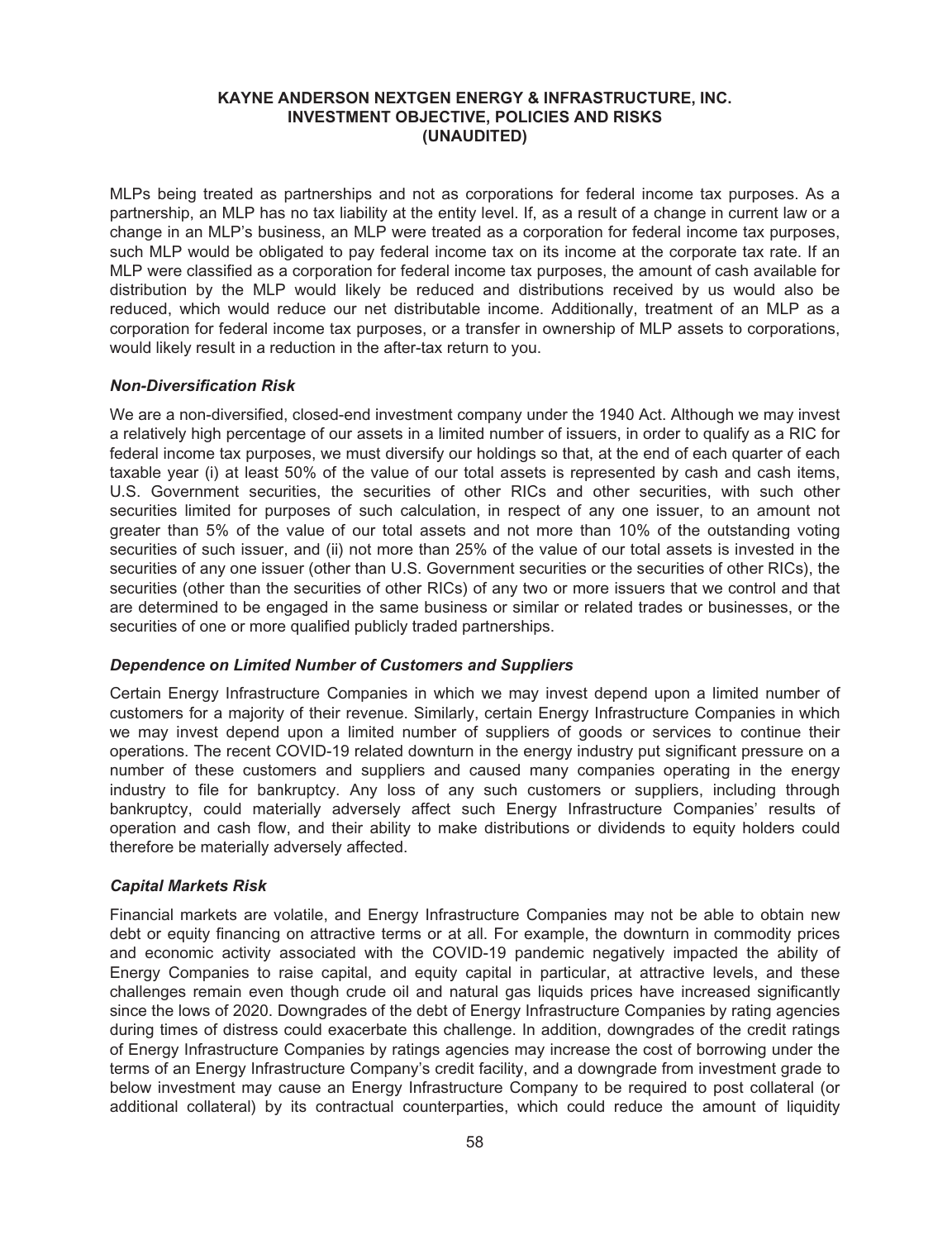available to such Energy Infrastructure Company and increase its need for additional funding sources. If funding is not available when needed, or is available only on unfavorable terms, Energy Infrastructure Companies may have to reduce their distributions or dividends to manage their funding needs and may not be able to meet their obligations as they come due. Moreover, without adequate funding, many Energy Infrastructure Companies may be unable to execute their growth strategies, complete future acquisitions, take advantage of other business opportunities or respond to competitive pressures, any of which could have a material adverse effect on their revenues and results of operations.

#### *Political Instability Risk*

The Energy Infrastructure Companies in which we may invest are subject to disruption as a result of terrorist activities (including cyber-attacks), war, and other geopolitical events. The U.S. government has issued warnings that energy assets, specifically those related to pipeline and other energy infrastructure, production facilities and transmission and distribution facilities, may be targeted in future terrorist attacks. Internal unrest, acts of violence or strained relations between a government and energy companies or other governments may affect the operations and profitability of Energy Infrastructure Companies in which we invest. Political instability in other parts of the world may also cause volatility and disruptions in the market for the securities of Energy Infrastructure Companies, even those that operate solely in North America.

#### *Weather Risks*

Weather conditions and the seasonality of weather patterns play a role in the cash flows of certain Energy Infrastructure Companies. Although most Energy Infrastructure Companies can reasonably predict seasonal weather demand based on normal weather patterns, extreme weather conditions (for instance hurricanes, wildfires and extreme winter storms) demonstrate that no amount of preparation can protect an Energy Infrastructure Company from the unpredictability of the weather. The damage done by extreme weather also may serve to increase insurance premiums for energy assets owned by Energy Infrastructure Companies, could significantly increase the volatility in the supply of energyrelated commodities and could adversely affect such companies' financial condition and ability to pay distributions or dividends to equity holders.

#### *Concentration Risk*

Our investments are concentrated in the energy infrastructure sector. The focus of our portfolio on the energy infrastructure sector may present more risks than if our portfolio were broadly diversified over numerous sectors of the economy. A downturn in the energy infrastructure sector, or more generally in the energy industry, would have a larger impact on us than on an investment company that does not concentrate in the energy infrastructure sector. The performance of securities in the energy infrastructure sector may lag the performance of other industries or the broader market as a whole. To the extent that we invest a relatively high percentage of our assets in the obligations of a limited number of issuers, we may be more susceptible than a more widely diversified investment company to any single economic, political or regulatory occurrence.

### *Interest Rate Risk*

Valuations of securities in which we invest are based on numerous factors, including sector and business fundamentals, management expertise, and expectations of future operating results. Most of the securities in which we invest pay quarterly distributions or dividends to investors and are viewed by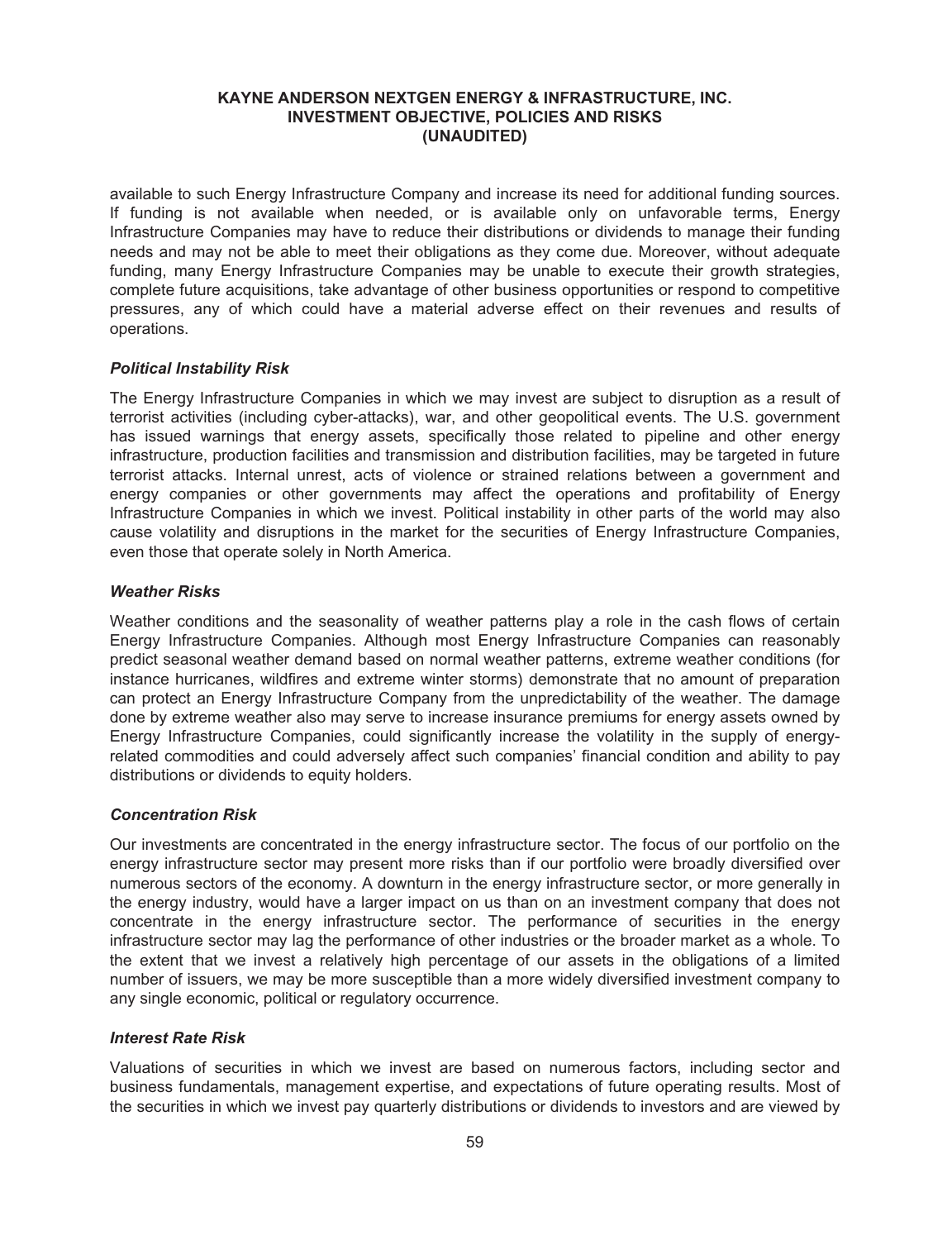investors as yield-based investments. As a result, yields for these securities are also susceptible, in the short-term, to fluctuations in interest rates and the equity prices of such securities may decline when interest rates rise. Because we invest in equity securities of Energy Infrastructure Companies, our net asset value and the asset coverage ratios on our senior securities may decline if interest rates rise.

### *Inflation / Deflation Risk*

Inflation risk is the risk that the value of assets or income from investment will be worth less in the future as inflation decreases the value of money. As inflation increases, the real value of our common stock and distributions that we pay declines. In addition, during any periods of rising inflation, the dividend rates or borrowing costs associated with our use of leverage would likely increase. Deflation risk is the risk that prices throughout the economy decline over time — the opposite of inflation. Deflation may have an adverse effect on the creditworthiness of issuers and may make issuer defaults more likely, which may result in a decline in the value of our portfolio.

#### *Risk of Conflicting Transactions by the Investment Adviser*

Kayne Anderson manages portfolios of other investment companies and client accounts that invest in similar or the same securities as the Fund. It is possible that Kayne Anderson would effect a purchase of a security for us when another investment company or client account is selling that same security, or vice versa. Kayne Anderson will use reasonable efforts to avoid adverse impacts on the Fund's transactions as a result of those other transactions, but there can be no assurances that adverse impacts will be avoided.

## *Equity Securities Risk*

The vast majority of our assets are invested in equity securities of Energy Infrastructure Companies. Such securities are subject to general movements in the stock market and a significant drop in the stock market may depress the price of securities to which we have exposure. Equity securities prices fluctuate for several reasons, including changes in the financial condition of a particular issuer, investors' perceptions of Energy Infrastructure Companies, investors' perceptions of the energy industry, the general condition of the relevant stock market, or when political or economic events affecting the issuers occur. In addition, Energy Infrastructure Company equity securities held by the Fund may decline in price if the issuer fails to make anticipated distributions or dividend payments (or reduces the amount of such payments) because, among other reasons, the issuer experiences a decline in its financial condition. In general, the equity securities of MLPs that are publicly traded partnerships tend to be less liquid than the equity securities of corporations, which means that we could have difficulty selling such securities at the time and price we would like.

## *Small Capitalization Risk*

Certain of the Energy Infrastructure Companies in which we invest may have comparatively smaller capitalizations than other companies whose securities are included in major benchmarked indices. Investing in the securities of smaller Energy Infrastructure Companies presents some unique investment risks. These Energy Infrastructure Companies may have limited product lines and markets, as well as shorter operating histories, less experienced management and more limited financial resources than larger Energy Infrastructure Companies and may be more vulnerable to adverse general market or economic developments. Stocks of smaller Energy Infrastructure Companies may be less liquid than those of larger Energy Infrastructure Companies and may experience greater price fluctuations than larger Energy Infrastructure Companies. In addition, small-cap securities may not be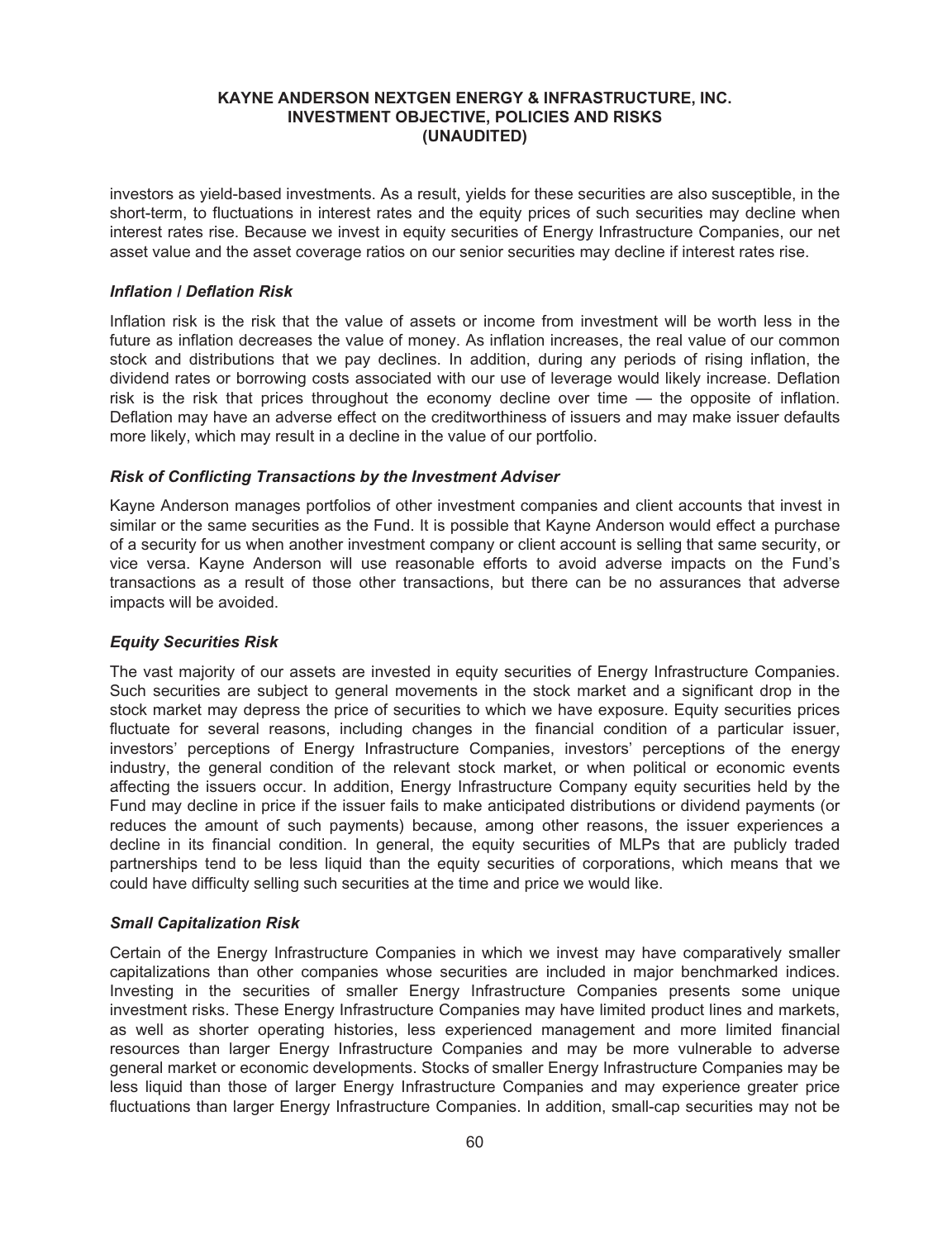widely followed by the investment community, which may result in reduced demand. This means that we could have greater difficulty selling such securities at the time and price that we would like.

#### *Debt Securities Risks*

Debt securities in which we invest are subject to many of the risks described elsewhere in this section. In addition, they are subject to credit risk and other risks, depending on the quality and other terms of the debt security.

#### *Credit Risk*

An issuer of a debt security may be unable to make interest payments and repay principal. We could lose money if the issuer of a debt obligation is, or is perceived to be, unable or unwilling to make timely principal and/or interest payments, or to otherwise honor its obligations. The downgrade in the credit rating of a security by rating agencies may further decrease its value. Additionally, we may purchase a debt security that has payment-in-kind interest, which represents contractual interest added to the principal balance and due at the maturity date of the debt security in which we invest. It is possible that by effectively increasing the principal balance payable or deferring cash payment of such interest until maturity, the use of payment-in-kind features will increase the risk that such amounts will become uncollectible when due and payable.

## *Below Investment Grade and Unrated Debt Securities Risk*

Below investment grade debt securities (commonly referred to as "junk bonds" or "high yield bonds") are rated Ba1 or less by Moody's, BB+ or less by Fitch or Standard & Poor's, or comparably rated by another rating agency. Below investment grade and unrated debt securities generally pay a premium above the yields of U.S. government securities or debt securities of investment grade issuers because they are subject to greater risks than these securities. These risks, which reflect their speculative character, include the following: greater yield and price volatility; greater credit risk and risk of default; potentially greater sensitivity to general economic or industry conditions; potential lack of attractive resale opportunities (illiquidity); and additional expenses to seek recovery from issuers who default. In addition, the prices of these below investment grade and other unrated debt securities in which we may invest are more sensitive to negative developments, such as a decline in the issuer's revenues or profitability or a general economic downturn, than are the prices of higher grade securities. Below investment grade and unrated debt securities tend to be less liquid than investment grade securities, and the market for below investment grade and unrated debt securities could contract further under adverse market or economic conditions. In such a scenario, it may be more difficult for us to sell these securities in a timely manner or for as high a price as could be realized if such securities were more widely traded.

## *Prepayment Risk*

Certain debt instruments, particularly below investment grade securities, may contain call or redemption provisions which would allow the issuer thereof to prepay principal prior to the debt instrument's stated maturity. This is known as prepayment risk. Prepayment risk is greater during a falling interest rate environment as issuers can reduce their cost of capital by refinancing higher yielding debt instruments with lower yielding debt instruments. An issuer may also elect to refinance its debt instruments with lower yielding debt instruments if the credit standing of the issuer improves. To the extent debt securities in our portfolio are called or redeemed, we may be forced to reinvest in lower yielding securities.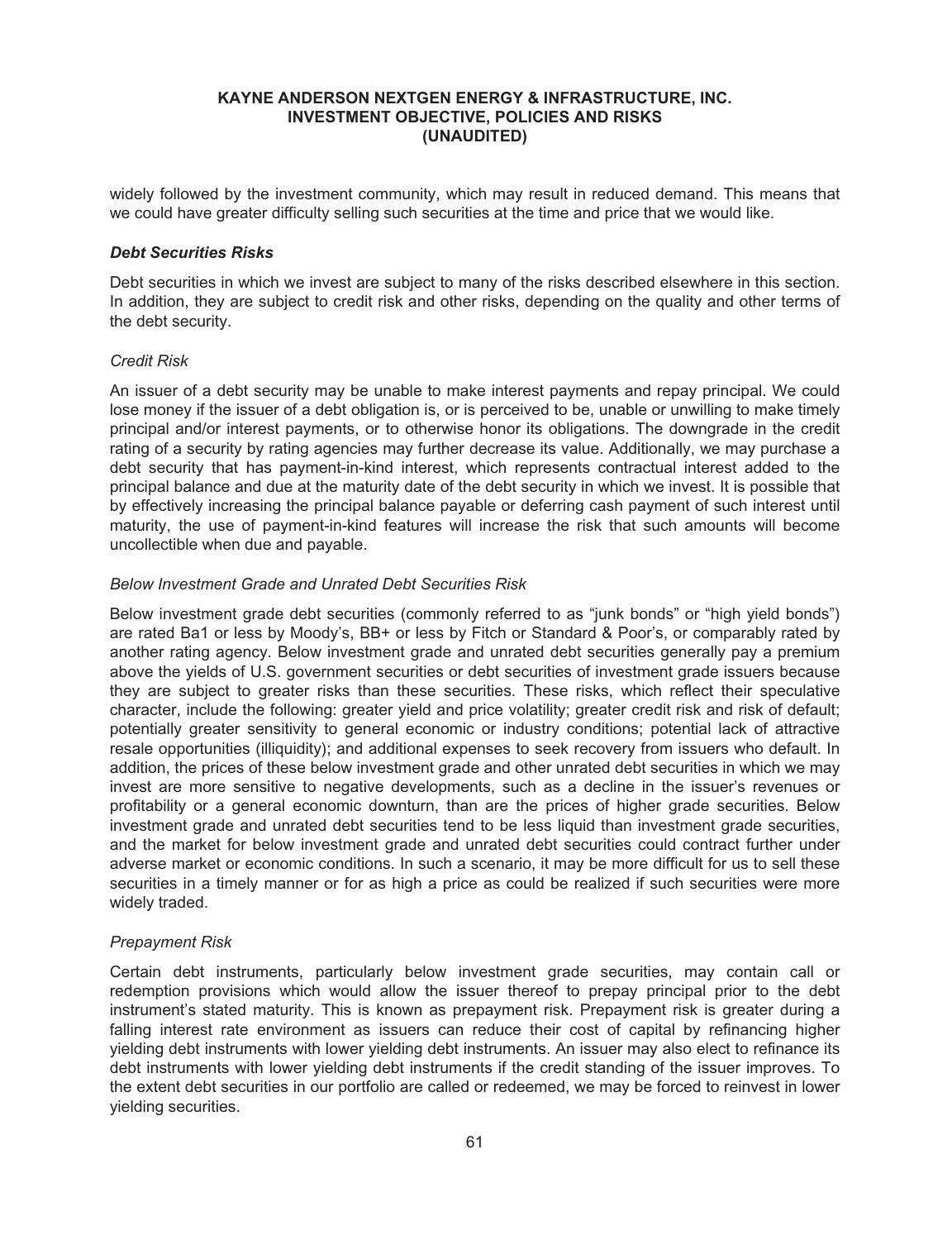### *Interest Rate Risk for Debt and Equity Securities*

Debt securities, and equity securities that pay dividends and distributions, have the potential to decline in value, sometimes dramatically, when interest rates rise or are expected to rise. In general, the values or prices of debt securities vary inversely with interest rates. The change in a debt security's price depends on several factors, including its maturity. Generally, debt securities with longer maturities are subject to greater price volatility from changes in interest rates. Adjustable rate instruments also react to interest rate changes in a similar manner although generally to a lesser degree (depending, however, on the characteristics of the reset terms).

#### *LIBOR Risk*

The U.K. Financial Conduct Authority has announced the intention to begin phasing out the use of LIBOR. Alternative reference rates have been established or are in development in most major currencies, including with regards to the Secured Overnight Financing Rate ("SOFR"), which is intended to replace U.S. dollar LIBOR. Although the transition process away from LIBOR has become increasingly well-defined in advance of the anticipated discontinuation date, there remains uncertainty regarding the impact of the transition to a new reference rate. At this time, it is not possible to predict the full impact of the elimination of LIBOR and the establishment of an alternative reference rate on the Fund or its investments.

### *Risks Associated with Investing in Initial Public Offerings ("IPOs")*

Securities purchased in IPOs are often subject to the general risks associated with investments in companies with small market capitalizations and, at times, are magnified. Securities issued in IPOs have no trading history, and information about the companies may be available for very limited periods. In addition, the prices of securities sold in an IPO may be highly volatile. At any particular time, or from time to time, we may not be able to invest in IPOs, or to invest to the extent desired, because, for example, only a small portion (if any) of the securities being offered in an IPO may be available to us. In addition, under certain market conditions, a relatively small number of companies may issue securities in IPOs. Our investment performance during periods when we are unable to invest significantly or at all in IPOs may be lower than during periods when we are able to do so. IPO securities may be volatile, and we cannot predict whether investments in IPOs will be successful. As we grow in size, the positive effect of IPO investments on the Fund may decrease.

### *Rule 144A Securities Risk.*

Rule 144A securities are purchased in transactions exempt from the registration requirements of the Securities Act of 1933, as amended (the "Securities Act"), pursuant to Rule 144A thereunder. Rule 144A securities may only be sold to qualified institutional buyers, such as the Fund. The market for Rule 144A securities typically is less active than the market for public securities. Rule 144A securities carry the risk that the trading market may not continue and the Fund might be unable to dispose of these securities promptly or at reasonable prices and might thereby experience difficulty satisfying redemption requirements.

# *Risks Associated with a Private Investment in a Public Entity ("PIPE") Transaction*

PIPE investors purchase securities directly from a publicly traded company in a private placement transaction, typically at a discount to the market price of the company's common stock. Because the sale of the securities is not registered under the Securities Act of 1933, as amended (the "Securities Act"), the securities are "restricted" and cannot be immediately resold by the investors into the public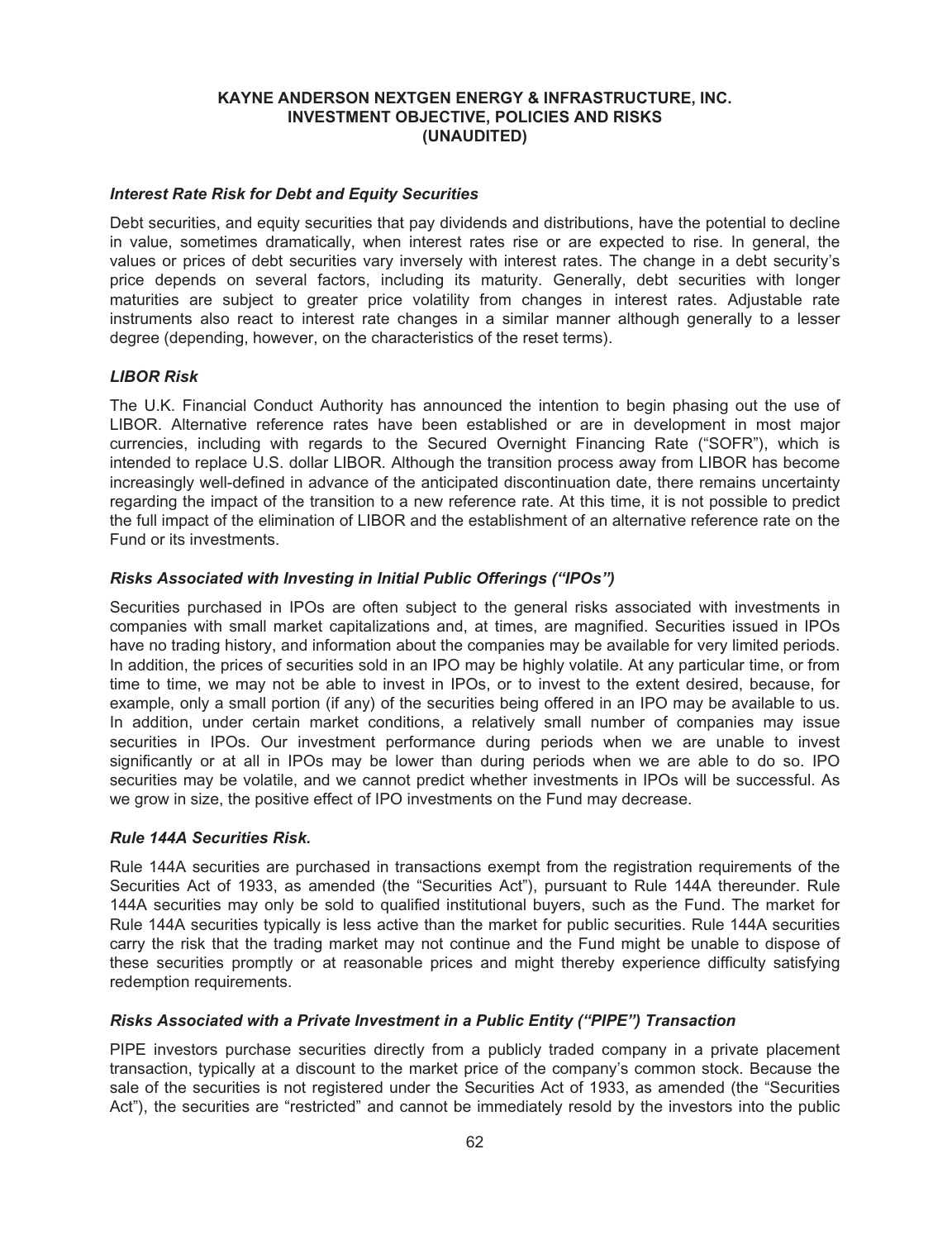markets. Until we can sell such securities into the public markets, our holdings will be less liquid, and any sales will need to be made pursuant to an exemption under the Securities Act. We may purchase equity securities in a PIPE transaction that are structured as convertible preferred equity (that may also pay distributions in kind). At the time a convertible preferred equity investment becomes convertible into common equity, the common equity may be worth less than the conversion price, which would make it uneconomic to convert into common equity and, as a result, significantly reduce the liquidity of the investment.

#### *Privately Held Company Risk*

Investing in privately held companies involves risk. For example, privately held companies are not subject to SEC reporting requirements, are not required to maintain their accounting records in accordance with generally accepted accounting principles and are not required to maintain effective internal controls over financial reporting. As a result, we may not have timely or accurate information about the business, financial condition and results of operations of the privately held companies in which we invest. In addition, the securities of privately held companies are generally illiquid, and entail the risks described under "Liquidity Risk."

#### *Liquidity Risk*

Securities with limited trading volumes may display volatile or erratic price movements. Kayne Anderson is one of the largest investors in Energy Infrastructure Companies. Thus, it may be more difficult for us to buy and sell significant amounts of such securities without an unfavorable impact on prevailing market prices. Larger purchases or sales of these securities by us in a short period of time may cause abnormal movements in the market price of these securities. As a result, these securities may be difficult to dispose of at a fair price at the times when we believe it is desirable to do so. Investment of our capital in securities that are less actively traded or over time experience decreased trading volume may restrict our ability to take advantage of other market opportunities.

We also invest in unregistered or otherwise restricted securities. The term "restricted securities" refers to securities that are unregistered or are held by control persons of the issuer and securities that are subject to contractual restrictions on their resale. Unregistered securities are securities that cannot be sold publicly in the United States without registration under the Securities Act, unless an exemption from such registration is available. Restricted securities may be more difficult to value, and we may have difficulty disposing of such assets either in a timely manner or for a reasonable price. In order to dispose of an unregistered security, we, where we have contractual rights to do so, may have to cause such security to be registered. A considerable period may elapse between the time the decision is made to sell the security and the time the security is registered so that we could sell it. Contractual restrictions on the resale of securities vary in length and scope and are generally the result of a negotiation between the issuer and acquiror of the securities. We would, in either case, bear the risks of any downward price fluctuation during that period. The difficulties and delays associated with selling restricted securities could result in our inability to realize a favorable price upon disposition of such securities, and at times might make disposition of such securities impossible.

Our investments in restricted securities may include investments in private companies. Such securities are not registered under the Securities Act until the company becomes a public company. Accordingly, in addition to the risks described above, our ability to dispose of such securities on favorable terms would be limited until the portfolio company becomes a public company.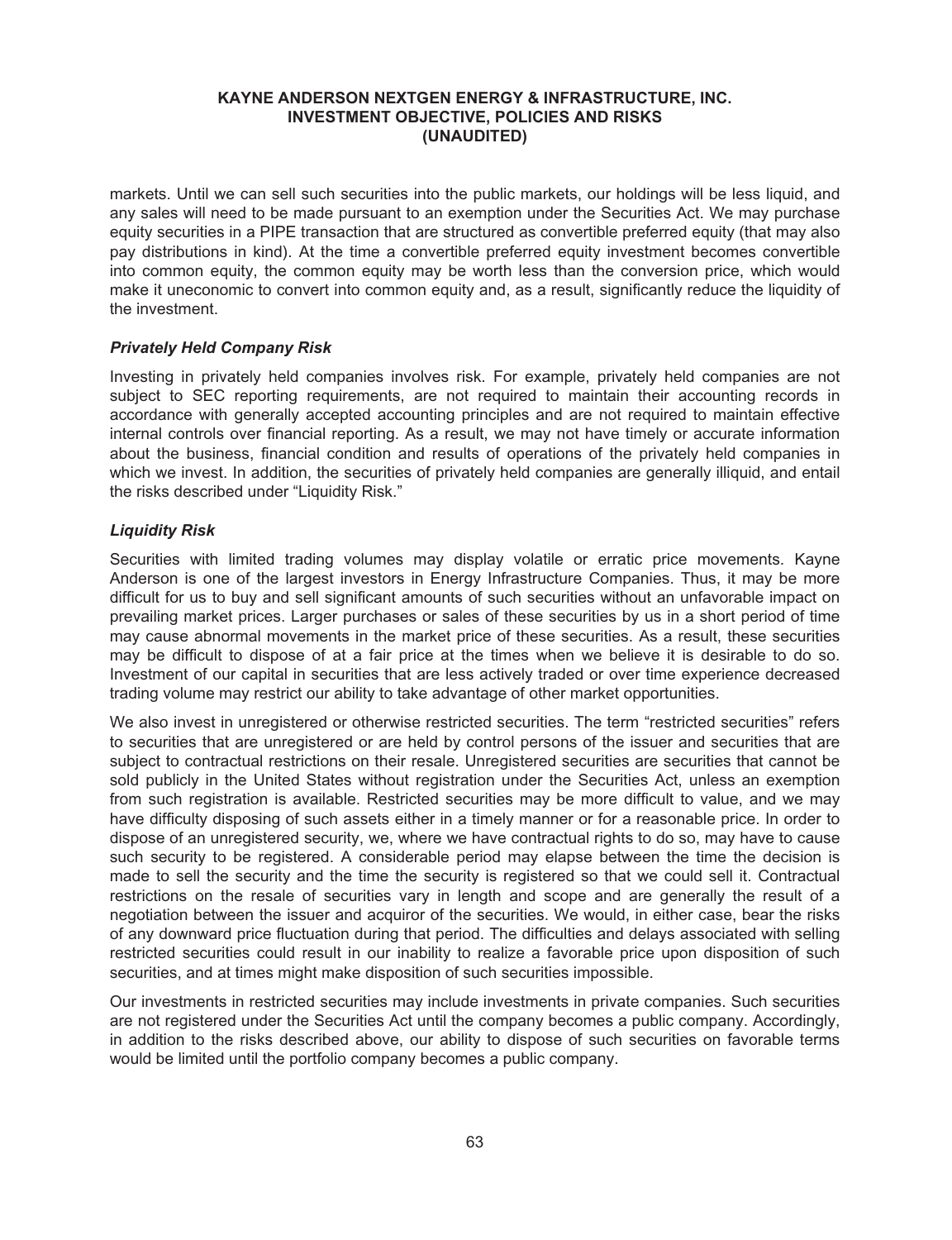### *Portfolio Turnover Risk*

Portfolio turnover may vary greatly from year to year. Portfolio turnover rate is not considered a limiting factor in KAFA's execution of investment decisions. A higher portfolio turnover rate results in correspondingly greater brokerage commissions and other transactional expenses, including taxes related to realized gains, that are borne by us. It could also result in an acceleration of realized gains on portfolio securities held by us.

### *Derivatives Risk*

We may purchase and sell derivative investments such as exchange-listed and over-the-counter put and call options on securities, equity, fixed income, interest rate and currency indices, and other financial instruments, enter into total return swaps and various interest rate transactions such as swaps. We also may purchase derivative investments that combine features of these instruments. The use of derivatives has risks, including the imperfect correlation between the value of such instruments and the underlying assets, the possible default of the other party to the transaction or illiquidity of the derivative investments. Furthermore, the ability to successfully use these techniques depends on our ability to predict pertinent market movements, which cannot be assured. Thus, the use of derivatives may result in losses greater than if they had not been used, may require us to sell or purchase portfolio securities at inopportune times or for prices other than current market values, may limit the amount of appreciation we can realize on an investment or may cause us to hold a security that we might otherwise sell. Additionally, amounts paid by us as premiums and cash or other assets held in margin accounts with respect to derivative transactions are not otherwise available to us for investment purposes.

We have written covered calls in the past and may do so in the future. As the writer of a covered call option, during the option's life we give up the opportunity to profit from increases in the market value of the security covering the call option above the sum of the premium and the strike price of the call, but we retain the risk of loss should the price of the underlying security decline. The writer of an option has no control over the time when it may be required to fulfill its obligation as a writer of the option. Once an option writer has received an exercise notice, it cannot effect a closing purchase transaction in order to terminate its obligation under the option and must deliver the underlying security at the exercise price. There can be no assurance that a liquid market will exist when we seek to close out an option position. If trading were suspended in an option purchased by us, we would not be able to close out the option. If we were unable to close out a covered call option that we had written on a security, we would not be able to sell the underlying security unless the option expired without exercise.

Depending on whether we would be entitled to receive net payments from the counterparty on an interest rate swap, which in turn would depend on the general state of short-term interest rates at that point in time, a default by a counterparty could negatively impact the performance of our common stock. In addition, at the time an interest rate transaction reaches its scheduled termination date, there is a risk that we would not be able to obtain a replacement transaction or that the terms of the replacement would not be as favorable as on the expiring transaction. If this occurs, it could have a negative impact on the performance of our common stock. If we fail to maintain any required asset coverage ratios in connection with any use by us of our debt securities, revolving credit facility and other borrowings (collectively, our "Borrowings") and our preferred stock (together with our Borrowings, "Leverage Instruments"), we may be required to redeem or prepay some or all of the Leverage Instruments. Such redemption or prepayment would likely result in our seeking to terminate early all or a portion of any swap or cap transactions. Early termination of a swap could result in a termination payment by or to us.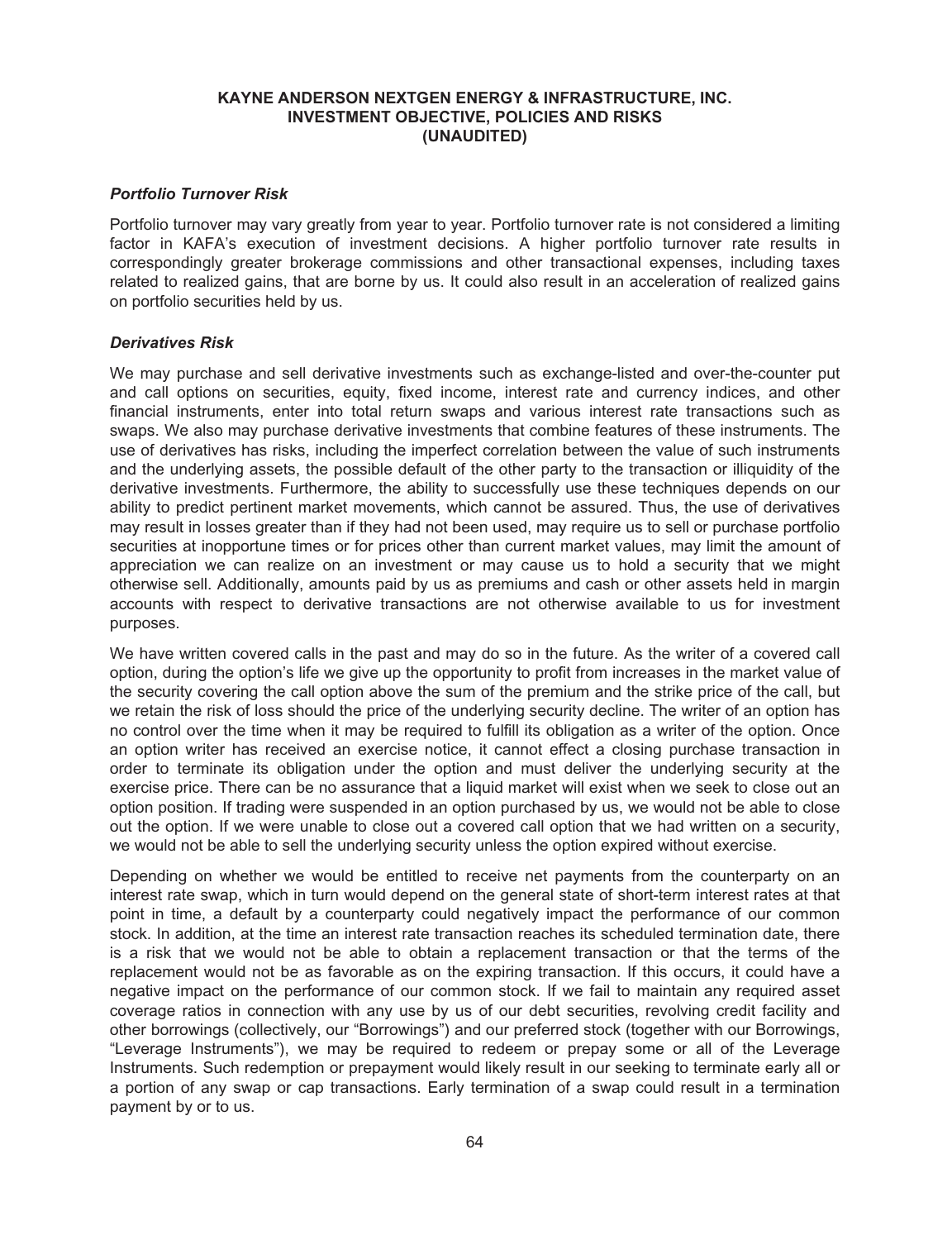### *Foreign Currency Hedging Risk*

We may hedge against currency risk resulting from investing in securities outside of the U.S. valued in non-U.S. currencies. Currency hedging transactions in which we may engage include buying or selling options or futures or entering into other foreign currency transactions including forward foreign currency contracts, currency swaps or options on currency and currency futures and other derivatives transactions. Hedging transactions can be expensive and have risks, including the imperfect correlation between the value of such instruments and the underlying assets, the possible default of the other party to the transaction or illiquidity of the derivative instruments. Furthermore, the ability to successfully use hedging transactions depends on the Fund's ability to predict pertinent market movements, which cannot be assured. Thus, the use of hedging transactions may result in losses greater than if they had not been used, may require us to sell or purchase portfolio securities at inopportune times or for prices other than current market values, may limit the amount of appreciation we can realize on an investment, or may cause us to hold a security that we might otherwise sell. The use of hedging transactions may result in us incurring losses as a result of matters beyond our control. For example, losses may be incurred because of the imposition of exchange controls, suspension of settlements or our inability to deliver or receive a specified currency.

#### *Short Sales Risk*

Short selling involves selling securities which may or may not be owned and borrowing the same securities for delivery to the purchaser, with an obligation to replace the borrowed securities at a later date. Short selling allows the short seller to profit from declines in market prices to the extent such declines exceed the transaction costs and the costs of borrowing the securities. A short sale creates the risk of an unlimited loss, in that the price of the underlying security could theoretically increase without limit, thus increasing the cost of buying those securities to cover the short position. There can be no assurance that the securities necessary to cover a short position will be available for purchase. Purchasing securities to close out the short position can itself cause the price of the securities to rise further, thereby exacerbating the loss.

Our obligation to replace a borrowed security is secured by collateral deposited with the broker-dealer, usually cash, U.S. government securities or other liquid securities similar to those borrowed. We also are required to segregate similar collateral to the extent, if any, necessary so that the value of both collateral amounts in the aggregate is at all times equal to at least 100% of the current market value of the security sold short. Depending on arrangements made with the broker-dealer from which we borrowed the security regarding payment over of any payments received by us on such security, we may not receive any payments (including interest) on the collateral deposited with such broker-dealer.

## *Public Health Emergency Risk and Impact of the Coronavirus (COVID-19)*

Pandemics and other local, national, and international public health emergencies, including outbreaks of infectious diseases such as SARS, H1N1/09 Flu, the Avian Flu, Ebola and the current outbreak of the novel coronavirus ("COVID-19") pandemic, can result, and in the case of COVID-19 is resulting, in market volatility and disruption, and any similar future emergencies may materially and adversely impact economic production and activity in ways that cannot be predicted, all of which could result in substantial investment losses. This outbreak has caused a worldwide public health emergency, straining healthcare resources and resulting in extensive and growing numbers of infections, hospitalizations and deaths. In an effort to contain COVID-19, local, regional, and national governments, as well as private businesses and other organizations, have imposed and continue to impose severely restrictive measures, including instituting local and regional quarantines, restricting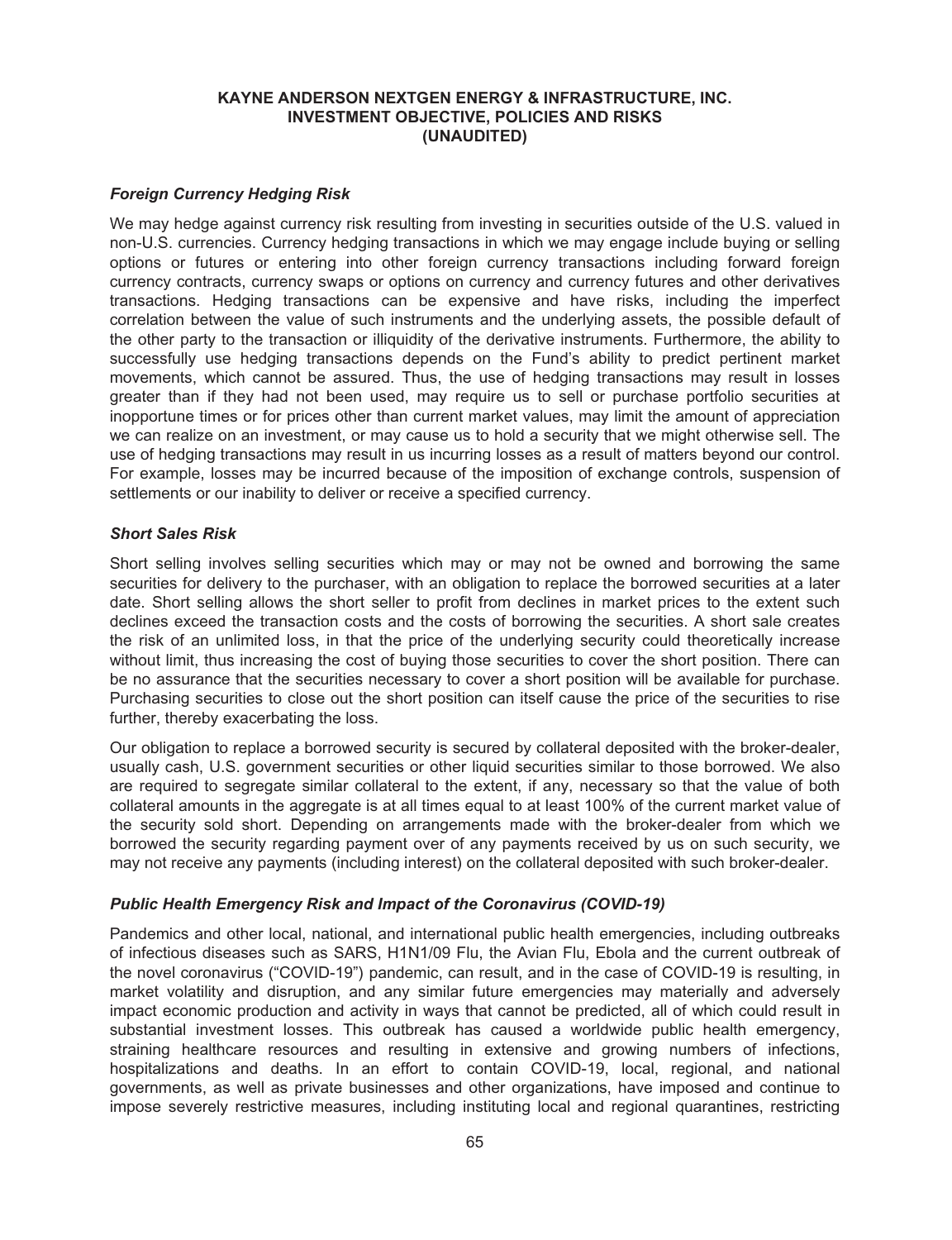travel (including closing certain international borders), prohibiting public activity (including "stay-at-home," "shelter-in-place," and similar orders), and ordering the closure of a wide range of offices, businesses, schools, and other public venues. Consequently, COVID-19 has significantly diminished and disrupted global economic production and activity of all kinds and has contributed to both volatility and a severe decline in financial markets. Among other things, these unprecedented developments have resulted in: (i) material reductions in demand across most categories of consumers and businesses; (ii) dislocation (or, in some cases, a complete halt) in the credit and capital markets; (iii) labor force and operational disruptions; (iv) slowing or complete idling of certain supply chains and manufacturing activity; and (v) strain and uncertainty for businesses and households, with a particularly acute impact on industries dependent on travel and public accessibility, such as transportation, hospitality, tourism, retail, sports, and entertainment.

The ultimate impact of COVID-19 (and of the resulting precipitous decline and disruption in economic and commercial activity across many of the world's economies) on global economic conditions, and on the operations, financial condition, and performance of any particular market, industry or business, is impossible to predict. However, ongoing and potential additional materially adverse effects, including further global, regional and local economic downturns (including recessions) of indeterminate duration and severity, are possible. The extent of COVID-19's impact will depend on many factors, including the ultimate duration and scope of the public health emergency and the restrictive countermeasures being undertaken, as well as the effectiveness of other governmental, legislative, and financial and monetary policy interventions designed to mitigate the crisis and address its negative externalities, all of which are evolving rapidly and may have unpredictable results.

The ongoing COVID-19 crisis and any other public health emergency could have a significant adverse impact on our investments and result in significant investment losses. Of particular relevance to an investment in KMF, volatility in the energy markets, including decreases in demand for (and prices of) energy-related commodities as a result of the impact of COVID-19 on global economic activity, has significantly affected the performance of the energy sector, as well as the performance of Energy Infrastructure Companies in which we invest. The extent of the impact on business operations and performance of market participants and the companies in which we invest depends and will continue to depend on many factors, virtually all of which are highly uncertain and unpredictable, and this impact may include or lead to: (i) significant reductions in revenue and growth; (ii) unexpected operational losses and liabilities; (iii) impairments to credit quality; and (iv) reductions in the availability of capital. These same factors may limit our ability to source, research, and execute new investments, as well as to sell investments in the future, and governmental mitigation actions may constrain or alter existing financial, legal, and regulatory frameworks in ways that are adverse to the investment strategies we intend to pursue, all of which could materially diminish our ability to fulfill investment objectives. They may also impair the ability of the companies in which we invest or their counterparties to perform their respective obligations under debt instruments and other commercial agreements (including their ability to pay obligations as they become due), potentially leading to defaults with uncertain consequences, including the potential for defaults by borrowers under debt instruments held in a client's portfolio. In addition, an extended period of remote working by the employees of the companies in which we invest subjects those companies to additional operational risks, including heightened cybersecurity risk. Remote working environments may be less secure and more susceptible to cyberattacks that seek to exploit the COVID-19 pandemic, and the operational damage of any such event could potentially disrupt our business and reduce the value of our investments. The operations of securities markets may also be significantly impacted, or even temporarily or permanently halted, as a result of government quarantine measures, restrictions on travel and movement, remote-working requirements, and other factors related to a public health emergency, including the potential adverse impact on the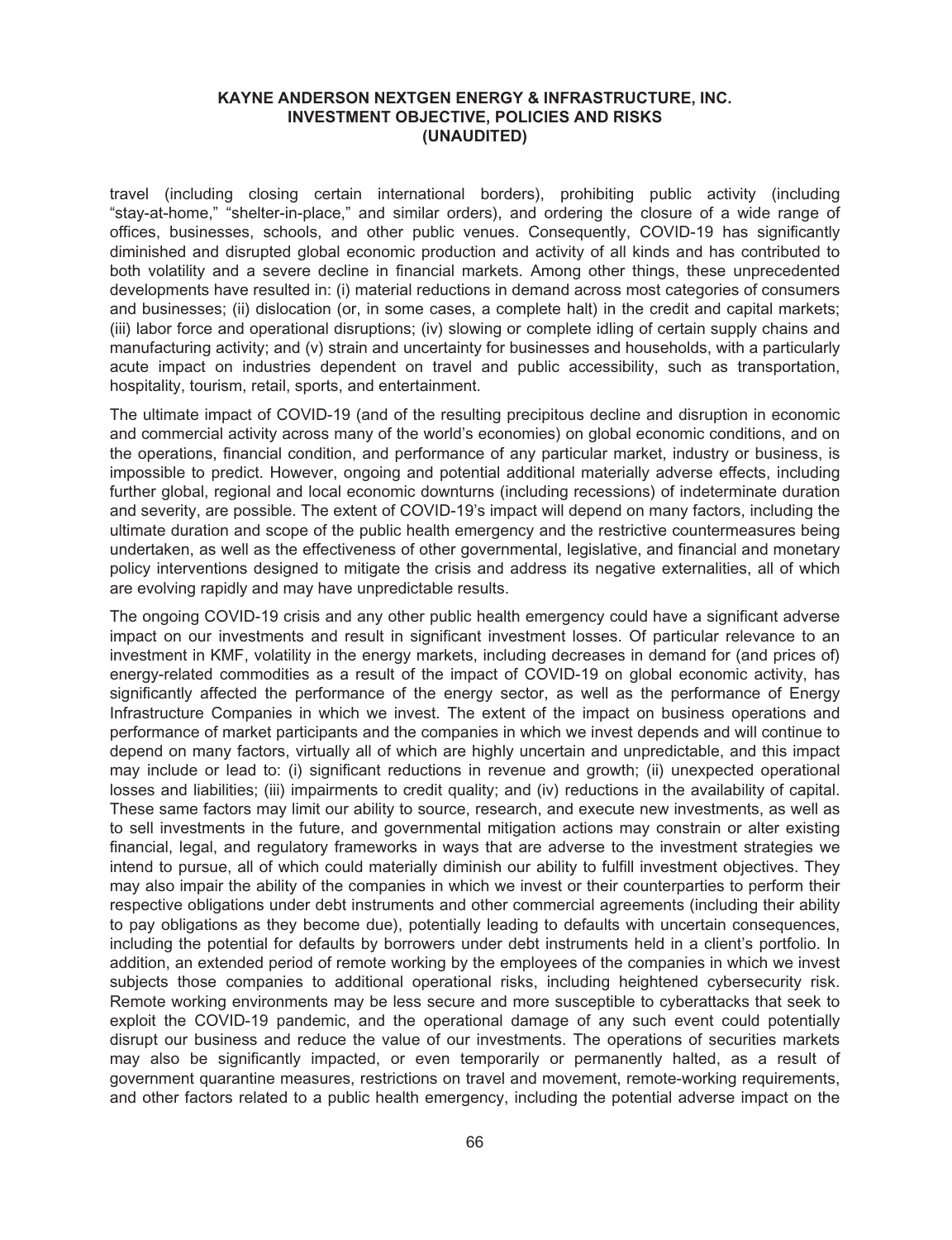health of any such entity's personnel. These measures may also hinder normal business operations by impairing usual communication channels and methods, hampering the performance of administrative functions such as processing payments and invoices, and diminishing the ability to make accurate and timely projections of financial performance. Because our ability to execute transactions on behalf of KMF is dependent upon the timely performance of multiple third parties, any interruptions in the business operations of those third parties could impair our ability to effectively implement our investment strategies.

#### **Risks Related to Our Business and Structure**

### *Use of Leverage*

We currently utilize Leverage Instruments and intend to continue to do so. Under normal market conditions, our policy is to utilize Leverage Instruments in an amount that represents approximately 25% – 30% of our total assets, including proceeds from such Leverage Instruments. Notwithstanding this policy, based on market conditions at such time, we may use Leverage Instruments in amounts greater than our policy (to the extent permitted by the 1940 Act) or less than our policy. Leverage Instruments have seniority in liquidation and distribution rights over our common stock.

If we are unable to renew or refinance our credit facility prior to maturity or if we are unable to refinance our Notes or MRP Shares as they mature, we may be forced to sell securities in our portfolio to repay debt or MRP Shares as they mature. If we are required to sell portfolio securities to repay outstanding debt or MRP Shares as they mature or to maintain asset coverage ratios, such sales may be at prices lower than what we would otherwise realize if we were not required to sell such securities at such time.

Additionally, we may be unable to refinance our debt or MRP Shares or sell a sufficient amount of portfolio securities to repay debt or MRP Shares as they mature or to maintain asset coverage ratios, which could cause an event of default on our debt securities or MRP Shares.

Leverage Instruments constitute a substantial lien and burden by reason of their prior claim against our income and against our net assets in liquidation. The rights of lenders to receive payments of interest on and repayments of principal of any Borrowings are senior to the rights of holders of common stock and preferred stock, with respect to the payment of distributions or upon liquidation. We may not be permitted to declare dividends and distributions with respect to common stock or preferred stock or purchase common stock or preferred stock unless at such time, we meet certain asset coverage requirements and no event of default exists under any Borrowing. In addition, we may not be permitted to pay distributions on common stock unless all dividends on the preferred stock and/or accrued interest on Borrowings have been paid, or set aside for payment.

In an event of default under any Borrowing, the lenders have the right to cause a liquidation of collateral (*i.e.*, sell portfolio securities and other of our assets) and, if any such default is not cured, the lenders may be able to control the liquidation as well. If an event of default occurs or in an effort to avoid an event of default, we may be forced to sell securities at inopportune times and, as a result, receive lower prices for such security sales. We may also incur prepayment penalties on Notes and MRP Shares that are redeemed prior to their stated maturity dates or mandatory redemption dates.

Certain types of leverage, including the Notes and MRP Shares, subject us to certain affirmative covenants relating to asset coverage and our portfolio composition. In a declining market, we may need to sell securities in our portfolio to maintain asset coverage ratios, which would impact the distributions to us, and as a result, our cash available for distribution to common stockholders. For example, from February 29, 2020 to May 31, 2020, we reduced our total debt by \$114 million and total MRP Shares by \$35 million in order to maintain our asset coverage ratios. The decline in cash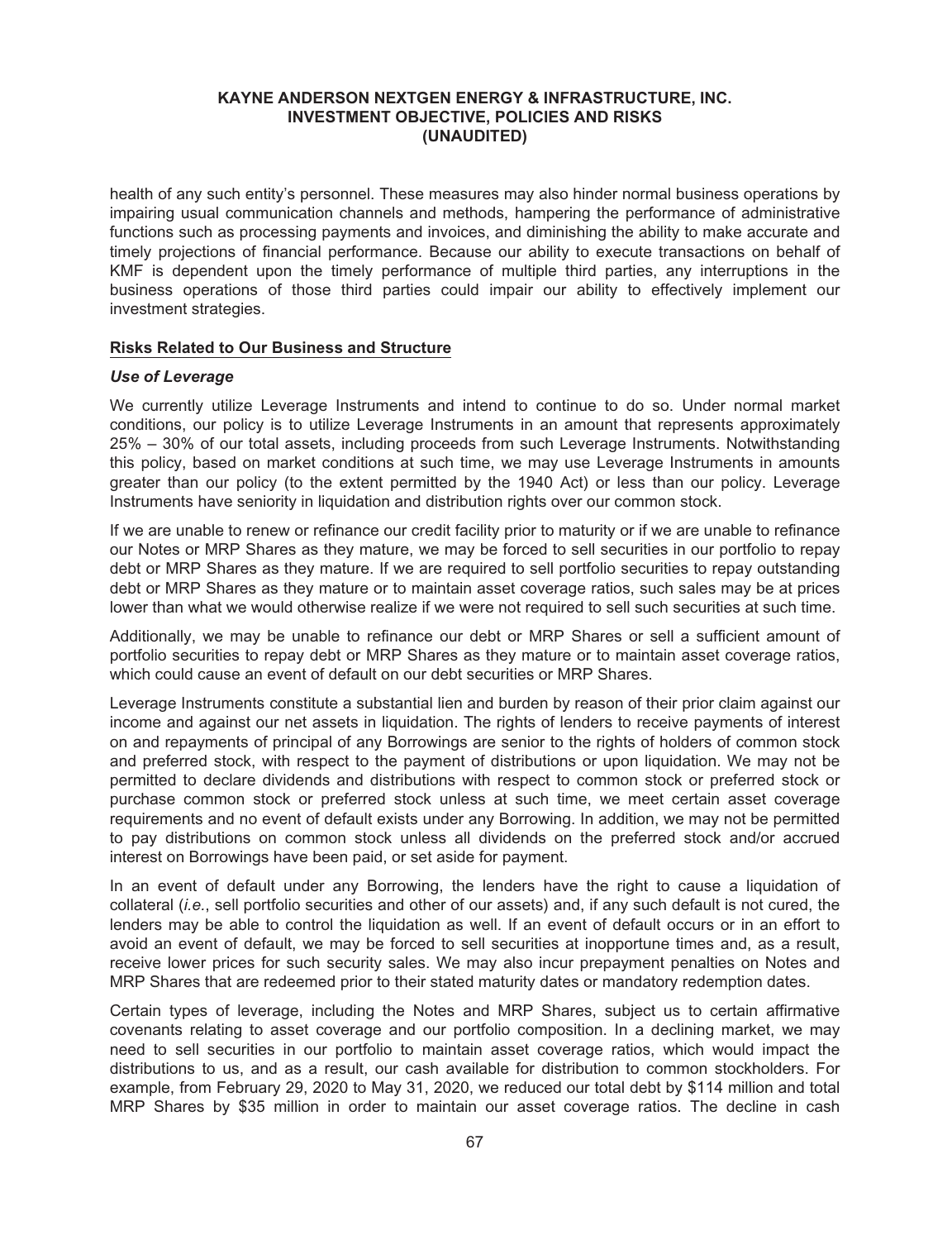distributions received by us as a result of securities sales to fund this reduction in leverage was one of the factors leading to the reduction in our distribution to common stockholders in June 2020. While we believe maintaining our asset coverage ratios and selling portfolio securities was the prudent course of action, it is unlikely that we would have elected to sell securities at such time had we not had leverage. Furthermore, because we repaid certain of our Notes and MRP Shares prior to their stated maturities or mandatory redemption dates, we incurred prepayment penalties. By continuing to utilize Notes and MRP Shares, we may again be forced to sell securities at an inopportune time in the future to maintain asset coverage ratios and may be forced to pay additional prepayment penalties on our Notes and MRP Shares. Our Notes and MRP Shares also may impose special restrictions on our use of various investment techniques or strategies or in our ability to pay distributions on common stock and preferred stock in certain instances. In addition, we are subject to certain negative covenants relating to transactions with affiliates, mergers and consolidation, among others. We are also subject to certain restrictions on investments imposed by guidelines of one or more rating agencies, which issue ratings for Leverage Instruments issued by us. These guidelines may impose asset coverage or portfolio composition requirements that are more stringent than those imposed by the 1940 Act. Kayne Anderson does not believe that these covenants or guidelines will impede it from managing our portfolio in accordance with our investment objective and policies.

## *Interest Rate Hedging Risk*

We may hedge against interest rate risk resulting from our leveraged capital structure. We do not intend to hedge interest rate risk of our portfolio holdings. Interest rate transactions that we may use for hedging purposes will expose us to certain risks that differ from the risks associated with our portfolio holdings. There are economic costs of hedging reflected in the price of interest rate swaps and similar techniques, the cost of which can be significant. In addition, our success in using hedging instruments is subject to KAFA's ability to predict correctly changes in the relationships of such hedging instruments to our leverage risk, and there can be no assurance that KAFA's judgment in this respect will be accurate. To the extent there is a decline in interest rates, the value of interest rate swaps could decline, and result in a decline in the net asset value of our common stock (and asset coverage ratios for our senior securities). In addition, if the counterparty to an interest rate swap or cap defaults, we would not be able to use the anticipated net receipts under the interest rate swap to offset our cost of financial leverage.

# *Foreign Investing Risk*

We invest in securities of foreign issuers including issuers located in Canada and Europe. Canada is a significant exporter of natural resources, such as oil, natural gas and agricultural products. As a result, the Canadian economy is susceptible to adverse changes in certain commodities markets. It is also heavily dependent on trading with key partners, including the United States, Mexico, and China. Any reduction in trading with these key partners may adversely affect the Canadian economy. Canada's dependency on the economy of the United States, in particular, makes Canada's economy vulnerable to political and regulatory changes affecting the United States economy.

The European financial markets have continued to experience volatility because of concerns about economic downturns and about high and rising government debt levels of several countries in the European Union ("EU") and Europe generally. These events have adversely affected the exchange rate of the Euro and the European securities markets, and may spread to other countries in Europe, including countries that do not use the Euro. These events may affect the value and liquidity of certain of our investments. Responses to the financial problems by EU governments, central banks and others, including austerity measures and reforms, may not work, may result in social unrest and may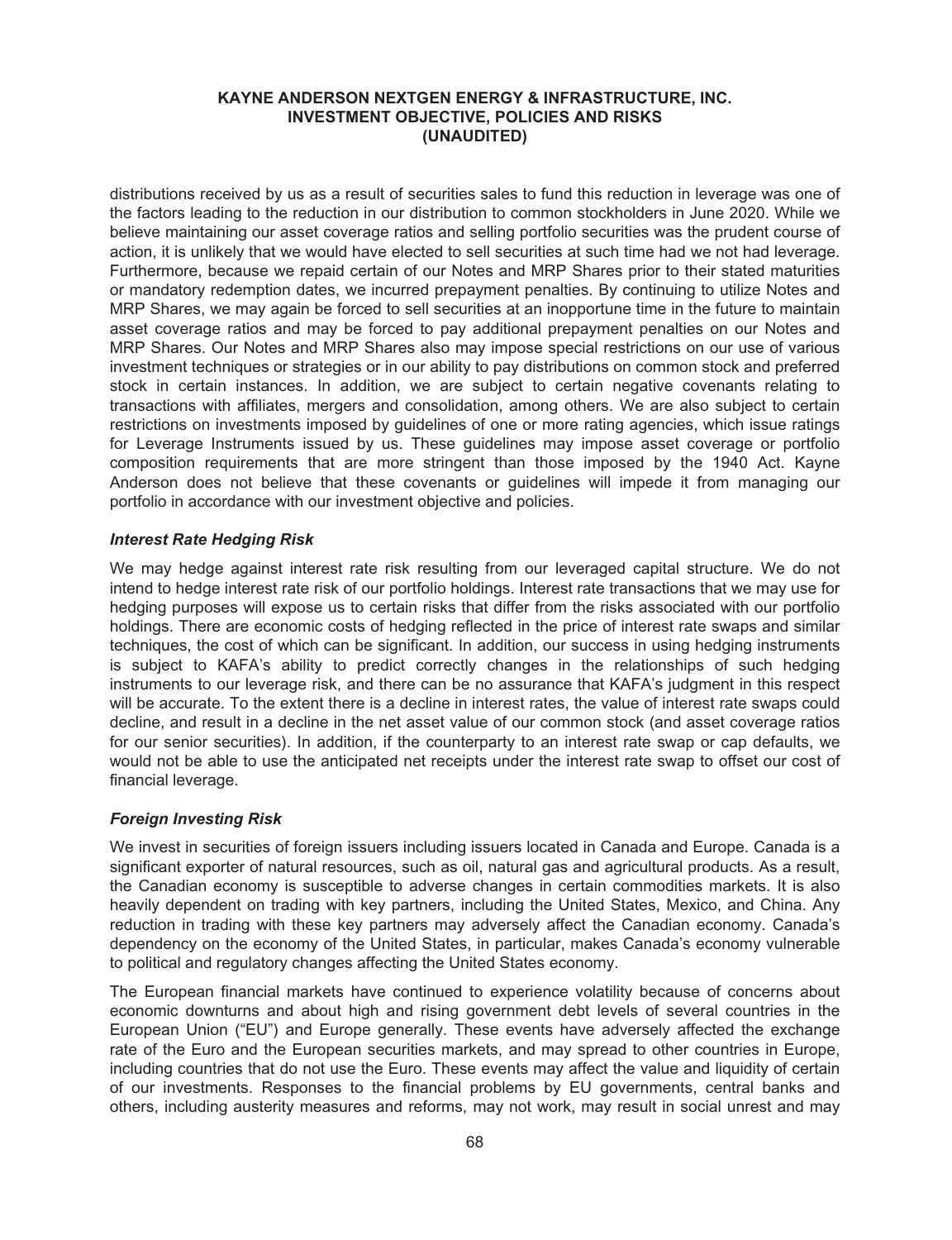limit future growth and economic recovery or have other unintended consequences. Further defaults or restructurings by governments and others of their debt could have additional adverse effects on economies, financial markets and asset valuations around the world.

The United Kingdom ("U.K.") left the EU on January 31, 2020, in a process now commonly referred to as "Brexit." The U.K. and EU have reached an agreement on the terms of their future trading relationship effective January 1, 2021, which principally relates to the trading of goods rather than services. Further discussions are to be held between the U.K. and EU in relation to matters not covered by the trade agreement, including financial services. Investments in European issuers face risks associated with the potential uncertainty and consequences that may follow Brexit, including with respect to volatility in exchange rates and interest rates. Brexit could adversely affect European or worldwide political, regulatory, economic or market conditions and could contribute to instability in global political institutions, regulatory agencies and financial markets. Brexit has also led to legal uncertainty and could lead to politically divergent national laws and regulations as a new relationship between the U.K. and EU is defined and the U.K. determines which EU laws to replace or replicate. Any of these effects of Brexit could adversely affect any of the companies to which we have exposure and any other assets in which we invest. The political, economic and legal consequences of Brexit are not yet fully known. In the short term, financial markets may experience heightened volatility, particularly those in the U.K. and Europe, but possibly worldwide. The U.K. and Europe may be less stable than they have been in recent years, and investments in the U.K. and EU may be difficult to value, or subject to greater or more frequent volatility. In the longer term, there is likely to be a period of significant political, regulatory and commercial uncertainty as the U.K. continues to negotiate the terms of its future trading relationships.

Secessionist movements, such as the Catalan movement in Spain and the independence movement in Scotland, as well as governmental or other responses to such movements, may also create instability and uncertainty in the region. In addition, the national politics of countries in the EU have been unpredictable and subject to influence by disruptive political groups and ideologies. The governments of EU countries may be subject to change and such countries may experience social and political unrest. Unanticipated or sudden political or social developments may result in sudden and significant investment losses. The occurrence of terrorist incidents throughout Europe could also impact financial markets. The impact of these events is not clear but could be significant and far-reaching and could adversely affect the value and liquidity of our investments.

Investments in some foreign securities may involve greater risks than investing in U.S. securities. As compared to U.S. companies, foreign issuers generally disclose less financial and other information publicly and are subject to less stringent and less uniform accounting, auditing and financial reporting standards. Foreign countries typically impose less thorough regulations on brokers, dealers, stock exchanges, corporate insiders and listed companies than does the U.S., and foreign securities markets may be less liquid and more volatile than U.S. markets. Investments in foreign securities generally involve higher costs than investments in U.S. securities, including higher transaction and custody costs as well as additional taxes imposed by foreign governments. In addition, securities trading practices abroad may offer less protection to investors. Political or social instability, civil unrest, acts of terrorism, regional economic volatility, and the imposition of sanctions, confiscations, trade restrictions (including tariffs) and other government restrictions by the United States and/or other governments are other potential risks that could impact an investment in a foreign security. Settlement of transactions in some foreign markets may be delayed or may be less frequent than in the U.S., which could affect the liquidity of our portfolio.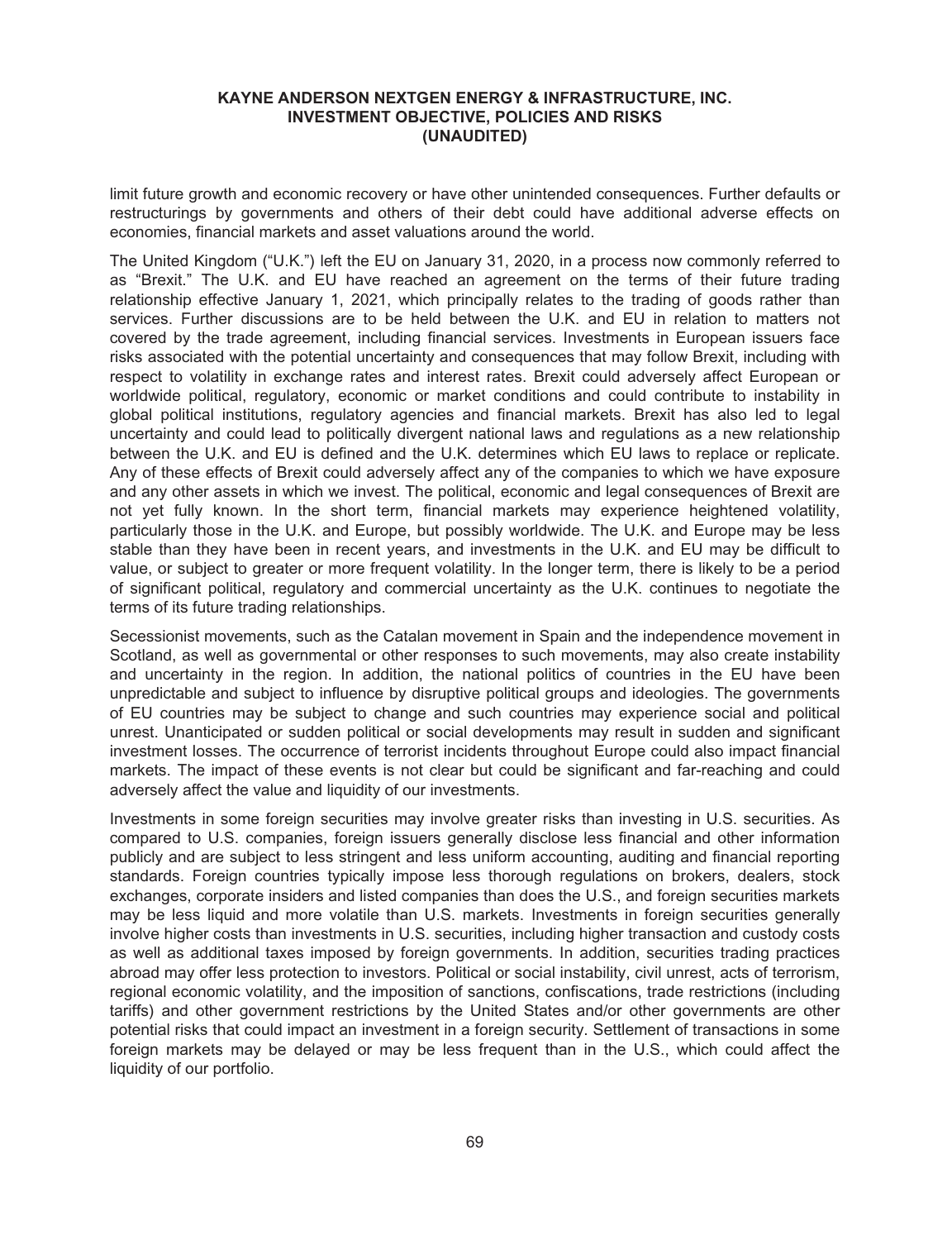## *Foreign Currency Risk*

Because we invest in foreign (non-U.S.) currencies or in foreign securities that are denominated, trade and/or receive revenues in foreign (non-U.S.) currencies, we are subject to the risk that those foreign currencies may decline in value relative to the U.S. dollar. In the case of currency hedging positions, we are subject to the risk that the U.S. dollar may decline in value relative to the currency being hedged. Currency exchange rates may fluctuate significantly and unpredictably. As a result, our investments in foreign currencies, in foreign securities that are denominated, trade, and/or receive revenues in foreign currencies, or in derivatives that provide exposure to foreign currencies may reduce our returns.

## *Depositary Receipts Risk*

American depositary receipts (ADRs), global depositary receipts (GDRs), and international depositary receipts (IDRs) are certificates evidencing ownership of shares of a foreign issuer and are alternatives to directly purchasing the underlying foreign securities in their national markets and currencies. However, they continue to be subject to many of the risks associated with investing directly in foreign securities. These risks include the political and economic risks of the underlying issuer's country, as well as, in the case of depositary receipts traded on non-U.S. markets, exchange risk. The issuer of a sponsored receipt typically bears certain expenses of maintaining the depositary receipt facility. Issuers of unsponsored ADRs are not contractually obligated to disclose material information in the U.S., so there may not be a correlation between such information and the market value of the unsponsored ADR. Depositary receipts are also subject to the risks of investing in foreign securities.

# *Tax Risks*

In addition to other risk considerations, an investment in our common stock will involve certain tax risks, including, but not limited to, the risks summarized below. The federal, state, local and foreign tax consequences of an investment in and holding of our common stock will depend on the facts of each investor's situation. Investors are encouraged to consult their own tax advisers regarding the specific tax consequences that may affect them.

## *Failure to Qualify as a Regulated Investment Company*

To qualify as a RIC under the Code, we must meet certain income source, asset diversification and annual distribution requirements. The annual distribution requirement for a RIC is satisfied if we distribute at least 90% of our "investment company taxable income" (which generally consists of ordinary income and realized net short-term capital gains in excess of realized net long-term capital losses, if any) and net tax-exempt interest, if any, to our stockholders on an annual basis. Any Leverage Instruments currently outstanding or that we issue in the future would subject us to certain asset coverage ratio requirements under the 1940 Act as an investment company, and we may be subject to financial covenants under loan and credit agreements that could, under certain circumstances, restrict us from making distributions necessary to qualify as a RIC. If we are unable to obtain cash from other sources, we may fail to qualify as a RIC and, thus, may be subject to income tax as an ordinary corporation.

To qualify as a RIC, we must also meet certain asset diversification requirements at the end of each quarter of each taxable year. In particular, in order to meet the asset diversification requirement for a RIC, we must diversify our holdings so that, at the end of each quarter of each taxable year, (i) at least 50% of the value of our total assets is represented by cash and cash items (including receivables), U.S. Government securities, the securities of other RICs and other securities, with such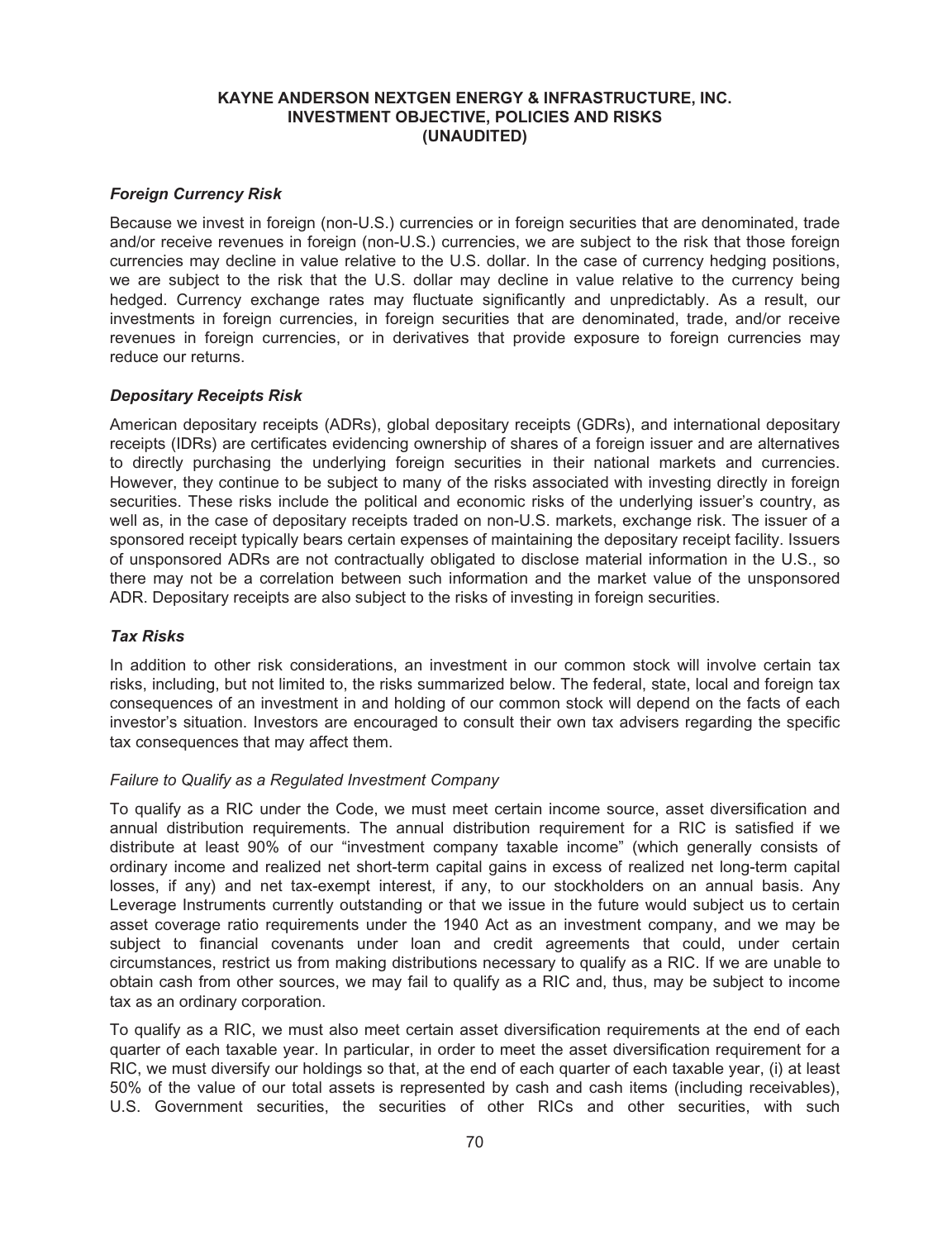other securities limited for purposes of such calculation, in respect of any one issuer, to an amount not greater than 5% of the value of our total assets and not more than 10% of the outstanding voting securities of such issuer, and (ii) not more than 25% of the value of our total assets is invested in the securities (other than U.S. Government securities or the securities of other RICs) of any one issuer, the securities (other than the securities of other RICs) of any two or more issuers that we control (by owning 20% or more of their voting power) and that are determined to be engaged in the same or similar trades or businesses or related trades or businesses, or the securities of one or more qualified publicly traded partnerships. Furthermore, we may only directly invest up to but not more than 25% of our total assets in equity or debt securities of MLPs. This limit does not apply to securities issued by MLP Affiliates, which are not treated as publicly traded partnerships for U.S. federal income tax purposes.

To qualify as a RIC, we must also meet certain income source requirements. In order to meet the income source requirement for a RIC, at least 90% of our gross income in each taxable year must be derived from dividends, interest, payments with respect to securities loans, and gains from the sale or other disposition of stock or securities or foreign currencies, or other income (including but not limited to gains from options, futures or forward contracts) derived with respect to our business of investing in such stock, securities, or currencies and net income derived from interests in qualified publicly traded partnerships. Income derived from a partnership (other than a qualified publicly traded partnership) is treated for purposes of the 90% gross income test as if the income of the partnership was earned directly by the RIC. We may invest in certain equity securities issued by non-traded limited partnerships, and income earned with respect to such partnerships may not be qualifying income for purposes of the 90% gross income test. Although we do not anticipate income from our direct investments in the equity securities of non-traded limited partnerships to exceed the limits set forth above, we cannot be certain that this will be the case. Failure to comply with the 90% gross income test may result in our having to dispose of certain investments at times we would not consider advantageous in order to prevent the loss of RIC status. Any such dispositions could be made at disadvantageous prices and may result in substantial losses.

If, in any year, we fail to qualify as a RIC for any reason, we would be taxed as an ordinary corporation and would become (or remain) subject to federal and perhaps state corporate income tax. The federal maximum income tax rate on corporations is currently 21%. The resulting corporate taxes could substantially reduce our net assets, the amount of income available for distribution and the amount of our distributions. Such a failure would have a material adverse effect on us and our stockholders. In such circumstances, we could be required to recognize unrealized gains, pay substantial taxes and interest and make substantial distributions before requalifying as a RIC that is accorded special treatment. In such case, distributions to our common stockholders generally would be eligible (i) for treatment as qualified dividend income in the case of individual stockholders, and (ii) for the dividendsreceived deduction in the case of corporate stockholders, provided certain holding period requirements were satisfied.

#### *Taxability of Distributions Received*

We cannot assure you what percentage of the distributions paid on our common stock, if any, will be treated as tax-advantaged qualified dividend income or return of capital or what the tax rates on various types of income or gain will be in future years. New legislation could negatively impact the amount and tax characterization of distributions received by our common stockholders. Under current law, qualified dividend income received by individual stockholders is taxed at a maximum federal tax rate of 20% for individuals, provided a holding period requirement and certain other requirements are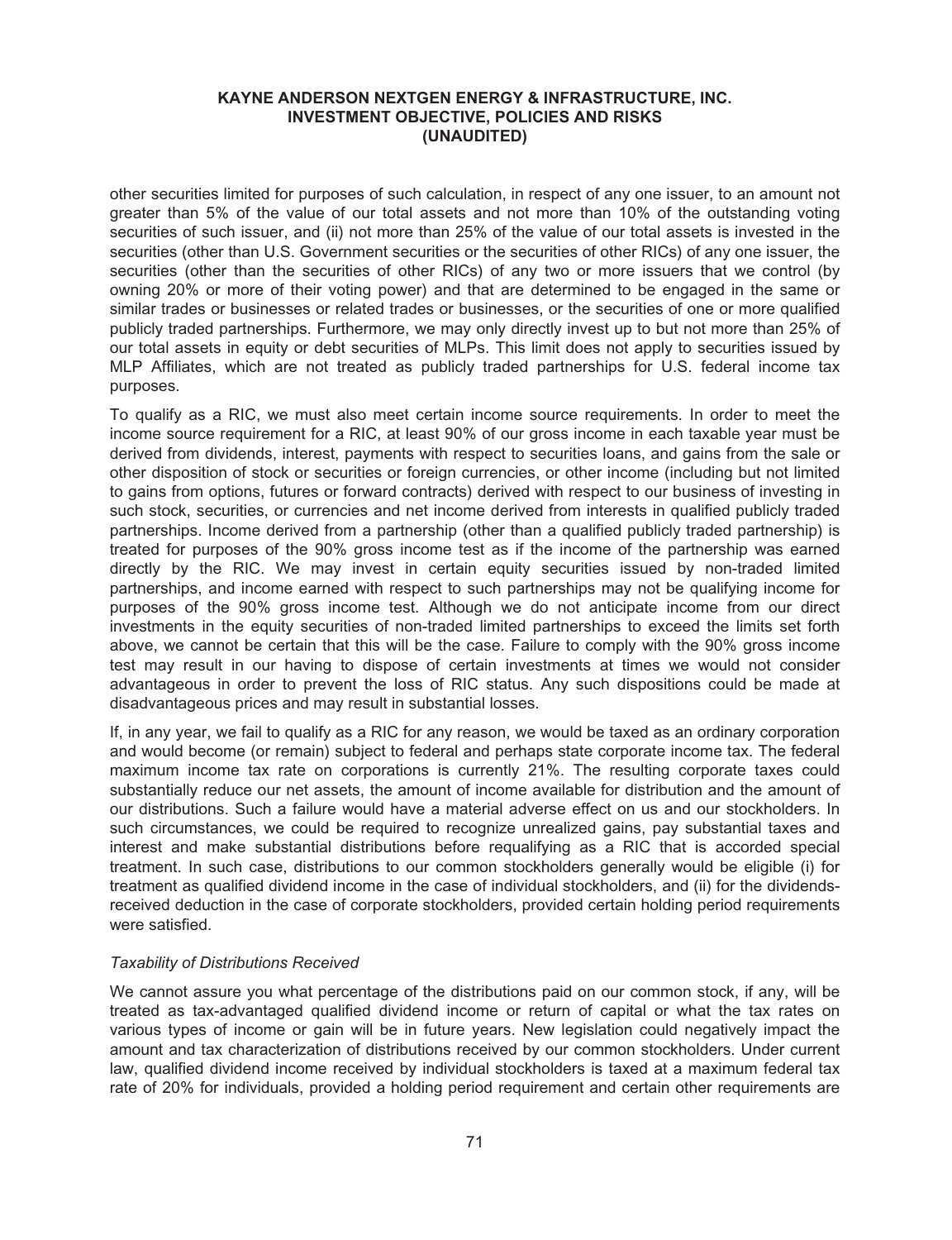met. In addition, currently a 3.8% federal tax on net investment income generally applies to dividend income and net capital gains for taxpayers whose adjusted gross income exceeds \$200,000 for single filers or \$250,000 for married joint filers.

#### *Tax Risks of Investing in our Securities*

A reduction in the return of capital portion of the distributions that we receive from our portfolio investments or an increase in our earnings and profits and portfolio turnover may reduce that portion of our distribution treated as a tax-deferred return of capital and increase that portion treated as a dividend, resulting in lower after-tax distributions to our common and preferred stockholders.

#### *Other Tax Risks*

As a limited partner in the MLPs in which we invest, we will be allocated our distributive share of income, gains, losses, deductions and credits from those MLPs. Historically, a significant portion of income from such MLPs has been offset by tax deductions. The percentage of an MLP's income and gains which is offset by tax deductions, losses and credits will fluctuate over time for various reasons. A significant slowdown in acquisition activity or capital spending by MLPs held in our portfolio could result in a reduction in the depreciation deduction passed through to us, which may, in turn, result in a higher percentage of the distribution we pay to you being characterized as a dividend rather than return of capital. In addition, changes to the tax code that impact the amount of income, gain, deduction or loss that is passed through to us from the MLP securities in which we invest (for example through changes to the deductibility of interest expense or changes to how capital expenditures are depreciated) may also result in a higher percentage of the distribution we pay to you being characterized as a dividend rather than return of capital. For example, the 2017 Tax Cuts and Jobs Act imposed certain limitations on the deductibility of interest expense that could result in less deduction being passed through to us as the owner of an MLP that is impacted by such limitations. Upon the sale of an MLP security, we may generate capital gains, and if an MLP in our portfolio is acquired by another Energy Company in a transaction treated as a sale for federal income tax purposes, we will not have control of the timing of when we generate for such gains. A portion of the gain upon disposition of MLP units attributable to Internal Revenue Code Section 751 assets, including depreciation recapture, would be recognized as ordinary income. Ordinary income attributable to Section 751 assets may exceed the net taxable gain realized upon sale and may be recognized even if there is a net taxable loss upon disposition. We could therefore recognize both ordinary income and a capital loss upon disposition of MLP units.

We rely to some extent on information provided by the MLPs, which may not necessarily be timely, to estimate taxable income allocable to the MLP units held in the portfolio and to estimate the associated unrealized gains. Such estimates are made in good faith. From time to time, as new information becomes available, we modify our estimates or assumptions.

### *Tax Law Change Risk*

Changes in tax laws or regulations, or interpretations thereof in the future, could adversely affect us or the Energy Companies in which we invest. Any such changes could negatively impact the holders of our securities. Legislation could also negatively impact the amount and tax characterization of distributions received by our common stockholders.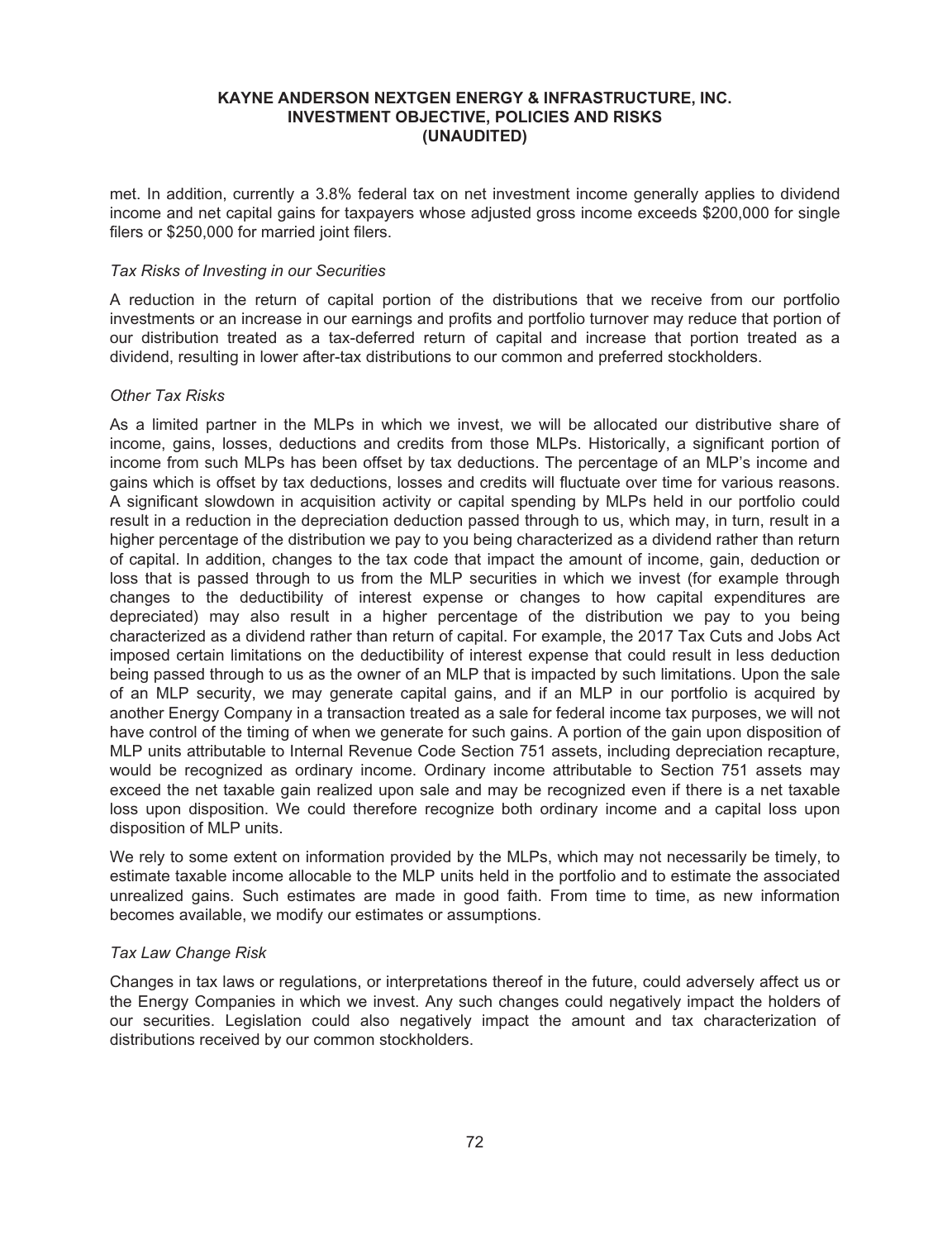#### *Management Risk; Dependence on Key Personnel of Kayne Anderson*

Our portfolio is subject to management risk because it is actively managed. KAFA applies investment techniques and risk analyses in making investment decisions for us, but there can be no guarantee that they will produce the desired results.

We depend upon Kayne Anderson's key personnel for our future success and upon their access to certain individuals and investments in the energy sector. In particular, we depend on the diligence, skill and network of business contacts of our portfolio managers, who evaluate, negotiate, structure, close and monitor our investments. These individuals manage a number of investment vehicles on behalf of Kayne Anderson and, as a result, do not devote all of their time to managing us, which could negatively impact our performance. Furthermore, these individuals do not have long-term employment contracts with Kayne Anderson, although they do have equity interests and other financial incentives to remain with Kayne Anderson. We also depend on the senior management of Kayne Anderson. The departure of any of our portfolio managers or the senior management of Kayne Anderson could have a material adverse effect on our ability to achieve our investment objective. In addition, we can offer no assurance that KAFA will remain our investment adviser or that we will continue to have access to Kayne Anderson's industry contacts and deal flow.

#### *Cybersecurity Risk*

The information and technology systems relied upon by KMF, KAFA and our service providers (including, but not limited to, fund accountants, custodians, transfer agents, administrators, distributors and other financial intermediaries) and/or the issuers of securities in which we invest may be vulnerable to damage or interruption from computer viruses, network failures, computer and telecommunication failures, infiltration by unauthorized persons, security breaches, usage errors, power outages and catastrophic events such as fires, tornadoes, floods, hurricanes and earthquakes. Although KAFA has implemented measures to manage risks relating to these types of events, if these systems are compromised, become inoperable for extended periods of time or cease to function properly, significant investment may be required to fix or replace them. The failure of these systems and/or of disaster recovery plans could cause significant interruptions in the operations of KMF, KAFA, our service providers and/or issuers of securities in which we invest and may result in a failure to maintain the security, confidentiality or privacy of sensitive data, including personal information relating to investors (and the beneficial owners of investors). Such a failure could also harm the reputation of KMF, KAFA, our service providers and/or issuers of securities in which we invest, subject these entities and their respective affiliates to legal claims or otherwise affect their business and financial performance. There is also a risk that cybersecurity breaches may not be detected, and KMF and its stockholders could be negatively impacted as a result.

#### *Conflicts of Interest of Kayne Anderson*

Conflicts of interest may arise because Kayne Anderson and its affiliates generally carry on substantial investment activities for other clients in which we will have no interest. Kayne Anderson or its affiliates may have financial incentives to favor certain of such accounts over us. Any of their proprietary accounts and other customer accounts may compete with us for specific trades. Kayne Anderson or its affiliates may buy or sell securities for us which differ from securities bought or sold for other accounts and customers, even though their investment objectives and policies may be similar to ours. Situations may occur when we could be disadvantaged because of the investment activities conducted by Kayne Anderson or its affiliates for their other accounts. Such situations may be based on, among other things, legal or internal restrictions on the combined size of positions that may be taken for us and the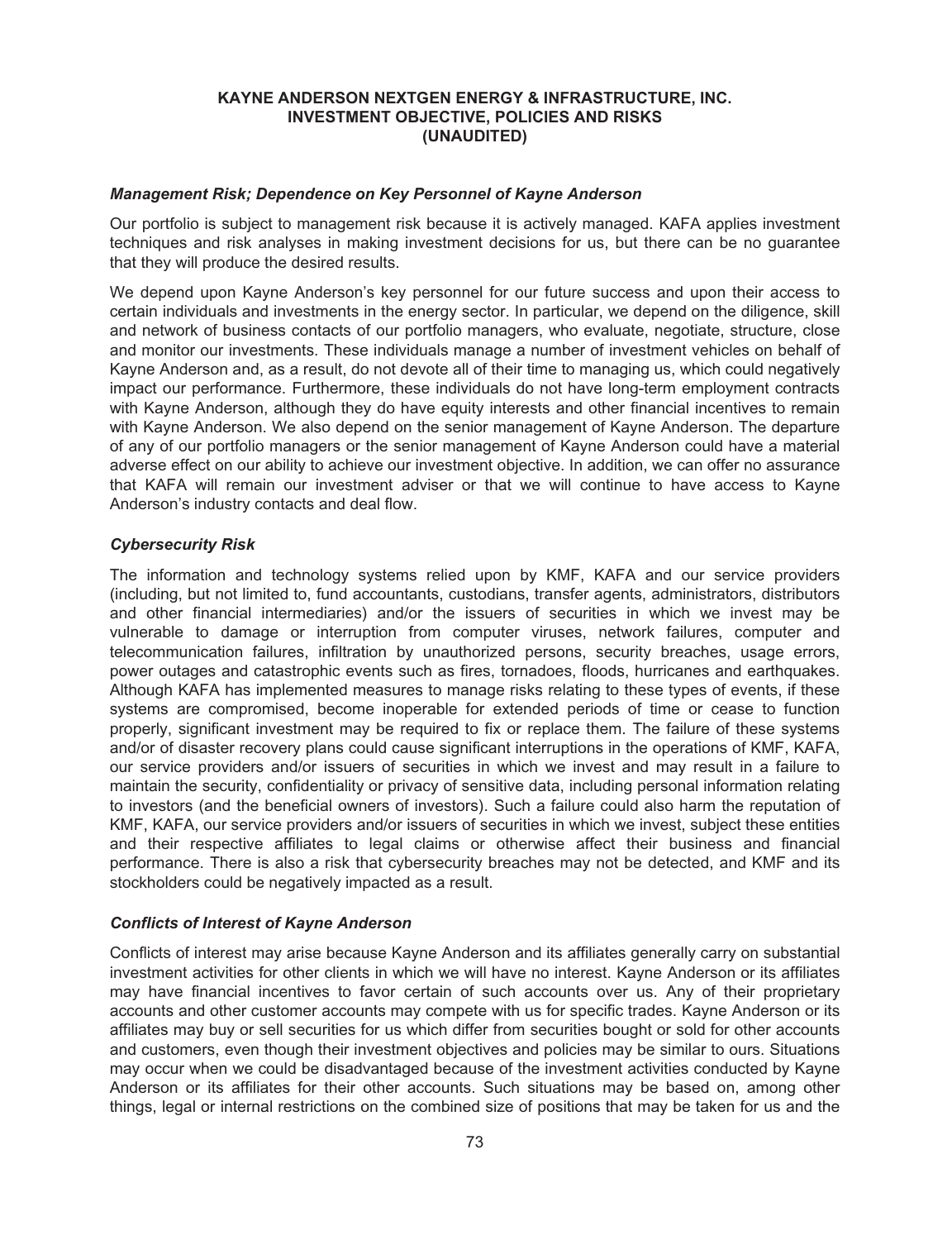other accounts, thereby limiting the size of our position, or the difficulty of liquidating an investment for us and the other accounts where the market cannot absorb the sale of the combined position.

Our investment opportunities may be limited by affiliations of Kayne Anderson or its affiliates with Energy Infrastructure Companies. In addition, to the extent that Kayne Anderson sources and structures private investments in Energy Infrastructure Companies, certain employees of Kayne Anderson may become aware of actions planned by Energy Infrastructure Companies, such as acquisitions, that may not be announced to the public. It is possible that we could be precluded from investing in an Energy Infrastructure Company about which Kayne Anderson has material non-public information; however, it is Kayne Anderson's intention to ensure that any material non-public information available to certain Kayne Anderson employees not be shared with those employees responsible for the purchase and sale of publicly traded Energy Infrastructure Company securities.

KAFA also manages Kayne Anderson Energy Infrastructure Fund, Inc., a closed-end investment company listed on the NYSE under the ticker "KYN", and Kayne Anderson Renewable Infrastructure Fund, an open-end investment company.

In addition to closed-end and open-end investment companies, KAFA and KACALP manage several private investment funds and separately managed accounts (collectively, "Affiliated Funds"). Some of the Affiliated Funds have investment objectives that are similar to or overlap with ours. Further, Kayne Anderson may at some time in the future, manage other investment funds with the same investment objective as ours or that otherwise create potential conflicts of interest with us.

Investment decisions for us are made independently from those of Kayne Anderson's other clients; however, from time to time, the same investment decision may be made for more than one fund or account. When two or more clients advised by Kayne Anderson or its affiliates seek to purchase or sell the same publicly traded securities, the securities actually purchased or sold are allocated among the clients on a good faith equitable basis by Kayne Anderson in its discretion in accordance with the clients' various investment objectives and procedures adopted by Kayne Anderson and approved by our Board of Directors. In some cases, this system may adversely affect the price or size of the position we may obtain. In other cases, however, our ability to participate in volume transactions may produce better execution for us.

We and our affiliates, including Affiliated Funds, may be precluded from co-investing in private placements of securities, including in any portfolio companies that we control. Except as permitted by law, Kayne Anderson will not co-invest its other clients' assets in the private transactions in which we invest. Kayne Anderson will allocate private investment opportunities among its clients, including us, based on allocation policies that take into account several suitability factors, including the size of the investment opportunity, the amount each client has available for investment and the client's investment objectives. These allocation policies may result in the allocation of investment opportunities to an Affiliated Fund rather than to us. The policies contemplate that Kayne Anderson will exercise discretion, based on several factors relevant to the determination, in allocating the entirety, or a portion, of such investment opportunities to an Affiliated Fund, in priority to other prospectively interested advisory clients, including us. In this regard, when applied to specified investment opportunities that would normally be suitable for us, the allocation policies may result in certain Affiliated Funds having greater priority than us to participate in such opportunities depending on the totality of the considerations, including, among other things, our available capital for investment, our existing holdings, applicable tax and diversification standards to which we may then be subject and the ability to efficiently liquidate a portion of our existing portfolio in a timely and prudent fashion in the time period required to fund the transaction.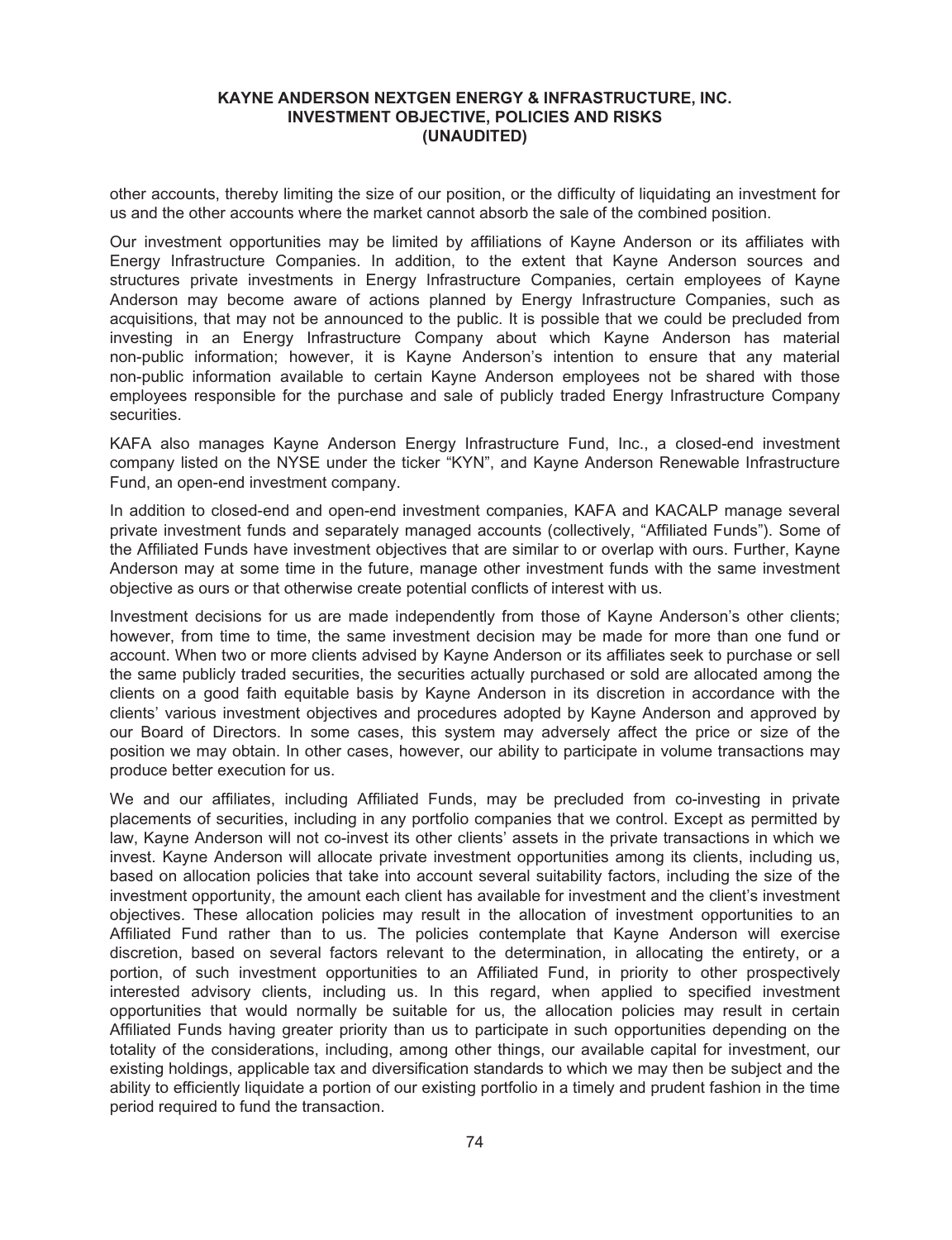The investment management fee paid to KAFA is based on the value of our assets, as periodically determined. A significant percentage of our assets may be illiquid securities acquired in private transactions for which market quotations will not be readily available. Although we have adopted valuation procedures designed to determine valuations of illiquid securities in a manner that reflects their fair value, there typically is a range of prices that may be established for each individual security. Senior management of KAFA, our Board of Directors and its Valuation Committee, and a thirdparty valuation firm participate in the valuation of our common stock.

#### *Risk of Owning Securities of Affiliates*

From time to time, we may "control" or may be an "affiliate" of one or more of our portfolio companies, as each of these terms is defined in the 1940 Act. In general, under the 1940 Act, we would be presumed to "control" a portfolio company if we and our affiliates owned 25% or more of its outstanding voting securities and would be an "affiliate" of a portfolio company if we and our affiliates owned 5% or more of its outstanding voting securities. The 1940 Act contains prohibitions and restrictions relating to transactions between investment companies and their affiliates (including our investment adviser), principal underwriters and affiliates of those affiliates or underwriters. See Note 5 — Agreements and Affiliations in our financial statements for more information regarding risks associated with affiliates.

#### *Valuation Risk*

Market prices may not be readily available for certain of our investments in restricted or unregistered investments in public companies or investments in private companies. The value of such investments will ordinarily be determined based on fair valuations determined by the Board of Directors or its designee pursuant to procedures adopted by the Board of Directors. Restrictions on resale or the absence of a liquid secondary market may adversely affect our ability to determine our net asset value. The sale price of securities that are not readily marketable may be lower or higher than our most recent determination of their fair value. Additionally, the value of these securities typically requires more reliance on the judgment of KAFA than that required for securities for which there is an active trading market. Due to the difficulty in valuing these securities and the absence of an active trading market for these investments, we may not be able to realize these securities' true value or may have to delay their sale in order to do so.

#### *Anti-Takeover Provisions*

Our Charter, Bylaws and the Maryland General Corporation Law include provisions that could limit the ability of other entities or persons to acquire control of us, to convert us to open-end status, or to change the composition of our Board of Directors. We also have adopted other measures that may make it difficult for a third party to obtain control of us, including provisions of our Charter classifying our Board of Directors in three classes serving staggered three-year terms; provisions authorizing our Board of Directors to classify or reclassify shares of our stock in one or more classes or series, to cause the issuance of additional shares of our stock, and allowing a majority of our entire Board of Directors to amend our Charter, without stockholder approval, to increase or decrease the number of shares of stock that we have the authority to issue; and provisions in our Bylaws electing to be subject to the anti-takeover measures provided by the Maryland Control Share Acquisition Act. These provisions, as well as other provisions of our Charter and Bylaws, could have the effect of discouraging, delaying, deferring or preventing a transaction or a change in control that might otherwise be in the best interests of our stockholders. As a result, these provisions may deprive our common stockholders of opportunities to sell their common stock at a premium over the then current market price of our common stock.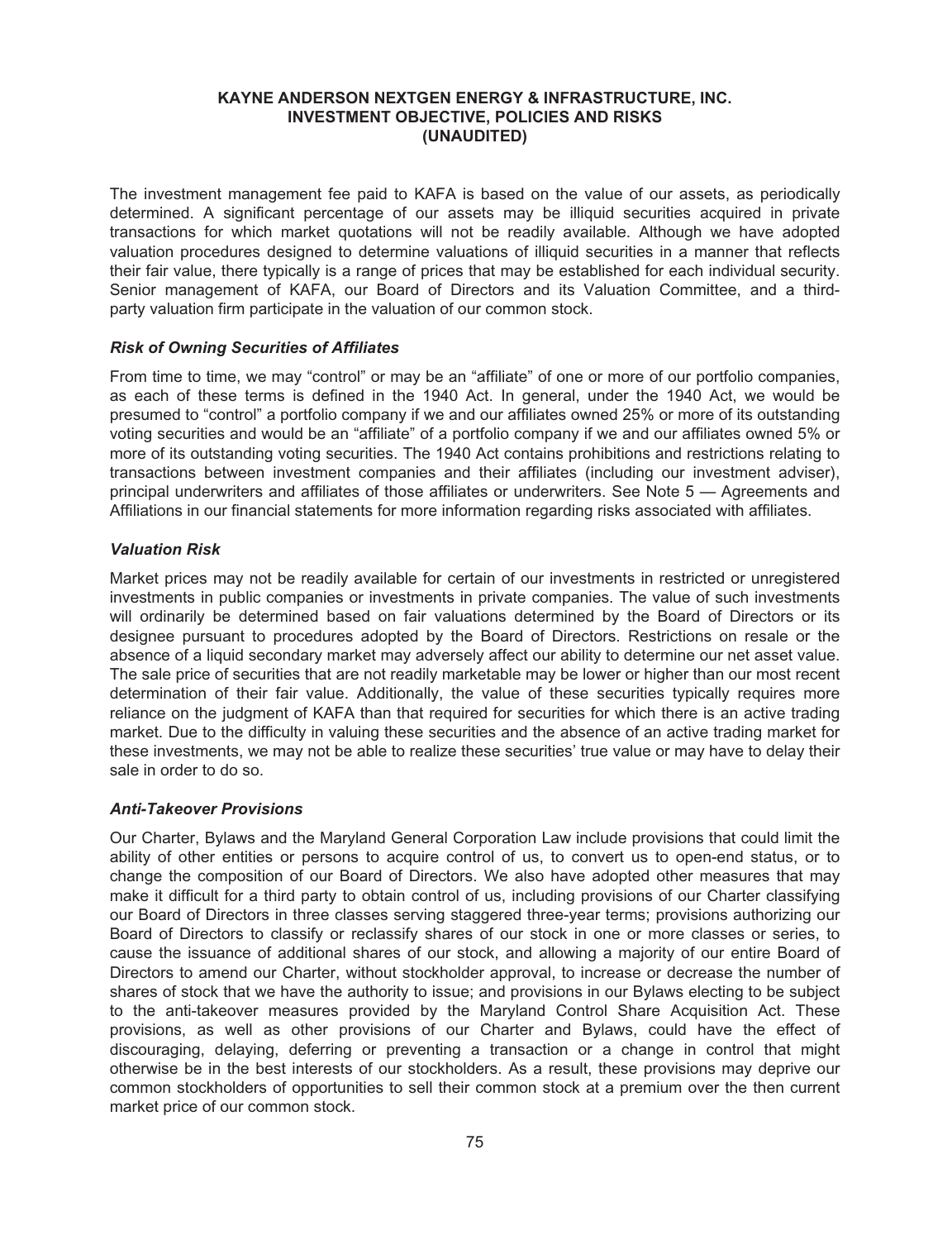#### **Additional Risks Related to Our Common Stock**

#### *Market Discount from Net Asset Value Risk*

Our common stock has traded both at a premium and at a discount to our net asset value. Shares of closed-end investment companies frequently trade at a discount to their net asset value. This characteristic is a risk separate and distinct from the risk that our net asset value could decrease as a result of our investment activities. Although the value of our net assets is generally considered by market participants in determining whether to purchase or sell shares, whether investors will realize gains or losses upon the sale of our common stock depends upon whether the market price of our common stock at the time of sale is above or below the investor's purchase price for our common stock. Because the market price of our common stock is affected by factors such as net asset value, distribution levels (which are dependent, in part, on expenses), supply of and demand for our common stock, stability of distributions, trading volume, general market and economic conditions, and other factors beyond our control, we cannot predict whether our common stock will trade at, below or above net asset value.

#### *Leverage Risk to Common Stockholders*

The issuance of Leverage Instruments represents the leveraging of our common stock. Leverage is a technique that could adversely affect our common stockholders. Unless the income and capital appreciation, if any, on securities acquired with the proceeds from Leverage Instruments exceed the costs of the leverage, the use of leverage could cause us to lose money. When leverage is used, the net asset value and market value of our common stock will be more volatile. There is no assurance that our use of leverage will be successful.

Our common stockholders bear the costs of leverage through higher operating expenses. Our common stockholders also bear management fees, whereas holders of notes or preferred stock do not bear management fees. Because management fees are based on our total assets, our use of leverage increases the effective management fee borne by our common stockholders. In addition, the issuance of additional senior securities by us would result in offering expenses and other costs, which would ultimately be borne by our common stockholders. Fluctuations in interest rates could increase our interest or dividend payments on Leverage Instruments and could reduce cash available for distributions on common stock. Certain Leverage Instruments are subject to covenants regarding asset coverage, portfolio composition and other matters, which may affect our ability to pay distributions to our common stockholders in certain instances. We may also be required to pledge our assets to the lenders in connection with certain other types of borrowing.

Leverage involves other risks and special considerations for common stockholders including: the likelihood of greater volatility of net asset value and market price of our common stock than a comparable portfolio without leverage; the risk of fluctuations in dividend rates or interest rates on Leverage Instruments; that the dividends or interest paid on Leverage Instruments may reduce the returns to our common stockholders or result in fluctuations in the distributions paid on our common stock; the effect of leverage in a declining market, which is likely to cause a greater decline in the net asset value of our common stock than if we were not leveraged, which may result in a greater decline in the market price of our common stock; and when we use financial leverage, the investment management fee payable to Kayne Anderson may be higher than if we did not use leverage.

While we may from time to time consider reducing leverage in response to actual or anticipated changes in interest rates or actual or anticipated changes in investment values in an effort to mitigate the increased volatility of current income and net asset value associated with leverage, there can be no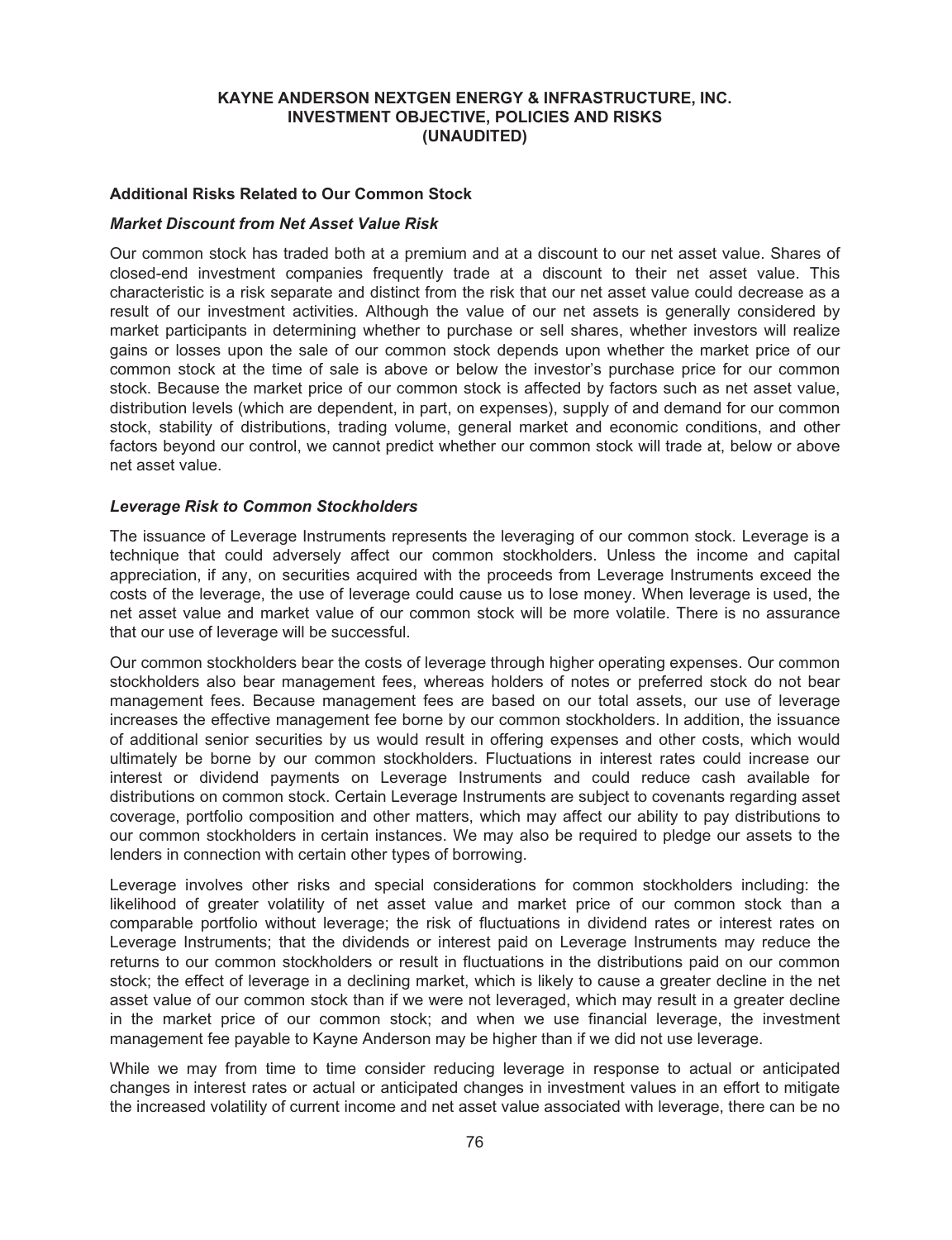assurance that we will actually reduce leverage in the future or that any reduction, if undertaken, will benefit our common stockholders. Changes in the future direction of interest rates or changes in investment values are difficult to predict accurately. If we were to reduce leverage based on a prediction about future changes to interest rates (or future changes in investment values), and that prediction turned out to be incorrect, the reduction in leverage would likely result in a reduction in income and/or total returns to common stockholders relative to the circumstance if we had not reduced leverage. We may decide that this risk outweighs the likelihood of achieving the desired reduction to volatility in income and the price of our common stock if the prediction were to turn out to be correct, and determine not to reduce leverage as described above.

Finally, the 1940 Act provides certain rights and protections for preferred stockholders which may adversely affect the interests of our common stockholders.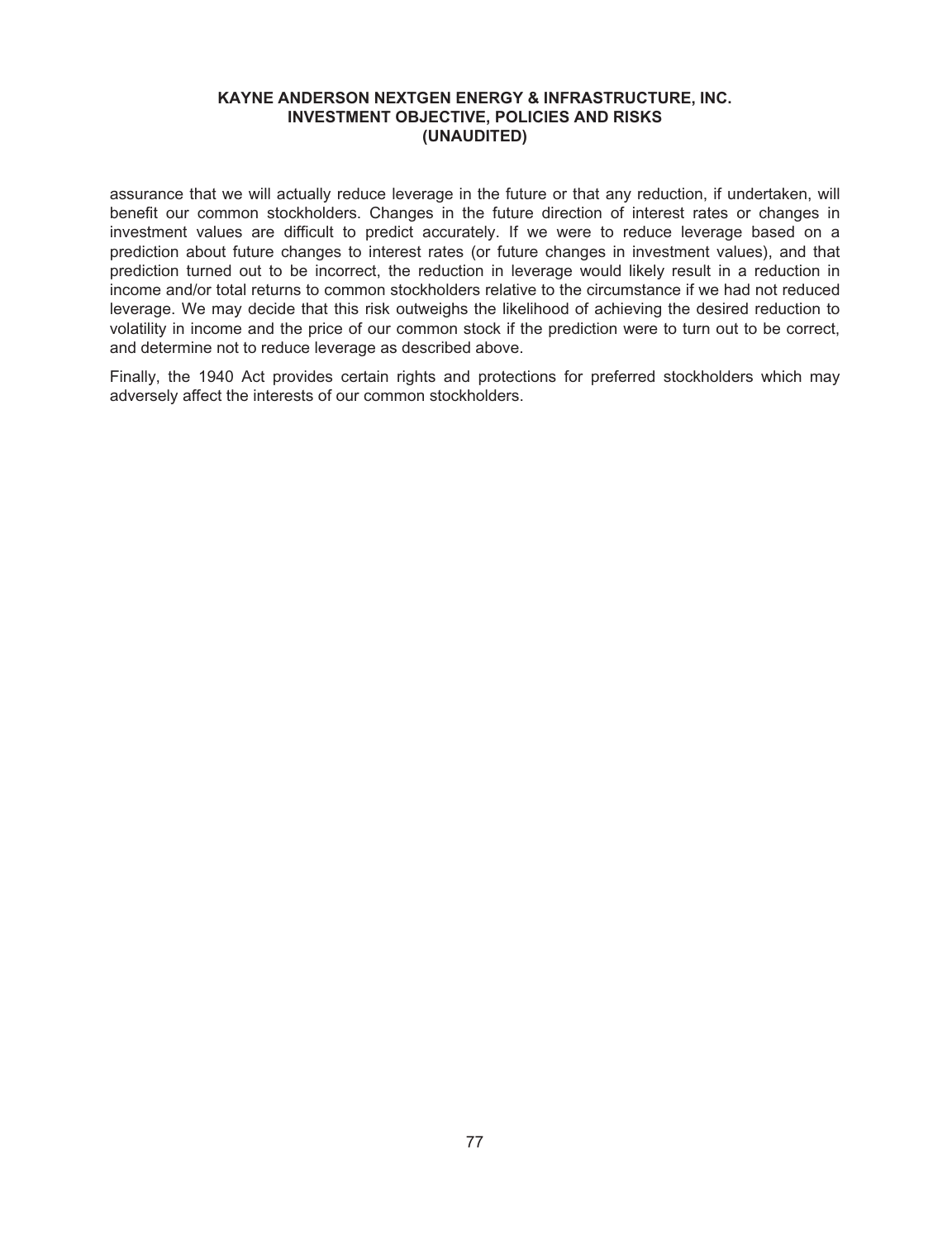### **Independent Directors(1)**

| Name <sup>(2)</sup><br>(Year Born) | Position(s)<br><b>Held with Fund.</b><br>Term of<br>Office/Time of<br>Service                                                                                                                                          | <b>Principal Occupations</b><br><b>During Past Five Years</b>                                                                                                                                                                                                                                                                                                                                                                                                                                                                                                                                                                                                                                                                                 | <b>Other Directorships Held by</b><br><b>Director/Officer During</b><br><b>Past Five Years</b>                                                                                                                                                                                                                                     |
|------------------------------------|------------------------------------------------------------------------------------------------------------------------------------------------------------------------------------------------------------------------|-----------------------------------------------------------------------------------------------------------------------------------------------------------------------------------------------------------------------------------------------------------------------------------------------------------------------------------------------------------------------------------------------------------------------------------------------------------------------------------------------------------------------------------------------------------------------------------------------------------------------------------------------------------------------------------------------------------------------------------------------|------------------------------------------------------------------------------------------------------------------------------------------------------------------------------------------------------------------------------------------------------------------------------------------------------------------------------------|
| William R. Cordes<br>(born 1948)   | Director. 3-year term<br>(until the 2023 Annual<br>Meeting of<br>Stockholders)/served<br>since inception.<br>Member of Audit<br>Committee (Chair) and<br><b>Valuation Committee.</b>                                   | Retired from Northern Border Pipeline<br>Company in March 2007 after serving as<br>President from October 2000 to March<br>2007. Chief Executive Officer of Northern<br>Border Partners, L.P. from October 2000<br>to April 2006. President of Northern<br>Natural Gas Company from 1993 to 2000.<br><b>President of Transwestern Pipeline</b><br>Company from 1996 to 2000.                                                                                                                                                                                                                                                                                                                                                                  | Current:<br>• Kayne Anderson Energy<br>Infrastructure Fund, Inc. ("KYN")<br>Prior:<br>• Kayne Anderson Energy<br>Development Company ("KED")<br>• Boardwalk Pipeline Partners, LP<br>(midstream MLP)<br>• Northern Border Partners, L.P.<br>(midstream MLP)                                                                        |
| Anne K. Costin<br>(born 1950)      | Director. 3-year term<br>(until the 2022 Annual<br>Meeting of<br>Stockholders)/served<br>since August 2018.<br>Member of Valuation<br>Committee (Chair) and<br>Audit Committee.                                        | Professor at the Amsterdam Institute of<br>Finance from 2007 through 2013. Adjunct<br>Professor in the Finance and Economics<br>Department of Columbia University<br>Graduate School of Business in New York<br>from 2004 through 2007. As of March 1,<br>2005, Ms. Costin retired after a 28-year<br>career at Citigroup. During the seven<br>years prior to her retirement, Ms. Costin<br>was Managing Director and Global<br>Deputy Head of the Project & Structured<br>Trade Finance product group within<br>Citigroup's Investment Banking Division.                                                                                                                                                                                     | Current:<br>$\cdot$ KYN<br>• Music Guild Orchestra<br>(not-for-profit organization)<br>Prior:<br>• Kayne Anderson Energy Total<br>Return Fund, Inc. ("KYE")<br>• Our Community LA<br>(not-for-profit organization)                                                                                                                 |
| Barry R. Pearl<br>(born 1949)      | Director. 3-year term<br>(until the 2023 Annual<br>Meeting of<br>Stockholders)/served<br>since inception.<br>Member of Audit<br>Committee and<br>Nominating, Corporate<br>Governance and<br>Compensation<br>Committee. | Management consultant to Northstar<br>Midstream, a private developer and<br>operator of petroleum infrastructure<br>assets from March 2016 to July 2018,<br>Executive Vice President of Kealine, LLC,<br>(and its affiliate WesPac Midstream LLC<br>an energy infrastructure developer), from<br>February 2007 to March 2016. Provided<br>management consulting services from<br>January 2006 to February 2007.<br>President of Texas Eastern Products<br>Pipeline Company, LLC ("TEPPCO"), (the<br>general partner of TEPPCO Partners,<br>L.P.,) from February 2001 to December<br>2005. Chief Executive Officer and director<br>of TEPPCO from May 2002 to December<br>2005; and Chief Operating Officer from<br>February 2001 to May 2002. | Current:<br>$\cdot$ KYN<br>• Magellan Midstream Partners, L.P.<br>(midstream MLP)<br>Prior:<br>$\cdot$ KED<br>• Peregrine Midstream Partners LLC<br>(natural gas storage)<br>• Seaspan Corporation<br>(containership chartering)<br>• Targa Resources Partners LP<br>(midstream MLP)<br>• TEPPCO Partners, L.P.<br>(midstream MLP) |
| Albert L. Richey<br>(born 1949)    | Director. 3-year term<br>(until the 2022 Annual<br>Meeting of<br>Stockholders)/served<br>since inception.<br>Member of Audit<br>Committee and<br>Valuation Committee.                                                  | Retired from Anadarko Petroleum<br>Corporation in August 2016 after serving<br>as Senior Vice President Finance and<br>Treasurer from January 2013 to August<br>2016; Vice President Special Projects<br>from January 2009 to December 2012;<br>Vice President Corporate Development<br>from 2006 to December 2008; Vice<br>President and Treasurer from 1995 to<br>2005 and Treasurer from 1987 to 1995.                                                                                                                                                                                                                                                                                                                                     | Current:<br>$\cdot$ KYN<br>Prior:<br>$\cdot$ KED<br>• Boys & Girls Clubs of Houston<br>• Boy Scouts of America                                                                                                                                                                                                                     |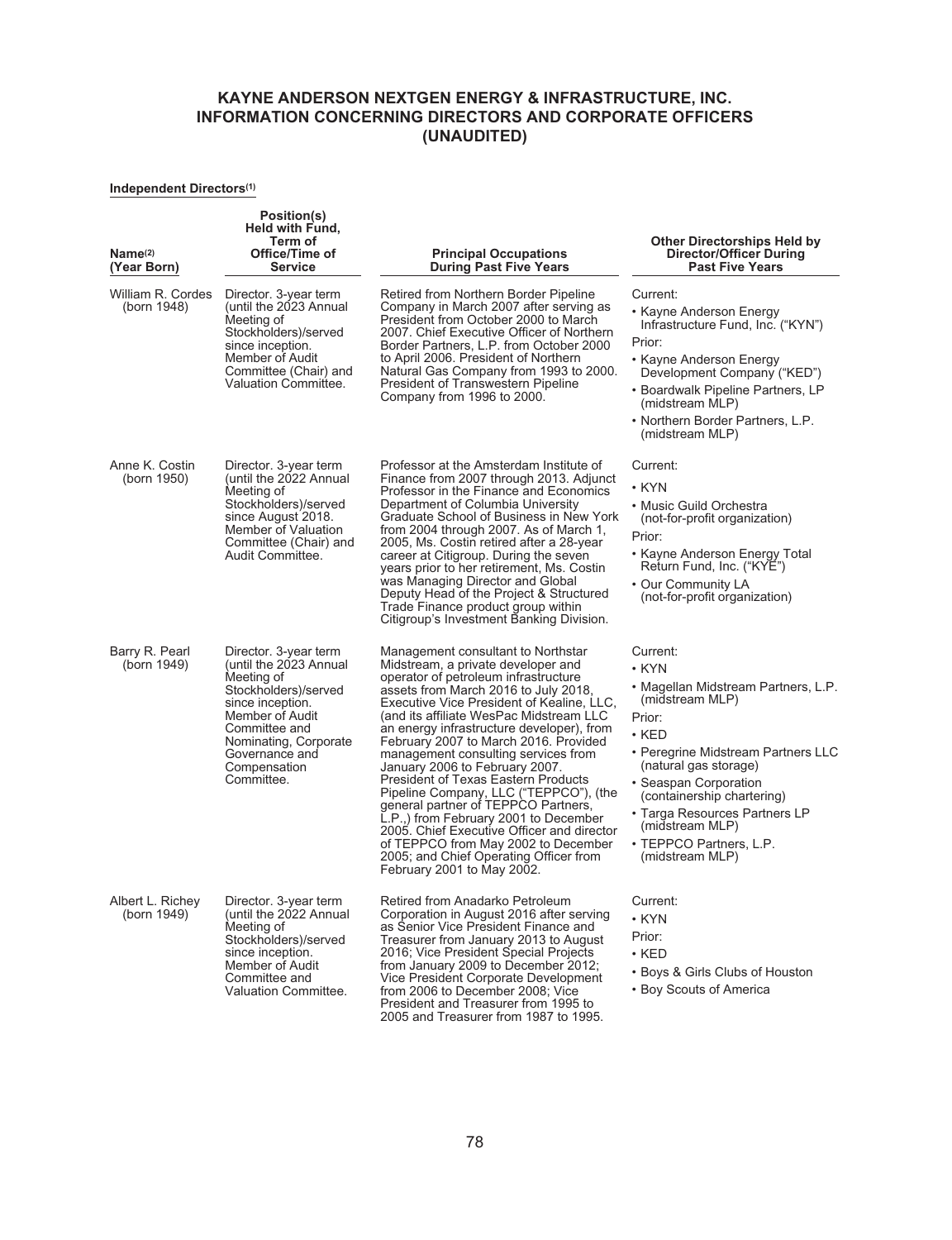#### **Independent Directors(1)**

| Name <sup>(2)</sup><br>(Year Born)  | Position(s)<br><b>Held with Fund,</b><br>Term of<br>Office/Time of<br><b>Service</b>                                                                                                                        | <b>Principal Occupations</b><br><b>During Past Five Years</b>                                                                                                                                                                                                                                                                                                                                                                                                                                                                                                                                                                                                                                                                                                                                                                                                                                                                                            | <b>Other Directorships Held by</b><br><b>Director/Officer During</b><br><b>Past Five Years</b>                                                                                                                                                                                                                                                                                                                                                      |
|-------------------------------------|-------------------------------------------------------------------------------------------------------------------------------------------------------------------------------------------------------------|----------------------------------------------------------------------------------------------------------------------------------------------------------------------------------------------------------------------------------------------------------------------------------------------------------------------------------------------------------------------------------------------------------------------------------------------------------------------------------------------------------------------------------------------------------------------------------------------------------------------------------------------------------------------------------------------------------------------------------------------------------------------------------------------------------------------------------------------------------------------------------------------------------------------------------------------------------|-----------------------------------------------------------------------------------------------------------------------------------------------------------------------------------------------------------------------------------------------------------------------------------------------------------------------------------------------------------------------------------------------------------------------------------------------------|
| William H. Shea, Jr.<br>(born 1954) | Lead Director. 3-year<br>term (until the 2024<br>Annual Meeting of<br>Stockholders)/served<br>since August 2018.<br>Member of Nominating,<br>Corporate Governance<br>and Compensation<br>Committee (Chair). | Chief Executive Officer of Jefferson<br>Energy Companies from January 2020 to<br>June 2021. Chief Executive Officer of<br>Mainline Energy Partners, LLC from July<br>2016 to September 2019. Chief Executive<br>Officer and President of Niska Gas<br>Storage Partners LLC from May 2014 to<br>July 2016. Chief Executive Officer of the<br>general partner of PVR Partners, L.P.<br>(PVR) from March 2010 to March 2014.<br>Chief Executive Officer and President of<br>the general partner of Penn Virginia GP<br>Holdings, L.P. (PVG), from March 2010 to<br>March 2011. Private investor from June<br>2007 to March 2010. From September<br>2000 to June 2007, President, Chief<br><b>Executive Officer and Director (Chairman</b><br>from May 2004 to June 2007) of Buckeye<br>Partners L.P. (BPL). From May 2004 to<br>June 2007, President, Chief Executive<br>Officer and Chairman of Buckeye GP<br>Holdings L.P. (BGH) and its<br>predecessors. | • Current:<br>$\cdot$ KYN<br>Prior:<br>$\cdot$ KYE<br>$\cdot$ BGH<br>(general partner of BPL)<br>$\cdot$ BPL<br>(midstream MLP)<br>• Gibson Energy ULC<br>(midstream energy)<br>• Mainline Energy Partners, LLC<br>(midstream energy)<br>• Niska Gas Storage Partners LLC<br>(natural gas storage)<br>$\cdot$ PVG<br>(owned general partner of PVR)<br>$\cdot$ PVR<br>(midstream MLP)<br>• Penn Virginia Corporation<br>oil and gas exploration and |

production company) • USA Compression Partners, LP (natural gas compression MLP)

### **Interested Directors and Non-Director Officers**

| $Name^{(2)}$<br>(Year Born)                       | Position(s)<br><b>Held with Fund,</b><br>Term of<br>Office/Time of<br><b>Service</b>                                                                                                                                                                                                                                                                                                                                                      | <b>Principal Occupations</b><br>During Past Five Years <sup>(3)</sup>                                                                                                                                                                                                                                                                                                                                                                                                                                                                                                                                   | <b>Other Directorships Held by</b><br>Director/Officer During<br><b>Past Five Years</b>                                                                                                                                                                                                                          |
|---------------------------------------------------|-------------------------------------------------------------------------------------------------------------------------------------------------------------------------------------------------------------------------------------------------------------------------------------------------------------------------------------------------------------------------------------------------------------------------------------------|---------------------------------------------------------------------------------------------------------------------------------------------------------------------------------------------------------------------------------------------------------------------------------------------------------------------------------------------------------------------------------------------------------------------------------------------------------------------------------------------------------------------------------------------------------------------------------------------------------|------------------------------------------------------------------------------------------------------------------------------------------------------------------------------------------------------------------------------------------------------------------------------------------------------------------|
| James C. Baker, Jr. <sup>(4)</sup><br>(born 1972) | Chairman of the Board<br>of Directors since June<br>2020. Director, President<br>and Chief Executive<br>Officer. 3-year term (until<br>the 2024 Annual<br>Meeting of<br>Stockholders). Member<br>of Valuation Committee.<br><b>Chief Executive Officer</b><br>since June 2019.<br>President since June<br>2016. Executive Vice<br>President from inception<br>to June 2016. Elected<br>annually as an officer/<br>served since inception. | Partner and Senior Managing Director<br>of Kayne Anderson since February<br>2008. Co-Managing Partner of KAFA<br>since June 2019. Senior Managing<br>Director of KAFA from February 2008<br>to June 2019. Chief Executive Officer<br>of KYN since June 2019. President of<br>KYN since June 2016. Executive Vice<br>President of KYN from June 2008 to<br>June 2016. President of Kayne<br>Anderson BDC, Inc. ("KABDC") since<br>February 2021. Chief Executive Officer<br>of KABDC since June 2021. President<br>and Chief Executive Officer of Kayne<br>DL 2021, Inc. ("KDL") since December<br>2021. | Current:<br>$\cdot$ KYN<br>$\cdot$ KACALP<br>• Expression Therapeutics<br>(biotechnology company)<br>Prior:<br>$\cdot$ KED<br>• K-Sea Transportation Partners LP<br>(shipping MLP)<br>• Petris Technology, Inc.<br>(data management for energy<br>companies)<br>• ProPetro Services, Inc.<br>(oilfield services) |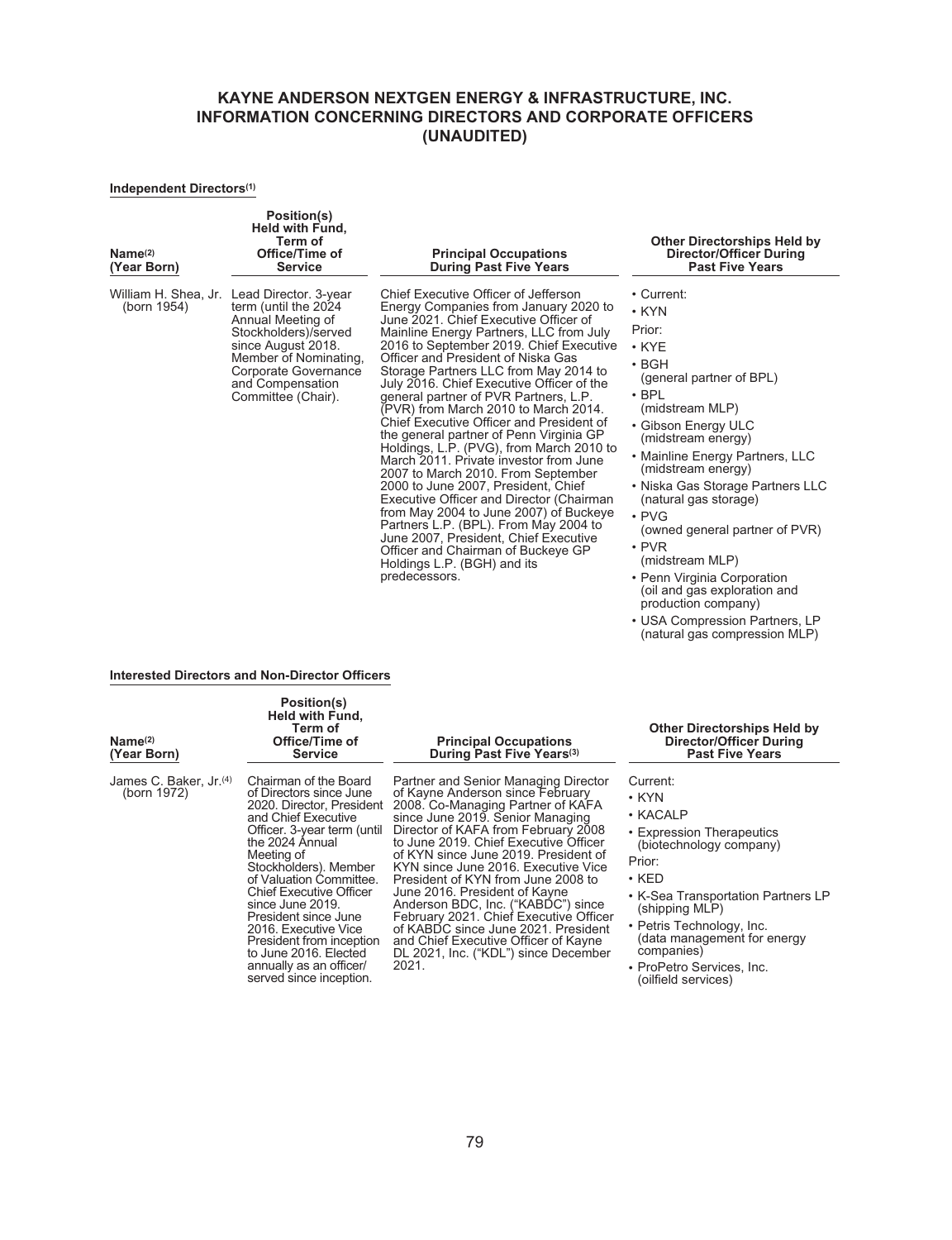#### **Interested Directors and Non-Director Officers**

| Name <sup>(2)</sup><br>(Year Born) | Position(s)<br><b>Held with Fund,</b><br>Term of<br>Office/Time of<br><b>Service</b>                                                                                            | <b>Principal Occupations</b><br>During Past Five Years <sup>(3)</sup>                                                                                                                                                                                                                                                                                                                                                                                                                                                                                                                   | <b>Other Directorships Held by</b><br>Director/Officer During<br><b>Past Five Years</b> |
|------------------------------------|---------------------------------------------------------------------------------------------------------------------------------------------------------------------------------|-----------------------------------------------------------------------------------------------------------------------------------------------------------------------------------------------------------------------------------------------------------------------------------------------------------------------------------------------------------------------------------------------------------------------------------------------------------------------------------------------------------------------------------------------------------------------------------------|-----------------------------------------------------------------------------------------|
| J.C. Frey<br>(born 1968)           | <b>Executive Vice</b><br>President. Elected<br>annually as an officer/<br>served since inception.                                                                               | Managing Partner of Kayne Anderson<br>since 2004 and Co-Managing Partner<br>of KAFA since 2006. Executive<br>Vice President of KYN since June<br>2008. Assistant Secretary and<br>Assistant Treasurer of KYN from 2004<br>to January 2019.                                                                                                                                                                                                                                                                                                                                              | None                                                                                    |
| Terry A. Hart<br>(born 1969)       | Chief Financial Officer,<br>Treasurer and Assistant<br>Secretary. Elected<br>annually as an officer/<br>served since inception.                                                 | Senior Managing Director of Kayne<br>Anderson since January 2020.<br>Managing Director of Kayne Anderson<br>from December 2005 to January 2020<br>and Chief Financial Officer of KAFA<br>since 2006. Chief Financial Officer and<br>Treasurer of KYN since December<br>2005. Assistant Secretary of KYN since<br>January 2019. Chief Financial Officer<br>and Treasurer of KABDC since<br>February 2021. Chief Financial Officer<br>and Treasurer of KDL since December<br>2021. Chief Financial Officer of Kayne<br>Anderson Acquisition Corp. from<br>December 2016 to November 2018. | Current:<br>• The Source for Women<br>(not-for-profit organization)<br>Prior:<br>• KED  |
| Michael J. O'Neil<br>(born 1983)   | Secretary and Chief<br>Compliance Officer.<br>Elected annually as an<br>officer/served as<br>Secretary since 2021<br>and as Chief<br>Compliance Officer<br>since December 2013. | Secretary of KYN since 2021. Chief<br>Compliance Officer of Kayne Anderson<br>since March 2012 and of KYN since<br>December 2013 and of KA Associates,<br>Inc. (broker-dealer) since January<br>2013. Chief Compliance Officer of<br>KABDC since February 2021.<br>Secretary of KABDC since June 2021.<br>Chief Compliance Officer and<br>Secretary of KDL since December<br>2021. A compliance officer at<br>BlackRock Inc. from January 2008 to<br>February 2012.                                                                                                                     | Current:<br>• Worcester Academy<br>(not-for-profit organization)                        |
| Ron M. Logan, Jr.<br>(born 1960)   | Senior Vice President.<br>Elected annually as an<br>officer/served since<br>June 2012.                                                                                          | Senior Managing Director of Kayne<br>Anderson since February 2014.<br>Managing Director of Kayne Anderson<br>from September 2006 to February<br>2014. Senior Vice President of KYN<br>since September 2012.                                                                                                                                                                                                                                                                                                                                                                             | Prior:<br>• VantaCore Partners LP<br>(aggregates MLP)                                   |
| Jody C. Meraz<br>(born 1978)       | Senior Vice President.<br>Elected annually as an<br>officer/served since<br>June 2011.                                                                                          | Senior Managing Director of Kayne<br>Anderson since February 2019.<br>Managing Director of Kayne Anderson<br>from February 2014 to February 2019.<br>Senior Vice President of Kayne<br>Anderson from 2011 to February 2014.<br>Vice President of KYN since 2011.                                                                                                                                                                                                                                                                                                                        | None                                                                                    |
| A. Colby Parker<br>(born 1987)     | Vice President and<br>Assistant Treasurer.<br>Elected annually as an<br>officer/served since<br>January 2019.                                                                   | Vice President of KYN since<br>June 2020, Assistant Treasurer of KYN<br>since January 2019. Controller of<br>Kayne Anderson since July 2015.                                                                                                                                                                                                                                                                                                                                                                                                                                            | None                                                                                    |
| Adriana I. Jimenez<br>(born 1976)  | Vice President. Elected<br>annually as an officer/<br>served since December Anderson since 2011.<br>2021.                                                                       | Vice President of KYN since<br>December 2021. Controller of Kavne                                                                                                                                                                                                                                                                                                                                                                                                                                                                                                                       | None                                                                                    |

(1) The Fund is managed by KA Fund Advisors, LLC ("KAFA"), an affiliate of Kayne Anderson Capital Advisors, L.P. ("KACALP" and, together with its affiliates, "Kayne Anderson"). The 1940 Act requires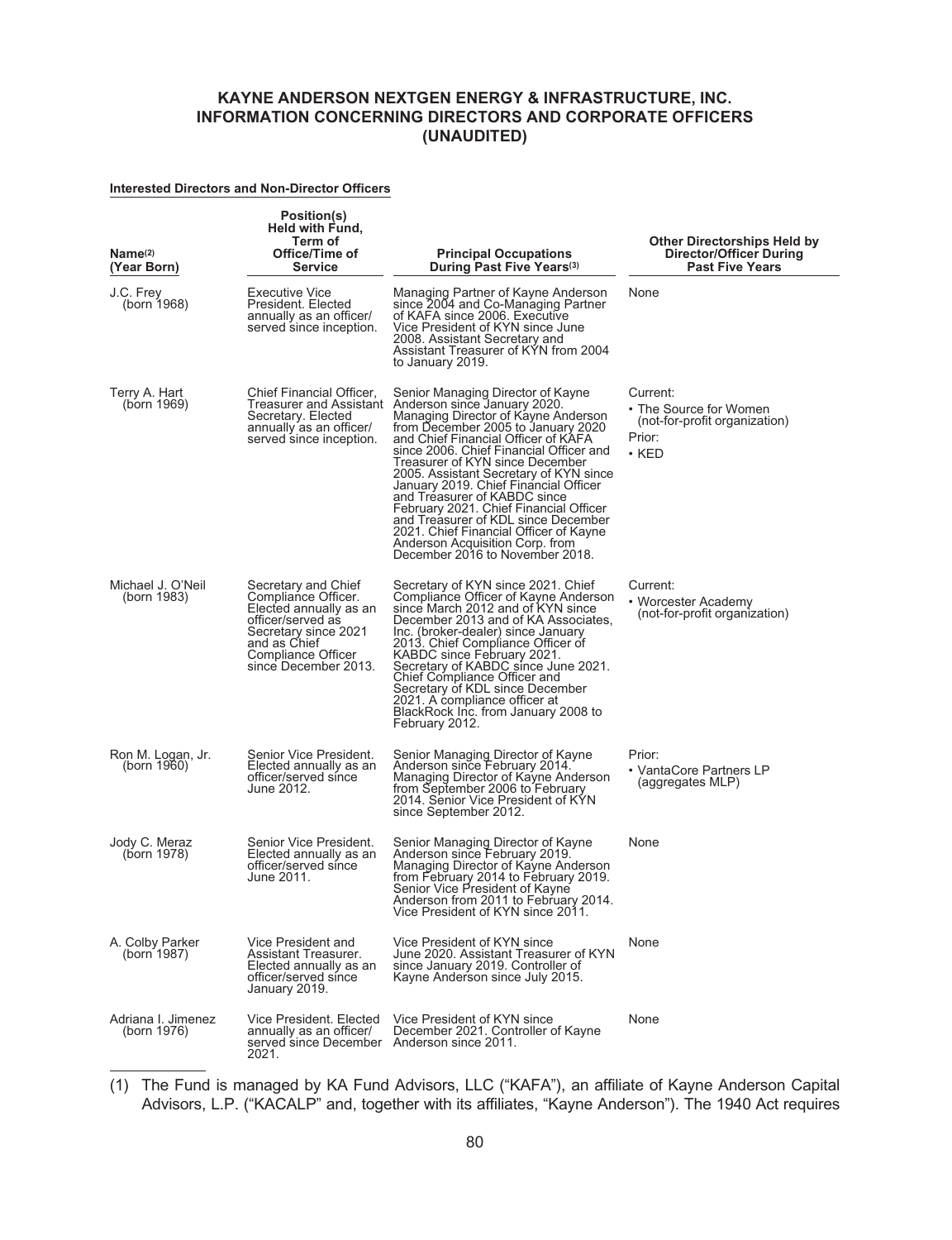the term "Fund Complex" to be defined to include registered investment companies advised by Kayne Anderson and includes the Fund and KYN. Each Independent Director oversees two registered investment companies in the Fund Complex, the Fund and KYN, as noted above.

- (2) The address of each director and corporate officer is c/o KA Fund Advisors, LLC, 811 Main Street, 14th Floor, Houston, Texas, 77002.
- (3) In August 2018, Kayne Anderson Energy Total Return Fund, Inc. ("KYE") merged into Kayne Anderson NextGen Energy & Infrastructure, Inc. ("KMF") and Kayne Anderson Energy Development Company ("KED") merged into Kayne Anderson Energy Infrastructure Fund, Inc. ("KYN"), respectively. The table presents principal occupations for each interested director and non-director officer of KYN and KMF and does not set forth the principal occupations, if any, for KYE and KED.
- (4) James C. Baker, Jr. is an "interested person" of the Fund as defined by the 1940 Act by virtue of his employment relationship with Kayne Anderson.

Additional information regarding the Fund's directors is contained in the Fund's Statement of Additional Information, the most recent version of which can be found on the Fund's website at *www.kaynefunds.com* or is available without charge, upon request, by calling (877) 657-3863.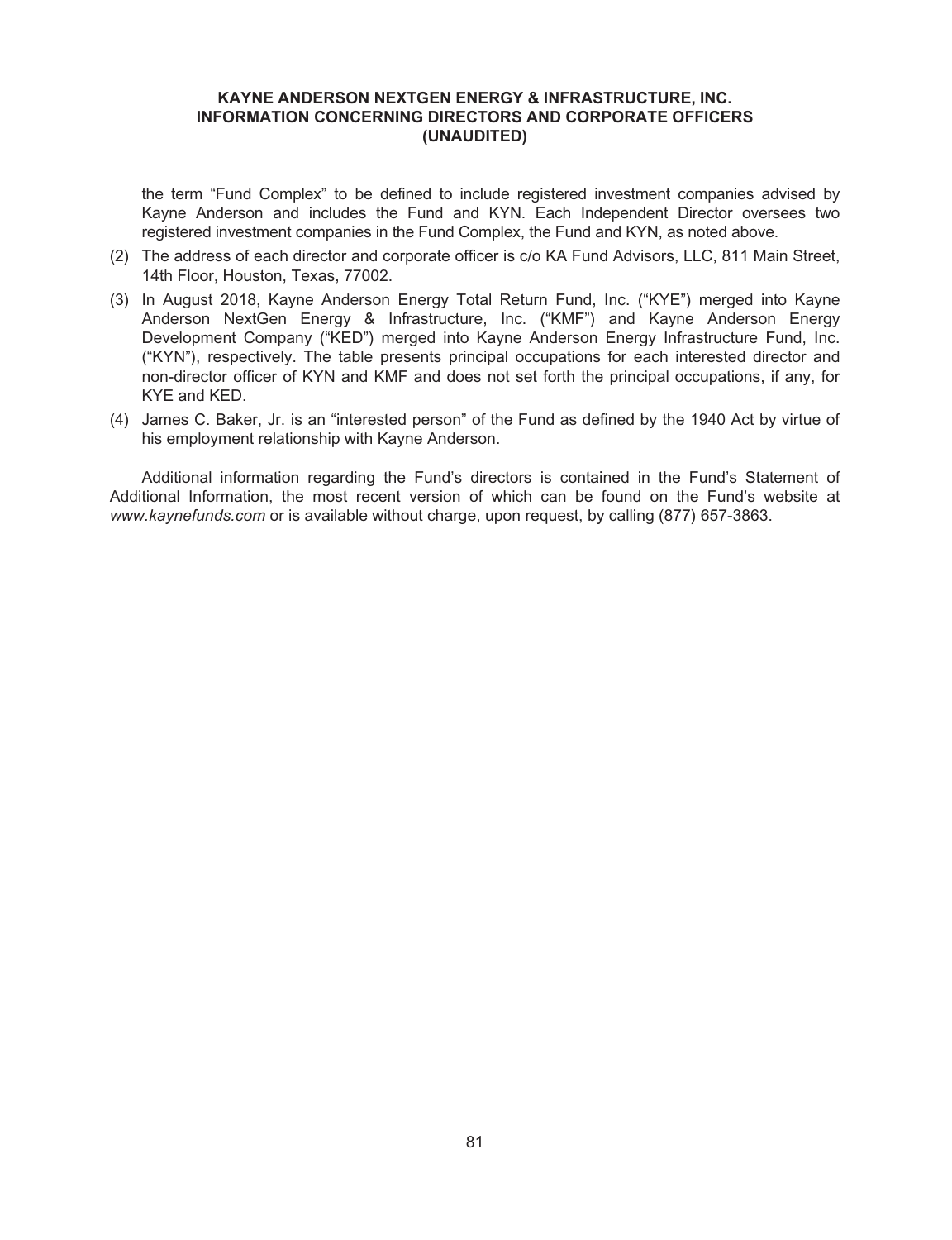## **KAYNE ANDERSON NEXTGEN ENERGY & INFRASTRUCTURE, INC. DIVIDEND REINVESTMENT PLAN (UNAUDITED)**

The Fund has adopted a Dividend Reinvestment Plan (the "Plan"), as further described below. A stockholder is automatically enrolled in the Plan unless that stockholder specifically elects to receive cash distributions, as further described below. The automatic reinvestment of dividends and distributions will not relieve participants of any federal, state or local income tax that may be payable (or required to be withheld) on such dividends even though no cash is received by participants. There are no brokerage charges with respect to shares issued directly by the Fund as a result of dividends or distributions payable either in shares or in cash. However, each participant will pay a pro rata share of brokerage commissions incurred with respect to the Plan Agent's open-market purchases in connection with the reinvestment of dividends or distributions.

An investor that holds common stock of the Fund with a brokerage firm that does not participate in the Plan will not be able to participate in the Plan. In addition, an investor that participates in the Plan through a brokerage account may not be able to transfer common stock of the Fund to another brokerage firm and continue to participate in the Plan.

The following are the terms of the Fund's Dividend Reinvestment Plan:

Kayne Anderson NextGen Energy & Infrastructure, Inc., a Maryland corporation (the "Fund"), has adopted the following plan (the "Plan") with respect to distributions declared by its Board of Directors (the "Board") on shares of its Common Stock:

1. Unless a stockholder specifically elects to receive cash as set forth below, all distributions hereafter declared by the Board shall be payable in shares of the Common Stock of the Fund, and no action shall be required on such stockholder's part to receive a distribution in stock.

2. Such distributions shall be payable on such date or dates as may be fixed from time to time by the Board to stockholders of record at the close of business on the record date(s) established by the Board for the distribution involved.

3. The Fund may use newly-issued shares of its Common Stock or purchase shares in the open market in connection with the implementation of the plan. The number of shares to be issued to a stockholder shall be based on share price equal to 95% of the closing price of the Fund's Common Stock one day prior to the dividend payment date.

4. The Board may, in its sole discretion, instruct the Fund to purchase shares of its Common Stock in the open market in connection with the implementation of the Plan as follows: If the Fund's Common Stock is trading below net asset value at the time of valuation, upon notice from the Fund, the Plan Administrator (as defined below) will receive the dividend or distribution in cash and will purchase Common Stock in the open market, on the New York Stock Exchange or elsewhere, for the Participants' accounts, except that the Plan Administrator will endeavor to terminate purchases in the open market and cause the Fund to issue the remaining shares if, following the commencement of the purchases, the market value of the shares, including brokerage commissions, exceeds the net asset value at the time of valuation. These remaining shares will be issued by the Fund at a price equal to the greater of (i) the net asset value at the time of valuation or (ii) 95% of the then current market price.

5. In a case where the Plan Administrator has terminated open market purchases and caused the issuance of remaining shares by the Fund, the number of shares received by the participant in respect of the cash dividend or distribution will be based on the weighted average of prices paid for shares purchased in the open market, including brokerage commissions, and the price at which the Fund issues remaining shares. To the extent that the Plan Administrator is unable to terminate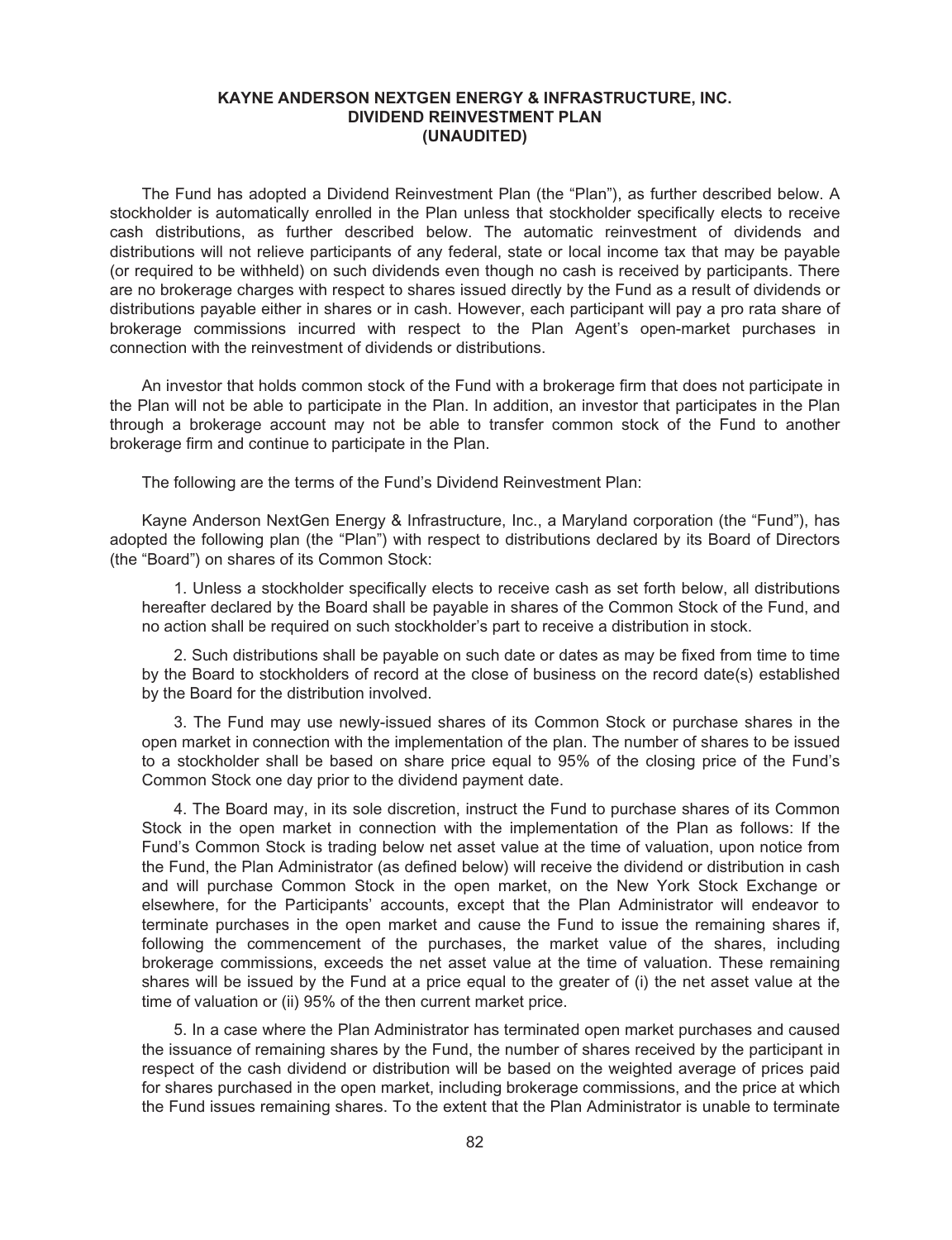## **KAYNE ANDERSON NEXTGEN ENERGY & INFRASTRUCTURE, INC. DIVIDEND REINVESTMENT PLAN (UNAUDITED)**

purchases in the open market before the Plan Administrator has completed its purchases, or remaining shares cannot be issued by the Fund because the Fund declared a dividend or distribution payable only in cash, and the market price exceeds the net asset value of the shares, the average share purchase price paid by the Plan Administrator may exceed the net asset value of the shares, resulting in the acquisition of fewer shares than if the dividend or distribution had been paid in shares issued by the Fund.

6. A stockholder may, however, elect to receive his or its distributions in cash. To exercise this option, such stockholder shall notify American Stock Transfer & Trust Company, the plan administrator and the Fund's transfer agent and registrar (collectively the "Plan Administrator"), in writing so that such notice is received by the Plan Administrator no later than the record date fixed by the Board for the distribution involved.

7. The Plan Administrator will set up an account for shares acquired pursuant to the Plan for each stockholder who has not so elected to receive dividends and distributions in cash (each, a "Participant"). The Plan Administrator may hold each Participant's shares, together with the shares of other Participants, in non-certificated form in the Plan Administrator's name or that of its nominee. Upon request by a Participant, received no later than three (3) days prior to the payable date, the Plan Administrator will, instead of crediting shares to and/or carrying shares in a Participant's account, issue, without charge to the Participant, a certificate registered in the Participant's name for the number of whole shares payable to the Participant and a check for any fractional share less a broker commission on the sale of such fractional shares. If a request to terminate a Participant's participation in the Plan is received less than three (3) days before the payable date, dividends and distributions for that payable date will be reinvested. However, subsequent dividends and distributions will be paid to the Participant in cash.

8. The Plan Administrator will confirm to each Participant each acquisition made pursuant to the Plan as soon as practicable but not later than ten (10) business days after the date thereof. Although each Participant may from time to time have an undivided fractional interest (computed to three decimal places) in a share of Common Stock of the Fund, no certificates for a fractional share will be issued. However, dividends and distributions on fractional shares will be credited to each Participant's account. In the event of termination of a Participant's account under the Plan, the Plan Administrator will adjust for any such undivided fractional interest in cash at the market value of the Fund's shares at the time of termination.

9. The Plan Administrator will forward to each Participant any Fund related proxy solicitation materials and each Fund report or other communication to stockholders, and will vote any shares held by it under the Plan in accordance with the instructions set forth on proxies returned by Participants to the Fund.

10. In the event that the Fund makes available to its stockholders rights to purchase additional shares or other securities, the shares held by the Plan Administrator for each Participant under the Plan will be added to any other shares held by the Participant in certificated form in calculating the number of rights to be issued to the Participant.

11. The Plan Administrator's service fee, if any, and expenses for administering the Plan will be paid for by the Fund.

12. Each Participant may terminate his or its account under the Plan by so notifying the Plan Administrator via the Plan Administrator's website at www.amstock.com, by filling out the transaction request form located at the bottom of the Participant's Statement and sending it to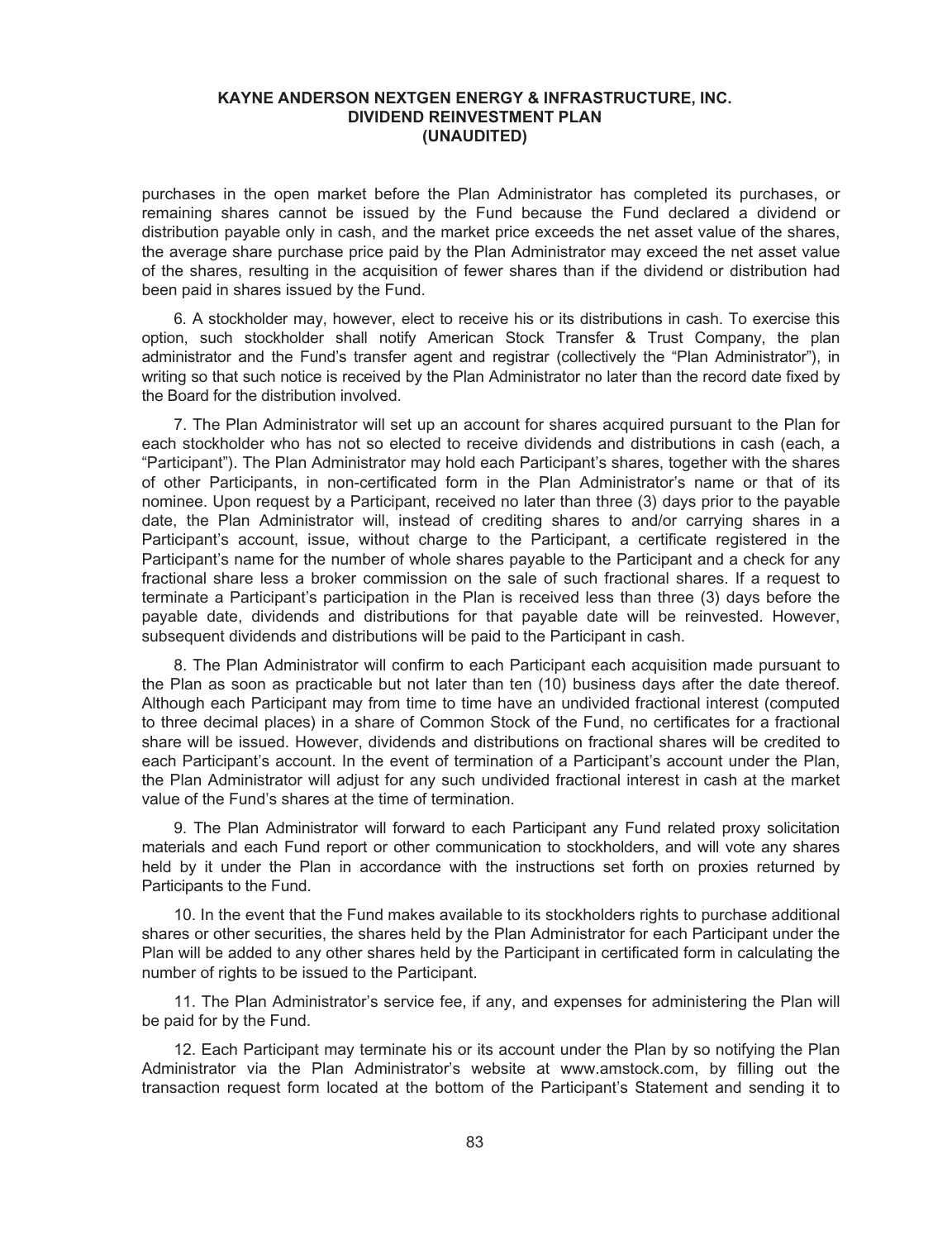## **KAYNE ANDERSON NEXTGEN ENERGY & INFRASTRUCTURE, INC. DIVIDEND REINVESTMENT PLAN (UNAUDITED)**

American Stock Transfer and Trust Company, P.O. Box 922, Wall Street Station, New York, NY 10269-0560 or by calling the Plan Administrator at (888) 888-0317. Such termination will be effective immediately. The Plan may be terminated by the Fund upon notice in writing mailed to each Participant at least 30 days prior to any record date for the payment of any dividend or distribution by the Fund. Upon any termination, the Plan Administrator will cause a certificate or certificates to be issued for the full shares held for the Participant under the Plan and a cash adjustment for any fractional share to be delivered to the Participant without charge to the Participant. If a Participant elects by his or its written notice to the Plan Administrator in advance of termination to have the Plan Administrator sell part or all of his or its shares and remit the proceeds to the Participant, the Plan Administrator is authorized to deduct a \$15.00 transaction fee plus a \$0.10 per share brokerage commission from the proceeds.

13. These terms and conditions may be amended or supplemented by the Fund at any time but, except when necessary or appropriate to comply with applicable law or the rules or policies of the Securities and Exchange Commission or any other regulatory authority, only by mailing to each Participant appropriate written notice at least 30 days prior to the effective date thereof. The amendment or supplement shall be deemed to be accepted by each Participant unless, prior to the effective date thereof, the Plan Administrator receives written notice of the termination of his or its account under the Plan. Any such amendment may include an appointment by the Plan Administrator in its place and stead of a successor agent under these terms and conditions, with full power and authority to perform all or any of the acts to be performed by the Plan Administrator under these terms and conditions. Upon any such appointment of any agent for the purpose of receiving dividends and distributions, the Fund will be authorized to pay to such successor agent, for each Participant's account, all dividends and distributions payable on shares of the Fund held in the Participant's name or under the Plan for retention or application by such successor agent as provided in these terms and conditions.

14. The Plan Administrator will at all times act in good faith and use its best efforts within reasonable limits to ensure its full and timely performance of all services to be performed by it under this Plan and to comply with applicable law, but assumes no responsibility and shall not be liable for loss or damage due to errors unless such error is caused by the Plan Administrator's negligence, bad faith, or willful misconduct or that of its employees or agents.

15. These terms and conditions shall be governed by the laws of the State of Maryland.

Adopted: November 18, 2010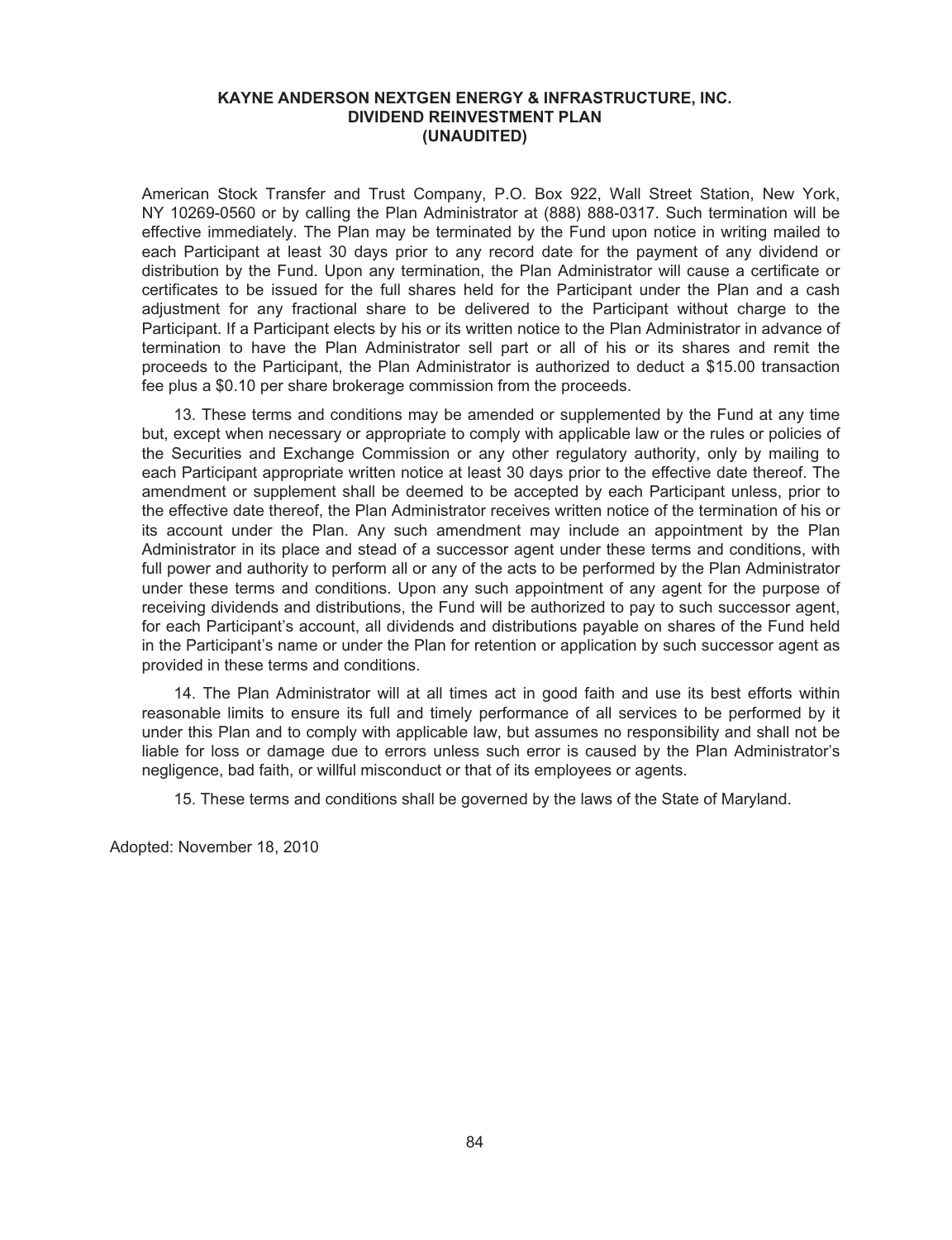## **KAYNE ANDERSON NEXTGEN ENERGY & INFRASTRUCTURE, INC. ADDITIONAL INFORMATION (UNAUDITED)**

# **ANNUAL CERTIFICATION**

The Fund's Chief Executive Officer has filed an annual certification with the NYSE that, as of the date of the certification, he was unaware of any violation by the Fund of the NYSE's corporate governance listing standards.

#### **PROXY VOTING AND PORTFOLIO HOLDINGS INFORMATION**

The policies and procedures that the Fund uses to determine how to vote proxies relating to its portfolio securities are available:

- without charge, upon request, by calling (877) 657-3863/MLP-FUND;
- on the Fund's website, *www.kaynefunds.com*; and
- on the SEC's website, *www.sec.gov*.

Information regarding how the Fund voted proxies relating to portfolio securities during the most recent 12-month period ended June 30 is available without charge, upon request, by calling (877) 657-3863/MLP-FUND, and on the SEC's website at *www.sec.gov* (see Form N-PX).

The Fund files a complete schedule of its portfolio holdings for the first and third quarters of each of its fiscal years with the SEC on Form N-PORT and Form N-30B-2. The Fund's Form N-PORT and Form N-30B-2 are available on the SEC's website at *www.sec.gov*. The Fund also makes its quarterly reports available on its website at *www.kaynefunds.com*.

#### **REPURCHASE DISCLOSURE**

Notice is hereby given in accordance with Section 23(c) of the 1940 Act, that the Fund may from time to time purchase shares of its common and preferred stock and its Notes in the open market or in privately negotiated transactions.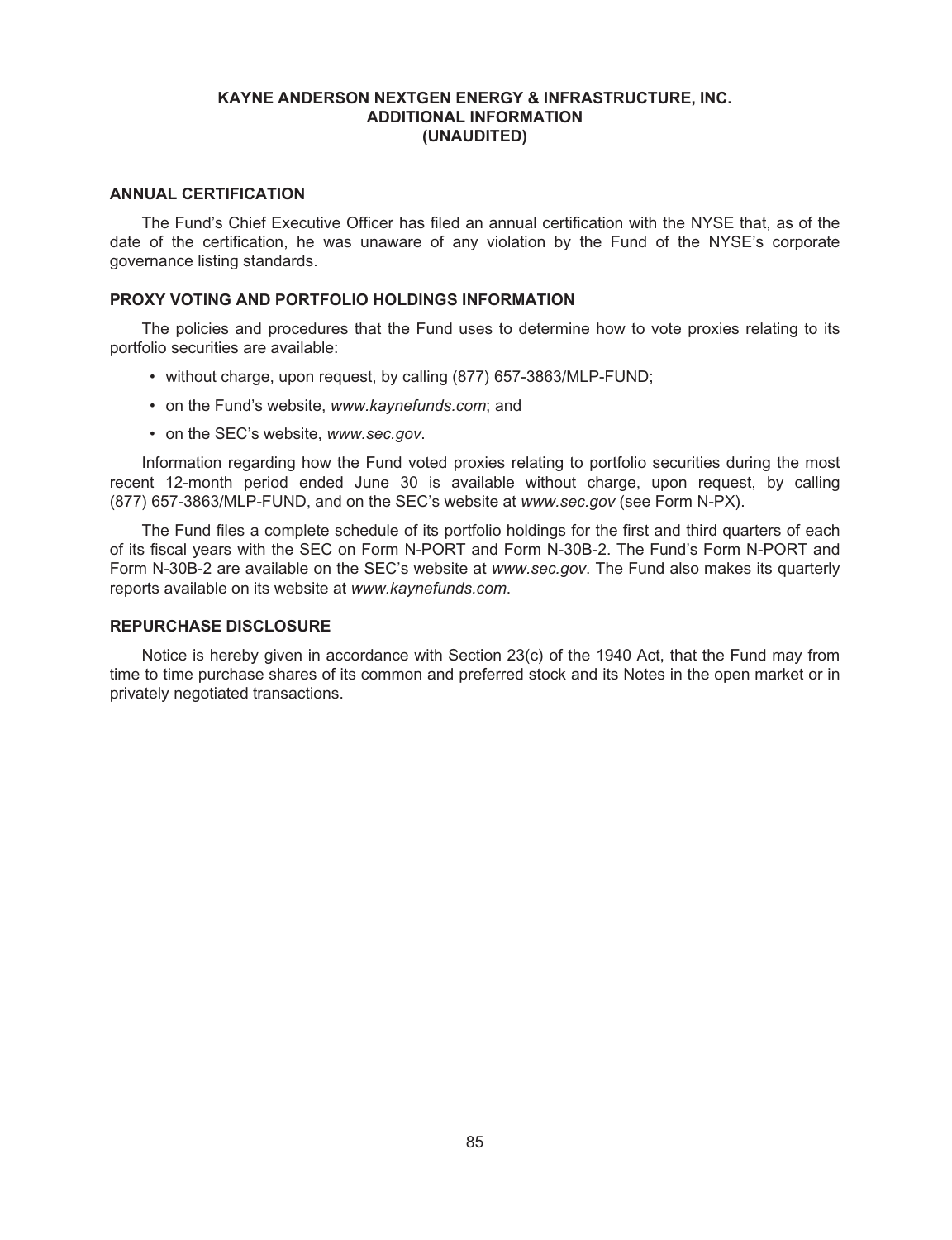This Privacy Notice ("Notice") provides information about the data that is collected, processed, used, transmitted and stored by KA Fund Advisors, LLC and its affiliates (collectively "we," "Kayne Anderson" or the "Firm"), and Kayne Anderson's commitment to appropriately using and protecting the data collected.

Generally speaking, Kayne Anderson collects data about you from the following sources:

- Information we receive about you on applications or other forms;
- Information you provide to us orally; and
- Information about your transactions with us, our affiliates or others.

When you use our services, you acknowledge that you have read and understand the contents of this Notice.

# **Defining Personal Information**

Various laws and regulations use different terms and definitions for information about individuals that is personal and should be protected. Some laws and regulations consider only very limited types of information to be protected and private. Others include much broader categories.

At Kayne Anderson, we have chosen to adopt the broader approach to what information must be protected and kept private. In this notice, "Personal Information" (or "PI") refers to data that could be used, alone or in combination with other data, to identify you as an individual. It can include name, physical address, email address, IP address, date of birth, social security number, passwords, financial information, and more.

### **What Personal Information Do We Collect?**

Kayne Anderson does not collect more information than is needed to conduct its business and satisfy any associated regulatory requirements. The following are examples of the types of personal information that we may collect:

- Name, address, phone number and email address;
- Age, date of birth, occupation and marital status;
- Personal identifier, depending on your country of residence, such as your Social Security Number; and
- Financial information, including account balances and assets, and, in certain jurisdictions, representations required under applicable law or regulation concerning your financial resources.

# **How Do We Collect Information?**

When Kayne collects data from you directly, we will provide Kayne Anderson's contact information and Kayne Anderson's purpose for collecting and processing the data.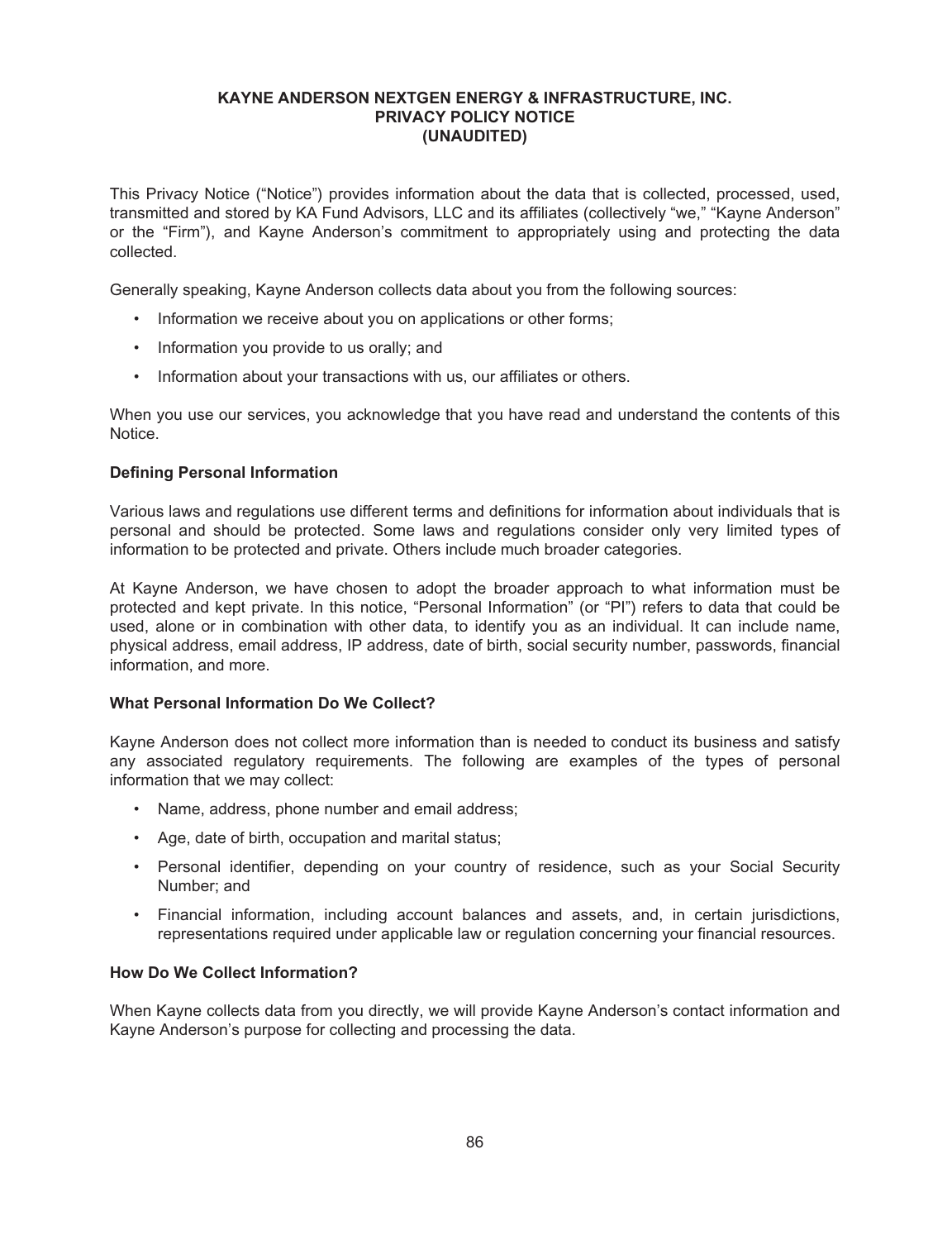## **Do We Need Consent to Collect Your Data?**

By providing your data, you consent to its collection, processing, use, transfer and storage. Your consent can be withdrawn at any time by providing adequate notice (see below) to Kayne Anderson. However, withdrawing your consent may impact your ability to invest in our funds.

## **How Do We Use Personal Information?**

We use your personal information for a variety of business purposes, including but not limited to, the following:

- For our everyday business purposes to administer, facilitate and manage your relationship and/ or account(s) with Kayne Anderson.
- To contact you or your designated representative(s) in connection with your relationship and/or account;
- To monitor and audit compliance with our internal policies and procedures; and
- To comply with and enforce applicable legal and regulatory requirements.

If your relationship with Kayne Anderson ends, we will continue to treat your personal information, to the extent we retain it, as described in this Notice.

# **With Whom Do We Share Personal Information?**

Privacy is an integral part of the Firm. We do not disclose your personal information to third parties, except as described in this Notice, and never for compensation. Additionally, we will not share your personal information with third parties without your specific consent or unless Kayne Anderson is required or permitted to by law (such as Regulation S-P) and/or government authorities.

Third parties that we share personal information with are required to maintain the confidentiality of such information and are prohibited from using your personal information for purposes other than those that were specified upon receipt of your data. We enter into contractual agreements with all nonaffiliated third parties that prohibit such third parties from disclosing or using the information other than to carry out the purposes for which we disclose the information.

We will not sell your personal information. If we share your personal information with third parties performing services for us, or acting on our behalf, we will not allow them to use your information for other purposes, and we will contractually require them to protect your information.

### **What Security Measures Do We Have?**

Kayne Anderson restricts access to personal information about you to those employees who need to know that information to provide financial products or services to you. Kayne Anderson has physical, electronic and administrative safeguards in place to help protect data from loss, misuse, unauthorized access, disclosure, alteration, and destruction. This includes a dedicated group of information security personnel that design, implement and monitor our information security program.

Please contact us for a copy of Kayne Anderson's policies for more information on the Firm's information security practices and procedures.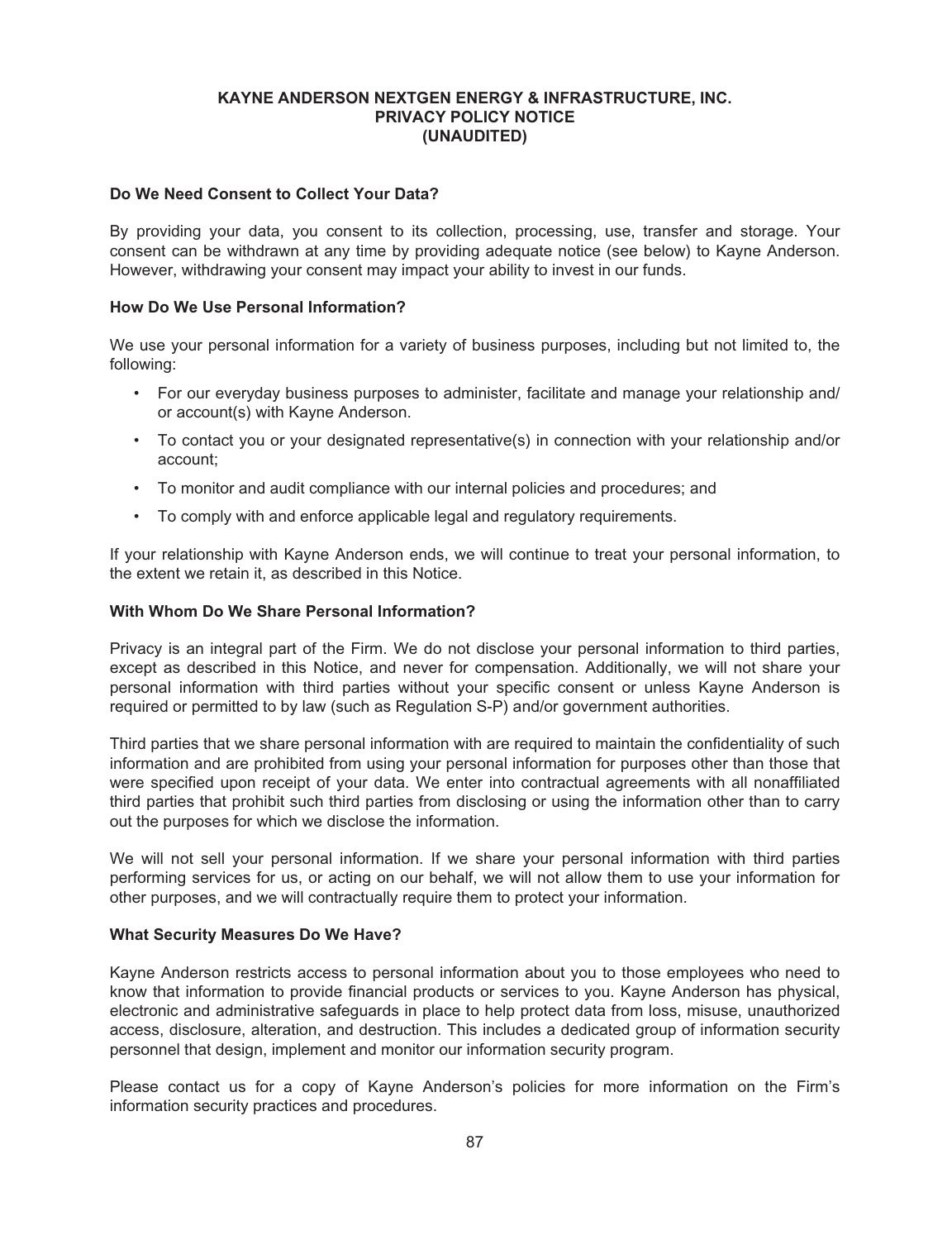## **How Long Do We Retain Personal Information?**

We will retain your personal information for the period necessary to fulfill our services and the purposes outlined in this Notice unless a longer retention period is required by law.

## **How Can You Manage Your Personal Information?**

If you would like to request, delete, or update the personal information that you provided us, or exercise any of your data protection rights you may contact us using the contact information below. For your protection, we will need to verify your identity prior to complying with your request. Kayne Anderson does not charge for this service.

Kayne Anderson will make a good faith effort to process your request without undue delay and within the timeframe provided by applicable law. You are also entitled to have Kayne Anderson modify or delete any information that you believe is incorrect or out of date. Kayne Anderson reserves the right to limit or deny access to personal information where providing such information would be unreasonably burdensome or expensive or as otherwise permissible under relevant laws. If Kayne Anderson determines that access cannot be provided in any particular instance, Kayne Anderson will provide the individual requesting access with an explanation of why it has made that determination and a contact point for any further inquiries.

# **What Rights Do California Clients Have?**

Under the California Consumer Privacy Act (CCPA), clients domiciled in California have certain rights with respect to their personal information. In particular, you may have the right to:

- Request that we disclose, free of charge, the categories and specifics of the PI we collect about you as a California resident (and/or, if applicable, sell or otherwise disclose to a third party for business purposes). Currently, however, Kayne Anderson does not sell personal information.
- Choose to opt-out of the sale of personal information. Currently, however, Kayne Anderson does not sell personal information.
- Request that we delete the PI we have collected. Following our verification of the request, we will comply with the request and delete any or all of the PI in our possession that we collected from you and/or any or all such PI in the possession of our service providers, unless otherwise restricted by law or regulation. However, withdrawing your consent for us to collect, process, use, transfer and store your data may impact your ability to invest in our funds.

### **Non-Discrimination for Exercising Your CCPA Right**

We follow the requirements of California Civil Code §1798.125, and will not discriminate against any consumer who exercises the rights under the CCPA. However, withdrawing your consent for us to collect, process, use, transfer and store your data may impact your ability to invest in our funds.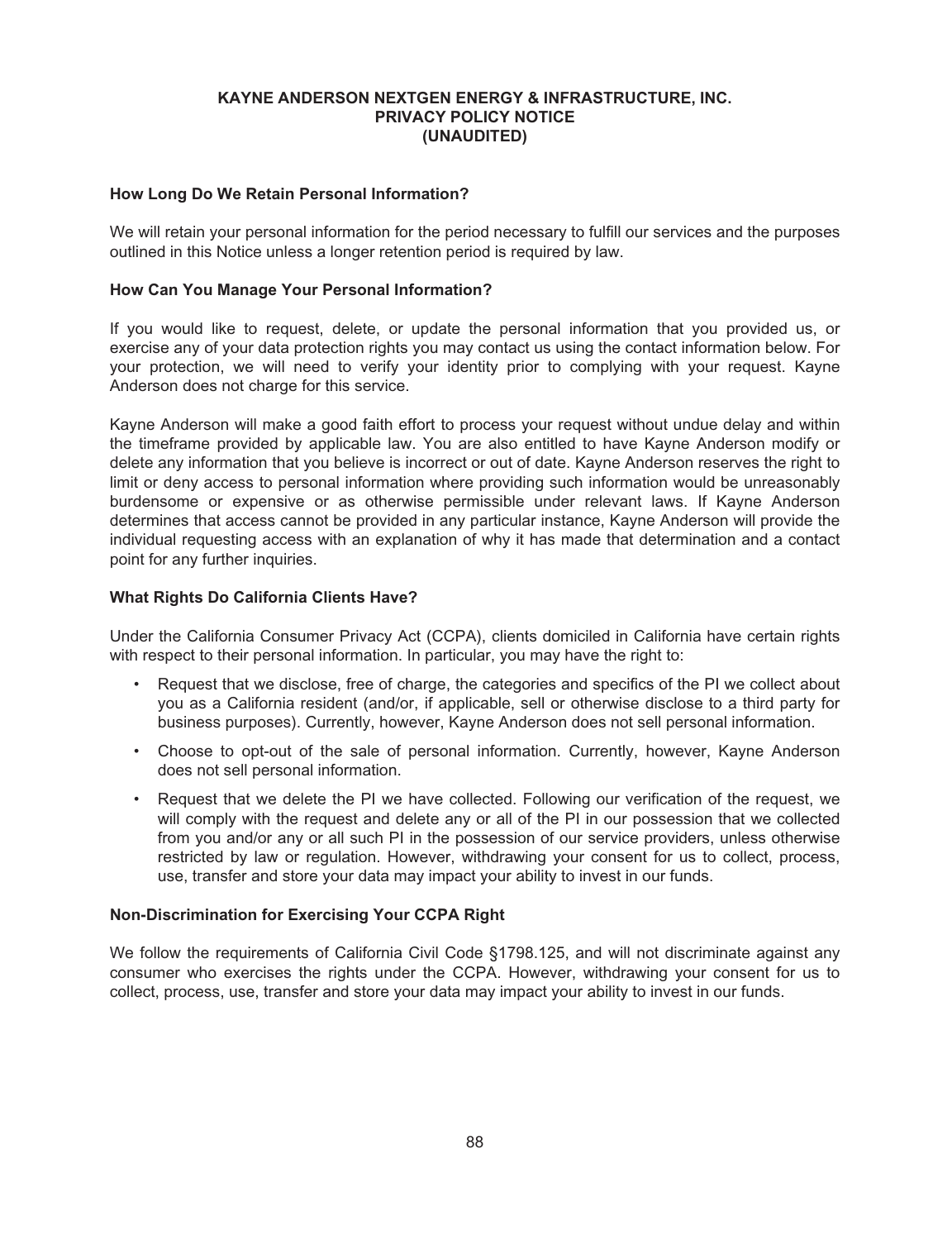# **Contact Us**

If you have questions, concerns, or suggestions related to our Notice or our privacy practices, contact the Investor Relations Team or Kayne's Chief Compliance Officer, Michael O'Neil, at:

KA Fund Advisors, LLC 811 Main Street, 14th Floor Houston, TX 77002

Website: https://www.kaynefunds.com/ Email Address: CEF@kaynecapital.com Toll Free Phone Number: 877-657-3863

# **Changes to this Privacy Notice**

We reserve the right to update this Notice at any time to reflect changes in our policies concerning the collection and use of personal information.

This Privacy Notice was last revised on January 16, 2020.